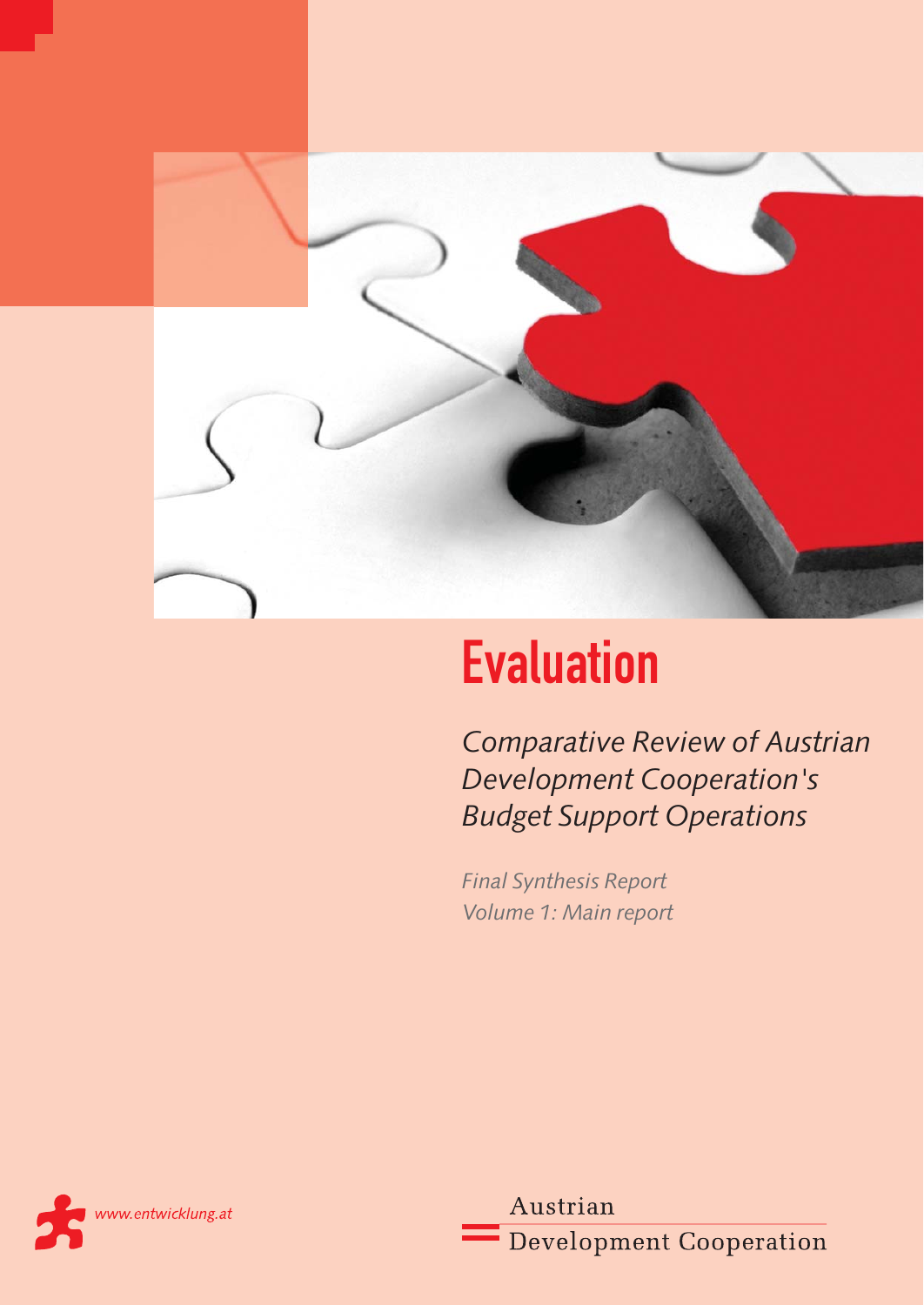### **Imprint**

Austrian Development Agency (ADA), the operational unit of the Austrian Development Cooperation Zelinkagasse 2, 1010 Vienna, Austria Phone: +43 (0)1 90399-0 Fax: +43 (0)1 90399-1290 office@ada.gv.at www.entwicklung.at

The evaluation was commissioned by the Directorate-General for Development Cooperation of the Federal Ministry for European and International Affairs and the Evaluation Unit of the Austrian Development Agency and conducted by



Albert de Groot Willem Cornelissen Ines Rothmann

September 2010

This is an independent evaluation report. Views and conclusions expressed do not necessarily represent those of the contractors.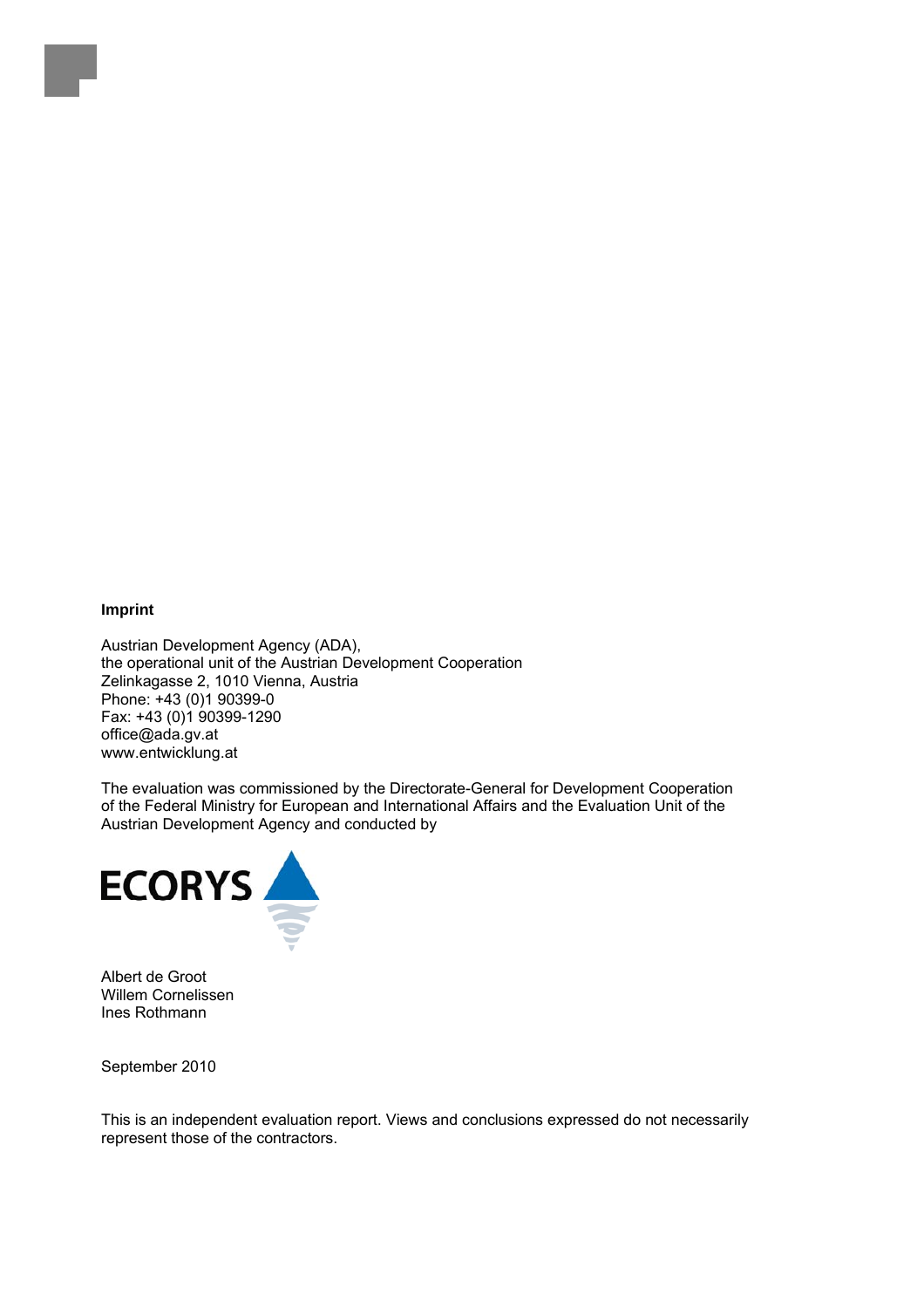# Table of contents

|   | <b>Table of Acronyms</b>                          | $\boldsymbol{3}$ |
|---|---------------------------------------------------|------------------|
|   | <b>Executive Summary</b>                          | 5                |
|   | 1 Introduction                                    | 11               |
|   | 1.1 Background of the review                      | 11               |
|   | 1.2 Objective                                     | 11               |
|   | 1.3 Methodology                                   | 12               |
|   | 1.4 Organisation                                  | 14               |
|   | 1.4.1 Phase 1: Inception                          | 14               |
|   | 1.4.2 Phase 2: Field Missions                     | 15               |
|   | 1.4.3 Phase 3: Synthesis                          | 15               |
|   | 1.5 Outline of the Report                         | 16               |
| 2 | The choice of aid modalities                      | 17               |
|   | 2.1 Introduction                                  | 17               |
|   | 2.2 The type of aid modalities                    | 17               |
|   | 3 Institutional organisation                      | 21               |
| 4 | <b>External Context</b>                           | 25               |
|   | 4.1 The Global Architecture of Aid                | 25               |
|   | 4.2 The external context at Partner Country level | 26               |
|   | 4.3 The external context faced by ADC in Austria  | 29               |
|   | 4.3.1 Development co-operation and public support | 29               |
|   | 4.3.2 Cooperation with NGOs                       | 30               |
|   | 5 Inputs                                          | 32               |
|   | 5.1 Introduction                                  | 32               |
|   | 5.2 Policies                                      | 32               |
|   | 5.3 Financial resources                           | 51               |
|   | 5.4 Human resources                               | 51               |
|   | 5.5 Conclusions                                   | 59               |
| 6 | <b>Outputs</b>                                    | 61               |
|   | 6.1 Introduction                                  | 61               |
|   | 6.2 Review questions on outputs                   | 61               |
|   | 6.3 Conclusions                                   | 71               |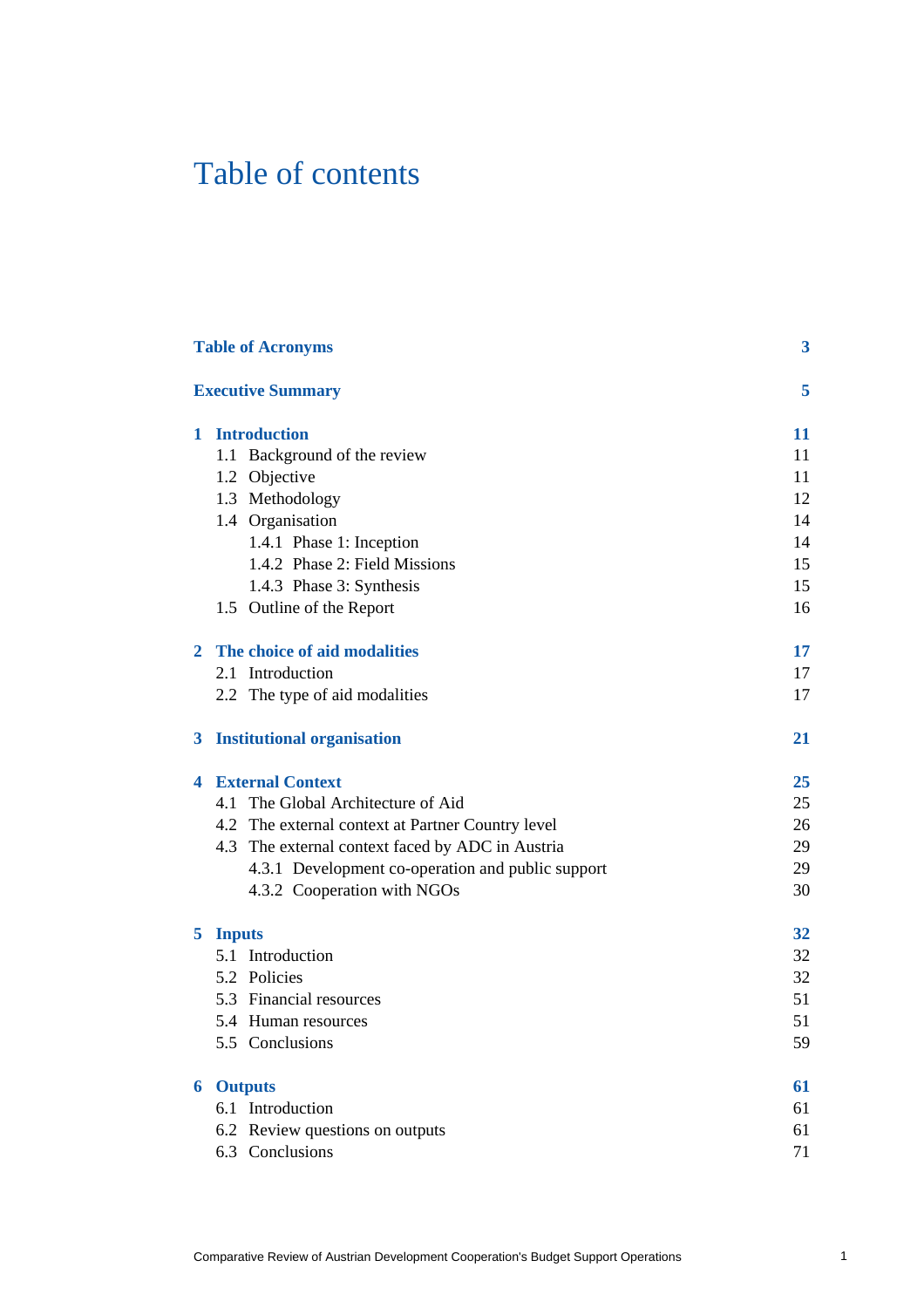| 7 Opening up the System: the Institutional set-up and Operational Procedures | 73 |
|------------------------------------------------------------------------------|----|
| 7.1 Introduction                                                             | 73 |
| 7.2 Review questions on the Institutional set-up and Operational Procedures  | 73 |
| 7.3 Conclusions                                                              | 87 |
| 8 Main Conclusions, Recommendations and Lessons Learned                      | 89 |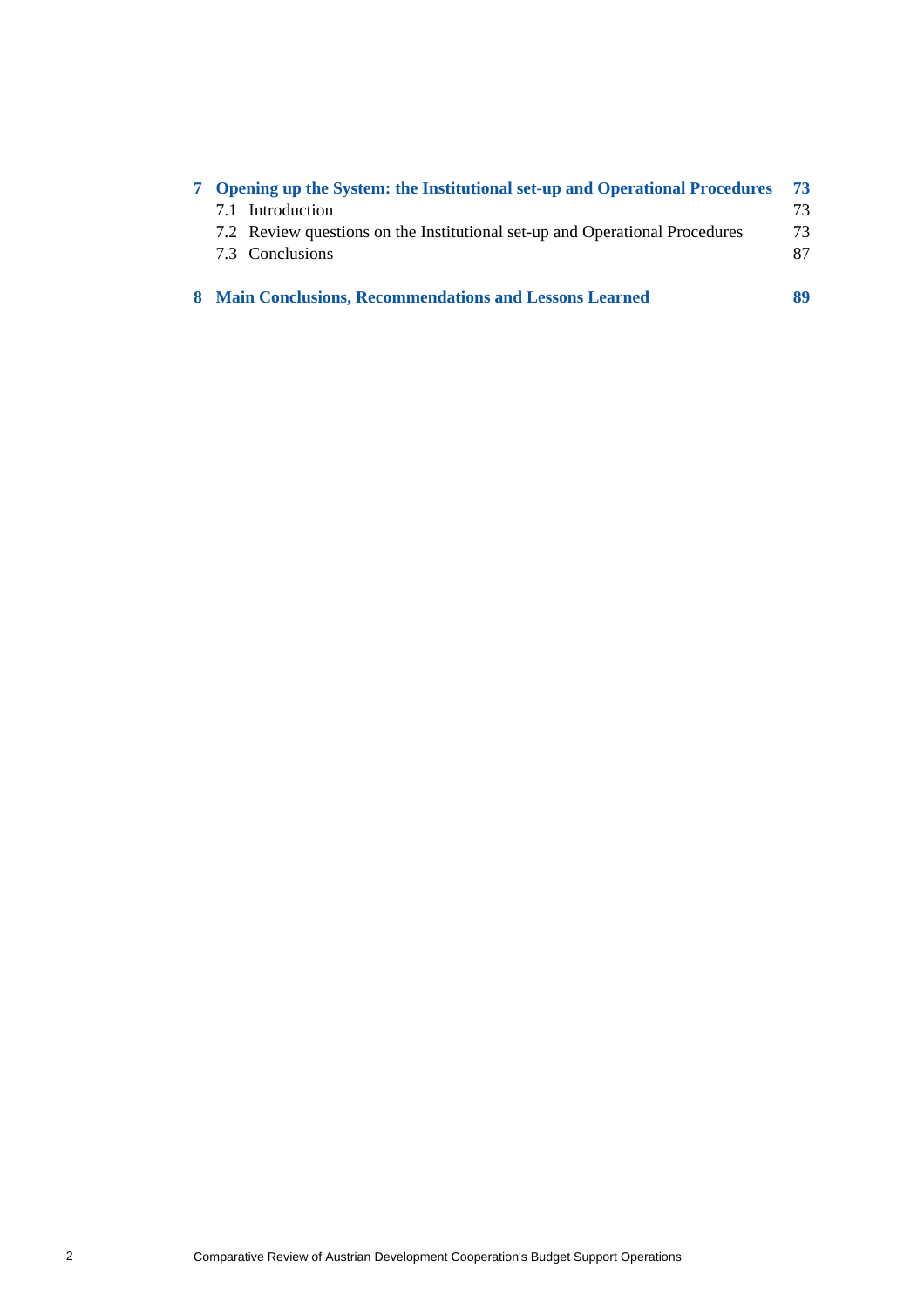# Table of Acronyms

| AAA             | Accra Agenda for Action                                                       |
|-----------------|-------------------------------------------------------------------------------|
| <b>ADA</b>      | <b>Austrian Development Agency</b>                                            |
| <b>ADC</b>      | <b>Austrian Development Cooperation</b>                                       |
| <b>AfDB</b>     | <b>African Development Bank</b>                                               |
| <b>AWEPA</b>    | Association of European Parliamentarians for Africa                           |
| <b>BS</b>       | <b>Budget Support</b>                                                         |
| <b>BTC</b>      | <b>Belgian Technical Cooperation</b>                                          |
| <b>CPIA</b>     | Country Policy and Institutional Assessment                                   |
| <b>CSO</b>      | Civil Society Organisation                                                    |
| <b>DAC</b>      | Development Assistance Committee                                              |
| <b>DEC</b>      | Department for Effectiveness and Coherence (Netherlands Ministry of           |
|                 | Foreign Affairs)                                                              |
| <b>DFID</b>     | Department for International Development (UK)                                 |
| <b>DGDC</b>     | Directorate General for Development Cooperation (Belgium)                     |
| <b>DGIS</b>     | Directoraat-Generaal Internationale Samenwerking (Directorate General for     |
|                 | International co-operation (Netherlands Ministry of Foreign Affairs)          |
| EC              | <b>European Commission</b>                                                    |
| EU              | European Union                                                                |
| <b>FONSALUD</b> | Health Sector Programme (Nicaragua)                                           |
| <b>FTE</b>      | Full-time Equivalent                                                          |
| <b>GBS</b>      | <b>General Budget Support</b>                                                 |
| <b>GDP</b>      | <b>Gross Domestic Product</b>                                                 |
| <b>GPRSP-II</b> | Growth and Poverty Reduction Poverty Strategy Paper II (Cape Verde)           |
| H&A             | Harmonisation and Alignment                                                   |
| <b>HIPC</b>     | Heavily Indebted Poor Country                                                 |
| <b>HOC</b>      | Head of Cooperation                                                           |
| HOM             | <b>Head of Mission</b>                                                        |
| HQ              | Headquarter                                                                   |
| <b>HRM</b>      | Human Resource Management                                                     |
| <b>IRAI</b>     | IDA Resource Allocation Index (World Bank)                                    |
| JAS             | Joint Assistance Strategy                                                     |
| <b>JBSF</b>     | Joint Budget Support Framework                                                |
| JFA             | Joint Financing Agreement                                                     |
| <b>JLOS</b>     | Justice, Law and Order (Sectoral Donor Grouping - Uganda)                     |
| LGSIP           | <b>Local Government Sector Investment Plan</b>                                |
| <b>MASP</b>     | Multi-Annual Strategic Plan                                                   |
| M&E             | Monitoring and Evaluation                                                     |
| <b>MFA</b>      | Federal Ministry for European and International Affairs (Austria) or Ministry |
|                 | of Foreign Affairs (Belgium and the Netherlands)                              |
| MoF             | Ministry of Finance                                                           |
|                 |                                                                               |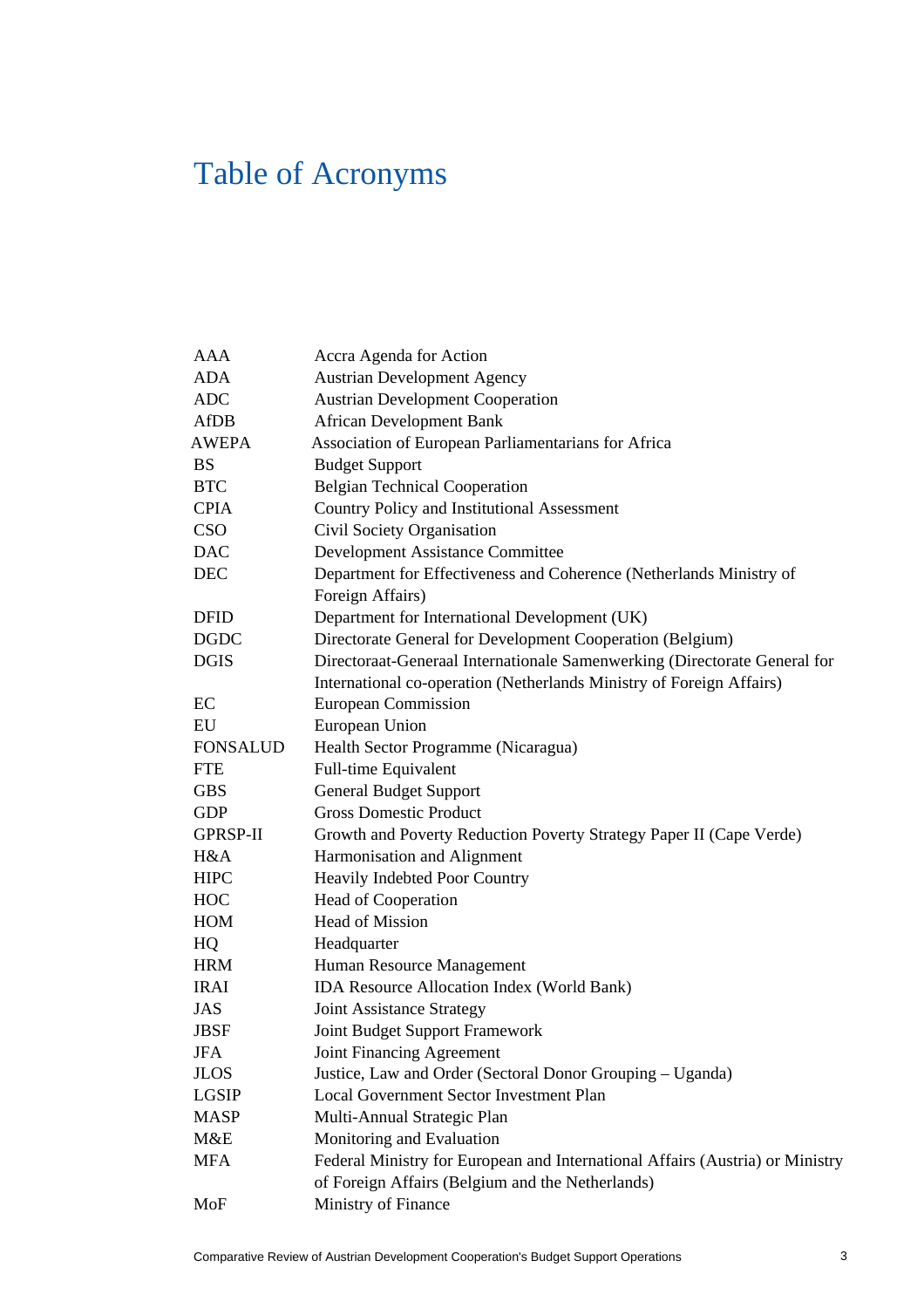| MoU           | Memorandum of Understanding                                            |
|---------------|------------------------------------------------------------------------|
| <b>MTEF</b>   | Medium Term Expenditure Framework                                      |
| <b>NGO</b>    | Non-Governmental Organisation                                          |
| <b>ODA</b>    | <b>Official Development Assistance</b>                                 |
| <b>OECD</b>   | Organisation of Economic Co-operation and Development                  |
| PAF           | Performance Assessment Framework                                       |
| PAP           | Programme Aid Partner (Mozambique)                                     |
| <b>PARPA</b>  | Plano de Acção para a Redução da Pobreza Absoluta (Mozambique)         |
| <b>PBA</b>    | Programme Based Approach                                               |
| <b>PEFA</b>   | Public Expenditure and Financial Accountability                        |
| <b>PER</b>    | Public Expenditure Review                                              |
| <b>PETS</b>   | Public Expenditure and Tracking Survey                                 |
| <b>PFM</b>    | <b>Public Finance Management</b>                                       |
| PO            | Programme Officer                                                      |
| <b>PRSP</b>   | <b>Poverty Reduction Strategy Paper</b>                                |
| SAI           | <b>Supreme Audit Institution</b>                                       |
| <b>SBS</b>    | <b>Sector Budget Support</b>                                           |
| <b>SIP</b>    | <b>Sector Investment Plan</b>                                          |
| <b>SOP</b>    | <b>Standard Operating Procedures</b>                                   |
| <b>SPICAD</b> | Support Programme for Institutional Capacity Development (Netherlands) |
| SWAp          | Sector-wide Approach                                                   |
| <b>TA</b>     | <b>Technical Assistance</b>                                            |
| <b>ToR</b>    | Terms of Reference                                                     |
| <b>TYP</b>    | Three-Year Programme on Austrian Development Policy                    |
| TR            | <b>Track Record (Netherlands)</b>                                      |
| <b>UJAS</b>   | <b>Uganda Joint Assistance Strategy</b>                                |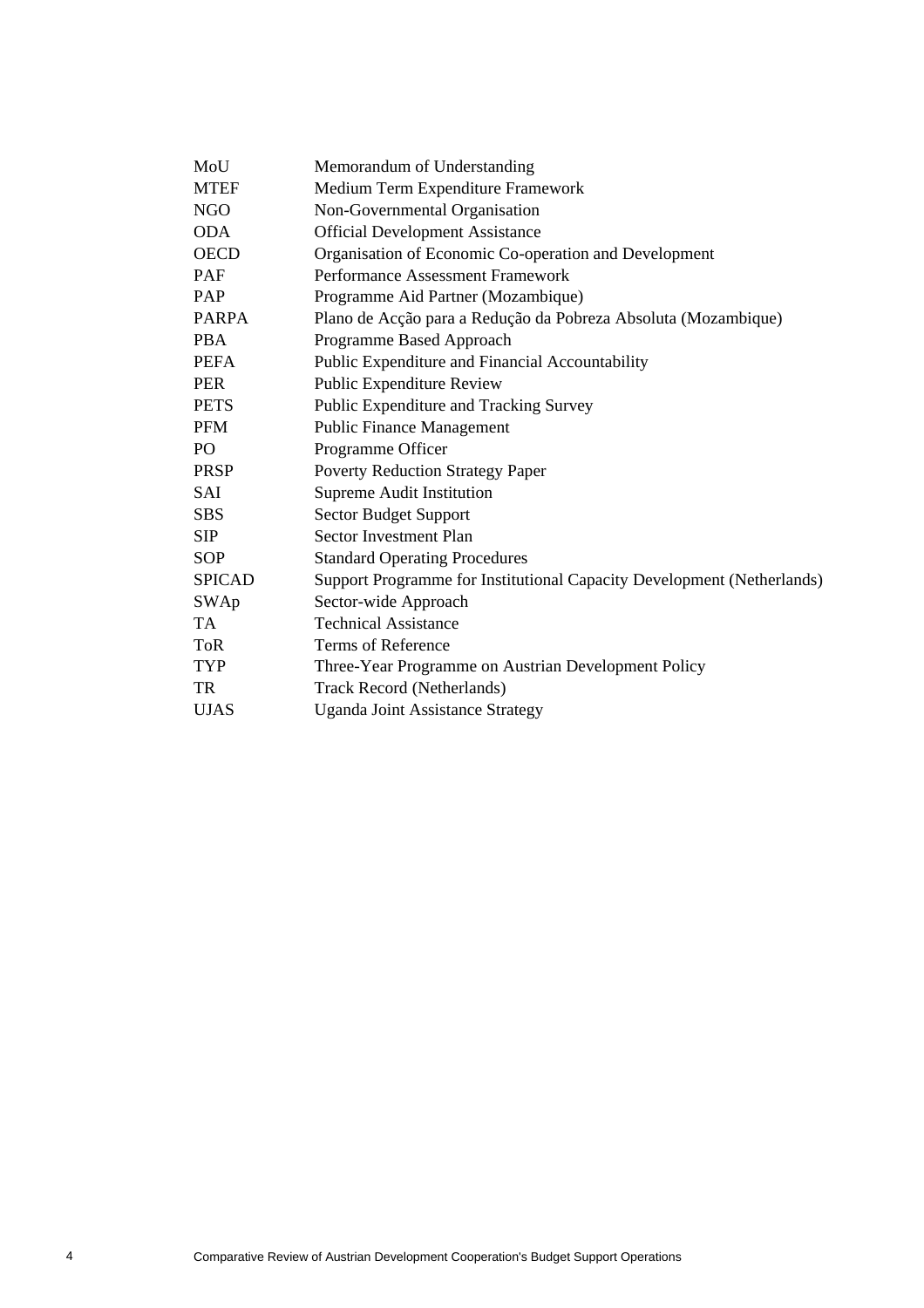# Executive Summary

# Background and Purpose

Since 2005, the Austrian Development Agency (ADA) has been increasingly providing budget support to its partner countries, mainly by joining existing budget support operations. In the period 2005-2009, it provided budget support totalling EUR 31.7 million to four countries (see Table 1). All four countries received sector budget support, while Mozambique also received EUR 4.8 million in general budget support.

| Table 1. ADA's budget support commitments (in EUR million) <sup>1</sup> |  |  |  |
|-------------------------------------------------------------------------|--|--|--|
|-------------------------------------------------------------------------|--|--|--|

| <b>Country</b> | <b>Budget Support Sector</b>                | 2005 | 2006                     | 2007           | 2008                     | 2009           | <b>TOTAL</b> |
|----------------|---------------------------------------------|------|--------------------------|----------------|--------------------------|----------------|--------------|
| Cape Verde     | Environment                                 |      | 1.8                      | $\blacksquare$ | $\overline{\phantom{a}}$ | 4.0            | 5.8          |
| Mozambique     | Agriculture and Macro                       | 1.0  | 1.0                      | ٠              | 7.8                      | $\blacksquare$ | 9.8          |
| Nicaragua      | Health                                      | 2.5  | $\overline{\phantom{a}}$ | ٠              | 1.0                      | 1.2            | 4.7          |
| Uganda         | Justice, Law and Order,<br>Decentralisation |      | 1.8                      | 3.5            | 2.6                      | 3.5            | 11.4         |
| <b>TOTAL</b>   |                                             | 3.5  | 4.6                      | 3.5            | 11.4                     | 8.7            | 31.7         |

Source: based on ADA Statistics.

 $\overline{a}$ 

The overall objective of this review is clearly elaborated in the Terms of Reference (ToR):

"… to provide the Austrian Ministry of European and International Affairs and the Austrian Development Agency with an assessment of the use of budget support as an aid modality to date, and how budget support creates synergies to other modalities used by ADC. The Review should provide "lessons learned" as well as recommendations for policy documents, procedures and capacities of ADC regarding budget support".

To achieve this objective, the Austrian Development Cooperation's (ADC) budget support activities have been analysed by:

- Desk study and donor visits: Comparing ADC's policy documents, internal procedures and human resources with two comparable European donors, Belgium and the Netherlands; and
- Case studies: Assessing ADA's budget support operations in Cape Verde, Mozambique, Nicaragua and Uganda.

<sup>1</sup> As part of this review it was found that the financial support to the Nicaraguan health sector programme (FONSALUD 1.2 million EUR) does not meet the definition of budget support as agreed by the Development Assistance Committee (DAC) in 2008 through the new classification by type of aid. Therefore, Austria decided to no longer include this contribution in the budget support category from 2009 onwards and to re-classify it as "basket funds/pooled funding" type of aid. As a consequence, the total volume of budget support commitment from ADA in the period 2005-2009 reduces from EUR 31.7 million to EUR 30.5 million.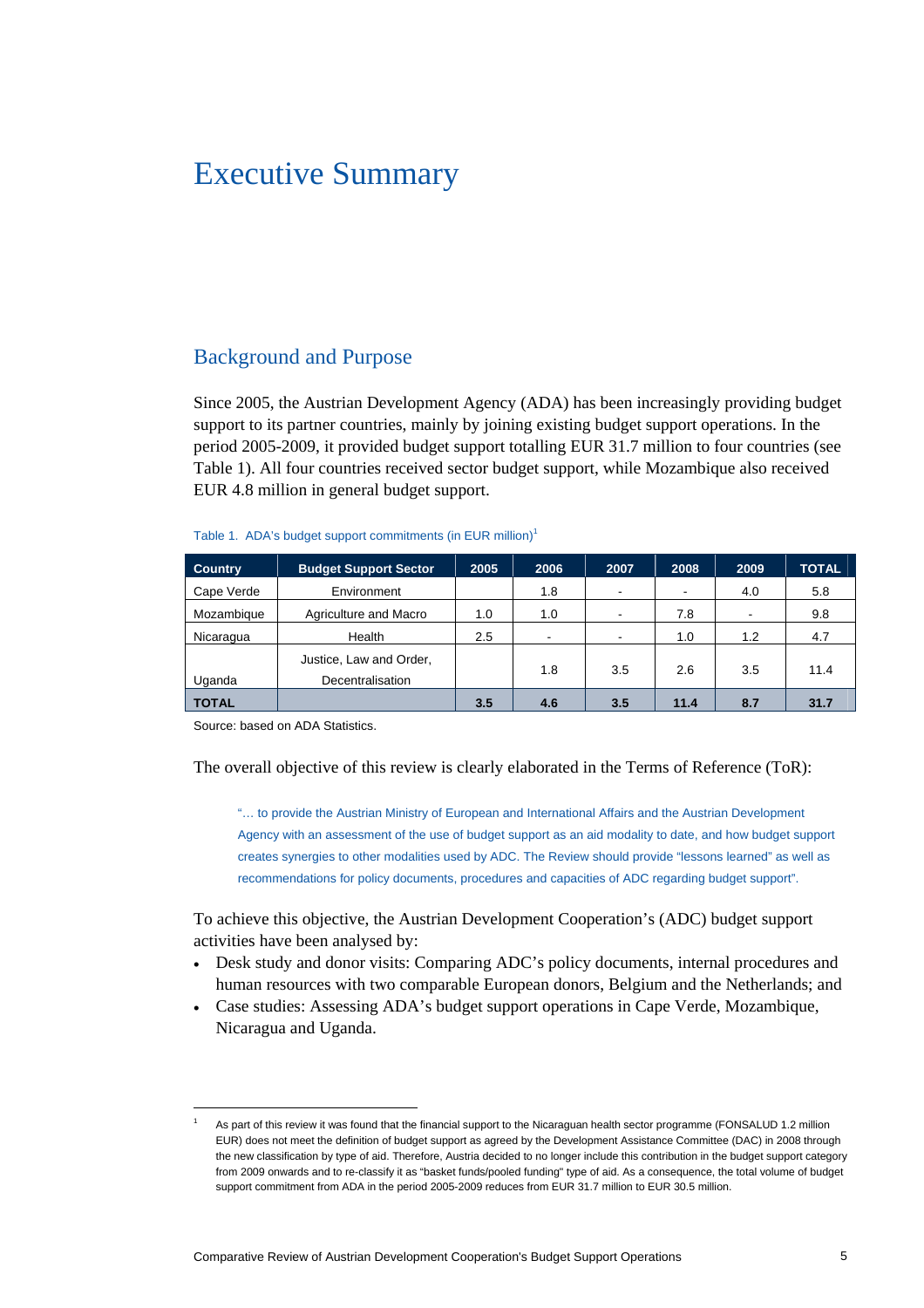The ToR formulated a number of analytical questions that focused mainly on policy, procedures, capacity and implementation. The effects of budget support were not part of this analysis. These are the focus of joint impact evaluations which are currently conducted by the major budget support donors. The outcome will then be shared in the donor community.

# Findings and Conclusions

*Strategic focus: Joining existing budget support operations proved pragmatic and mitigated problems caused by an underdeveloped strategic outlook. ADC needs to continue to develop a strategic outlook if the Ministry of Foreign Affairs and ADA wish to advance specific objectives* 

ADC has been slowly developing its policy framework for budget support. The ADC Budget Support Strategy was only formally approved in September 2009, and the draft Budget Support Guidelines are still being finalized. Furthermore, the country strategies in the four budget support countries were not regularly updated.

The lack of formal strategic guidance and up-to date country strategies has limited ADC's ability to formulate specific objectives. Given that ADC is a relative newcomer to budget support, providing limited guidance increases the risk of *ad hoc* interventions with little integration into wider, country-strategic thinking.

Nevertheless, this limited strategic guidance has not seriously undermined ADC's participation in budget support operations because ADC joined existing operations. The country case studies demonstrate that ADC has followed the harmonised procedures from the donor groups in the respective partner countries. This allowed ADC to use systems previously tested by other donors, hence reducing fiduciary risks.

### *Size of budget support contributions: The small size of ADC budget support contributions, in absolute and relative terms, leads to fragmentation of aid.*

ADC is a small donor in financial terms. Its bilateral aid has been rather small in the four countries, with Austria's contribution being one of the smallest in the donor group. ADC's bilateral aid is low because the Austrian Official Development Assistance (ODA) allocates few resources to bilateral cooperation, and especially to its priority countries. The relatively high (although reducing) number of priority countries has added to this aid fragmentation.

### *Policy dialogue and comparative advantage: Partner countries and donors appreciate ADC's constructive role in budget support, but ADC is not known for a specific comparative advantage*

ADC has built a good understanding of local circumstances in its partner countries and has offered valuable technical contributions to respective sectors. Other donors value ADC for its international commitments, such as the Paris Declaration and its transparent information sharing. All the sector budget support operations have been focused on one of the six priority sectors, except in Nicaragua (health). Yet, ADC's choice of sectors has differed across its partner countries. Its engagement can mostly be explained historically and has not been linked to a particular comparative advantage.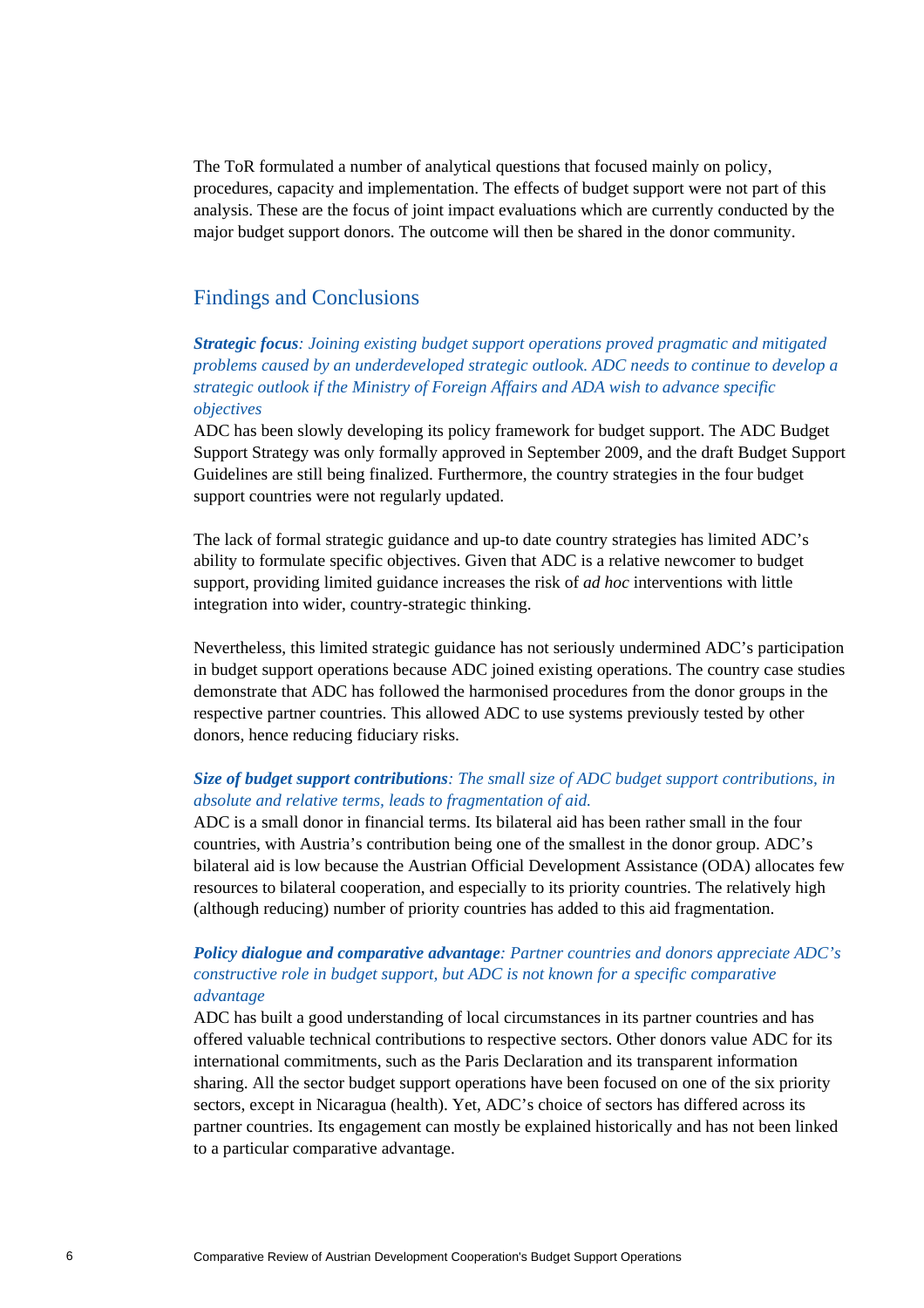### *Staffing and staff capacities: ADC has limited staff available for its budget support operations; limited systematic attention has been paid to training and knowledge management related to new aid modalities*

ADC's Coordination Offices have limited staff given the nature and scope of their current tasks. Using more aligned modalities and participating in the policy dialogue have increased demands on staff. Staff must also manage diplomatic tasks, limiting time available for aid management. So far, ADC has never assumed a role as lead budget support donor due to these limitations.

The involvement in budget support operations has also changed staff requirements for skills and expertise. Yet, training for ADC staff is not strategically targeted to strengthen their contributions to budget support operations. ADA has organized training on Public Finance Management (PFM), aid modalities and gender budgeting, but has not organized these systematically for all departments at the headquarters and Coordination Offices. Moreover, the headquarters and various offices exchange little of their experience on new aid modalities.

# *Division of labour and responsibilities for budget support: ADC's present institutional set-up is out of line with international practice, which indicates that budget support requires other forms of aid management. Policy dialogue takes place at field level, but ADC is a centralised agency with little delegation*

Budget support comprises not only a financial transfer of resources but also a package of complementary inputs: policy dialogue and conditionality; harmonisation and alignment, technical assistance and capacity building.

In all four budget support countries, donor approaches to budget support have been harmonised. This has enabled the Coordination Offices to join the policy dialogue at the national level.

ADC is a small but centralised donor agency that delegates few of its management and financial responsibilities to its Coordination Offices. Effective engagement in budget support requires more decentralised aid management, including more responsive and stronger engagement in the policy dialogue.

The Coordination Offices are formally incorporated into Austria's diplomatic mission structure. None of the four budget support countries have a resident ambassador, meaning that these offices become responsible for both the political and technical policy dialogue with regard to budget support.

Recent international experience has shown that budget support is subject to increased politicization due to increased attention from donors to political and governance issues.

### *Supplementary measures and synergies with other ADC interventions: ADC has taken supplementary measures in two of the four budget support countries reviewed, but mainly at a later stage*

ADC's draft Budget Support Guidelines underline the need to identify supplementary measures at an early stage to counter the potential weaknesses of partner country's institutions and processes. In two of the four countries, Uganda and Mozambique, ADC has taken supplementary measures. These measures were not explicitly defined during the preparation for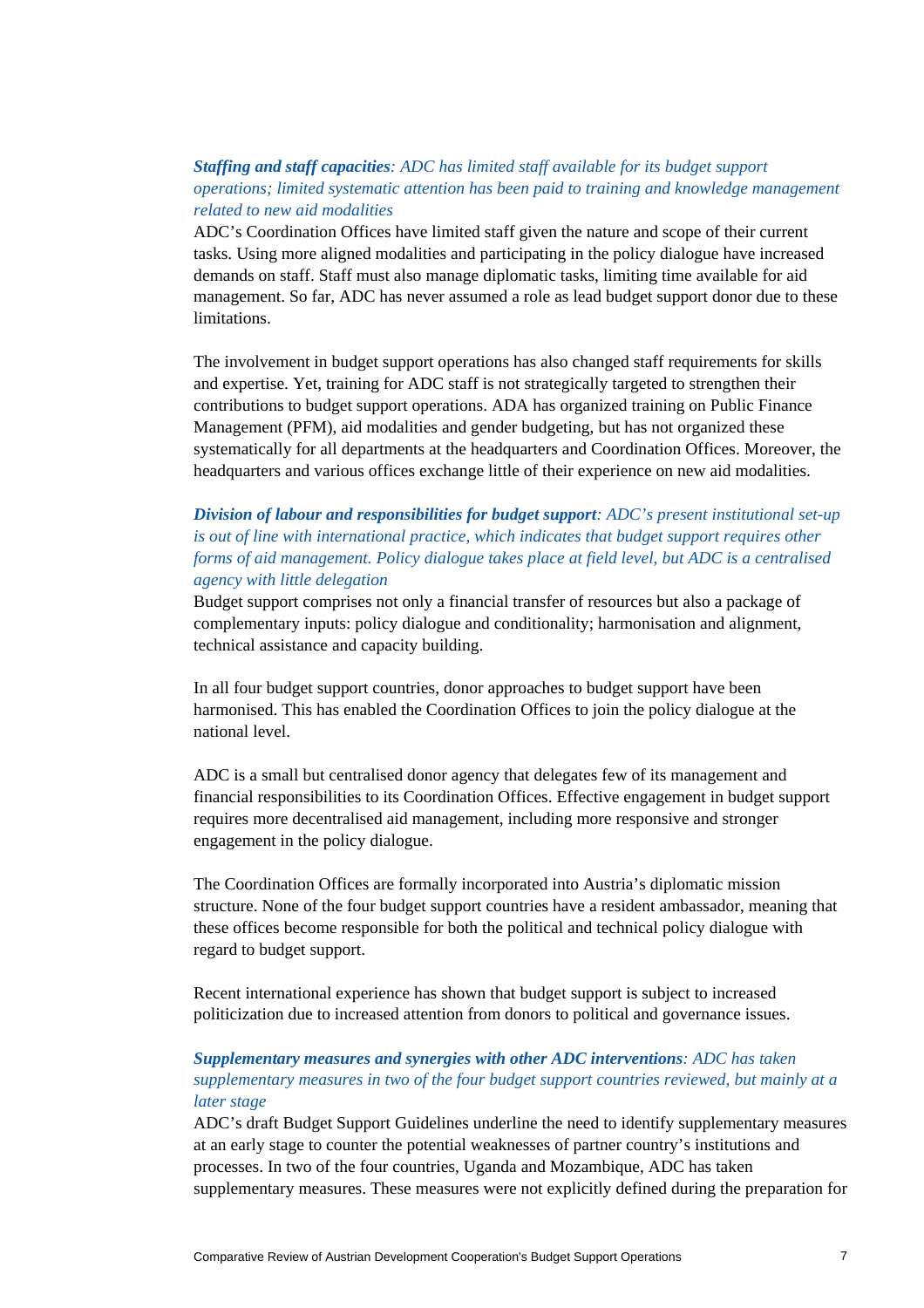budget support operations or in the country strategy. In addition to the supplementary measures, ADC has sought synergies between budget support operations and other interventions in all four countries.

### *Predictability of disbursement: The restrictions to commit resources to country programmes beyond one year are a major weakness in the Austrian system*

Multi-annual commitments and ensuring predictable disbursements are essential for effective implementation of budget support, no matter the size. The restrictions to commit resources beyond one year reduces ADC's predictability as a donor, since it lacks multi-annual aid targets or a multi-annual budget framework against which it can commit funds

# Strategic Recommendations

The most important recommendations of the review are:

### *ADC is at a crossroad*

ADC is at a crossroad with regard to its involvement in budget support. After five years, it should now make clear choices on the way forward. Based on the findings of this review, three potential options have been identified:

Option 1: Scale up budget support; Option 2: Specialise according to one's comparative advantage(s); and Option 3: Discontinue budget support.

### *Option 1: Scaling up of budget support*

Experience so far shows that donors tend to hold greater influence in the policy dialogue if they provide a sufficiently large financial contribution. It gives them a 'natural' weight, especially in highly aid-dependent partner countries with a large number of donors. Furthermore, budget support entails high transaction costs for all parties involved, irrespective of the budget support's size. Therefore, donors need to provide budget support that is (financially) interesting to the partner government and acceptable for their own cost-benefit considerations. The minimum amount should definitely be larger than one million euros per annum. The precise minimum will depend on a variety of factors, such as the type of budget support, the number of donors, the overall size of the government budget in the partner country, and the size of the budget of the specific sector (in case of sector budget support). This also explains why smaller donors are focussing more on sector budget support rather than on general budget support.

This first option may imply that ADC needs to increase its bilateral aid budget by focussing its support on a limited number of priority countries or reducing the amount of resources allocated to horizontal programmes. This could potentially enable ADC to provide an appropriate minimum level of budget support to a partner country and increase its effectiveness in the policy dialogue. Reducing the number of priority countries from 15 to 12 in 2010 has been a useful first step. In contrast, reducing the number of priority countries may not result in larger bilateral aid budgets due to the current pressure on ADC's overall aid budget.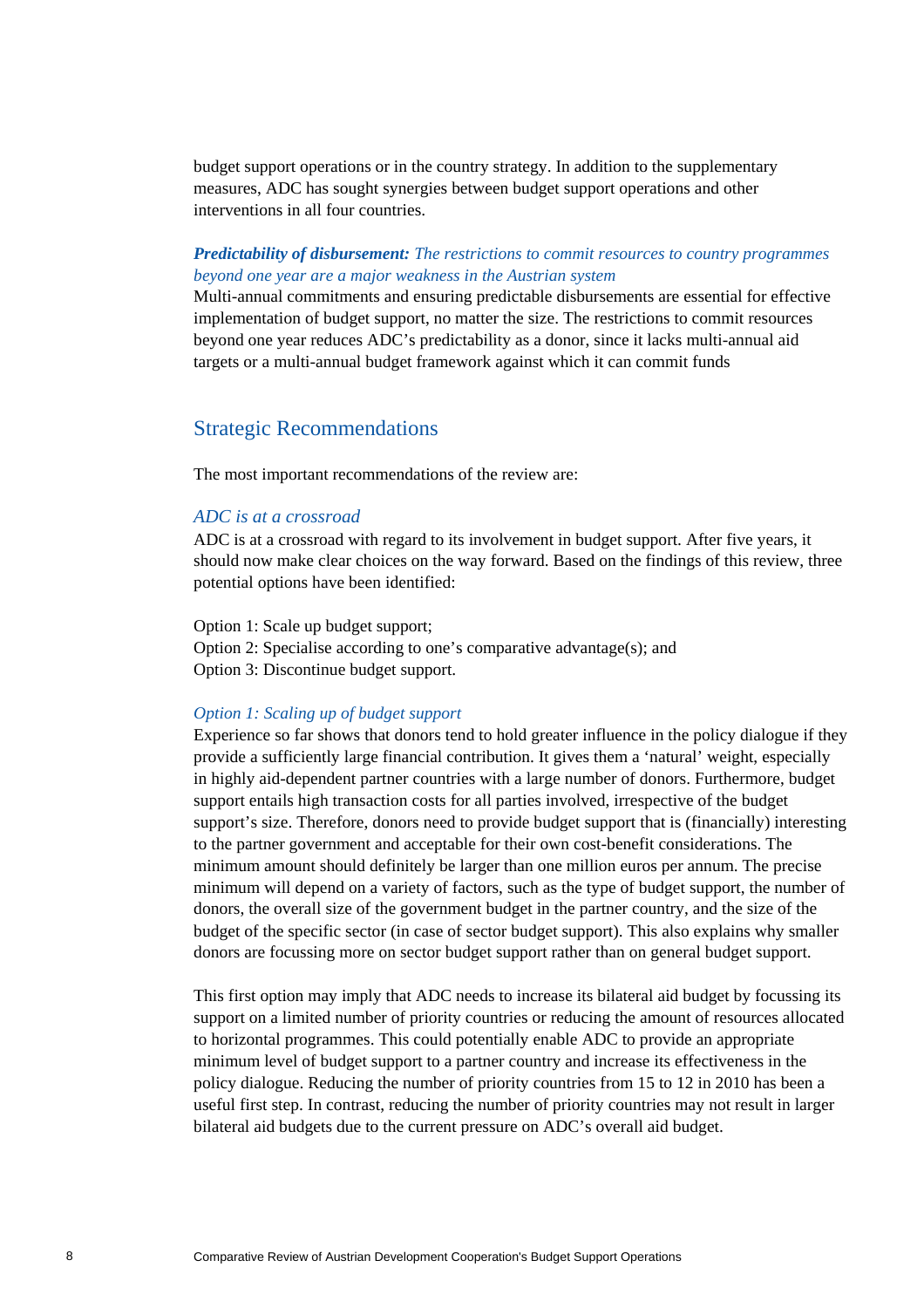### *Option 2: Specialize according to one's comparative advantage(s)*

ADC could focus on its comparative advantages, becoming a niche player in just one or two sectors or thematic areas across all its budget support operations. Smaller donors potentially add significant value to the policy dialogue despite their limited financial leverage. To accomplish this, they need to specialize and systematically invest in their staff. ADC could become a 'centre of excellence', complementing larger donors. It could provide coherent and linked-up support through various funding mechanisms to sector and national programmes. This might increase ADC's impact in the policy dialogue substantially.

At the operational level, ADC should clearly determine the strategic use of budget support in its entire portfolio at a global, country, and regional level. While the current Budget Support Strategy and the draft Internal Guidelines for Budget Support provide the necessary general strategic and operational background for budget support operations, the country strategies should further elaborate on the strategic choices that need to be made. These strategic choices include:

- Specific aims to be achieved;
- The appropriate mix of aid modalities;
- The nature and approach to supplementary measures;
- Whether a specific niche strategy is to be employed.

The country strategy should be prepared and updated in a timely manner and aligned with the national poverty strategy of the respective partner country. At the same time, a national poverty strategy cannot replace ADC's country strategy, but this country strategy should complement the national poverty strategy.

Choosing the comparative advantages on which to build are outside the scope of this review. It could be a specific sector or a cross-cutting issue like governance, gender or climate change. It could also be linked to global development trends. The comparative advantage should guide the preparation of the country strategies and should be used to brand the activities that Austria will carry out in its partner countries. For instance, if governance would be selected as ADC's key thematic area, ADC should not only provide budget support targeted to this area, but should also set up other aid modalities and supplementary measures to strengthen this area. Providing technical support to the Supreme Audit Institution would, for instance, fit into this strategy. Other smaller donors, such as Norway and Denmark, are following similar processes to strengthen their thematic focus.

### *Option 3: Discontinue budget support*

The third option is that ADC discontinues budget support and starts to play a more pragmatic role with more direct involvement at a project level. It could focus on particular forms of project aid, such as public-private partnerships and project aid aimed at civil society. This could create its own comparative advantage at the other end of the aid-modality spectrum. This would allow ADC to be more involved at a project and implementation level, supporting programmes or pilot projects linked to a sector strategy. Stand alone projects should be avoided whatever the circumstances.

This third option has serious implications for Austria. It might affect its reputation as reliable partner in fostering the aid effectiveness agenda as budget support is seen as an important tool in fulfilling these international commitments. Furthermore, it would become more complicated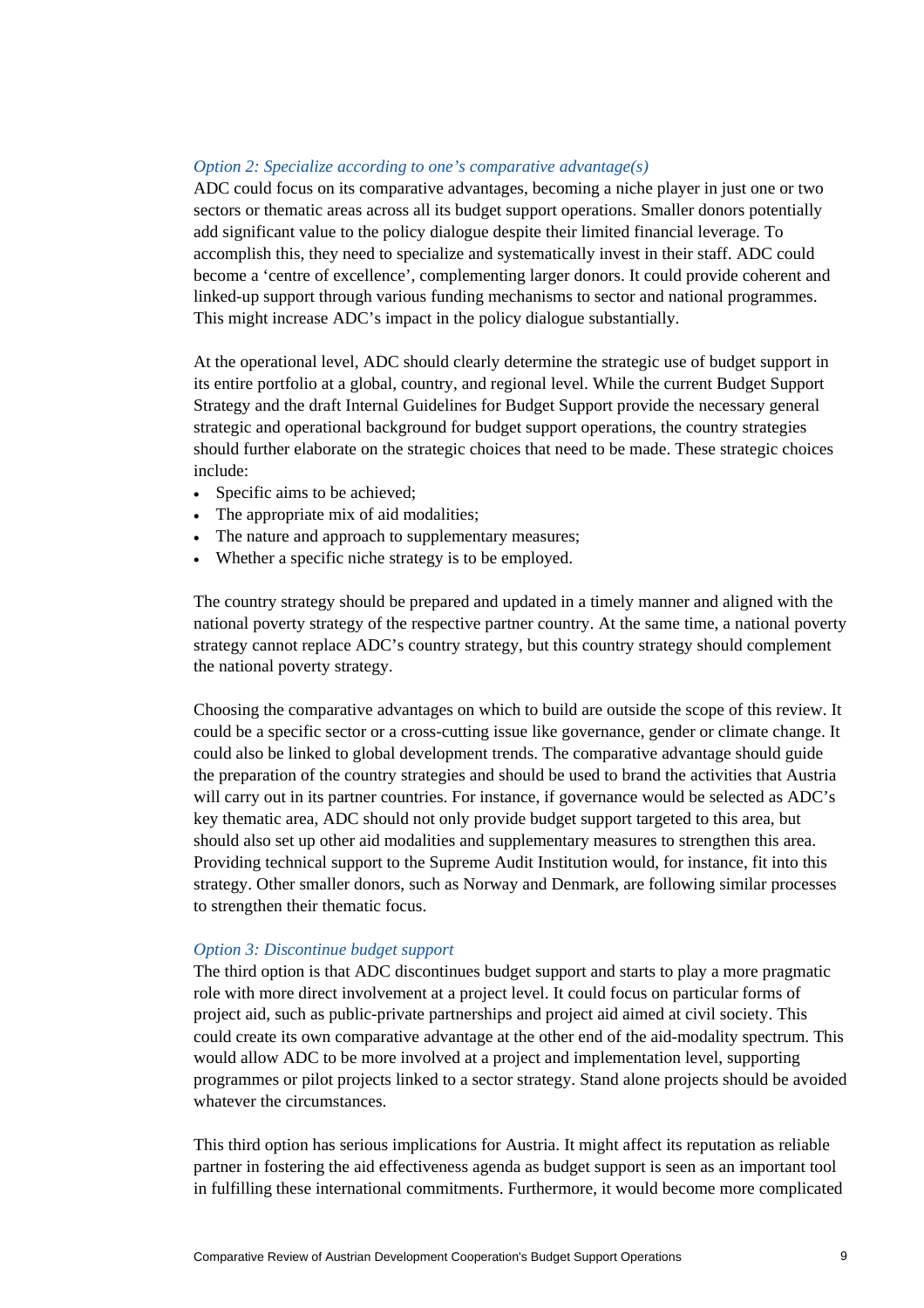for ADC to engage in higher level policy dialogue, trying to influence the behaviour of partner governments. This option means that ADC would not follow a partnership approach nor would it promote ownership by the partner government. Moreover, its financial support would to a lesser extent be allocated to the spending priorities of the partner government and channelled through the country's own PFM systems.

Looking at all three options, the second option seems most appropriate for ADC. Yet a strong commitment is required and clear choices need to be made to implement this option and to prevent 'muddling through'. Under the current conditions of limited financial resources and aid fragmentation, any adjustment that leads to increased focus and transparency may provide a new impetus to Austrian development cooperation.

# General Recommendations

In addition, there are a few general recommendations which are not linked to a specific option.

To improve its effectiveness as a development partner, ADC should consider implementing the following policy measures:

- Delegate more management, financial responsibility and authority to the Coordination Offices to make it easier for their staff to play their constructive role in the policy dialogue;
- Increase the number of staff in these offices;
- Invest more heavily in strengthening the capacities of these offices through systematic capacity building efforts; in particular, in areas such as PFM, aid approaches & modalities, and specific sector expertise;
- Organize more regular events for exchanges of experience between staff. This can allow ADC staff from both headquarters and the Coordination Offices to share their knowledge regarding different budget support operations and programmatic approaches, to promote joint understanding, and to generate lessons learned; and
- Seek more specific technical expertise and support from outside, for example, through strategic alliances with centres of excellence (research institutes, consultancy services).

Austria should consider measures to increase its predictability as a donor. It could introduce a multi-annual budgeting system to allow ADC to make financial commitments over a longer period.

Finally, the increased politicization of budget support might require greater diplomatic support to get better access to higher political levels of government (especially at Minister's level). Austria should consider how it can organize itself differently to participate in these issues, especially in times of political crisis in the partner country.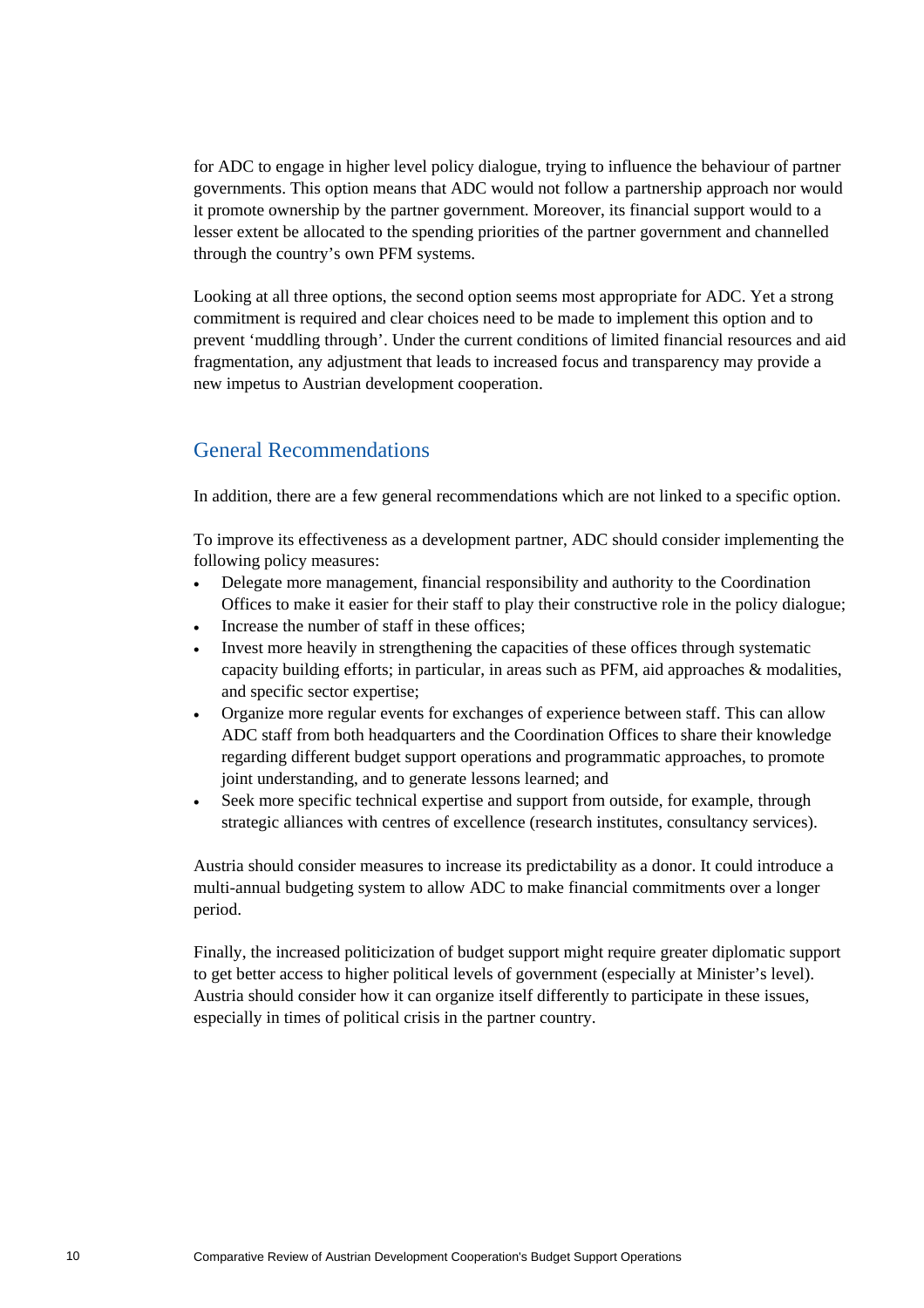# 1 Introduction

# 1.1 Background of the review

Since a couple of years, Austrian Development Cooperation (ADC) provides Budget Support (BS) to Uganda, Mozambique, Cape Verde and Nicaragua. Towards the end of the phasing-in period (2005-2008) roughly 10-15% of bilateral ADC budget should have been channelled through BS, preferably through Sector Budget Support (SBS).

BS has also been used as a vehicle for scaling-up aid and to provide aid in a more effective and efficient way. The Three-Year Programme 2007-2009 anticipated an evaluation of these effects of BS.<sup>2</sup> Later on, it has been decided to change this into a review that will focus on procedures. This review should provide guidance on how to proceed with the provision of BS once the phasing-in period is completed.

This Review compares ADC's policy documents, internal procedures and human resources regarding BS with those of other comparable European donors, and assesses ADC's BS operations through four country visits.

# 1.2 Objective

 $\overline{a}$ 

The overall objective of the Review is clearly elaborated in the original Terms of Reference (ToR) to which ECORYS responded:

"… to provide the Austrian Ministry of European and International Affairs and the Austrian Development Agency with an assessment of the use of Budget Support as an aid modality to date, and how Budget Support creates synergies to other modalities used by ADC. The Review should provide "lessons learned" as well as recommendations for policy documents, procedures and capacities of ADC regarding BS." [Terms of Reference, p. 3].

To achieve this objective, the Austrian Development Cooperation's (ADC) budget support activities have been analysed by:

- Desk study and donor visits: Comparing ADC's policy documents, internal procedures and human resources with two comparable European donors, Belgium and the Netherlands; and
- Case studies: Assessing ADA's budget support operations in Cape Verde, Mozambique, Nicaragua and Uganda.

<sup>2</sup> This evaluation was in fact already envisaged when ADC started with the provision of BS; it was 'part of the package' of the phasing in process of BS.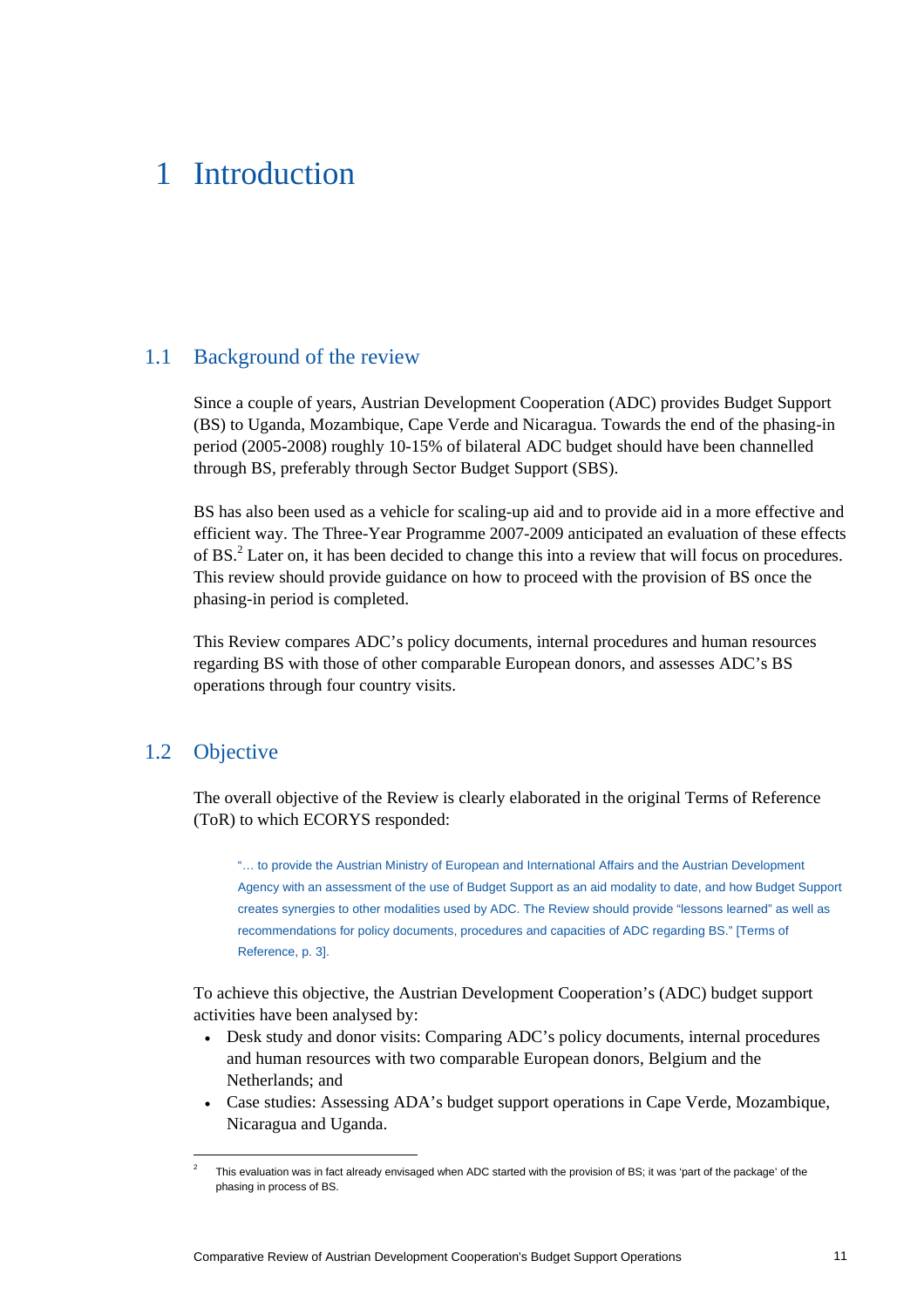# 1.3 Methodology

The ToR refers to "implement a Review instead of a classical evaluation: which [….] should provide guidance on how to proceed with the provision of BS once the 'phasing-in period' is completed". The analytical questions formulated in the ToR have been grouped into four levels:

- **Policy level** i.e. overall policies and strategies as compared to best practice and practices of comparable donors; the relation of BS to other aid modalities; the collaboration and disbursement forms, cross-cutting issues and the like;
- **Procedural level** the 'Standard Operation Procedures' (SOP), being the organisation of processes and procedures, like the application of guidelines, outlines, supplementary criteria and accompanying and monitoring measures, as well as disbursement and control mechanisms;
- **Capacity level** the human capabilities (experience and knowledge) in relation to institutional capacities at headquarters and field offices; and
- **Implementation level** the application of BS in practice within a certain partner country, the relation with other donors and the policy dialogue with the government of the partner country.

The open systems approach<sup>3</sup> was used as the analytical frame for this Review, as depicted in the next diagram. This approach starts by considering ADC BS as 'a system'. In first instance, this system is regarded as a monolith that counts with its specific input that produces specific output. Outputs are mainly related to operations in the field. The relation between input and output is the efficiency, which has been the main focus of this review. The output produces results or effects.

### Figure 1.1 Open Systems Approach applied to ADCs Budget Support Operations



The system is sensitive to influences from outside, such as the behaviour of other donors and in particular the international agreements like the Paris Declaration. It also exercises its influence on its environment, such as on the policy of the partner country (mainly through policy dialogue) or on the acting of other development partners.

During the review, the relations of the system vis-à-vis its environment (i.e. the other donors and recipient countries) were first analysed. Then, the focus shifted towards inputs (i.e. policies and financial and human resources) and the produced outputs (e.g. financial contributions,

<sup>3</sup> Source: Institutional Assessment and Capacity Development. European Commission, Sept. 2005.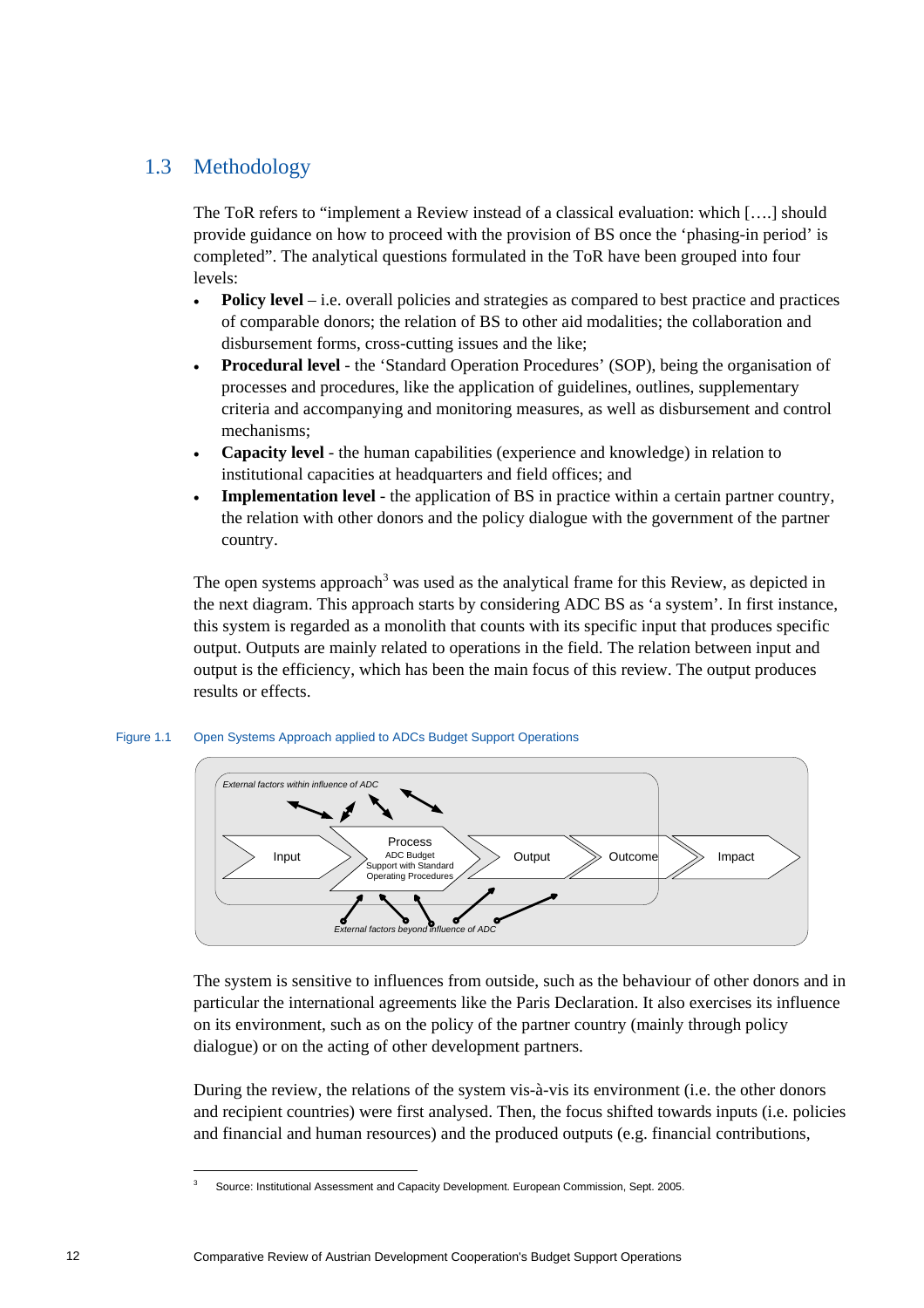supplementary measures and ADC's role in the political dialogue). Finally, the system was 'opened up' and its internal features were studied. In this respect, elements such as institutional set-up and operational procedures were focused upon.

The open systems approach offered a comprehensive, structured and stepwise approach with different dimensions. In addition, it added dynamism ('the flow') to the review and provided coherence and structure to the analysis.

### *Limitations*

There are three main limitations of the review that need to be pointed out.

First of all, as explained above, the review was mainly focused on the **efficiency** of ADC's BS operations. The focus on results, effects and **effectiveness** in the review was restricted to the procedural sphere and not related to the possible effects of the provision of financial resources for development purposes. The review had, in other words, no explicit focus on evaluation criteria such as effectiveness and efficiency.

Secondly, while a benchmarking method was used to compare ADC's approach to BS with the approaches of two comparable European donor agencies it has **not** been the intention of the benchmarking exercise to make **a comparative assessment** of Austria's performance vis-à-vis the performance of the two other donors. Given financial and time constraints, no in-depth analysis was carried out of the other donors' approaches. Their approaches were studied by analysing relevant policy documents and existing evaluations and by conducting a few interviews with donors' headquarter (HQ) and field mission staff. Only limited triangulation could have taken place.

Thirdly, it needs to be stressed that the approaches of the comparable donors need not necessarily reflect best practices. The purpose of the comparison was to gain insight into the practices from other donor agencies that are more experienced with BS operations, as useful lessons might be distilled from their experience. Since the approaches of the other donor agencies are not always best or even better practices they should be interpreted with care.

### *Analytical Questions in ToR*

In this report, we have structured the analytical questions of the ToR according to the four dimensions of the open systems approach. We have numbered each of these questions in a consistent manner. This same numbering is also in the Annexes I and II of this report for the benchmarking of Belgium and the Netherlands.

### *Selection of benchmark countries*

During the briefing meeting, early in the inception phase, Belgium and the Netherlands were selected as the comparable European donors, also called benchmark countries. The rationale for the selection of these two benchmark countries is presented in the Box 1.1. below.

#### Box 1.1 Reasons for the Selection of Belgium and the Netherlands as Benchmark Countries

- One smaller and one larger donor:
- Belgium is institutionally very similar to ADC, with similar capacity problems;
- Belgium has a similar strategy to BS as ADC with a clear focus on SBS;
- The Netherlands is more like-minded and a front-runner in BS;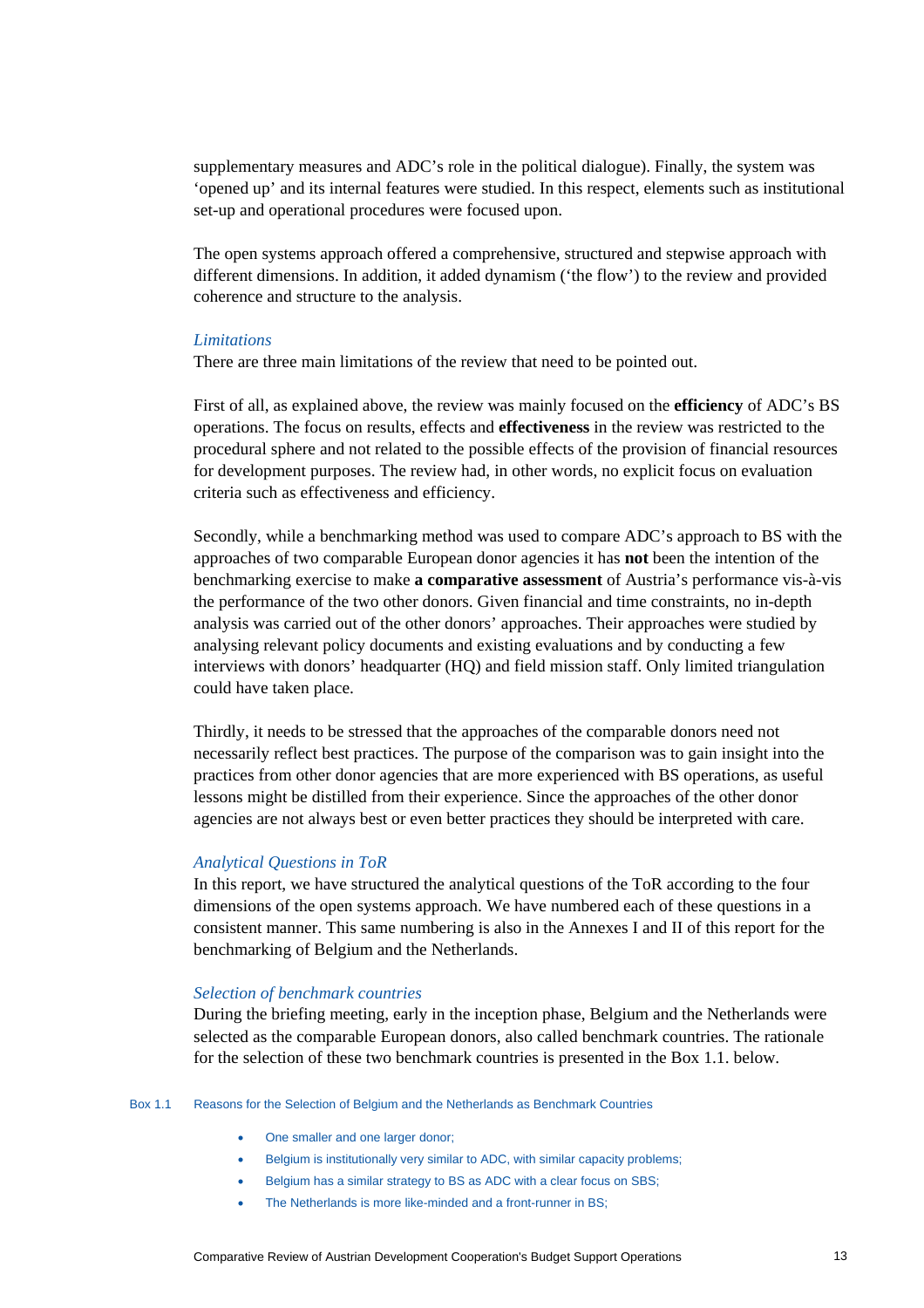- The Netherlands is represented in all four BS partner countries;
- Both donors are Dutch speaking easing the analysis of documents;
- ECORYS has significant experience working with both donors and has easy access to their staff.

### *Data Collection*

The evaluation relied on three main sources of data:

- documents from donors' archives;
- available literature and evaluations on BS;
- open-ended interviews.

Statistical data on trends in aid commitments and disbursements were collected during the inception and field phases. This yielded valuable information on aid volumes of country programmes and composition by aid channels for ADC and other donors.

This review included the following types of analyses:

- Construction of timelines with key events, inputs and outputs;
- Actor analysis based on identification of key actors and their roles in the processes;
- Analysis of trends in aid commitments;
- Identification of consequences using qualitative interviews and triangulation with secondary information; and
- Comparative analysis.

# 1.4 Organisation

This review was carried out in the following three phases:

- Phase 1: Inception with desk study and donor visits;
- Phase 2: Case studies in four partner countries; and
- Phase 3: Synthesis: reporting and presentation.

### 1.4.1 Phase 1: Inception

 $\overline{a}$ 

The final Inception Report was submitted in February 2010. The desk study entailed 'studying the documents' but also information gathering and analytical work that needed to be carried out in Vienna/Rotterdam prior to the field missions. It encompassed (1) a comprehensive assessment of Austria's BS policy and procedures; and (2) an initial benchmarking analysis of the two benchmark donors.

During the inception phase all relevant policy and country documents provided by the Austrian Ministry of Foreign Affairs (MFA) and the Austrian Development Agency (ADA) were analysed. The review team also studied available policy documents from other donors and reports about other BS evaluations carried out in recent years. The information was used to identify 'common practices' that may serve as benchmark for the assessment of the procedures of the ADC's BS mechanisms.<sup>4</sup>

<sup>4</sup> The benchmarking of policies and procedures does not necessarily imply a comparison against 'best practice' but even where this is not the case, lessons can still be learnt.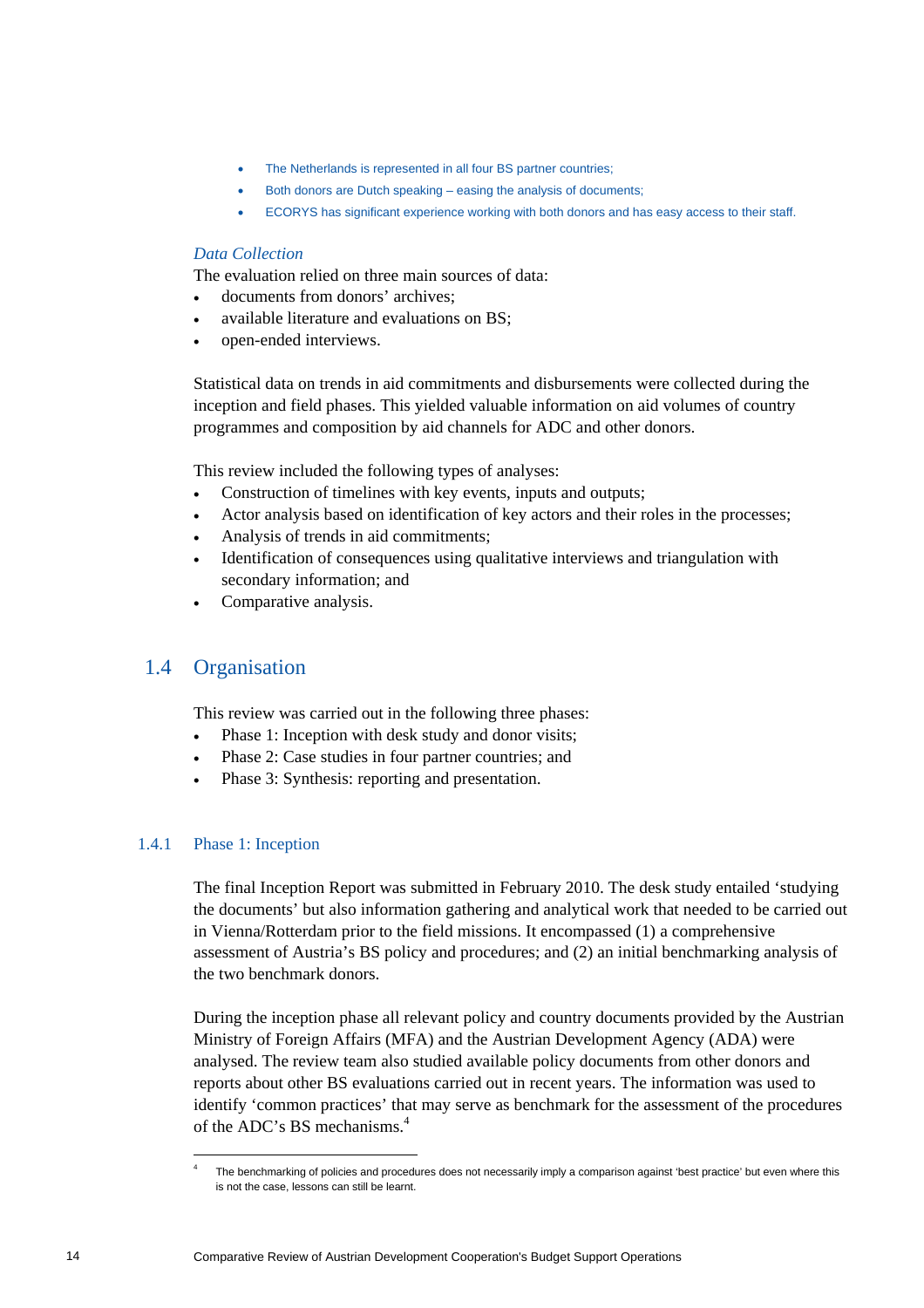The next task carried out during the Desk Study Phase was the comparison ('benchmarking') of the ADC procedures with those of Belgium and the Netherlands, in particular to assess how they deal with the challenges of delivering SBS and General Budget Support (GBS) as respectively a small and a medium-sized donor. Over the last few years new studies have become available on the positioning of small donors in BS mechanisms<sup>5</sup>, of which the conclusions serve as background information.

### *Briefing Meeting with ADA*

A Briefing Meeting was held early in the inception phase with ADA in Vienna on  $22<sup>nd</sup>$  October 2009. This included a presentation and discussion of ADA's BS rationale, processes and challenges as well as the organisational set-up of ADA and Austrian development policy in general. The methodology was also discussed, including the proposal to use the open systems approach and the benchmark countries were selected.

### *Interviews with ADC and other donors*

Interviews were held with policy makers and other ADC staff as well as other departments and institutions involved in the formulation and implementation of the ADC BS policy in Vienna on  $26<sup>th</sup>$  and  $27<sup>th</sup>$  November 2009. As part of the benchmarking exercise, staff within Belgian and Dutch donor agencies were also interviewed. A full list of all of the stakeholders interviewed during the desk study phase is presented in Annex IV.

### 1.4.2 Phase 2: Field Missions

The core focus of the second phase of this review was on the four case studies in respectively Cape Verde, Mozambique, Nicaragua and Uganda. Each mission lasted one week and was carried out along the generic Terms of Reference by one team member, accompanied by a local consultant.

Each country review team consulted the Austrian Coordination Office in country and met with representatives of partner governments, other donors, non-governmental organisations (NGOs) and other civil society members. In all four countries, the country teams organised a debriefing to the staff of the Coordination Office at the end of the field mission. The main purpose of these debriefings was to present preliminary findings and conclusions and to validate these findings. A final draft report was presented as regards each case study in May 2010.

### 1.4.3 Phase 3: Synthesis

In this phase, the review team synthesized the results and findings of the country studies and the desk study and prepared this main report. The entire set of review questions were answered, clustered, and synthesized. Although the report builds mainly on the synthesis of the country cases studied and the inception report, additional findings and observations were also collected through interviews at HQ level in Vienna and at the HQs of the two benchmarking countries, and by reviewing policy documents and relevant literature.

<sup>5</sup> See for example Stefan Koeberle, Zoran Stavreski, Jan Walliser*. Budget Support as More Effective Aid*. World Bank, 2006.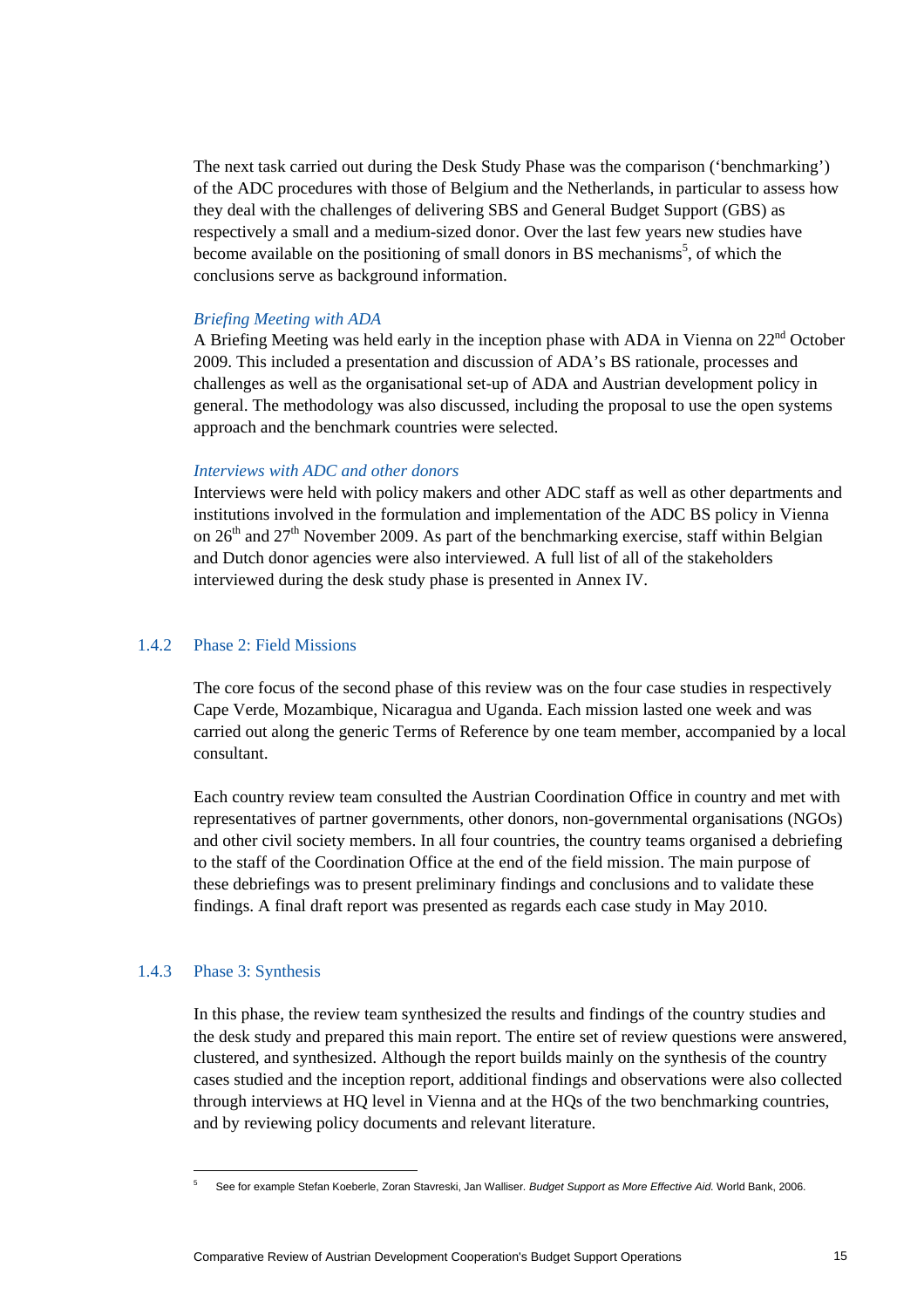The duration of the entire review was from October 2009 to September 2010.

# 1.5 Outline of the Report

This report is organised in seven main chapters. Chapter 2 describes the spectrum of aid modalities. Chapter 3 briefly describes the institutional organisation of ADC and makes a comparison with the two benchmark donors. These differences are important for a good understanding of the inputs, outputs and operations of these three donor agencies. Chapter 4 analyses the external context of the review of BS: the global architecture of aid (4.1) at partner country level (4.2) and in the home country (4.3). This forms the background for the analysis in the next three chapters, which focuses on inputs (5), outputs (6) and the institutional set-up and operational procedures (7). In the last chapter, Chapter 8, findings relevant to ADC's BS operations are summarised and recommendations as well as lessons learned for policy documents, procedures and capacities of ADC regarding BS are presented.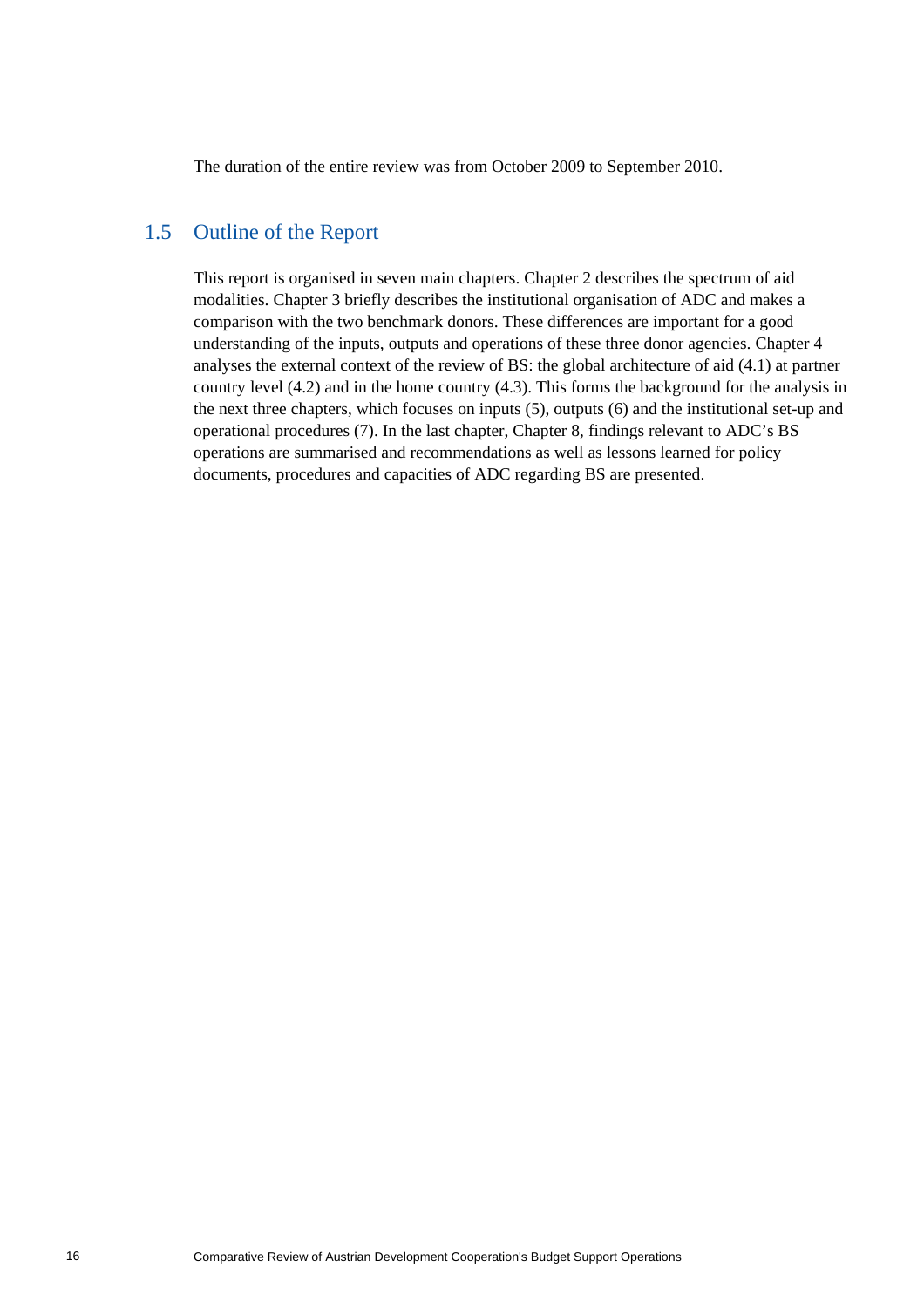# 2 The choice of aid modalities

# 2.1 Introduction

Foreign aid involves the transfer of money, goods, and knowledge from developed to developing countries. Aid modality (equivalent to aid instrument, aid form, or financing approach) is a tool to finance development activities and transfer some or all of these factors. Aid modality is not a development strategy *per se*. But, it determines how funds and knowledge are transmitted to recipient countries, how goods are procured, and how recipients and donors interact in such processes.

Present day  $BS<sup>6</sup>$  originates from the use of debt relief funds in the 1990s, specifically from the Heavily Indebted Poor Country (HIPC) initiative. With the debt crisis experienced by many low income countries, an international consensus emerged to form a comprehensive debt relief mechanism based on good policies in the partner countries. The HIPC-initiative was born and linked to Poverty Reduction Strategies (PRSP) in order to assure that the funds released were used for priority expenditures. A reduced need for debt relief in the last decade has led to a shift towards 'Programme' Based Approaches (PBAs) and modalities - especially GBS, SBS and basket (or pooled) funding arrangements under the Sector-Wide Approach (SWAp). Their emergence is also a reaction to overcome the weaknesses of the existing aid modalities, typically 'stand-alone' projects and structural adjustment operations.

The choice of aid modalities is a central issue in the discussions on the effectiveness of Official Development Assistance (ODA). The way ODA#s delivered affects outcomes, and some aid modalities are argued to be more effective than others. Donors will most likely continue spreading risks by using a range of aid modalities. Therefore, this chapter discusses the different types of aid modalities.

# 2.2 The type of aid modalities

 $\overline{a}$ 

Development assistance is delivered in various forms, but most of these may be classified as either projects or programmes. The wide spectrum of aid modalities that can be drawn upon range from stand-alone projects using parallel systems at the 'lower' extreme, to sector support (whether off-budget via so-called 'baskets' or via BS), to GBS at the 'higher' end. The distinction between different modalities is not always clear-cut and the specific definitions of aid modalities have been subject to changes over time. In this Chapter we will discuss the features of three main aid modalities as summarised in Table 2.1.

<sup>6</sup> For the purpose of this report the term BS will be used to denote both GBS and SBS. If something applies specifically to either of these types of BS, this will be communicated accordingly.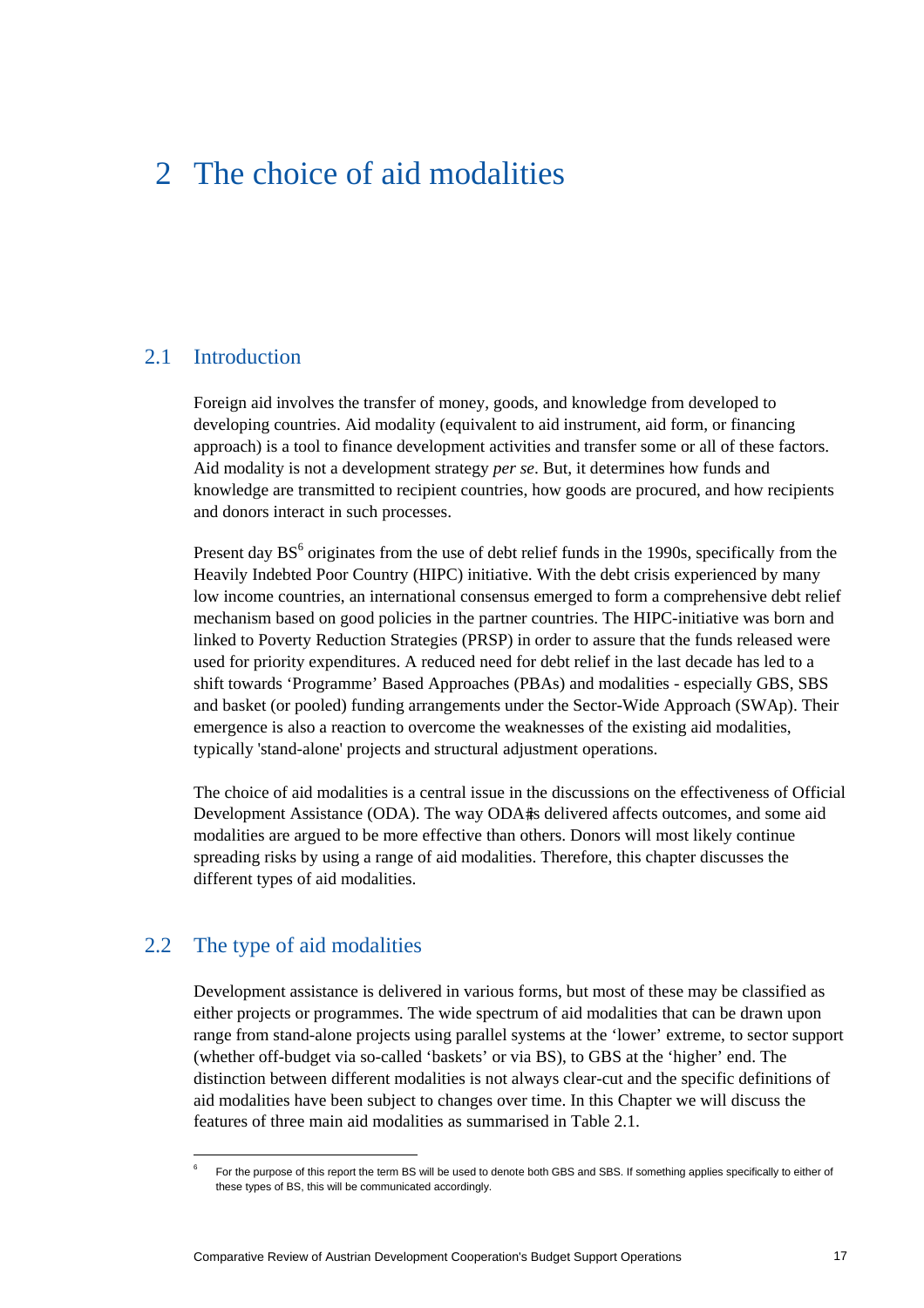- BS (2 types);
- Basket funding;
- Project financing (2 types).

#### Table 2.1 Characteristics of the main aid modalities

| <b>Aid Modality</b>                       | <b>Conditionality</b>                       | <b>Earmarking</b>  | <b>Accountability</b>               |
|-------------------------------------------|---------------------------------------------|--------------------|-------------------------------------|
| General Budget Support                    | Macro & budget                              | None or notional   | Govt. systems                       |
| Sector Budget Support                     | Sectoral                                    | Notional           | Govt. systems                       |
| Basket funding                            | Sectoral                                    | Real within sector | Blend of govt. and donor<br>systems |
| Projects using govt.<br>systems           | (Sector and) project                        | Real to project    | Blend of govt.<br>and donor systems |
| Projects using <i>parallel</i><br>systems | Limited: due to low<br>government ownership | Total (real)       | Donor                               |
|                                           |                                             |                    |                                     |

Source: Adapted from Foster and Leavy (2001).

Project support is one extreme form, whereby little use is made of partner country's government systems. Government systems refer to allocation, procurement, accounting, reporting, audit, etc. BS is the other extreme, with full use of government systems. In general, the closer the priorities of the donor and the partner government in the country align the more likely support through the government system is, attaching less conditionality and earmarking. Where priorities differ substantially, the donor is likely to exercise more control over its funds by using aid modalities not disbursed through the government systems.

### *Budget Support*

 $\overline{a}$ 

BS is an unearmarked financial contribution to the government budget of a partner country with the purpose to implement poverty reduction strategies, macroeconomic or structural reforms.<sup>7</sup> This support includes a lump-sum transfer of foreign exchange and is not linked to specific projects. It is often backed up with supplementary measures aimed at institutional and capacity development. BS uses the partner government's systems, whereby any conditionality is focused on policy measures related to growth, poverty reduction, fiscal adjustment, and strengthening institutions, especially budgetary processes.

In partner countries where donors have provided BS for a longer period, some form of regular policy dialogue between a donor (group) and the partner country has been set up to discuss performance and address issues of mutual concern. The basic arrangements for the dialogue are generally laid down in a Memorandum of Understanding (MoU). This document contains the objectives, commitments and responsibilities of all partners. As an annex, the Performance Assessment Framework (PAF) generally lists the specific performance criteria, jointly agreed between the BS donors and partner government. The elements of the PAF provide the basic structure for the regular policy dialogue.

<sup>7</sup> Different donors use slightly different definitions. The OECD/DAC, for instance, defines BS as a method of financing a country's budget through a transfer of resources from an external financing agency to the national treasury. The transferred funds are managed in accordance with the recipient's procedures for budgeting, accounting, etc. Some donors use a stricter definition. According to the EC definition, for instance, financial resources should become part of the general resources of the partner country (i.e. part of General Treasury Account).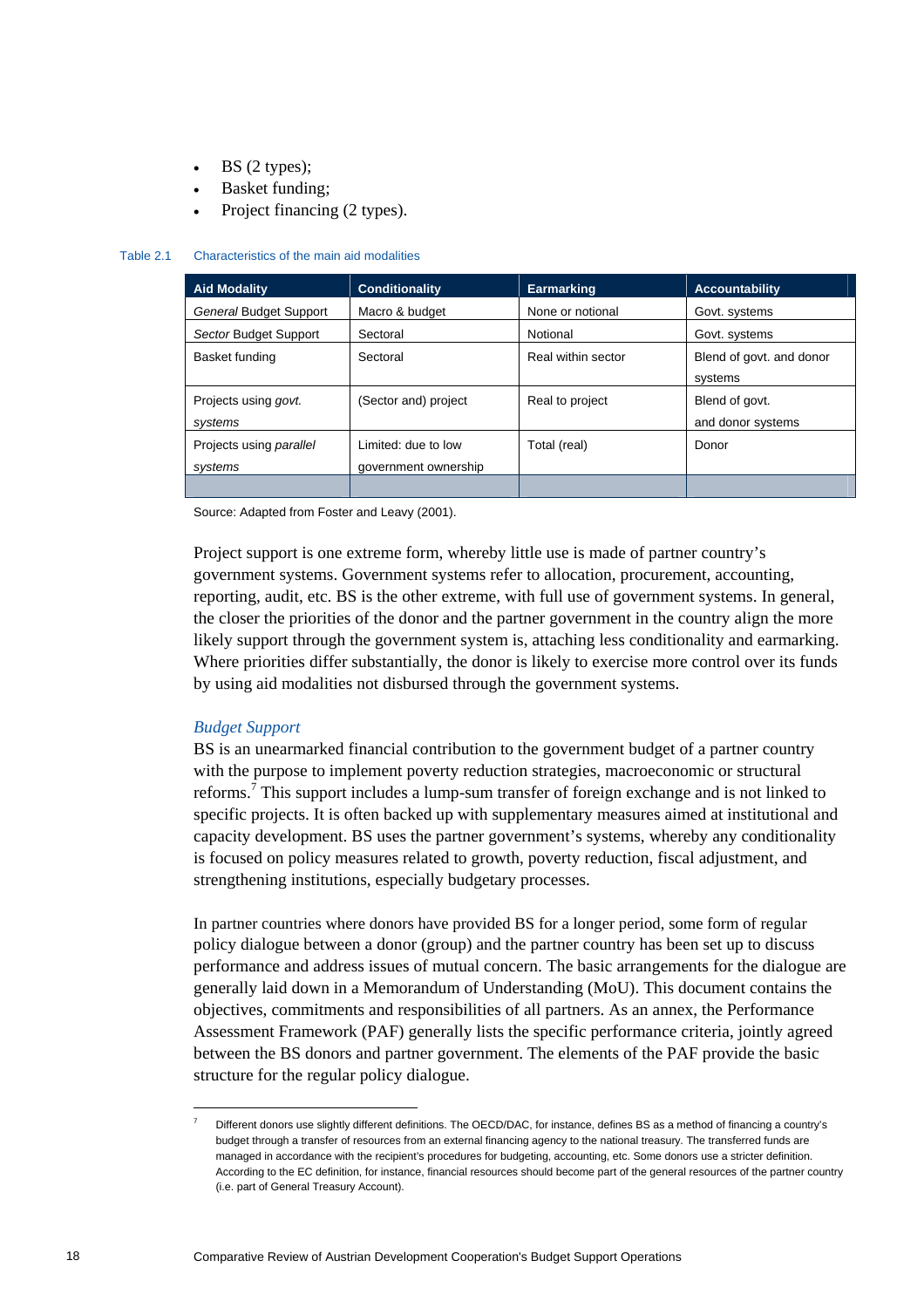BS can be divided into GBS and SBS. Both are non-earmarked financial contributions to the partner government budget. The difference is that assessments, dialogue, conditionalities and supplementary measures are linked either to overall (GBS) or to sector (SBS) issues.In most donors' practice a sharp distinction between GBS and SBS#s not present. Both types aim to increase ownership and empower the partner government, reduce transaction costs by limiting fragmentation of ODA $\#$ ctivities and increase effectiveness of public administration, as government systems are strengthened. BS is further expected to provide incentives for improved harmonisation among donors and alignment with partner country systems, including improved policy dialogue on priority issues and the means to achieve them.

#### *Basket funding*

Basket funding is the most common aid modality in the spectrum, positioned in-between projects at the one extreme and BS at the other. In this modality, donors pool their resources using a special account either managed by one of the participating donors or by the respective line ministries. The planning and other procedures and rules governing the basket fund are common to all development partners, but their conformity with the PFM systems of the partner government and of sector conditions may vary. These funds are targeted towards the sector or a programme as a whole but are accounted for separately.

Initially, confusion existed on the definitions of BS and basket funding and in particular on the boundary between SBS and sector basket funding. In recent year, consensus has been reached that SBS uses the normal national procedures of the partner country and basket funding typically uses special arrangements negotiated with donors. Basket funding would only count as SBS where money is transferred from the basket into government accounts to be mixed with domestic funding and used according to normal national procedures.<sup>8</sup>

#### *Project support*

A general definition of project support, which could be adhered to by most donor agencies and partner countries, would be: funds provided to implement a specific and predefined set of development activities over a specified period of time. Project support is further characterised by the use of a separate management structure and detailed objectives, activities and expenditures. Project funding is an individual development intervention but often takes place within the framework of a broader programme, in most cases a SWAp.

Two different project forms can be singled out: project aid using parallel systems and project aid using government systems. In project aid using parallel systems the donor often takes the lead in design and appraisal, decides the inputs to be provided, and uses its own disbursement and accounting procedures: it is off-budget. This form has received much criticism for being fragmented and donor-driven and for not taking into account the wider context. As a result, project aid using government systems has emerged. This instrument is in general subject to the policy conditions related to the sector in which it is used and the resources could be disbursed through the government systems with government accountability. To date, most project aid makes limited use of government systems.

<sup>8</sup> Similar confusion also existed in Nicaragua, where the ADC participated in a basket funding mechanism, called *Fondo Nicaragüense para la Salud* (FONSALUD). This is a basket funding with characteristics of BS. (see Chapter 4 and the country report for Nicaragua).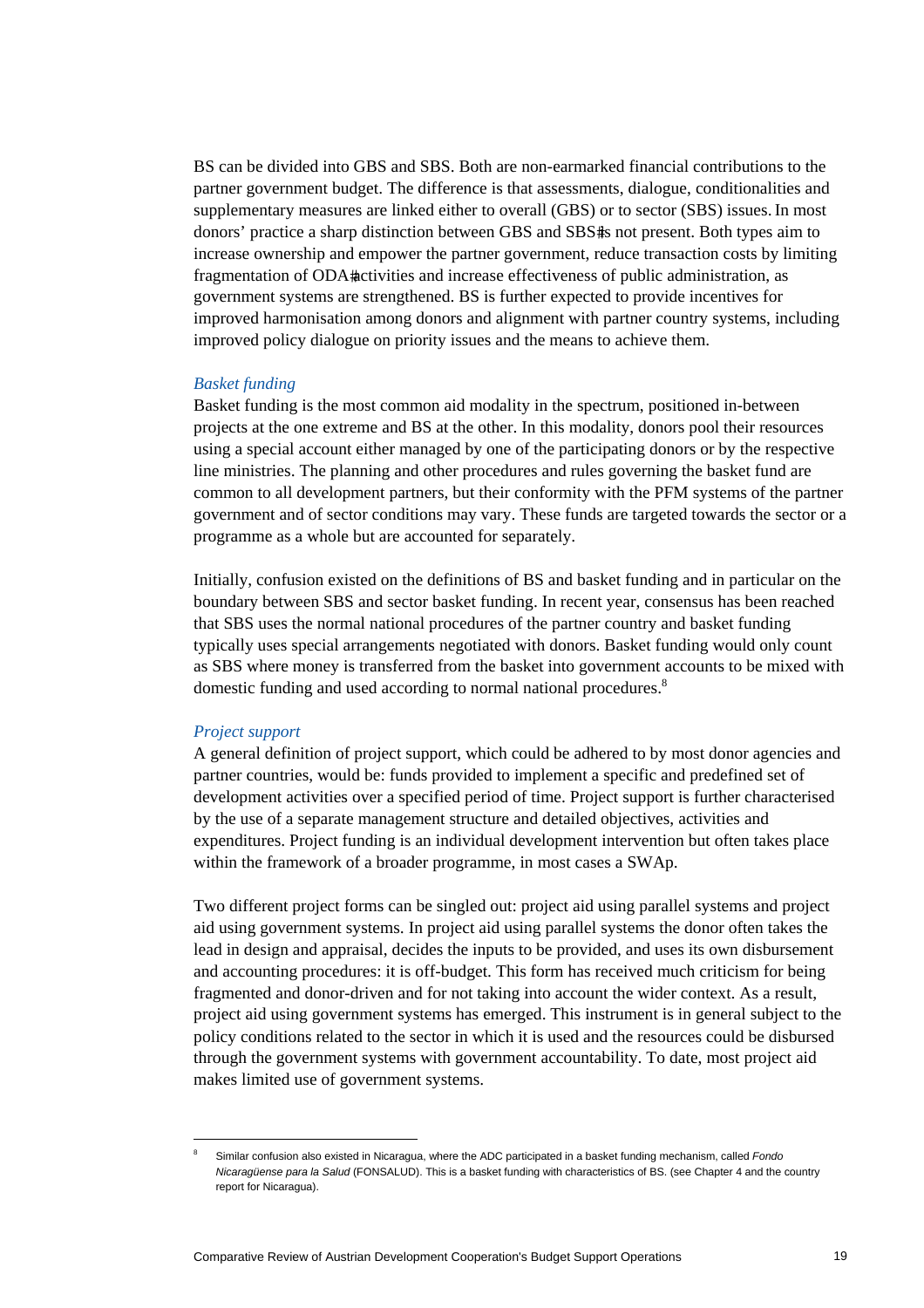Project support as a budget item includes several sub-groups. The most important of them is simply referred to as 'project support'. Another large sub-group is capacity development and refers to contributions/components aimed at strengthening the capacity of the partner government.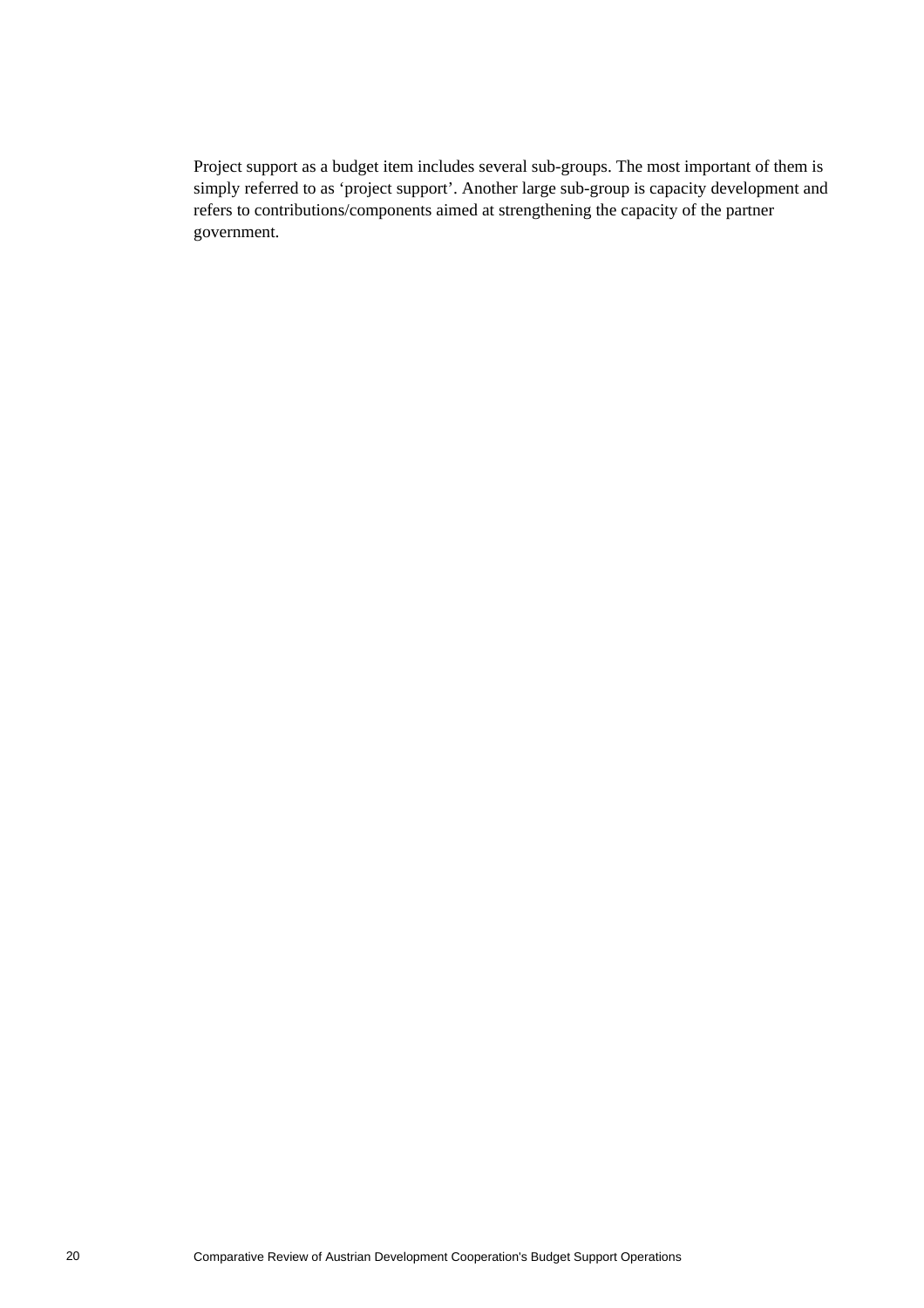# 3 Institutional organisation

In this Chapter, we will briefly explain the core differences in institutional organisation of ADC and the benchmark donors, because these differences are important for a good understanding of the inputs, outputs and operations of the three donor agencies.

In Austria, many actors are involved in  $ODA<sup>9</sup>$  In financial terms, the largest actor is the Federal Ministry of Finance, which accounted for 77.2% of total Austrian ODA in 2007. The other main actors are ADA (7.8%), the Federal Ministry of Science and Research (5.0%), and the Federal Ministry for European and International Affairs  $(3.4\%)$ <sup>10</sup>

ADC is vested in the Federal Ministries Act (1986) and the Federal Act on Development Cooperation (2002) and its Amendment (2003). Section 1 of the latter Act establishes that international development co-operation is the responsibility of the Federal Government. The Federal Act introduces the term "Austrian Development Cooperation" referring with that term to all institutional actors that report aid flows to the Development Assistance Committee (DAC). The policy making, the overall coordination as well as the political responsibility over the implementation of the development cooperation is mandated to the MFA. ADA is the implementing agency that converts the policies and strategies into programmes and projects.<sup>11</sup> Since Austria does not have a consolidated ODA budget, eight separate ministries use their budgets to fund aid-related activities. $^{12}$ 

Within MFA, Division VII is responsible for the Three-Year Programme on Austrian Development Policy (see Chapter 5) and the 'coordination of international development policies<sup> $13$ </sup> and hence for the coherence in the policies and programmes, including BS.<sup>14</sup> In practice, the relations between MFA and ADA have become more intertwined than what would have been expected according to the Cooperation Agreement. According to the OECD DAC peer review, Division VII has limited capacity to execute the Development Cooperation Act, and to deliver and co-ordinate aid policies, country and regional strategies.<sup>15</sup> The MFA often relies on ADA to perform these strategic and policy-making tasks that, in fact, fall under the MFA's mandate.<sup>16</sup> An overview of the institutional relations of Austria's aid system is presented in Figure 2.1.

 $\overline{a}$ 

<sup>9</sup> Source: http://www.entwicklung.at/actors/en/.

<sup>&</sup>lt;sup>10</sup> Source: Austrian Development Cooperation, ADC Report 2007; Official Development Assistance in Figures, Part II.<br><sup>11</sup> "Gemeinnützige GmbH im Eigentum des Bundes".

<sup>12</sup> Source: OECD-DAC, Austria Peer Review, 2009:9.

<sup>13</sup> Source: ADA, OEZA Basisinformation, 2009:9.

<sup>&</sup>lt;sup>14</sup> Between 2005 and 2008, MFA counted with a State Secretary for development co-operation.<br><sup>15</sup> Source: OECD-DAC. Austria Peer Review, 2009:9.<br><sup>16</sup> Source: OECD-DAC. Austria Peer Review, 2000:45

Source: OECD-DAC. Austira Peer Review, 2009:15.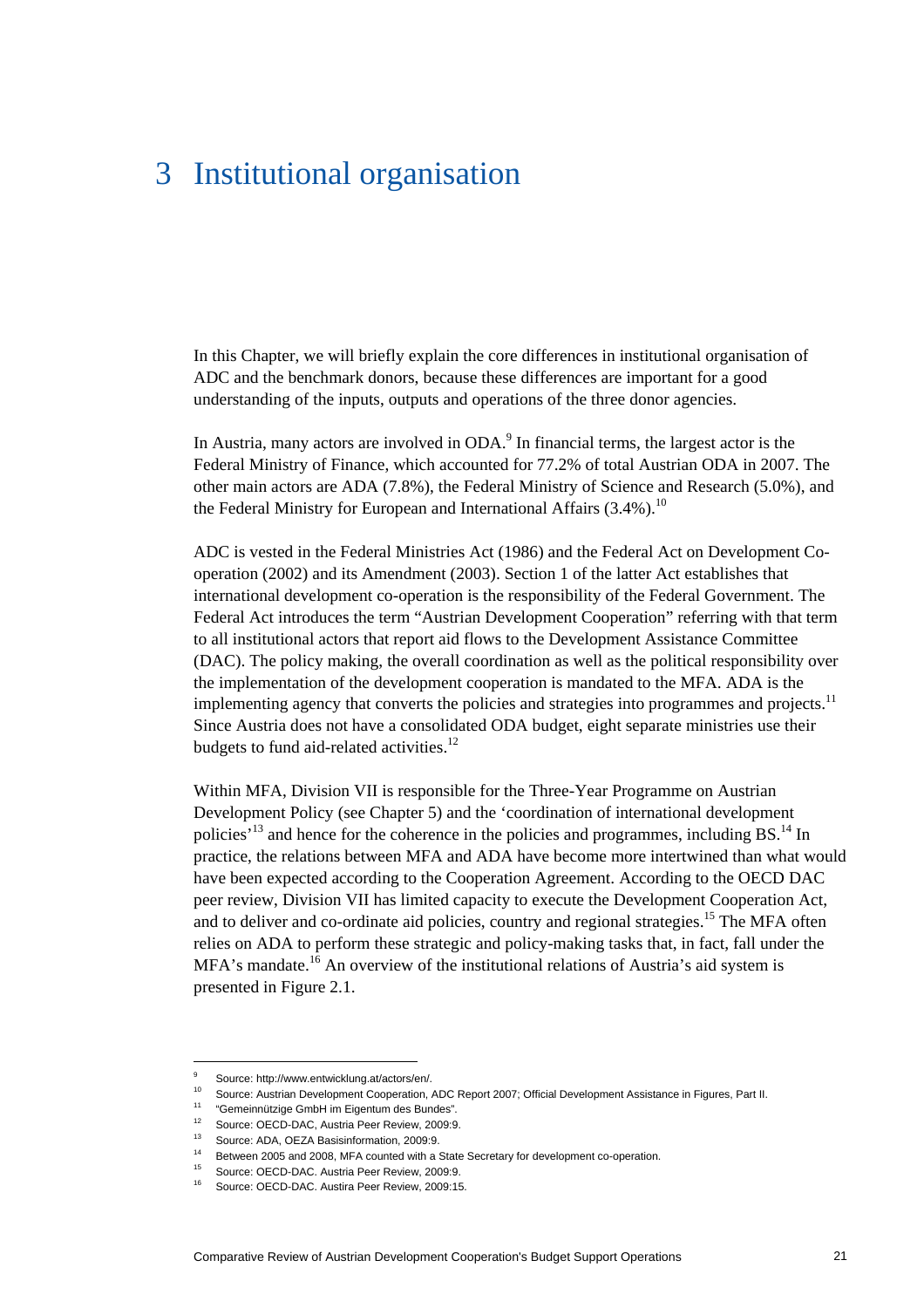#### Figure 2.1 Institutional relations of Austria's system



Source: OECD-DAC Peer Review Austria 2009:23.

Comparative Review of Austrian Development Cooperation's Budget Support Operations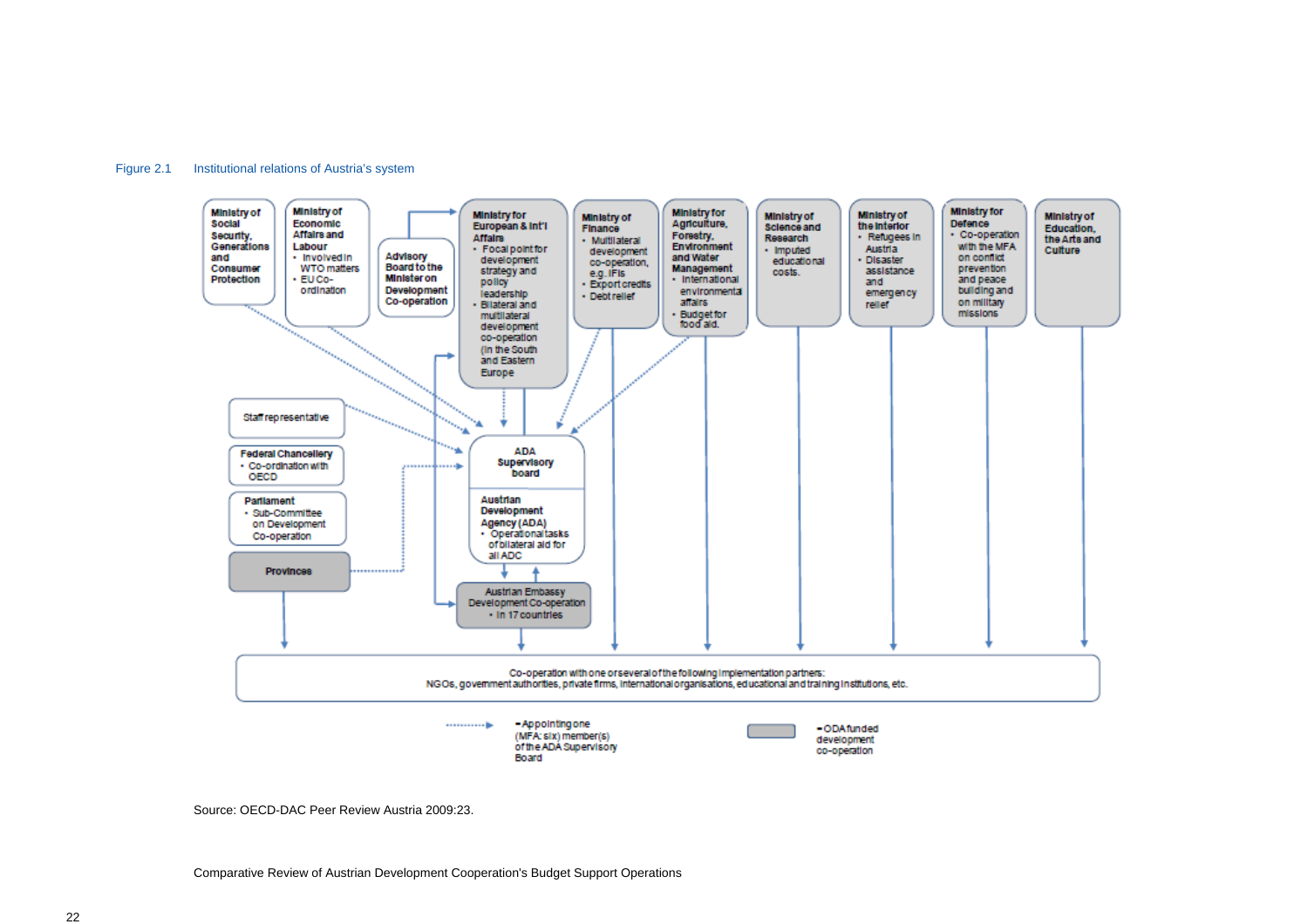MFA has established an inter-ministerial working group on coherence and there are informal consultations on issues such as defence, environment and climate change, and trade and investment.

The Minister of Foreign Affairs is seconded by an Advisory Board on Development Policy, comprising eleven well-known development experts as members, amongst them the ADA Managing Director, a representative of the Ministry of Finance and a representative of the NGO-platform (the Minister holds the chair).

ADA is a limited company of public interest owned by the government.<sup>17</sup> The formal relation between MFA and ADA is laid out in a cooperation agreement. The MFA coordinates Austrian development policy and plans ADC strategies and programmes, while ADA is in charge of implementing the programmes and projects, with an important contribution also being made by the Österreichische Entwicklungsbank, other ministries, federal states, and municipalities.<sup>18</sup> ADA is, in addition, in charge of the supervision, monitoring and evaluation of the Austrian development cooperation.

A significant part of Austrian ODA is multilateral. Multilateral development cooperation plays an important role in Austria's development cooperation approach and the cooperation in the United Nations, the organisations of the United Nations Development Group and the European Union (EU) is entrusted to MFA.<sup>19</sup>

While ADA manages Austria's development Coordination Offices in partner countries, these offices work for the whole of Austria's development aid system. They are formally incorporated into Austria's diplomatic mission structure. In practice, the link between diplomacy and development at the field level is rather weak. The involvement of Austrian embassies in development cooperation hinges on diplomats' personal knowledge of development and instructions that diplomats get from the MFA. This can result in a strict separation between embassies and the Coordination Offices.<sup>20</sup> In the four BS countries, there is no resident Austrian ambassador while diplomatic affairs are managed by an embassy in the respective region. As a consequence, the Head of Cooperation (HOC) has a parallel function as Head of Mission (HOM), fulfilling diplomatic and representative functions in absence of a resident ambassador. With regard to BS, the Coordination Office is responsible for the political and the technical policy dialogue.

The same organization structure with a separate implementing agency also exists in Belgium. The main players within the Belgian development cooperation are the Directorate General for Development Cooperation (DGDC) and the Belgium Technical Cooperation (BTC). Since 1999, development cooperation policy and implementation in Belgium has been split between these two partner organizations. DGDC is the Belgian federal administrative entity for development aid.<sup>21</sup> DGDC is responsible for policy,

<sup>&</sup>lt;sup>17</sup> "Gemeinnützige GmbH im Eigentum des Bundes".<br><sup>18</sup> Deutsch<sup>14</sup>teil<sup>1</sup>issen antwicklung at/attac/an/

<sup>18</sup> Source: http://www.entwicklung.at/actors/en/.

<sup>19</sup> Source: http://www.entwicklung.at/activities/multilateral\_development\_cooperation/en/; http://www.entwicklung.at/actors/mfa/en/.

<sup>20</sup> OECD-DAC Peer Review Austria 2009:23.

<sup>&</sup>lt;sup>21</sup> It is a part of the Federal Public Service Foreign Affairs, Foreign Trade and Development Cooperation, and comes directly under the Minister for Development Cooperation.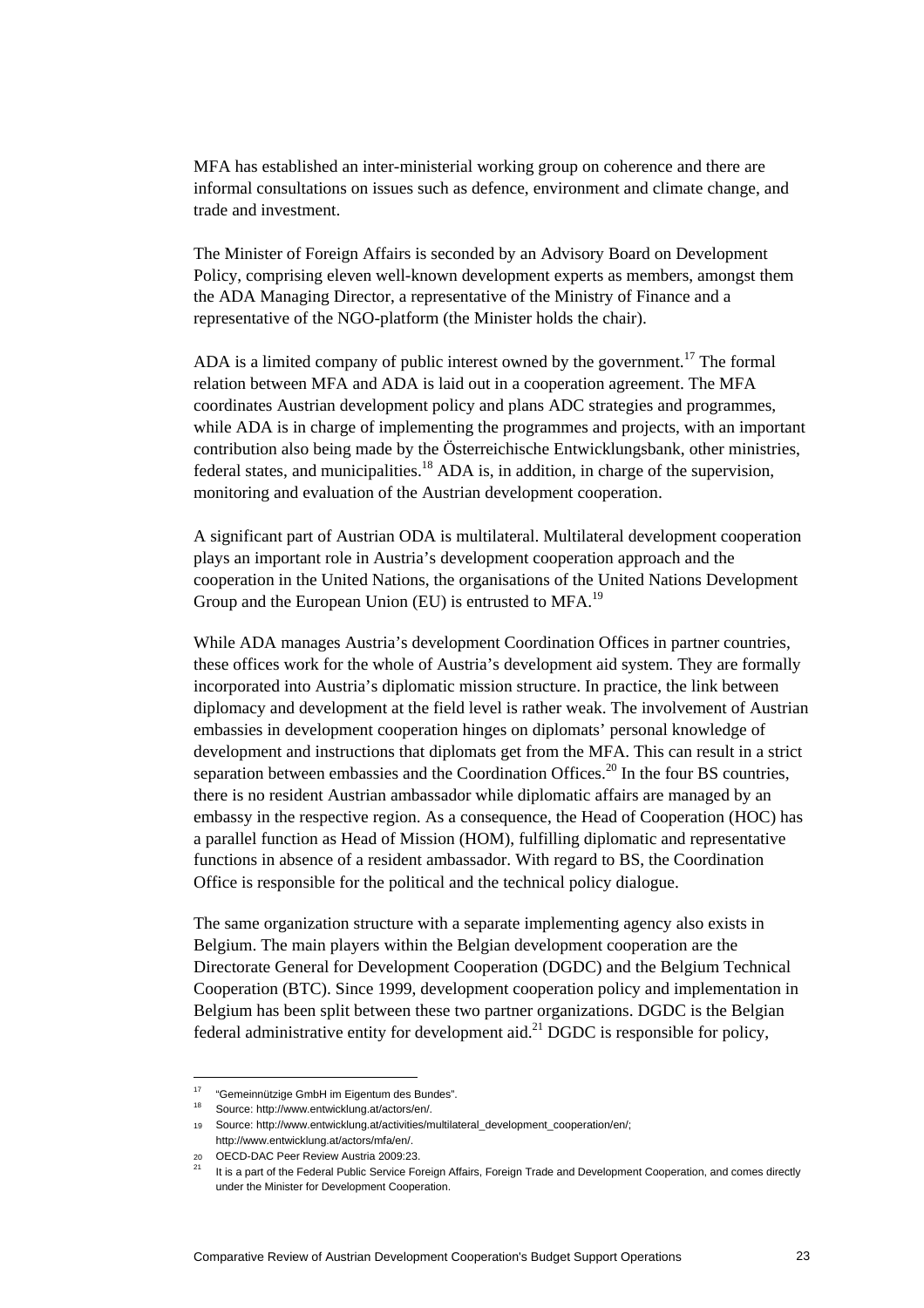planning, financing and evaluation of the direct bilateral development cooperation. In addition to direct bilateral (governmental) cooperation, the DGDC co-finances and coordinates the other types of cooperation and is responsible for managing 60% of Belgian ODA. BTC, a public company fully owned by the Belgian State, is responsible for the implementation and monitoring of the direct bilateral cooperation.

Within all its partner countries, Belgium has a diplomatic representation and a representation office of BTC. Formally, the attaché (diplomatic personnel) leads the policy dialogue with the partner government and is supported by BTC. BTC with its relevant sector experts is responsible for the technical dialogue at sector level. This division of responsibilities with regard to the policy dialogue on BS seems to have resulted in various coordination problems at partner country level.<sup>22</sup> In recent years, Belgium has taken measures to improve this internal task distribution and has heavily invested in the policy dialogue by posting of BTC technical assistants both in ministries in the partner country and in donor offices. The former are accountable to the partner organization, while the later are working closely together with the attachés.

In the Dutch system a separate implementing agency does not exist. Bilateral development cooperation forms an integrated task of the Dutch embassies and lines of communication are short. The political dimension of the policy dialogue is supported directly by the political and diplomatic staff of the embassy, while sector experts are dealing with the technical dialogue.

 $\overline{a}$ 

<sup>22</sup> Due to the absence of a resident Austrian ambassador in all four BS countries, Austria has not faced the same coordination problems as Belgium because the Coordination Office is responsible for the full policy dialogue.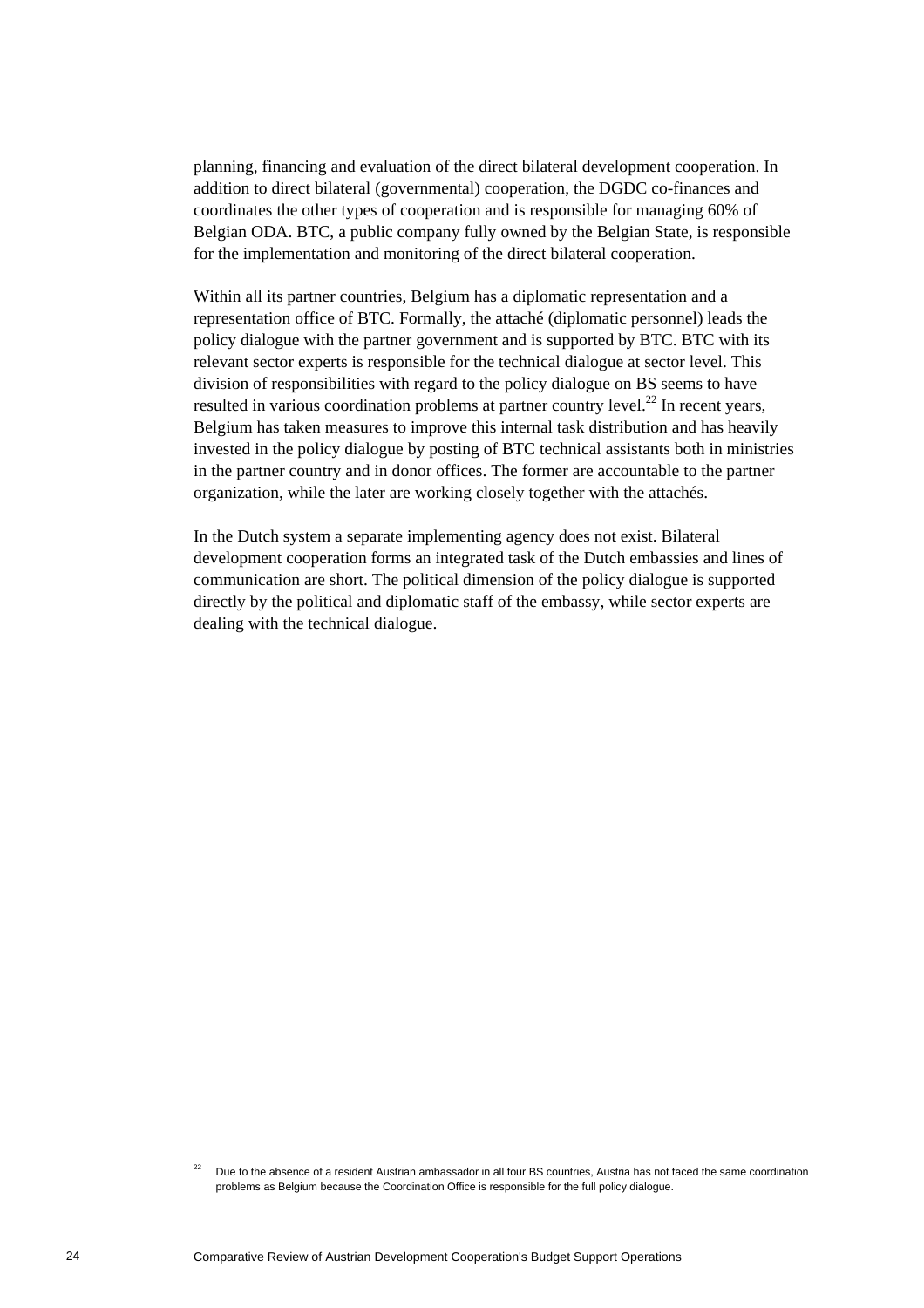# 4 External Context

As with all other donor organisations, ADC's aid-giving system clearly does not operate in isolation but rather is affected by a wider external context. The external context is particularly important within this review – mainly because it has the potential to influence all other dimensions of the system (inputs, outputs, institutional set up, etc.). It is also important within the context of the benchmark analysis insofar as different donors react differently to factors from their external environment. This Chapter examines the external context facing donors operating BS operations. We define three key elements to the external context and look at each of them in turn:

- *The global architecture of aid* driven in particular by the Harmonisation and Alignment (H&A) Agenda resulting from the Paris Declaration and the Accra Agenda for Action (AAA, Section 4.1);
- *The external context facing a donor at the Partner Country level* influenced by a variety of factors including the structures and systems put in place by the Government, the number of other donors (and their relative preferences) and a variety of other context factors (Section 4.2); and
- *The external context faced by a donor in its home country most notably from wider* public opinion and the lobbying and advocacy of development-related NGOs (Section 4.3).

# 4.1 The Global Architecture of Aid

There has been a significant push in recent years to make aid more effective and to reduce the often considerable burden which donor countries place on partner countries. Although in fact more nuanced and wide-ranging (see below), this debate has come to be seen in terms of a so-called 'Harmonisation and Alignment Agenda', i.e. the notion that donors should harmonise their activities (with those of other donors) and better align them with partner country policies. It is also closely associated with two related international agreements between donor and recipient countries – the Paris Declaration (2005) and the AAA (2008).

The Paris Declaration, endorsed in March 2005, is an international agreement signed by over 100 ministers and donor agency heads which committed their countries and organisations to continue to increase efforts in harmonisation, alignment and managing aid for results with a set of monitorable actions and indicators. It identifies five main areas for achieving joint progress toward enhanced aid effectiveness:

- *Ownership*  Developing countries set their own strategies for poverty reduction, improve their institutions and tackle corruption;
- *Alignment* Donor countries align behind these objectives and use local systems;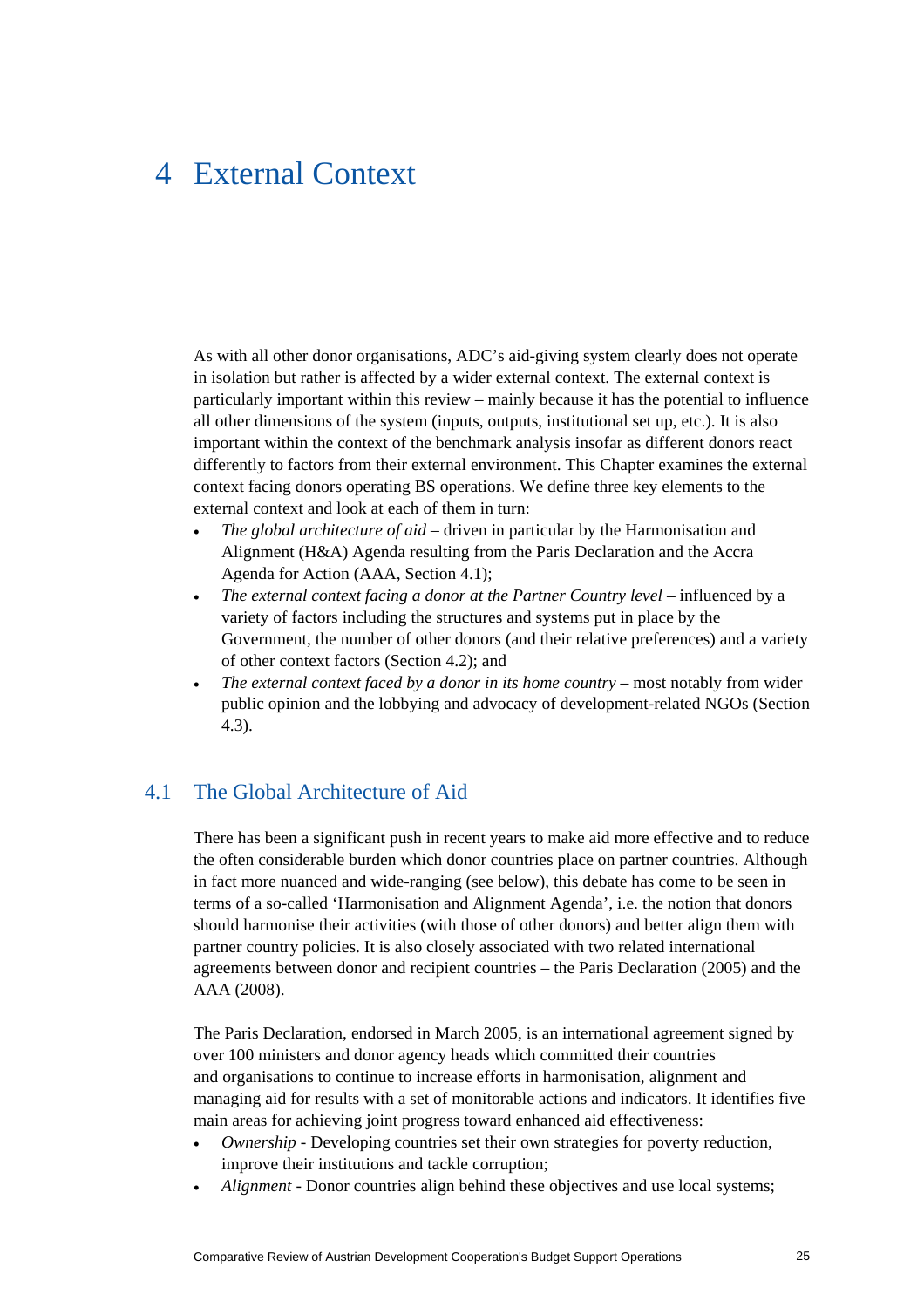- *Harmonisation* **-** Donor countries coordinate, simplify procedures and share information to avoid duplication;
- *Results*  Developing countries and donors shift focus to development results and results get measured;
- *Mutual Accountability* Donors and partners are accountable for development results.

The AAA was drawn up in 2008 and builds on the commitments agreed in the Paris Declaration. In a so-called 'Agenda to Accelerate Progress' it contains four key commitments:

- *Predictability*  donors will provide 3-5 year forward information on their planned aid to partner countries;
- *Country systems*  partner country systems will be used to deliver aid as the first option, rather than donor systems;
- *Conditionality*  donors will switch from reliance on prescriptive conditions about how and when aid money is spent to conditions based on the developing country's own development objectives;
- *Untying* donors will relax restrictions that prevent developing countries from buying the goods and services they need from whomever and wherever they can get the best quality at the lowest price.

Both the Paris Declaration and AAA have important implications for BS as an aid modality – both in terms of its position within the overall 'modality mix' as well as in terms of the way it is given. They are unambiguously supportive of BS and creating the conditions in which it can flourish. For example, the Paris Declaration has an indicator to halve the proportion of aid flows to government sector not reported on government's budget(s) (with at least 85% reported on budget).<sup>23</sup> Whilst this does not specify BS *per se* (programme or even project aid can technically appear 'on budget'), the notion that BS will increase in importance as an aid modality is clear. The AAA further increased this impetus, including inter alia a commitment that 'donors recollect and reaffirm their Paris Declaration commitment to provide 66% of aid as PBAs. In addition, donors will aim to channel 50% or more of government-to-government assistance through country fiduciary systems, including by increasing the percentage of assistance provided through PBAs' (Clause 15e).

# 4.2 The external context at Partner Country level

There are harmonised donor approaches to BS in all four BS countries – generally structured around Joint Assistance Strategies (JAS) with accompanying Joint Monitoring Frameworks. Formal pressure on small donors to adhere to these frameworks varies from country-to-country.<sup>24</sup> However, the implicit pressure on donors to adhere to harmonised

<sup>&</sup>lt;sup>23</sup> Other key Progress Indicators include 1 (Partners have operational development strategies – Number of countries with national development strategies that have clear strategic priorities linked to an MTEF and reflected in annual budgets) and 2 (Reliable country systems – Number of partner countries that have procurement and PFM systems that either (a) adhere

to broadly accepted good practices or (b) have a reform programme in place to achieve these).<br><sup>24</sup> For instance, this pressure is higher in Mozambique - where the Government strongly pushes for alignment – than in Uganda where non-members are still able to work with JAS members and the Ugandan Government.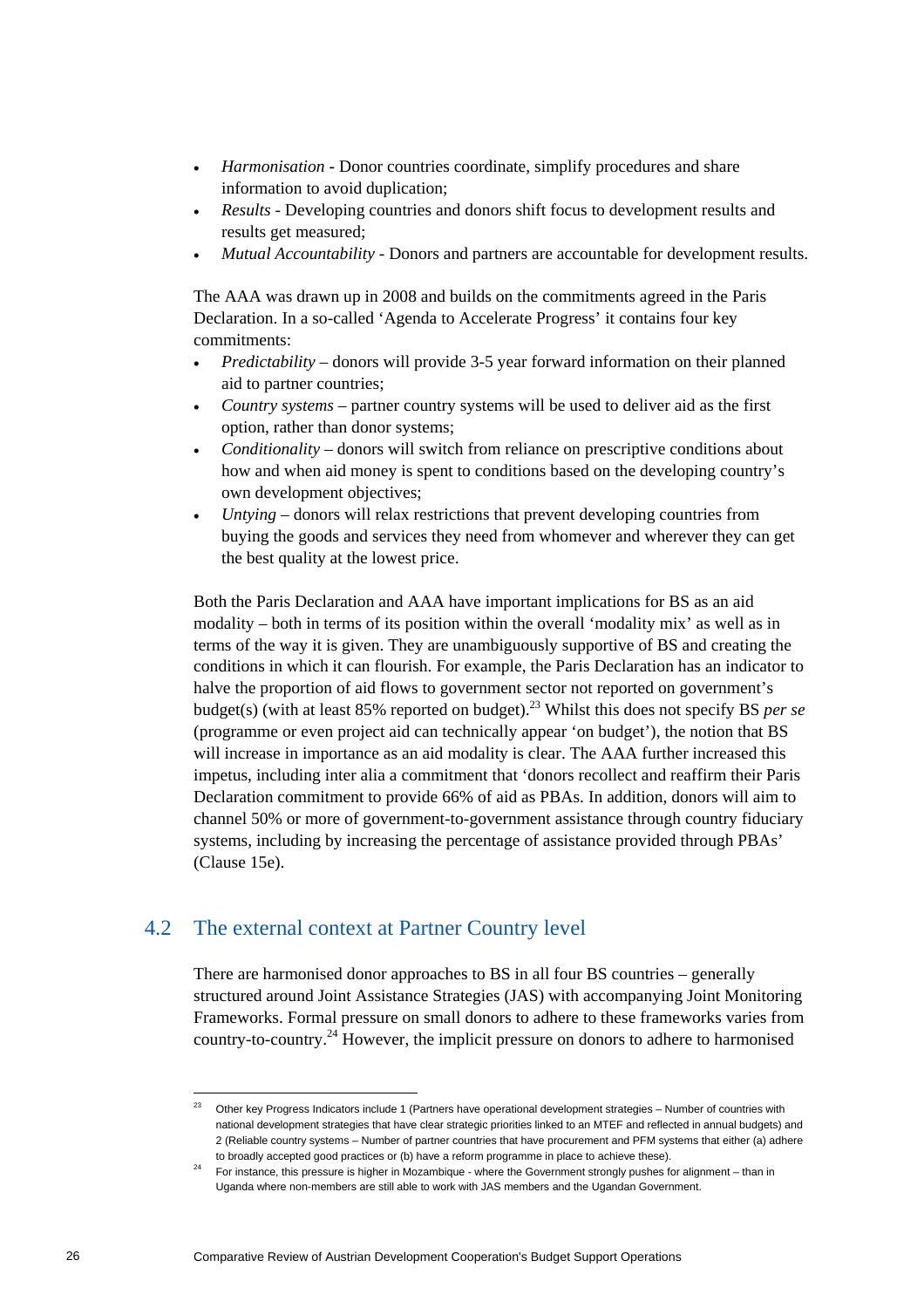frameworks is immense – largely because it is the only way in which they can engage in policy dialogues with other donors and with the partner country government.

In this section we will discuss briefly the 'external environment' in each of the case study countries.

### *Cape Verde*

A BS Group<sup>25</sup> was created in 2005, and included the World Bank, the European Commission (EC) and Netherlands. The coordinated approach used by the BS Group to align and harmonise their support for poverty reduction around the Growth and Poverty Reduction Strategy Paper (GPRSP-II – published May 2008) has helped to bring in new partners. As a result, BS Group has expanded to a total of seven partners with the African Development Bank (AfDB), Austria, Spain and Portugal joining the group. Donors conduct joint annual reviews, with the aim of consensus-building and lowering transaction costs for the Government. The Government and donors have developed a joint, streamlined matrix, which is used as a basis for discussions and disbursement in the donors' respective operations.

### *Mozambique*

The Government of Mozambique started its efforts to engage in GBS in 1998. The approval of the Government's poverty reduction strategy PARPA (Plano de Acção para a Redução da Pobreza Absoluta) enabled the conditions for donor alignment on an agreed poverty reduction strategy. GBS was formalized in 2000 as a "common framework agreement" in a Joint Donor Programme for Macro-Financial Support between the government and bilateral donors. An original group of six donors rapidly expanded to 19 in 2009. Austria joined this group in 2007. While the focus of the agreement was on GBS, it also embraced other forms of programme aid and, specifically, sector support.<sup>26</sup> A Performance Assessment Framework (PAF) has been used as the shared instrument for dialogue and government performance assessment and for deciding on donors' commitments for the following year. The assessment of the PAF indicators takes place during regular joint annual reviews in which both government and development partners' representatives jointly participate.

Mozambique's National Programme for Agricultural Development (Proagri) was developed in the mid-to-late 1990s as an attempt to build a common vision for national agricultural development. Proagri I (1999-2005) became the first sector programme in Mozambique. Austria supported Proagri I and decided in 2007 to support also its successor, Proagri II. In 2009, eight donors (Austria, Denmark, EC, Finland, Sweden, IFAD, Ireland and Canada)<sup>27</sup> supported Proagri II.

#### *Nicaragua*

In 2003, 'like minded' donors in Nicaragua took the initiative to establish a Budget Support Group (BSG). With rotating leadership, this group appealed to both bilateral and multilateral development partners, including the World Bank (through its Poverty

<sup>&</sup>lt;sup>25</sup> Cape Verde's major traditional bilateral donors are Portugal, USA, Luxembourg, Netherlands and Austria. The EC, Africa Development Bank, UN, World Bank and IMF are the major multilateral partners.<br><sup>26</sup> OECD/DAC, Joint Evaluation of General Budget Support, Country Report Mozambique, 2006.<br><sup>27</sup> As of 2010, Italy will also join with earmarked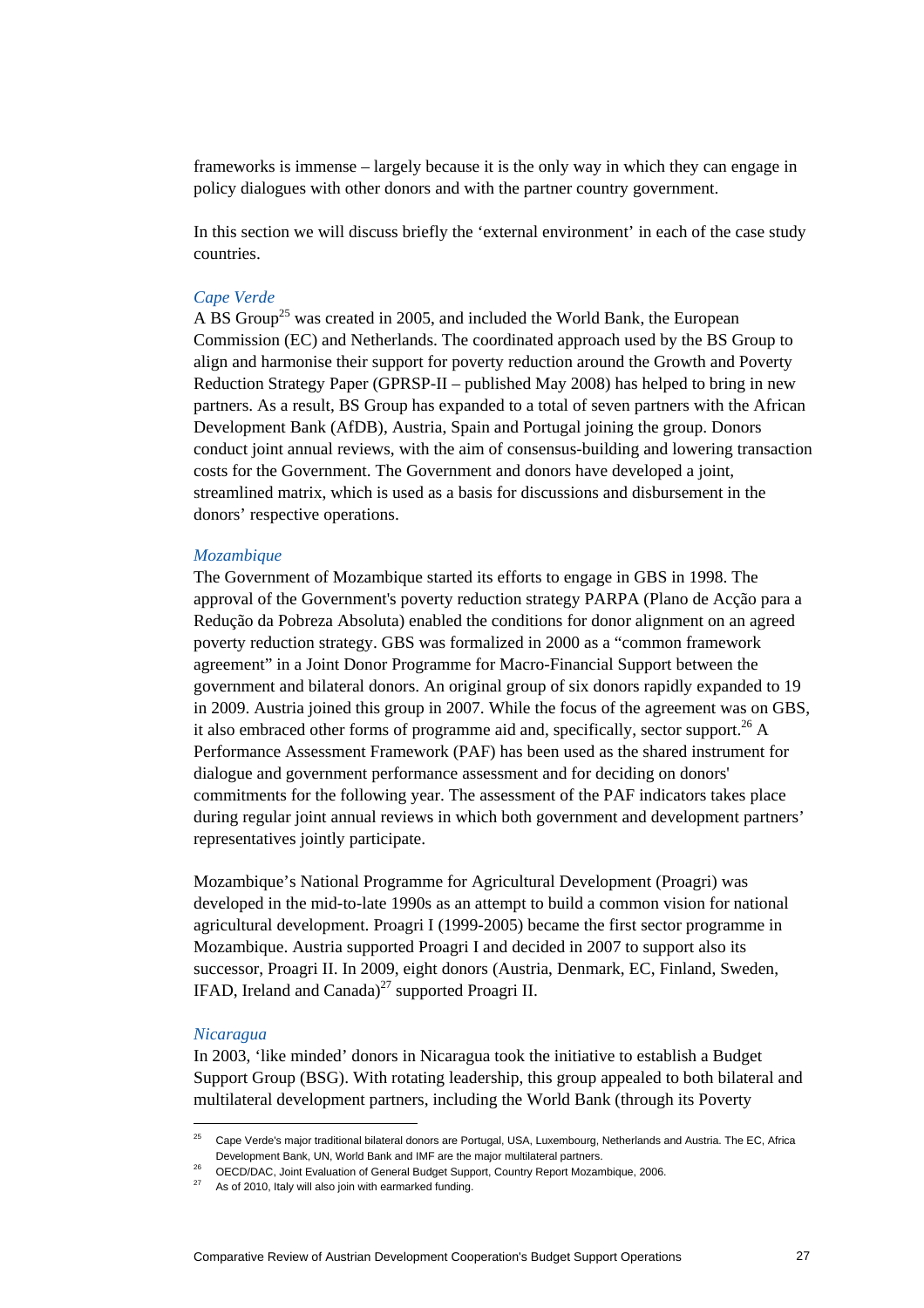Reduction Support Credit, PRSC), the EC, Finland, Germany, the Netherlands, Norway, Sweden, Switzerland, and the United Kingdom (UK). A Joint Financing Agreement (JFA) became the basis for the GBS and the policy dialogue. In May 2005, a harmonisation and alignment action plan was agreed upon between Government and its development partners.

The policy dialogue that was initially appreciated by both Government and development partners<sup>28</sup> alike but experienced a twist in tone -from 2008 onwards- as a result of delays in disbursements by development partners in combination with a number of controversies.<sup>29</sup> The development partners could not maintain a single harmonised position and either slowed down the process of further alignment, froze their support for certain periods, reduced their contributions or pulled out.

Prior to and parallel to the development of GBS mechanisms, a number of sector (SWAp) programmes emerged in the education, health, water supply and rural development sectors. The first attempt for a kind of 'programme aid' was made in 2000 and this resulted in an initiative for a SWAp in the health sector in 2002.<sup>30</sup> From the start onwards, Austria has participated in the efforts to come to a sector-wide approach. This materialised in the signing of a MoU late 2005 for a basket funding mechanism, called *Fondo Nicaragüense para la Salud* (FONSALUD).<sup>31</sup> FONSALUD is a financing mechanism established in support to the (former) health sector programme, the Five Year National Health Plan (2005-2009). It is a basket funding with characteristics of BS. In 2005, the other partners to FONSALUD were Sweden, the Netherlands, Finland, the IDB, the World Bank, UNFPA and later Spain.

### *Uganda*

The provision of BS to Uganda goes as far back as 1998, with the funding of the Poverty Action Fund, which used notionally earmarked BS alongside HIPC debt relief. Today there are three different forms of BS in Uganda: $32$ 

- SBS BS notionally earmarked to a particular sector, sub sector or programme within the sector, whether inside or outside the Poverty Action Fund. This represents the second largest BS flow, and has involved the largest number of donors – 13 up to 2004;
- Poverty Action Fund GBS BS that is notionally earmarked to the Poverty Action Fund as a whole, but not to individual sectors;
- Full GBS this is completely un-earmarked. About six donors have used full GBS as an instrument, and this includes the World Bank's PRSC.

The Budget Support Group in Nicaragua is composed of nine donors: the EC, (the UK), Finland, Switzerland, Germany, the Netherlands, Norway, the Inter-American Development Bank (joined later, in 2007) and the World Bank.<br><sup>29</sup> Amongst the points of controversy figure the exclusion of two political parties in the run-up for the municipal elec

November 2008, and indications for electoral fraud during these elections.<br><sup>30</sup> A breakthrough was the study launched by DfID and UNFPA: Dr.Linda Humphrey, Dr.Miguel Orozco. Support to the SWAp

initiative in reproductive health and the health sector in Nicaragua. 2002. 31 The MoU dates from August 2005. Austria signed later in autumn 2005. *Memorandum de Entendimiento (MdE) entre el Gobierno de Nicaragua representado por el Ministerio de Relaciones Exteriores y el Ministerio de Salud y los Socios para* 

*el Desarrollo Signatarios que apoyan al Sector Salud en relación al Fondo Nicaragüense para la Salud (FONSALUD)*. 32 OECD/DAC, Joint evaluation of general budget support 1994–2004, Country Report Uganda, May 2006.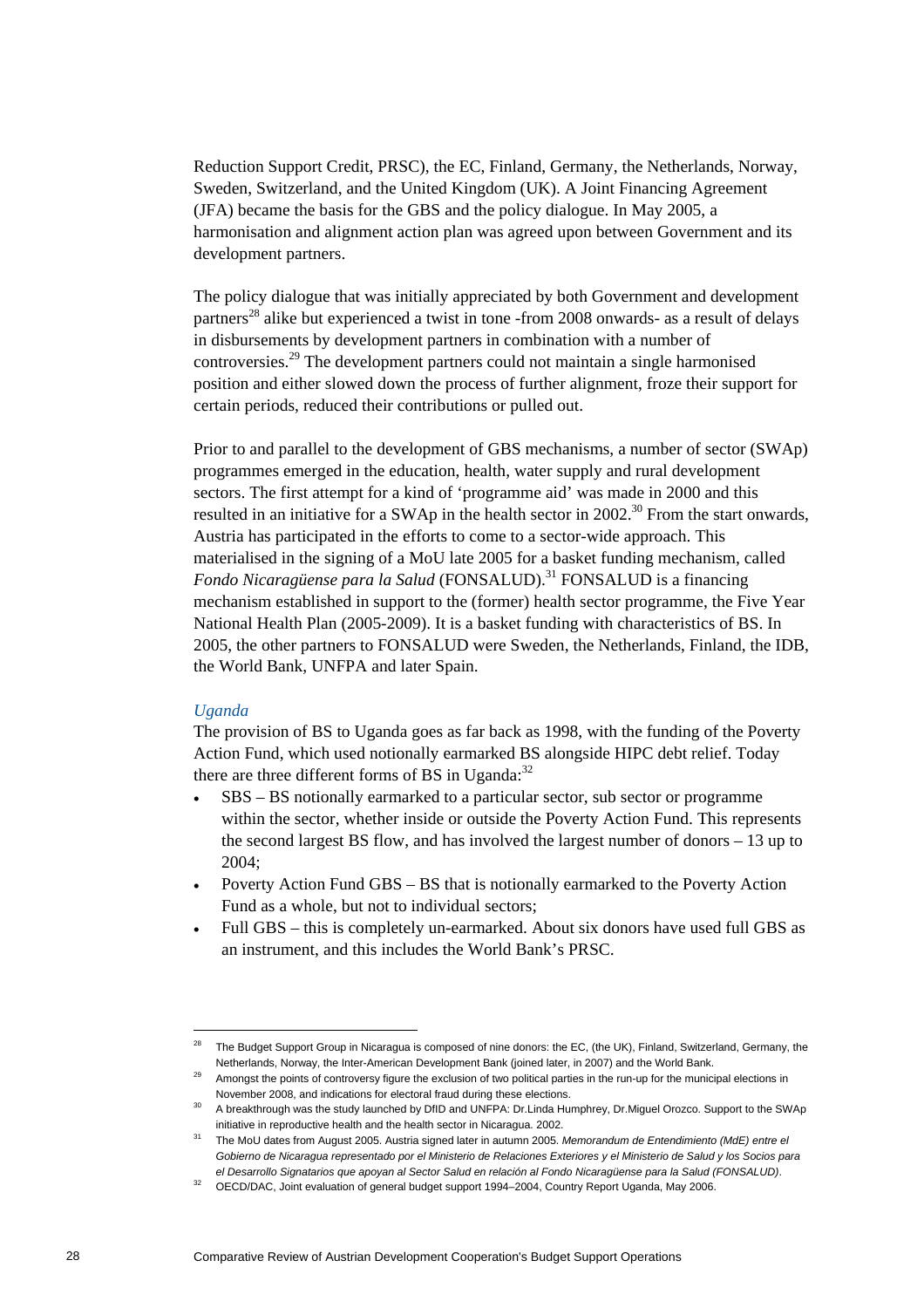Austria provide SBS to the Justice Law and Order Sector Second Strategic Investment Plan, which is currently also financed by, Norway, Sweden, the Netherlands, and Ireland. Austria was also part of the SBS group in support of the Local Government Sector Investment Plan between 2006/7 and 2008/. This later group is currently financed by Belgium, Ireland, Denmark and the Netherlands. Given the limited progress with the LGSIP, most SBS donors decided to withdraw from funding, including Austria.

# 4.3 The external context faced by ADC in Austria

### 4.3.1 Development co-operation and public support

In Austria, the awareness about structural poverty alleviation of the public in general is modest at the best.<sup>33</sup> The general public still identifies development co-operation with NGOs. The public sector -the state- is not perceived as an ideal provider of development co-operation and there is limited confidence that resources will be used adequately. In spite of this, public support for development cooperation in Austria still seems rather strong, although it is lower than the average support in the EU-27. In a survey from the Euro Barometer in October 2009 on the importance of helping people in developing countries, 78% of Austrians indicated that this is either very important (27%) or fairly important  $(51\%)$ <sup>34</sup> From the population in the EU-27, 88% indicated this as very important (39%) or fairly important (49%).

In most countries in Europe, the support for development aid has been reduced somewhat (varying mainly between 1% and 7% at country level) in recent years, probably due to the global economic and financial crisis. Nevertheless, 77% of the European population still thinks Europe should keep its promises to increase its levels of aid to developing countries in spite of the crisis. In Austria, the support to keep our promises is less, but still 65%. Therefore, there still seems to be strong public support in Austria for meeting the EU aid commitments. Yet, this strong public solidarity has not been translated into solidarity at the political level. The recent tightening of aid budgets, partly as a result of budgetary constraints induced by the financial crisis, exemplify this. Therefore, a scaling up of Austrian aid will not take place in the coming years; instead, the aid budget will be reduced.

Apart from awareness raising in general, there is no systematic communication strategy by the MFA and ADA regarding Austria's aid policy in general and the focus on development results in particular. Information, communication and development education are separated in ADA's organisation chart into the Information Office and the Public Awareness and Education Division, which is one of the four divisions. Both report directly to ADA's Managing Director. ADA allocated EUR 6.5 million of its operational budget to communication and education activities in 2007. Of this amount, EUR 4 million went towards global education activities, run mainly by Austrian NGOs. The objective of the latter is to create and support lively debates among Austrians about

 $\overline{a}$ 

<sup>33</sup> Source: Interview Information and Communication Unit, ADA.

<sup>34</sup> See Euro Barometer, Special Barometer 'Development Aid in time of Economic Turmoil', 19 October 2009.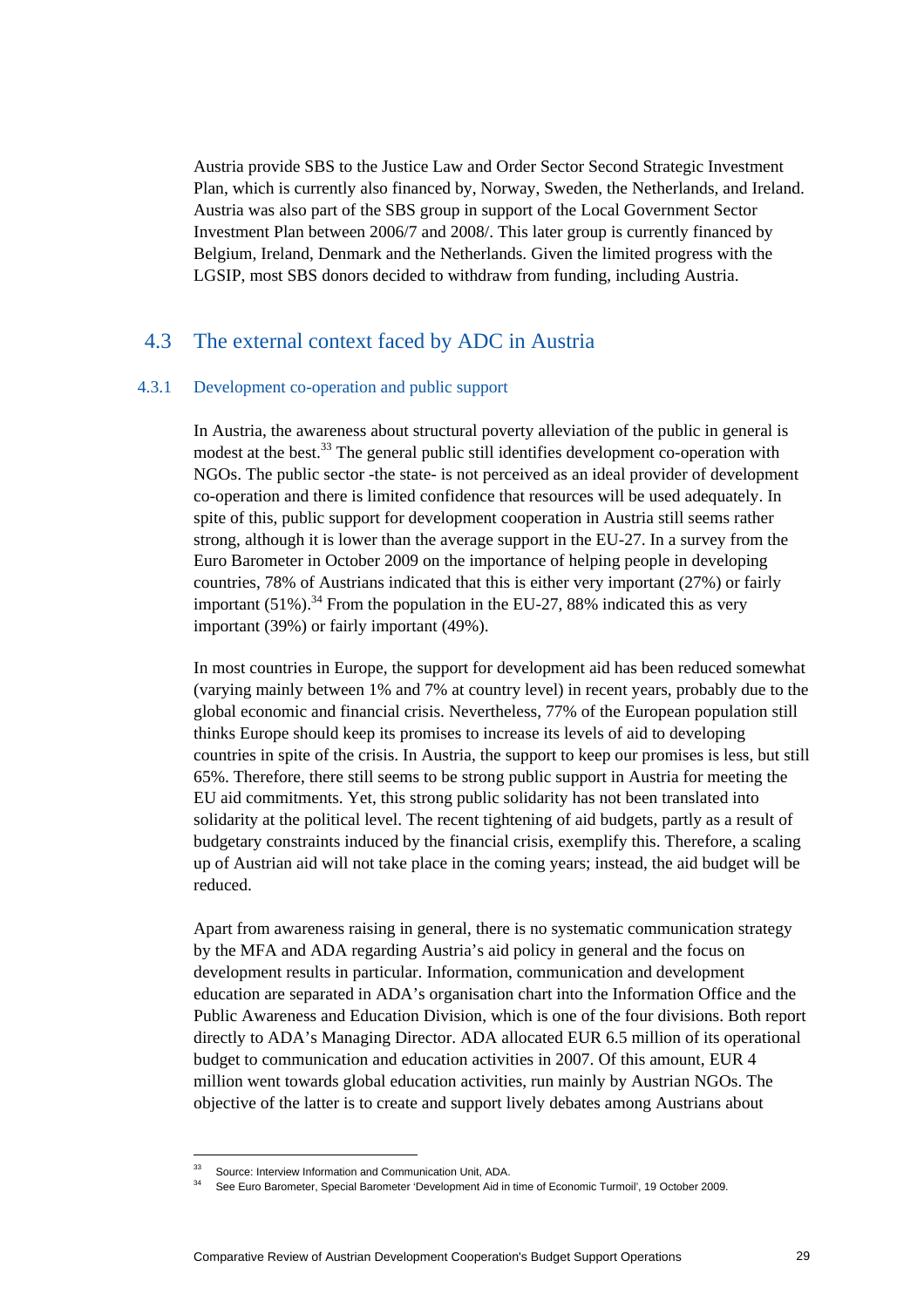development challenges and aid effectiveness.<sup>35</sup> The 2009 OECD DAC Peer Review stated that ADC and other aid-spending ministries need to review the way how they share with the public their policies and strategies, and hence how they can raise the profile of Austrian development co-operation.

The main aim of ADC's communication system is the raising of awareness and creation of public support for development co-operation by using different tools. ADA newsletters such as Weltnachrichten, OEZA aktuell, and Newsletter Menschenrechte<sup>36</sup> are intended to raise the general awareness of the public. Furthermore, over the last four years ADC has supported 'the North-South Dialogue of Parliaments'<sup>37</sup>. This project aimed at strengthening the political and societal support for development politics and international co-operation on national and bilateral levels. Within this project a quarterly newsletter has been published aimed at informing parliament, i.e. the parliamentary sub-committee on development cooperation, as well as other professional readers. The discussion forum "Dialog Entwicklung" offers the opportunity for dialogue between the MFA/ADA and civil society. NGOs for their part are also actively promoting a critical dialogue on recent developments in ADC policy and strategies. For example, a number of key Austrian NGOs developed a positioning paper on BS in November  $2005^{38}$ 

The OECD DAC Peer Review suggested developing a comprehensive and well-targeted communication and advocacy strategy that promotes public and political debate about development co-operation in Austria.<sup>39</sup> The MFA should take the lead on developing it, in consultation with the Ministry of Finance (MoF), ADA and other government stakeholders of such a strategy. Efforts should be strengthened to win larger political and public support for development co-operation, and in particular for achieving international aid targets and the MDGs.

### 4.3.2 Cooperation with NGOs

Cooperation with NGOs has always been of great importance to Austrian development cooperation.<sup>40</sup> The Austrian NGOs are to some extent the roots of the Austrian development cooperation, since some of them started their activities back in the 1950s and 1960s. A significant part of ADC's technical bilateral aid is provided via, internationally active, Austrian NGOs, for many of whom faith and charity has been their main motivating forces. NGOs can work as contracters to implement projects/programmes in the framework of ADC's regional, country, and sectoral programmes or cooperation can take place on a co-financing basis where ADC, based on NGOs'own initiative, co-finances specific projects and/or programmes.

The role of Austrian NGOs as contracters for implementing ADC's projects and programmes has diminished over time due to two core reasons. First, initially ADA's

 $35<sup>5</sup>$ 35 OECD, DAC Peer Review Austria 2009, Paris, 2009:29.

<sup>&</sup>lt;sup>36</sup> See ADA website.

<sup>37</sup> See http://www.nordsued-dialog.org.

<sup>38</sup> AGEZ, KOO, and EU Platform, Positionspapier zu Budget Support, Wien, 25 November 2005.

<sup>39</sup> OECD, DAC Peer Review Austria 2009, Paris, 2009:12.

<sup>40</sup> Austrian Development Cooperation, NGO Cooperation; Austrian Development Cooperation Policy document, 2007, Vienna.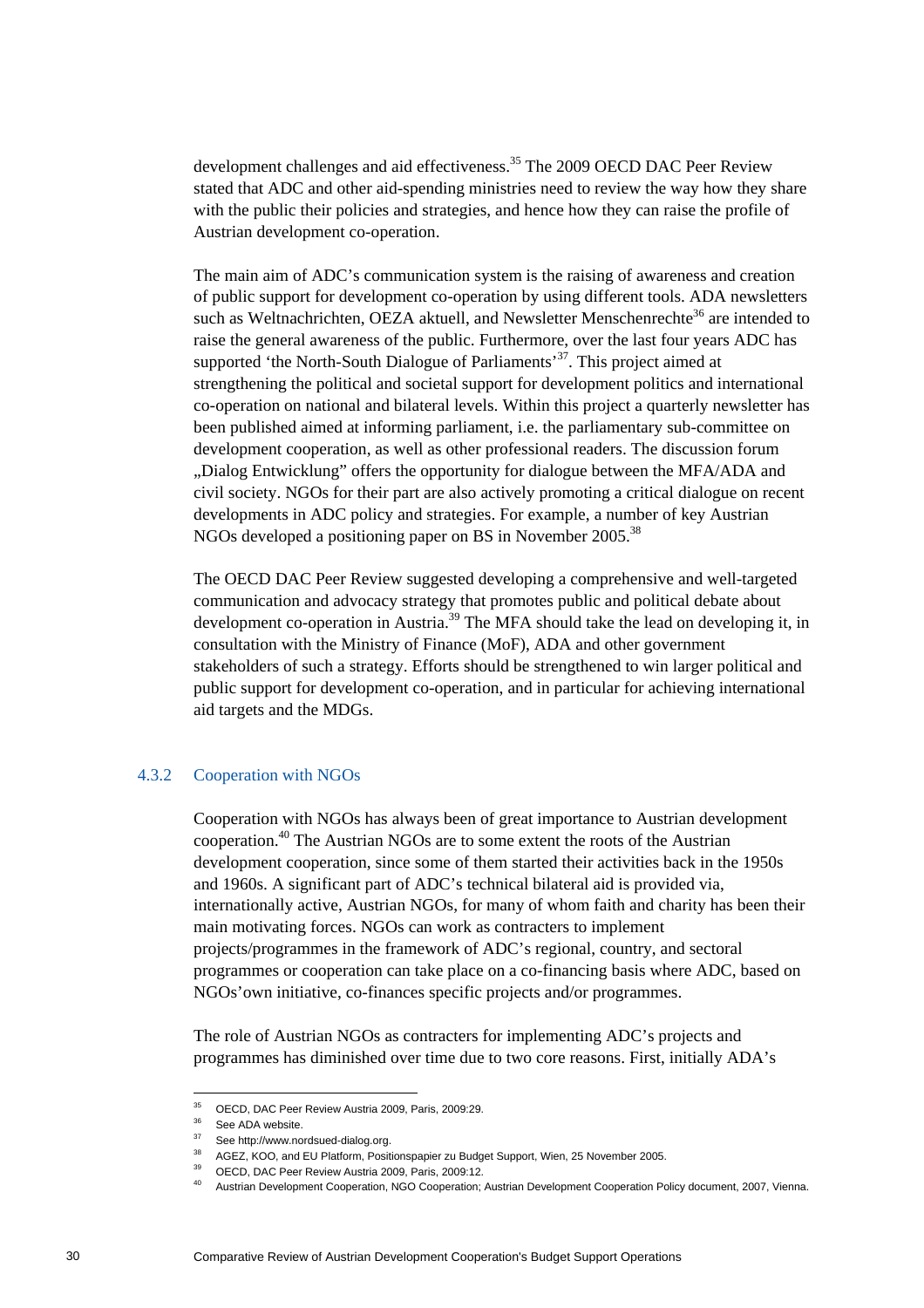cooperation with NGOs was mainly focused on the implementation of ADC programmes and projects, but over time ADC increasingly developed their specific funding instruments (like NGO co-financing, humanitarian action, and development education in Austria). As a result, a part of the ADC funding shifted from programme/project implementation to these specific instruments. The second reason is linked to the Paris Declaration and new architecure of aid, as described in Section 5.1, which is a response to the growing international concerns about the effectiveness of aid and led to more focus on harmonisation and alignment. These developments encouraged ADC to provide more aid through PBAs and to work more with local partners in the partner countries. This reduced opportunities for Austrian NGOs to work as contracters for ADC.

### *NGOs and BS*

The shift towards the use of PBAs in general, and BS specifically, has been of concern for Austrian NGOs. While most interviewees from NGOs did not question the benefits of BS, they stressed the possible negative budgetary implications for them and expressed some concerns about that BS might result in a too strong focus on central-level policies and structures.

With regard to the dialogue on BS, ADA has organized workshops on BS for NGOs while NGOs contributed constructively to the development of the Austrian BS Strategy. NGOs have a regular dialogue with MFA and ADA through a structured dialogue mechanism whereby NGOs have the right to put topics on the agenda. In spite of this, they would welcome more transparency from ADC concerning its BS policy, especially with regard to its allocations of funds and its subject matter of the policy dialogue at country level.<sup>41</sup>

<sup>41</sup> Sources: Interviews with Horizont 3000, Licht für die Welt, Globale Verantwortung, and Koordinierungsstelle der Österreichischen Bischofskonferenz für internationale Entwicklung; Interview NGO Cooperation and Humanitarian Aid Unit, ADA.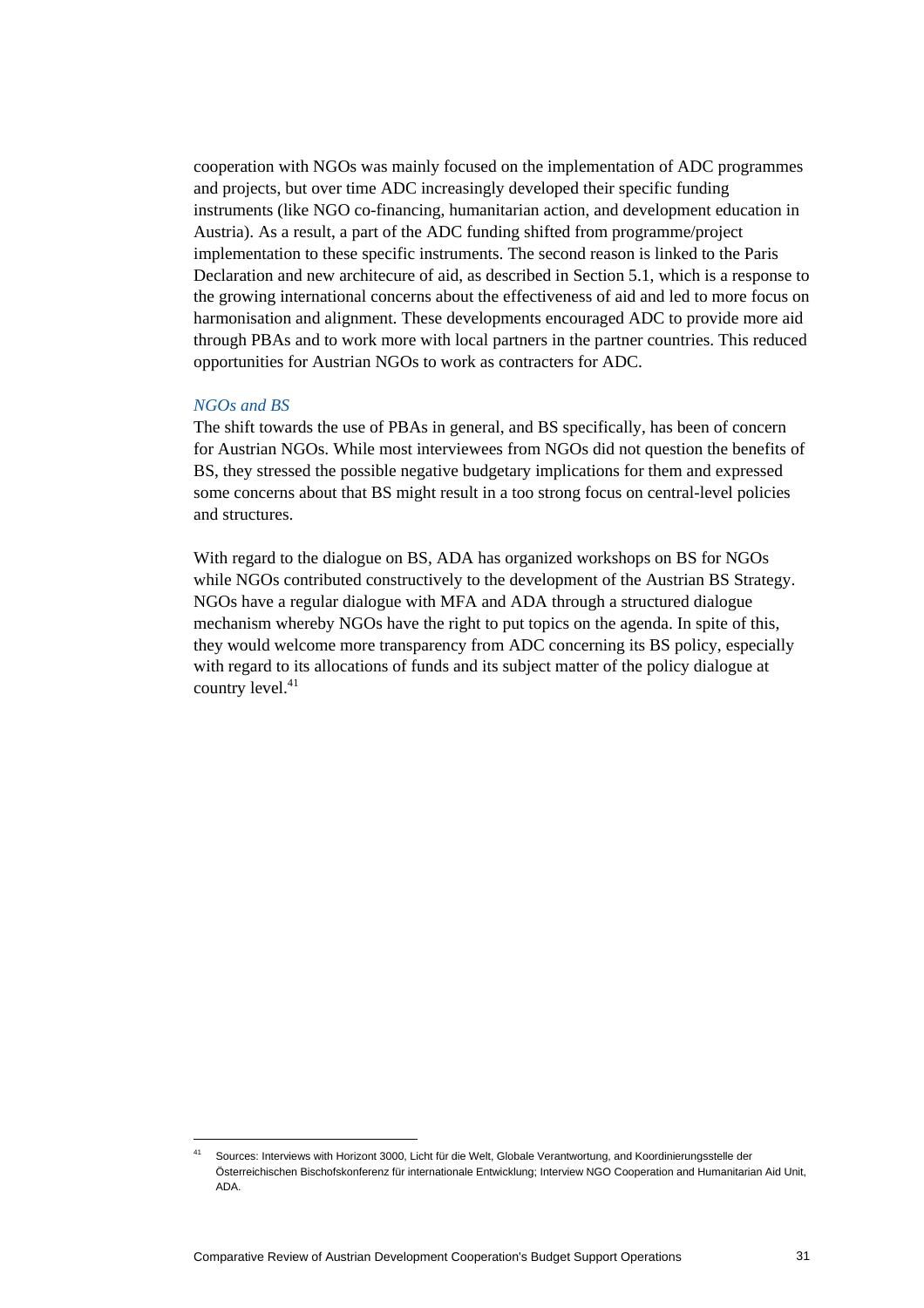# 5 Inputs

# 5.1 Introduction

In this Chapter we will discuss the inputs in ADC's BS system and compare them with the inputs in the systems of the two benchmarking agencies, Belgium and the **Netherlands** 

The inputs in the BS system that will be discussed in this Chapter are:

- Policies:
- Financial resources (the BS in monetary terms); and
- Human resources (capability and capacity of ADC staff managing BS).

# 5.2 Policies

The policy inputs are:

- The 'Three-Year Programme on Austrian Development Policy 2006-2008';<sup>42</sup>
- The 'Budget Support Strategy' 2009;<sup>43</sup>
- The 'Internal Guidelines for BS', draft September 2009;<sup>44</sup> and
- The Country Strategies for Cape Verde, Mozambique, Nicaragua and Uganda.

### *a) The Three-Year Programme (TYP)*

The TYP is Austria's main instrument for giving strategic direction to all government bodies involved in aid and defines priority themes, countries and aid channels for achieving the objectives. The TYP is prepared by the MFA in close collaboration with the Ministry of Finance. Other Ministries relevant for Austria's Development Cooperation are involved in the consultative process. The TYP combines a three-year strategy with an operational plan for the MFA and ADA. The strategic objectives of the TYP *2006-2008* relevant for the implementation of BS are stated in Box 5.1.

#### Box 5.1 The TYP's strategic objectives for BS

- A general scaling up of aid with the aim to reach the EU agreed minimum country targets of 0.51% of ODA/GDP by 2010 and 0.7% in 2015;
- Increased thematic concentration efforts. Austria will focus on six themes/ priority sectors:
	- o Water & sanitation;

<sup>42</sup> Federal Ministry for European and International Affairs, Three-Year Programme on Austrian Development Policy 2006-2008, Revised version 2006, Vienna.<br>
<sup>43</sup> Austrian Development Cooperation, Budget Support Strategy, Vienna, December 2009.<br>
<sup>44</sup> Austrian Development Cooperation, Internal Guidelines for Budget Support, Draft September 20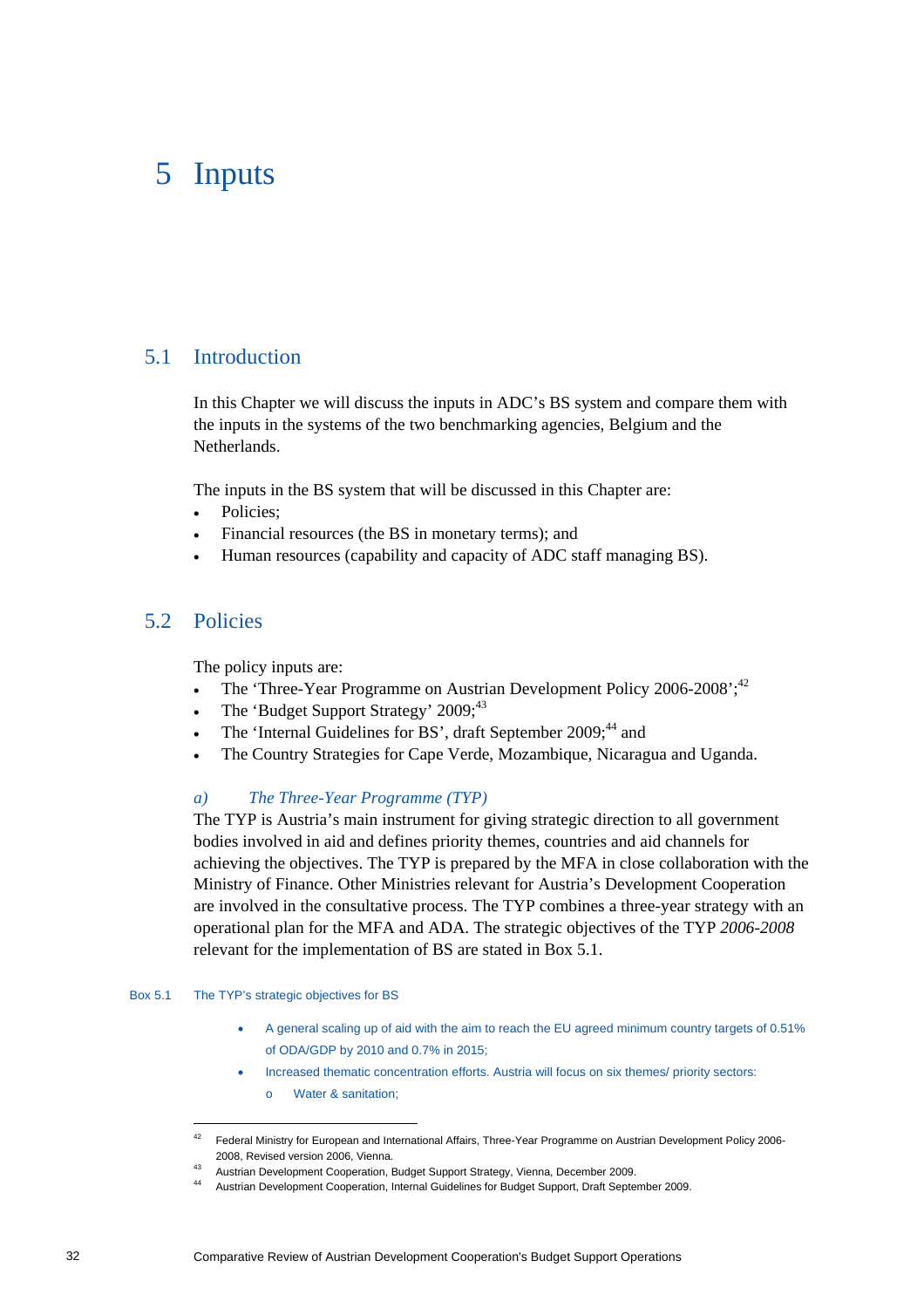- o Rural development;
- o Energy;
- o Private Sector Development;
- o Education and scientific cooperation; and
- o Good Governance (including human rights, rule of law, democratisation, conflict prevention and peace.
- Moreover, Austria aims to promote the fight against HIV-AIDS. As the health sector is not a priority sector, support to this sector will primarily be provided through UN special programmes. The role of women is identified as another focal cross-cutting area of ADC support;
- The number of priority partner countries will remain at 15 in the regions of Central America, Sub-Saharan Africa, the Balkan and Asia and the Middle East, but the country assistance programmes will be supplemented by regional programmes;
- A qualitative shift of how ODA funds are spent, promoting a shift towards 66% of the bilateral operational budget to be implemented in the form of PBAs by 2010;
- Introduction of new modalities, i.e. SBS in order to promote the effectiveness and efficiency of aid. A phasing in scenario is envisaged whereby BS should account for 10-15% of the total operative ADC budget by the end of 2008; and
- Increased dialogue with civil society to improve transparency and accountability and understanding of Austria's development cooperation objectives and results.

Source: Federal Ministry for European and International Affairs, Three-Year Programme on Austrian Development Policy 2006-2008, Revised version 2006, Vienna.

The TYP highlights the need to formulate strategies and internal guidelines that guide its operationalisation and the development of appropriate procedures and quality assurance systems for aid implementation.

### *b) The 'Budget Support Strategy' (BS strategy)*

The MFA prepared a first draft of the strategy on BS in 2006, in consultation with ADA and other ministries involved in development cooperation and NGOs. The draft was ready in 2007 and intended to be approved in the MFA hierarchy. Nevertheless, due to pressures from inside and outside MFA, MFA did not approve this strategy but reviewed it on a no-objection basis with the result that it was published as an ADA policy paper in 2009 instead.

The BS strategy provides an overview of definitions and concepts and highlights the advantages and risks of BS. The BS strategy has guided ADC implementation of BS operations in the four BS countries since 2007, in spite of its long approval process and not being endorsed as official government policy.<sup>45</sup> Box 5.2 outlines the key pillars of ADC's BS strategy.46

### Box 5.2 ADC's BS strategy's key pillars

 $\overline{a}$ 

 ADA will gradually increase the proportion of bilateral aid provided as BS and aims to provide at least 10 to 15 percent of its annual operational budget in the form of BS by the end of 2008,

Interviews with MFA and ADA.

<sup>46</sup> Austrian Development Cooperation, Budget Support Strategy, Vienna, December 2009.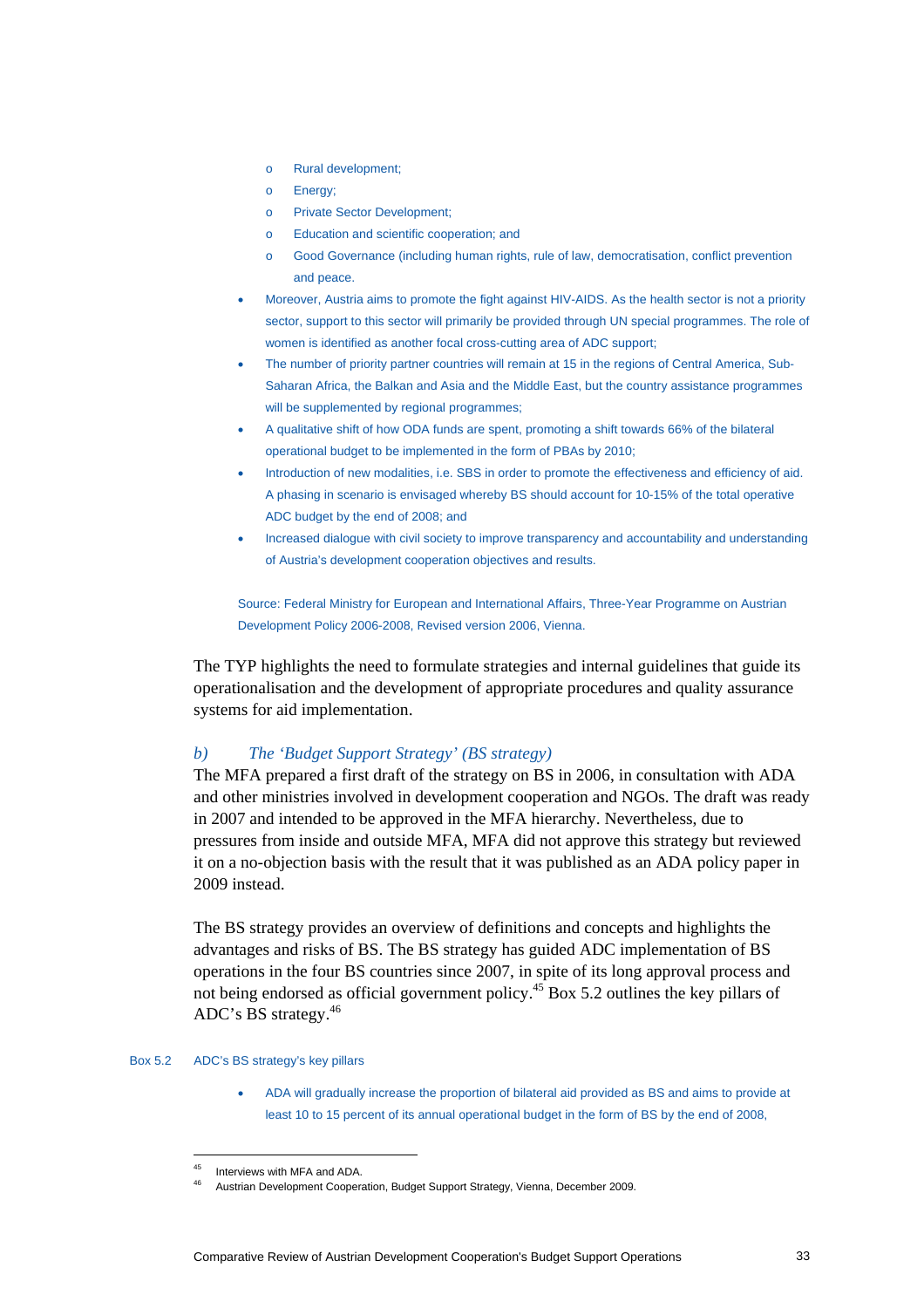whereby not all bilateral aid for a partner country will be provided as BS but complementary projects (e.g. those aimed at strengthening the administrative structure or civil society of the partner country) and other measures will also continue; ADA seeks, overall, to employ the most effective and efficient mix of aid modalities;

- ADA will only provide BS in priority countries, in order to ensure that Austria's cooperation offices are actively involved in the policy dialogue and that is being built on the experience gained during the many years of cooperation;
- Austria will focus the provision of budget support on its existing priority sectors in order to make full use of the comparative advantage it has acquired during the many years of involvement in the specific priority sectors it has concentrated its resources on;
- ADA will only provide BS in cooperation with other donors as it makes little sense for a comparatively small donor country such as Austria to provide budget support without the participation of other donors, given the facts that the preparation and monitoring of budget support programmes is very demanding and requires a broad range of specific professional expertise.

#### Source: Austrian Development Cooperation, Budget Support Strategy, Vienna, December 2009.

The BS strategy, further, highlights that only parts and not an entire country programme will be implemented through BS and that an appropriate complementary mix of modalities is maintained.

### *c) The 'Internal Guidelines for BS'*

The strategic priorities and targets set out in the BS strategy and the TYP 2006-2008 have been operationalised in 2009 in the draft 'Internal Guidelines for BS'. These guidelines provide guidance to actors involved in the programme cycle for BS operations. This programme cycle encompasses programme identification, budgeting, appraisal, approval, implementation, and Monitoring & Evaluation (M&E).

### *d) The respective country strategy documents*

Guidelines on the process of developing country strategies and their content have been prepared under the leadership of MFA and in cooperation with ADA management.<sup>47</sup> Country strategies need to be formulated for the Austrian priority partner countries. Yet, limited resources and lack of consensus on the purpose, content and monitoring of individual country strategies between MFA and ADA has hindered the regular design and update of these country strategies. In a number of the priority countries studied an up-todate strategy is lacking, while Arbeitsfeldprogrammes (i.e. annual work plans) and the Arbeitsprogramm (i.e. ADA's annual work programme which has a formal status and needs to be endorsed by the Minister every year) are guiding the programme implementation.

**Cape Verde.** In Cape Verde, ADC has formulated and approved its last country strategy in 2006. This strategy covered the period 2006-2008. In March 2009, ADC decided to phase out the bilateral development cooperation with Cape Verde and to extend the country strategy (2006-2008) by one year without revision. The implementation of this strategy is guided by ADA's annual work plans for Cape Verde, prepared by the Coordination Office in close cooperation with HQ.

<sup>47</sup> MFA, Strategieentwicklung Methodologie. MFA, Country/Regional Strategies, 16 October 2009.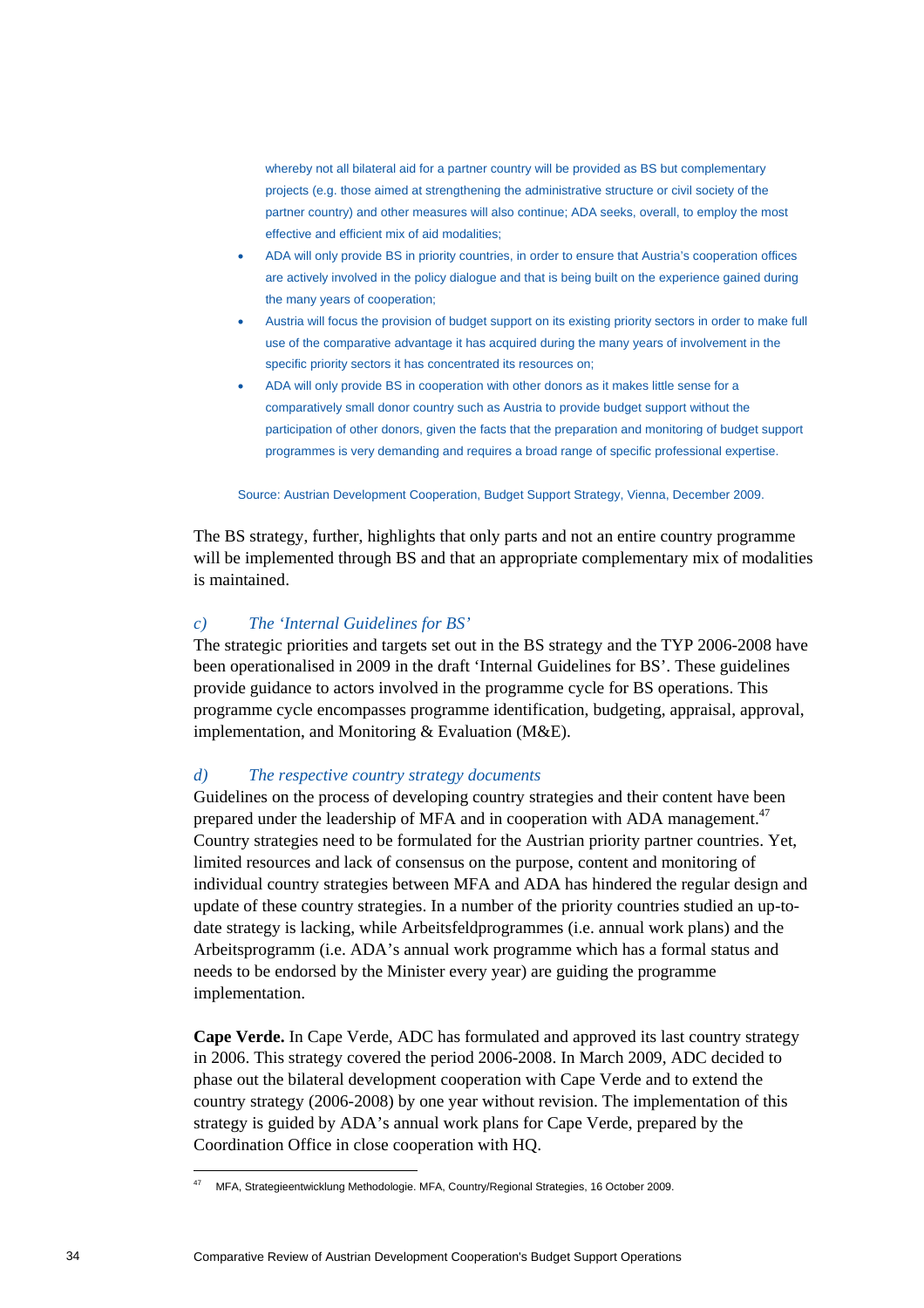The main objective of the country strategy is to improve the living conditions of the poor in the rural and semi-urban communities of Santiago.<sup>48</sup> The strategy  $2006-08$  is focussed on the two interrelated programmes 'Integrated Resource Management' and 'Decentralization and Regional Development'. Gender and environment are considered to be cross-cutting themes.

The development cooperation activities are, according to the country strategy, being based on Cape Verde's PRSP. The majority of this support should be provided by means of project aid, while SBS is suggested to support the Second National Action Plan for the Environment, PANA II (Plano de Acção Nacional para o Ambiente II 2004-2014).

**Mozambique.** The Mozambique Country Programme 2002-2004<sup>49</sup>, which was extended till 2007, has governed the country programme from 2002 on. It evolved around two main pillars: (1) rural development, focusing on agriculture, economic development and water & sanitation and (2) decentralization, concentrating on capacity building support to subnational authorities in the area of planning  $\&$  budgeting.<sup>50</sup> While there was no formal successor country strategy guiding the country activities between 2008 and 2009, the programme built in practice forth on the earlier strategy. Recently, a new country strategy has been concluded for 2010-2013 and sent to Mozambican partners for approval.

**Nicaragua.** There has been no formally approved country strategy governing the Nicaragua country programme since 2006. The last country strategy dates back to December 2002 and covers the period 2003-2006.<sup>51</sup> This country strategy states that the underlying principles for the bilateral co-operation with Nicaragua rest in the PRSP (ERCERP), the policy dialogue and the efforts of government to eliminate corruption. It concluded proceeding with the ongoing activities in rural development, small and medium enterprise development and social sectors. Also the cross-cutting issues gender and environment as well as the concentration in the Atlantic Coast were continued. Bilateral negotiations between Nicaragua and Austria were concluded in 2007 and have not been renewed since then. The elaboration of a new country programmes is in a welladvanced stage.

**Uganda.** ADC's country strategy 2003-2005 focussed on three main sectors: water & sanitation, governance (in particular support to the Justice, Law and Order Sector (JLOS) and decentralization) and private sector development.<sup>52</sup> There has been no formally approved update of this strategy since  $2006$ <sup>53</sup>

<sup>48</sup> Kap Verde, Landesprogramm 2006-2008, Bundesministerium für auswärtige Angelegenheiten Österreichische Entwicklungs- und Ostzusammenarbeit, November 2006.<br>The Mozambique Country Programme 2002-2004 and successor strategies will be referred to as country strategy in this

report for consistency reasons. 50 Österreichische Entwicklungszusammenarbeit, Landesprogramm Mozambique, Dezentralisierung – Ländliche Entwicklung, 2002-2004, Beira 2002. 51 Österreichische Entwicklungszusammenarbeit. Landesprogramm Nicaragua 2003-2006. Dezember 2002.

<sup>52</sup> Austrian Development Cooperation, Country Programme Uganda 2003-2005, Wien 2002.

<sup>53</sup> Different stakeholders in ADC indicated in this regard that Austria contributed to the preparation of the Uganda Joint Assistance Strategy (UJAS) and that it received some strategic guidance from this document. Therefore, they felt less need for a country strategy.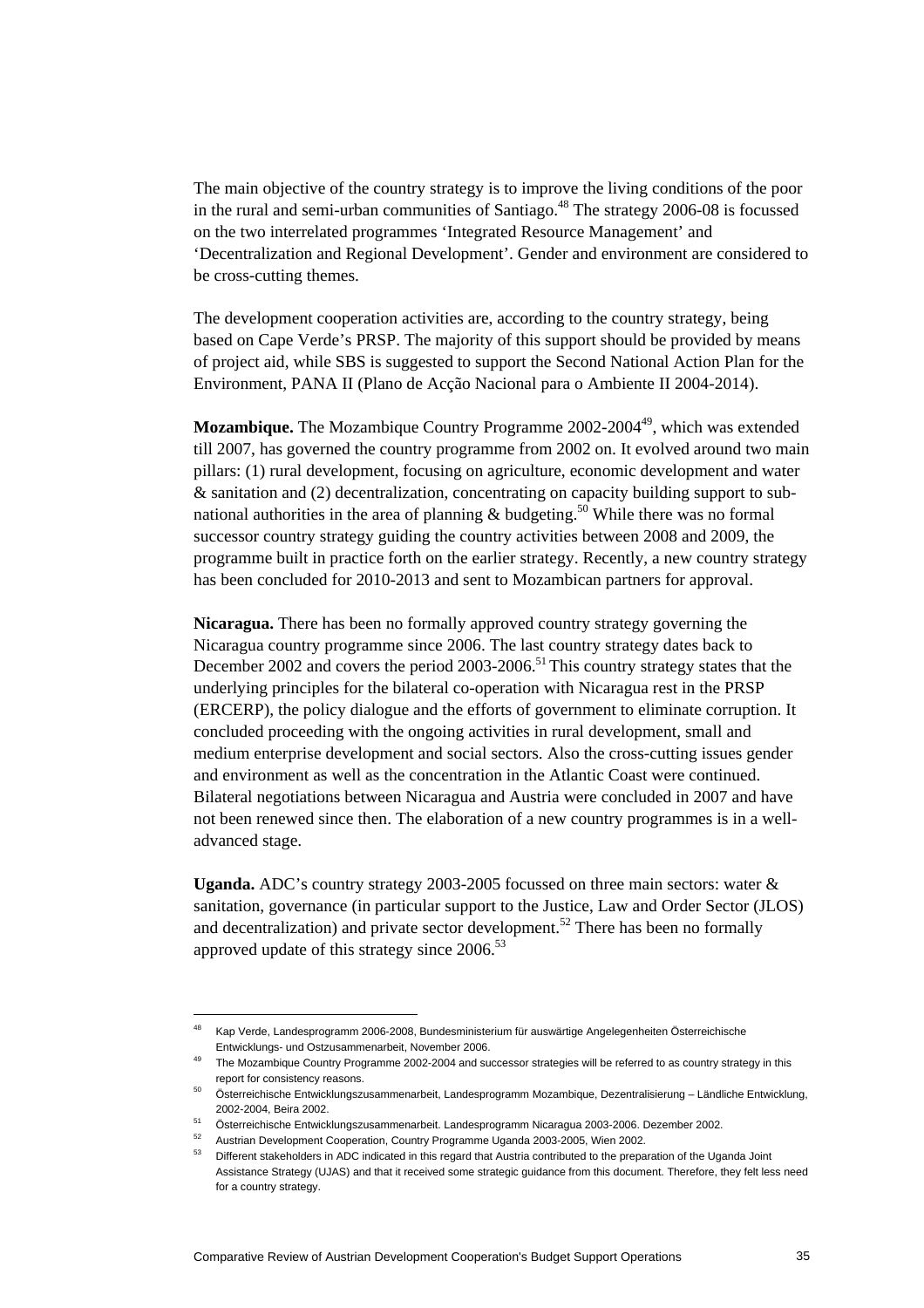In summary, it should be noted that, apart from the TYP 2006-2008 and Cape Verde's country strategy, the policy documents discussed can hardly be considered to be true, effective, "inputs" for the period covering the review. As stated above, both the BS strategy and the draft BS guidelines were only available from 2009 onwards. Furthermore, there were periods without updated and approved country strategies for Mozambique, Nicaragua and Uganda. Therefore, many of the policy inputs described below could not have contributed to the outputs described in the next chapter. The analysis of these inputs will, therefore, mainly be forward-looking and serve to provide insight into the current state of the policy inputs.

It is worth mentioning that since 2006 an informal document existed within ADC that described some best practices of other donors' procedures. It was used to assess the viability of BS operations in the respective countries. Discussions with staff members revealed that this document provided some guidance to decide upon the provision of BS.

The review questions of the ToR **on inputs** related to the **policies** are:

# *ADC's BS policy/strategy compared with international best practice/practices of comparable donors*

How does ADC policy/strategy compare with international best practice and practices of donors comparable to Austria? What should be the future direction of ADC policy on BS in the light of its comparative strengths and weaknesses? (A1/4a)

This question relates to many of the other ToR questions and will be addressed in detail in this, and coming chapters. Chapter 8 "Main conclusions, recommendations and lessons learned" provides, in essence, the main answer to this question.

# *Policies on the external division of labour in light of being a smaller donor*

Do ADC policies/respective policies of smaller donors define their role with regard to the division of labour in BS? Do these policies suggest that smaller donors should focus on areas of comparative advantage and specific expertise ("niche strategy")? Are there other specific strategies defined by ADC/comparable donors? (A2/4a).<sup>54</sup>

ADC aims to position itself as an active member of the donor community in the priority countries, by actively focusing on the areas in which it enjoys a specific comparative advantage. Its role as a relatively smaller donor is outlined in the BS strategy. According to this strategy, ADC will:

- Only consider BS in priority countries;
- Prefer to give BS in the priority sectors; and
- Only provide BS in cooperation with other donors.

Cooperation with other donors is sought to reduce the transaction costs that come with engaging in BS and to make the necessary expertise viable. The priority countries and

Annex V provides an overview of the adapted questions of the ToR as stated in the inception report. Between brackets the inception report number of the question is provided, as well as the questions' number according to the ToR.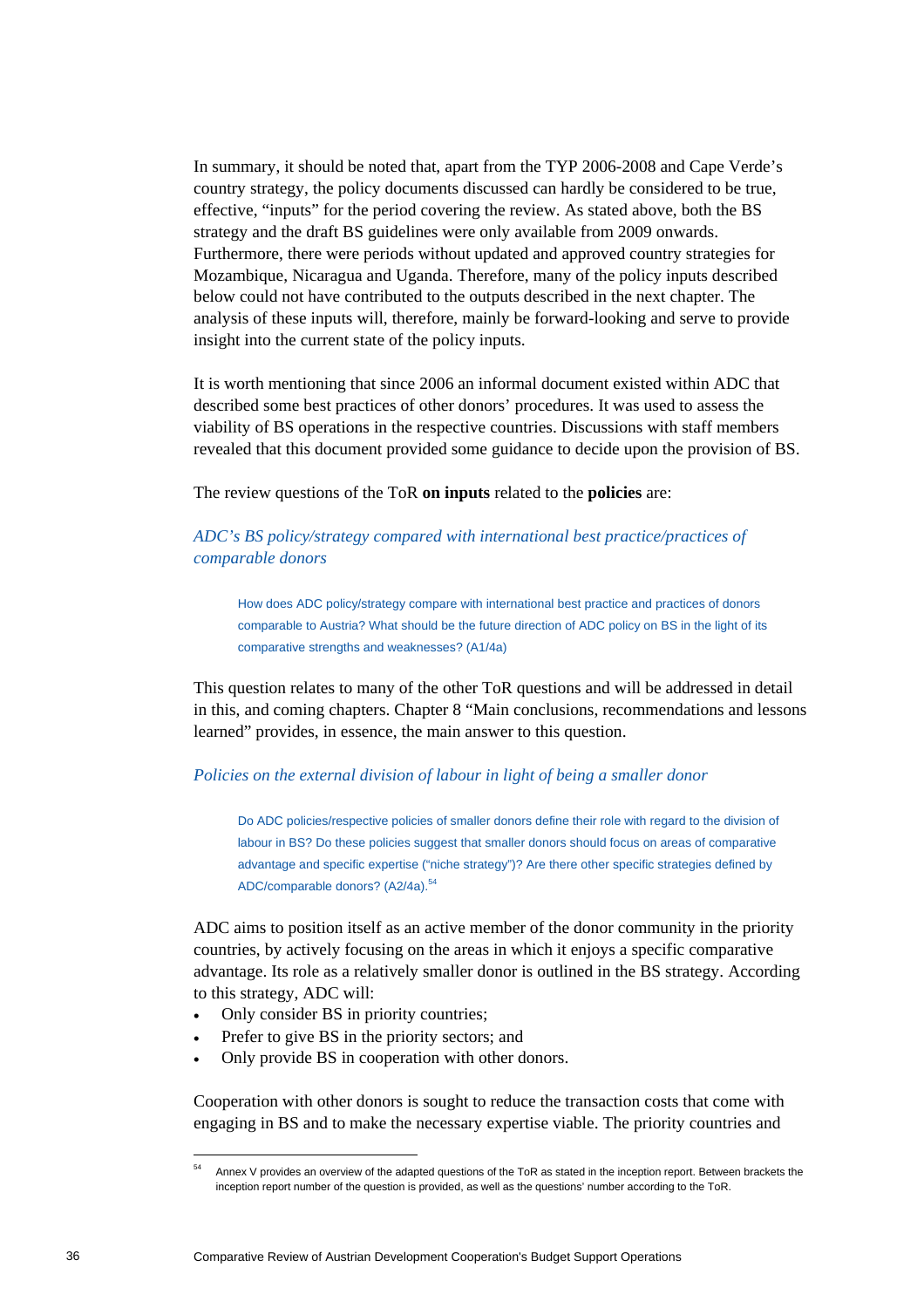sectors are focused upon in order to employ the know-how and experiences gained through cooperation to date, cash-in on specific ADC expertise, and promote a clear value added in the policy dialogue.

Apart from these general guidelines, both the BS strategy and the BS guidelines do not include more detailed strategic guidance regarding, for example, the comparative advantages that could be focused upon or provide information on what a niche strategy might entail. In addition, no specific strategic guidance on ADC's BS operations as a small donor has been provided by the country strategies of Mozambique, Nicaragua, Uganda, and Cape Verde. For all countries but Cape Verde, no formally approved country strategy was available that governed BS operations. While Cape Verde's country strategy has stressed the implications of being a small donor in general,<sup>55</sup> it has not defined the possible specific value added and niche of BS.

## *Policies of Belgium & the Netherlands*

Belgium is struggling with a lack of strategic guidance as regards BS in general and does not spell out a specific strategy as to how -as a smaller donor- it aims to promote a comparative advantage. There is no overall BS strategy but there is an operational guideline -though not with formal status- that outlines the major building blocks of how Belgium aims to implement BS operations.

Belgium considers the principle of division of labour, similar to ADC, as particularly important for a small donor. It has not explicitly defined particular niches or comparative advantages both in general<sup>56</sup> and with regard to  $BS^{57}$ . Belgium recognises that it can have a value added in BS, also as smaller donor, if it provides a sufficient financial volume of BS to sector (see Chapter 6, question B2) and by investing in capacities for the policy dialogue (see this Chapter, Question A4, and Chapter 6, question B3).<sup>58</sup>

The Netherlands is not a small donor and does not focus on a specific niche. It supports partner countries' policies (or Poverty Reduction Strategy or National Development Plan) with GBS, but a larger share of its ODA budget is devoted to  $SBS$ <sup>59</sup>

# *Policy on delegated cooperation*

Do respective ADC/comparable donor policies define "delegated cooperation" as a desired/accepted option? If so, under which circumstances/conditions? (A3/4a).

<sup>&</sup>lt;sup>55</sup> It has underlined the need to focus on the two interrelated programmes 'Integrated Resource Management' and 'Decentralization and Regional Development' to offer its specific know how in the dialogue with the government. ADC has, furthermore, identified, within the integrated resource management programme, the water sector as priority sector in order

to concentrate its activities and to make best use of its specific expertise and know how.<br><sup>56</sup> In practice its country engagement is focussed on fragile states and the education and health sectors.<br><sup>57</sup> Based on interview

<sup>58</sup> Overall impact at country level has been undermined due to the high fragmentation of Belgian aid as a result of operating still in many non-priority countries and non-priority sectors, see for more information Annex I. (Source: ECORYS, 'Evaluatie

van de Directe Bilaterale Ontwikkelingssamenwerking,1999-2005', 22 December 2006). Scientific council for government policy, Less pretension, more ambition. Development aid that makes a difference, Amsterdam University Press, Amsterdam 2010.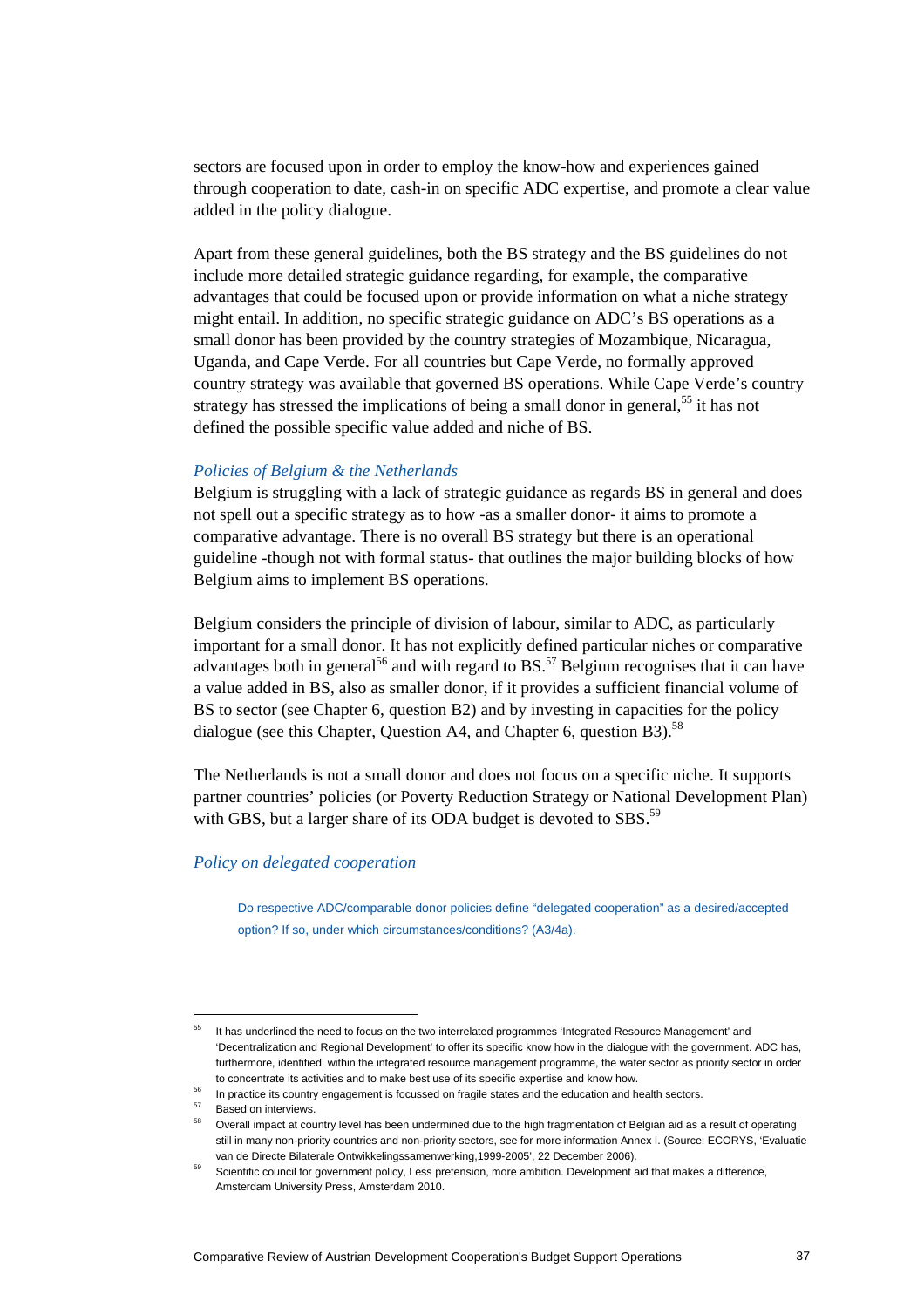ADC's policies do not define delegated cooperation as a preferred option. This is because ADC wishes to ensure some added value, beyond providing financial resources, with its BS operations by effectively participating in the policy dialogue and bringing in good technical expertise at the sector level. Delegated cooperation is, according to ADC's BS guidelines, accepted as a feasible option when it is part of an exit strategy. ADC could then, for example, choose to continue financing a BS operation until its conclusion, while delegating its management and monitoring to another donor.

## *Policies of Belgium & the Netherlands*

Belgium and the Netherlands both work with delegated cooperation. Delegated cooperation is used by Belgium as part of its division of labor strategy and can be used when exiting from a sector. It is considered to be a possible option in the case of SBS and obligatory in the case of GBS (with delegation to EC or World Bank). It is estimated that delegated partnerships account for about 5-10% of Belgium's country programmes with 2 sectors, and for approximately  $25\%$  of its country programmes with 3 sectors.<sup>60</sup> Belgium is currently experimenting with delegated partnerships for GBS in the case of Mozambique. It has delegated its GBS support to the EC, but early experiences highlight that this has so far not worked well. Delegating financial resources to the EC has been costly, as the EC is charging a management fee, while at the same time Belgium stays engaged in the political dialogue. This delegation has not reduced the transaction costs for Belgium and created confusion among the G19 development partner group as to who is leading the policy dialogue (Belgium or the EC). $61$ 

The Netherlands has implemented delegated co-operation in a number of countries, mainly with respect to SBS. It has concluded far reaching agreements with the Nordic countries (in particular Norway) so that one donor can act on behalf of the other and each others procedures are fully recognised.

# *Policy on donor's role in the policy dialogue*

Do ADC/comparable donor policies on BS address the role of ADC/the comparable donors in the policy dialogue? Do they deal with the possible tension between ADC's/comparable donors' interest to influence the dialogue vs. the need for harmonisation among donors? (A4/4a).

ADC's policies address its role in the policy dialogue. ADC should, according to the BS strategy and the BS guidelines, actively participate in donor coordination and policy dialogue through local Coordination Offices. In order to promote a clear added value in the policy dialogue, BS is preferred in the priority sectors.

The BS guidelines specify that respective Programme Officers (POs) of the ADC Coordination Office should actively participate in the technical working groups that are relevant to the BS operations and where an added value can be accomplished. No specific guidance is provided regarding the question what this added value can/should entail. The HOC should actively participate in higher-level fora. The guidelines, furthermore, state that these fora are part of the wider harmonisation framework and that ADC should

<sup>&</sup>lt;sup>60</sup> Estimates made based on the interviews.

<sup>61</sup> ECORYS, Country Report Mozambique, 21 May 2010. Based on information provided in interviews.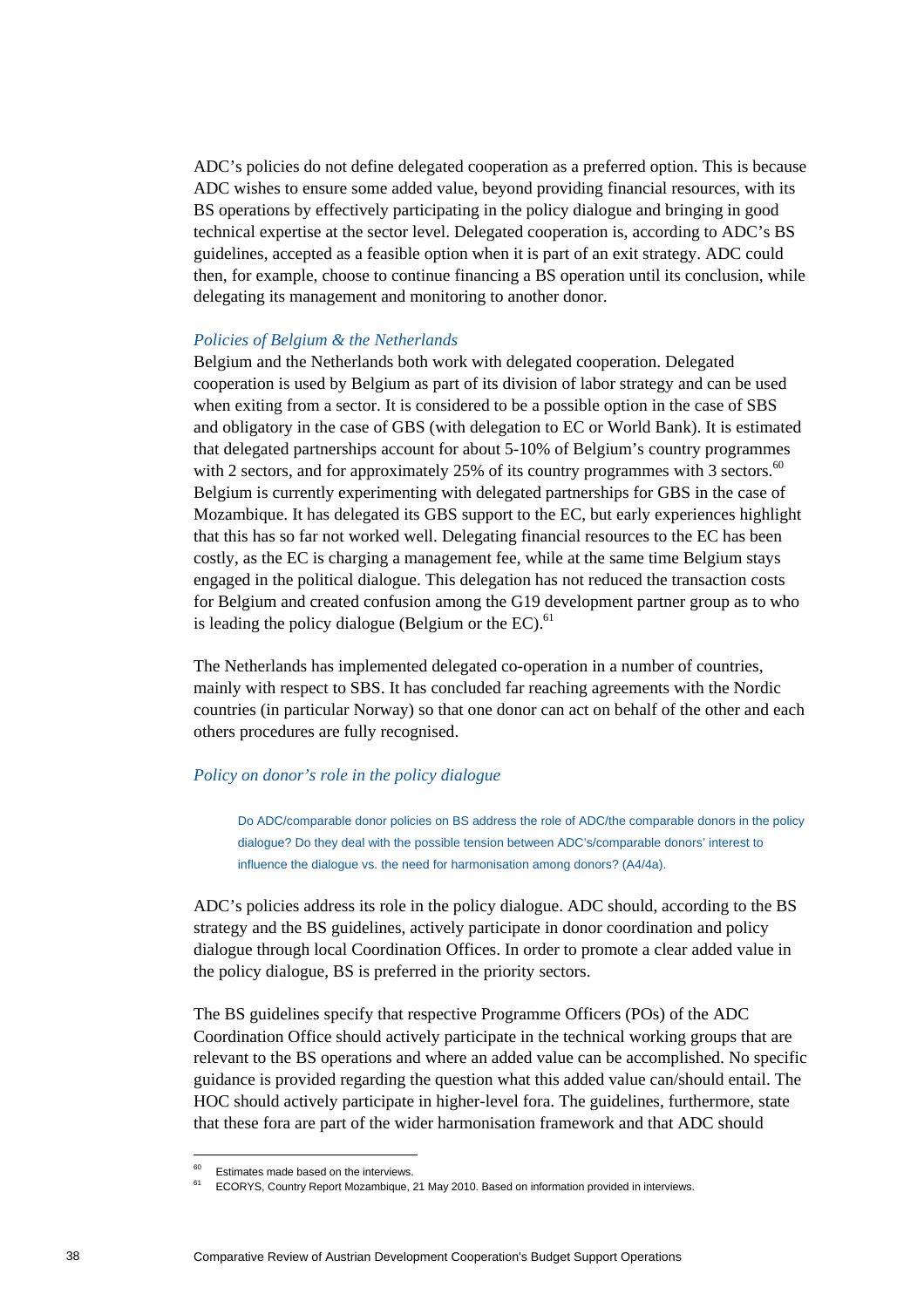participate in these regarding its total country strategy. ADC's policies do not deal with the possible tension between donors' interest to influence the dialogue vs. the need for harmonization among donors.

# *Policies of Belgium & the Netherlands*

Belgium will only provide BS if it can add significant value by playing an active and qualified role in the policy dialogue and is regarded as an equal partner despite its size. Its Vademecum provides a number of principles, whereby field offices need to pay attention to generating a clear understanding of how Belgium aims to play an important role in the policy dialogue. Whenever BS ends, Belgium tries to stay engaged in the policy dialogue and Monitoring and Evaluation (M&E) in order to review whether results have been consolidated and funds have been properly accounted for.

The Netherlands focuses very strongly on the policy dialogue within the framework of the overall donor co-ordination structures that exist within each country and aims try to play a leading role in this dialogue. It distinguishes two types of policy dialogue. One type is a more technocratic dialogue on service delivery and value for money, discussing the monitoring indicators contained within the PAF. This dialogue is with government officials of the partner country, mainly from Ministry of Finance and line ministries.

The other type of dialogue is political with high level politicians (ministers or in some countries even the president) to discuss the underlying partnership principles that underpin the MoU of BS agreed with the partner country. In most countries, the Dutch ambassador is involved in this. This political dialogue has in recent years grown in importance. The Dutch has also pushed the EC to become more active in the political dialogue with regard to  $BS^{62}$ . The underlying principles discussed in this dialogue cover issues such as democracy, respect for human rights and rule of law, commitment for poverty reduction and good public finance management.

#### *Policy on the relationship between BS and other aid modalities*

How do ADC policies define the relationship between BS and other aid modalities (which categorisation/terminology is used, which significance does BS have vis-à-vis other aid modalities)? And, compared to ADC, how do other comparable donors define the relationship between BS and other aid modalities? (A5/4a).

ADC's BS guidelines define BS by referring to the OECD/DAC and EC definition of BS as described in Chapter 2. The guidelines, subsequently, state that BS funds are thus not earmarked for specific purposes and are managed in accordance with partner country's budgetary procedures. The funds of the donor are included in the budget of the partner country ("on budget") and managed through the accounts of the national treasury ("on treasury").

According to the BS strategy and the BS guidelines, ADA should aim at using the most appropriate, effective, and efficient aid modality mix in each partner country. BS needs to

The EC seems to be reluctant to get too much involved in political dialogue and stresses the need for predictability of its BS disbursements.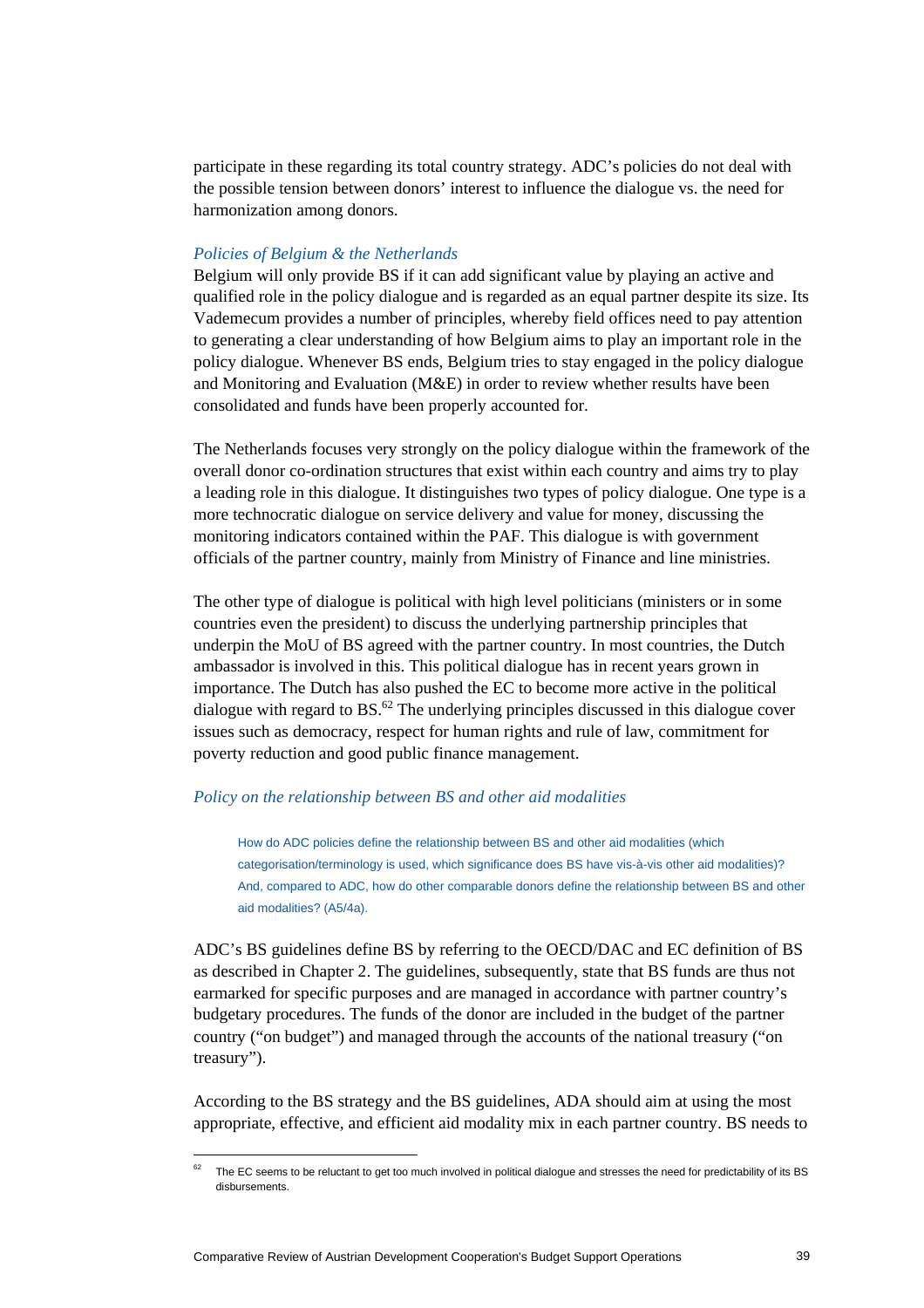fit within the wider country assistance strategy and a clear preference exists for SBS to priority sectors.

The BS strategy states, very general, that different aid modalities have different strengths and weaknesses, but does not provide details about these specific strengths and weaknesses nor does it describe what an appropriate, effective, and efficient aid modality mix entails. These questions have also not been addressed in the BS guidelines. According to the BS Strategy, the specific country strategy should determine the modality mix and explain why the specific modalities have been chosen.

As mentioned before, no formally approved country strategy was in place for Mozambique, Nicaragua and Uganda that could have provided guidance with respect to the BS operations in these countries. As a result, guidance on the appropriate modality mix has lacked. In Cape Verde's country strategy, the most appropriate, effective, and efficient aid modality mix was not clearly defined. Therefore, in all four BS countries, the guidance regarding the modality mix has been weak.

## *Policies of Belgium & the Netherlands*

Although there is a clear focus on BS within the Belgian development cooperation, BS is perceived to be *a* part of the wider aid modality mix. Belgium includes pooled or basket funds in its definition of BS, as often these aid modalities are precursors to SBS. It has, similar to ADC, a clear preference for SBS. The choice for SBS should be seen within Belgium's "portfolio approach", whereby different modalities besides SBS can be used, but all should be complementary to one another in supporting coherently a sector programme. Belgium has also not defined a clear approach and strategy as regards modality choice and mix.

The Netherlands also perceives BS as one element of the overall modality mix. Decisions on aid modalities are taken on a country-by-country basis. In contrast to ADC, the Netherlands does provide embassies with a clear operational framework for deciding on the appropriate aid modality mix. A highly elaborated decision-making tool – the 'Track Record'- (see Question A9 for more information) is used for making these decisions. Once a decision in principle has been taken for a particular aid modality in a given country, an "Appraisal Memorandum" is completed. This provides a detailed step by step elaboration – including all relevant information and risks.

# *Policy on shares of BS of total ODA*

Do ADC/respective donor policies define a minimum or maximum share of BS of total ODA provided by ADC/the respective donor? (A6/4a).

It is stated in the TYP 2006-2008 that a phasing in scenario is envisaged whereby BS should account for 10-15% of the total operational ADC budget by the end of 2008. The BS strategy, furthermore, prescribes that not an entire country programme may be implemented through BS. ADC policies do not define a specific maximum share of BS of total ODA.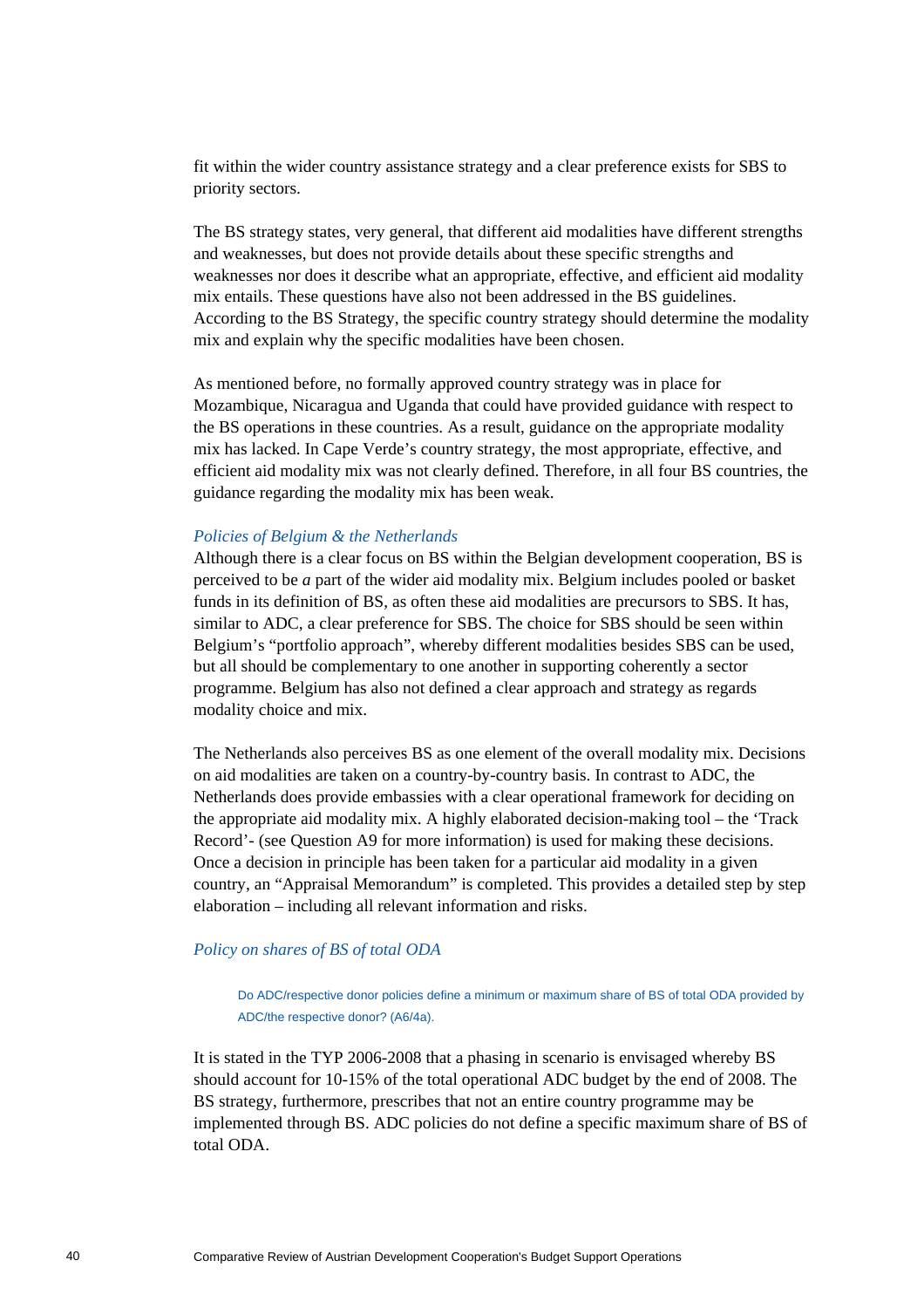#### *Policies of Belgium & the Netherlands*

Both Belgian and Dutch policies do not prescribe minimum or maximum shares of BS of total ODA. For Belgium, a maximum share of BS is defined on the country level as Belgian BS operations may not exceed 50% of the total country programme.

# *Preference for type of BS*

Do ADC/respective donor policies foresee a preference for either Sectoral Budget support (SBS) or General Budget Support (GBS)? (A7/4a).

ADC policies state a clear preference for SBS.

#### *Policies of Belgium & the Netherlands*

As mentioned before, Belgium has also a preference for SBS. The Netherlands, on the contrary, does not have a preference for either SBS or GBS. The Dutch define the appropriate aid modality mix on a country-by-country basis following the usage of the Track Record methodology, see Question A5.

## *Policy on providing BS at the sub-national level*

Do ADC/respective donor policies define whether BS is, in addition to the national level, also provided at municipal or district level? Which strengths and weaknesses of such an approach are recognized? (A8/4a)

BS earmarked to a sub-national or regional level should, according to ADC's BS guidelines, not be pursued due to the risk of undermining national accountability structures, skewing national resources allocations, and therefore weakening ownership. In addition, the possible lack of capacity at the decentralised level is also mentioned as a reason for not providing BS at the sub-national or regional level. $^{63}$ 

# *Policies of Belgium & the Netherlands*

Belgium has not defined any policy for providing BS to the sub-national level. There are, however, discussions taken place in Mali to review whether support to provinces by donors can be pooled or provided through BS. The Netherlands does not give subnational BS, but does recognise that the risk exists that BS can contribute to overly centralised systems of government. The Dutch MFA wants to ensure a fair budget allocation system (fairness in terms of allocations to sub-national levels and fairness from the perspective of social inclusion), through existing budget review instruments, like the Public Expenditure Reviews and Public Expenditure Tracking Surveys.

 $63$  Nevertheless, a situation might occur in which this option should be studied further, for instance to strengthen the coherence with other activities. The health sector in the autonomous Atlantic Regions (RAAN and RAAS) in Nicaragua might be such a case. There is little strategic use, nor synergy, if BS strengthens the central government health sector that covers all, apart from the autonomous regions, while the regional governments responsible for health in RAAN and RAAS cannot receive BS that could improve the environment /context of all health projects supported by Austria (because all its projects are in RAAN and RAAS).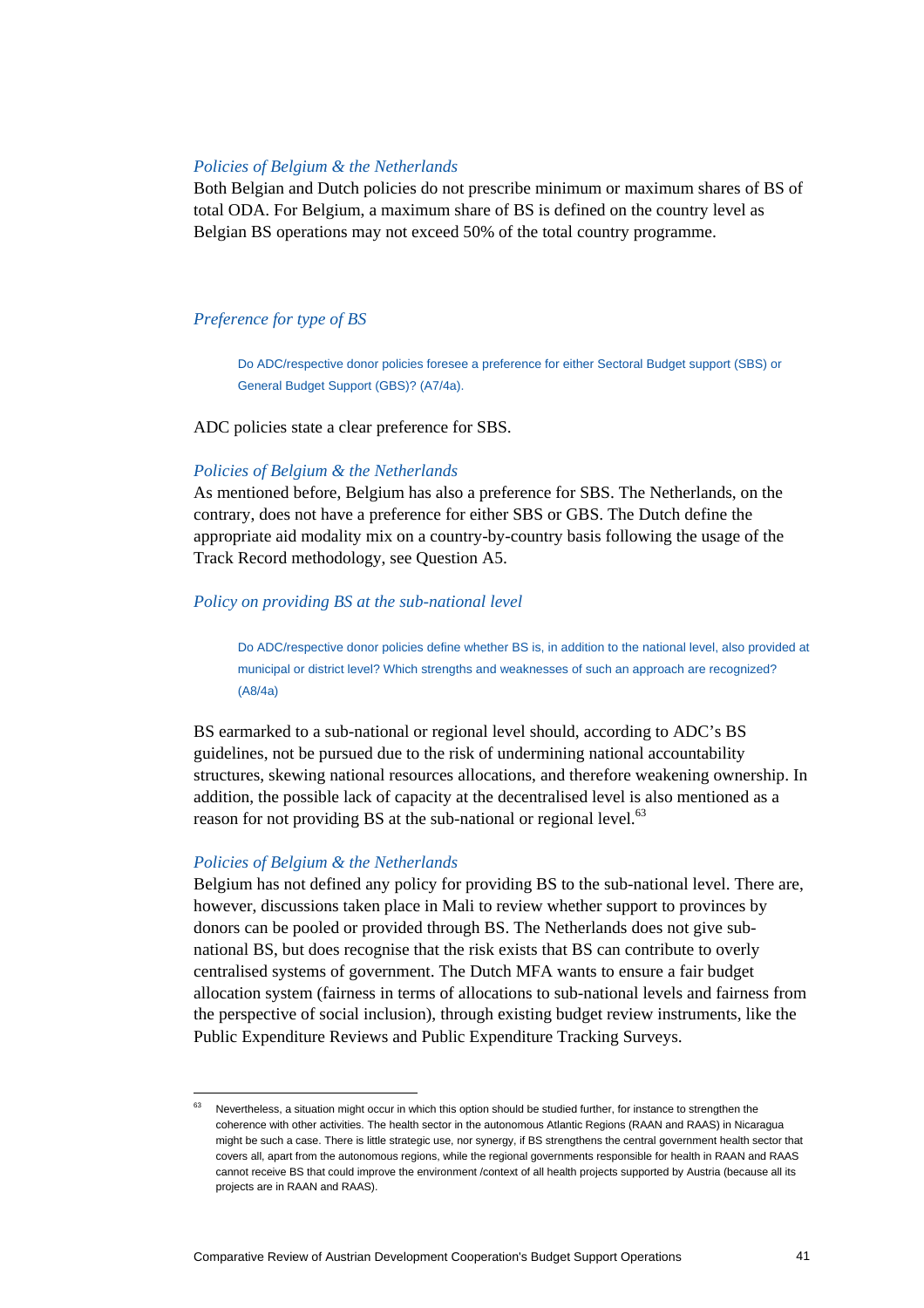*BS selection and eligibility criteria* 

Which (selection and eligibility) criteria are defined in ADC/comparable donor policies to decide whether to provide BS to a country? (A9/4a).

According to the BS strategy, only ADC priority countries and 'good performers' can be eligible for BS. The decision to commence budget support needs, according to the BS guidelines, among other things, to be based on a comprehensive country and risk analysis. This analysis should focus on the eligibility criteria, as set out in the BS strategy, in the following areas:<sup>64</sup>

- 1. Good governance (i.e. adherence to human rights, respect for democracy and rule of law, and peace and security);
- 2. Macroeconomic stability;
- 3. National development or sector development strategy;
- 4. A Medium-Term Expenditure Framework (MTEF);
- 5. Sound Public Financial Management (PFM) and accountability;
- 6. Adequate institutional structures and absorption capacities;
- 7. A donor coordination framework under the leadership of the government; and
- 8. A performance monitoring system with a focus on results.

# *Policies of Belgium & the Netherlands*

Belgium uses the following eligibility criteria:<sup>65</sup>

- Guarantees of good (economic) governance: Using the World Bank's IDA Resource Allocation Index (IRAI). IRAI is based on the results of the annual Country Policy and Institutional Assessment (CPIA) exercise that covers the IDA eligible countries;
- Macro-economic stability: the country needs to be on-track with an IMF programme;
- Presence of other donors providing BS: there needs to be at least one multilateral donor (EC or WB though they do not need to be in same sector) and one other bilateral donor in same sector;
- Reliable PFM: credible PFM reform programme in place and PFM analysis needs to be undertaken (Public Expenditure and Financial Accountability (PEFA), Public Expenditure and Tracking Survey (PETS), Public Expenditure Review (PER), etc.).

The Dutch use the Track Record (TR) as the principal instrument to assess the suitability of different aid modalities – including GBS and SBS - at a country-level. It is designed to provide an assessment framework which:

- Determines what level of alignment is feasible in a partner country and whether the aid modalities to be deployed satisfy the criteria corresponding to this form of alignment;
- Supplies annual monitoring information on country and programme progress; and
- Offers a mechanism for bringing together all underlying analyses that are relevant to decisions on modality mix and programme profile.

A detailed description of the Dutch TR is provided in Annex II (question A9).

<sup>&</sup>lt;sup>64</sup> Austrian Development Cooperation, Internal Guidelines for Budget Support, Draft September 2009.<br><sup>65</sup> For more information, please see Annex I.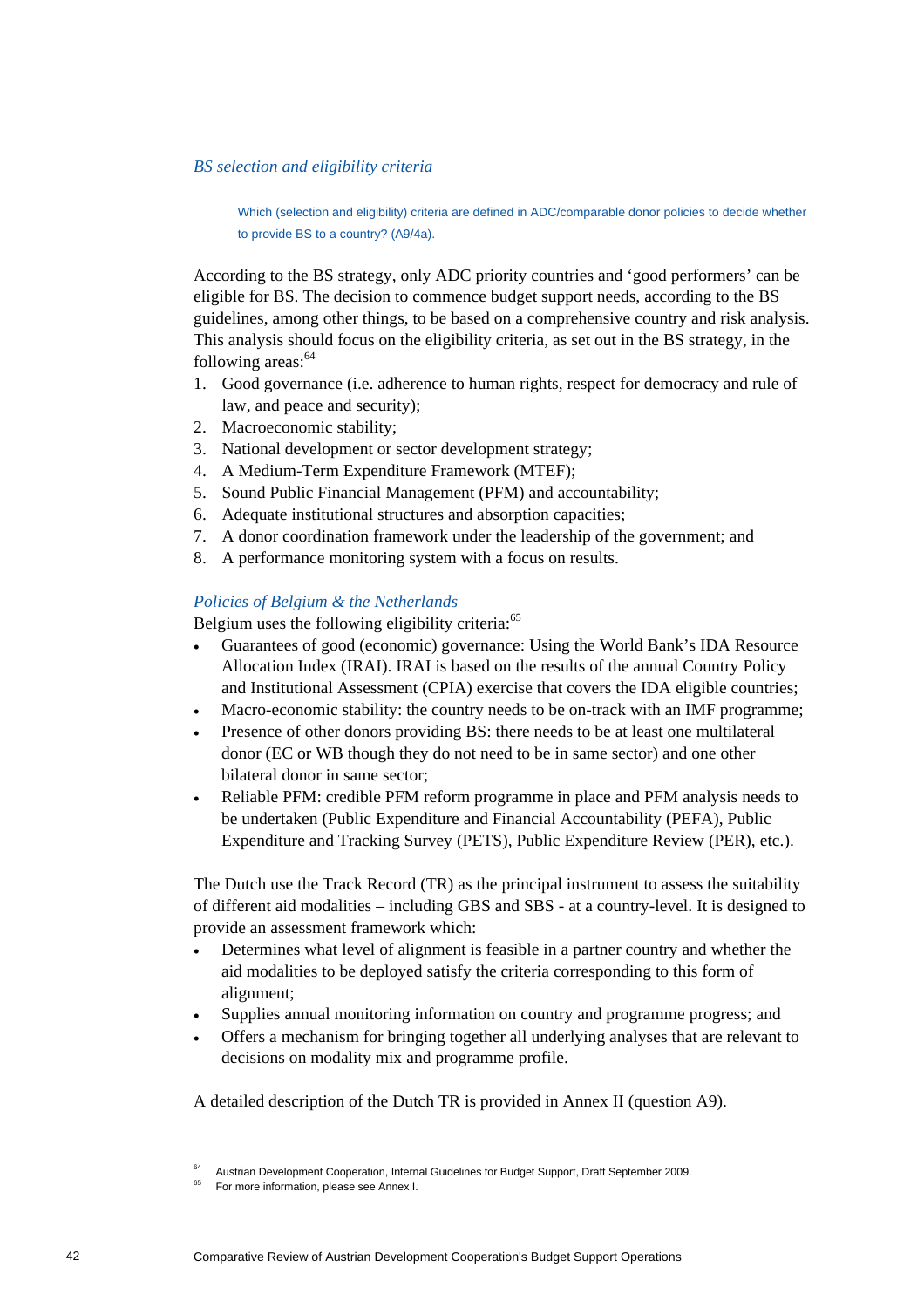Our comparative review with Belgium and the Netherlands, but also with other larger donors like DFID and the EC (see annex III for a summary of the eligibility criteria and risks assessments for BS required by various donors), has shown that ADC's eligibility criteria are large in number. Most other donors apply a more sequenced risk analysis, whereby a small set of measures function as eligibility criteria supplemented by an analysis of additional risks in order to give direction to the policy dialogue and risk mitigation strategies during implementation. Most other donors use a (combination of) stable macro-economic environment, PFM and a sound national or sector policy as basis for BS eligibility. These are then complemented with a more detailed risk analysis of other areas, which are comparable to those required by ADC.

Furthermore, the BS eligibility criteria of ADC are very much in line with the seven risk areas which the EC reviews when designing support to a sector programme. It should be noted however, that the EC does not give equal weight to all its criteria to determine GBS or SBS eligibility. As laid down in the EC 'Guidelines on the Programming, Design  $\&$ Management of GBS (January 2007)',<sup>66</sup> to determine eligibility the following three criteria have to be classed as 'good enough': a stable macroeconomic environment, a well defined national or sectoral policy, and a credible and relevant programme to improve PFM that is in place or under implementation. The other four out of seven criteria have to be covered in form of a risk assessment but may show deficiencies.

# *Policy on BS to fragile states*

Do ADC/respective donor policies on BS allow BS to be provided not only to good performers but also to fragile states? (A10/4a).

ADC's BS strategy and BS guidelines clearly state that BS may not be provided to fragile states.

# *Policies of Belgium & the Netherlands*

 $\overline{a}$ 

Both Belgium and the Netherlands do allow the provision of BS to fragile states. Belgium operates currently in a number of fragile states, with which it had colonial ties, such as the DRC, Burundi and Rwanda. It has kept the eligibility criteria for BS broad enough to facilitate providing BS to fragile states whenever this is feasible and appropriate. Although its BS guidelines are applicable to both fragile and non-fragile states, Belgium does recognize that the guidelines might need to be adapted for the fragile states situation.

The Netherlands provide their BS to 'good performers' that fulfil their eligibility criteria, but incidentally also to the fragile state Burundi (as a form of emergency relief) and to states with security problems like Georgia and Colombia. In fragile states, the eligibility criteria for BS are not fulfilled. In their assessment, the Netherlands pay relatively strong attention to the political willingness of the partner government to reform and to the recent developments. In general, the question whether the Netherlands provide BS to a fragile state depends on the fragility of both the political and security situation.

<sup>66</sup> European Commission/ Aidco, "Guidelines on the Programming, Design & Management of General Budget Support, January 2007.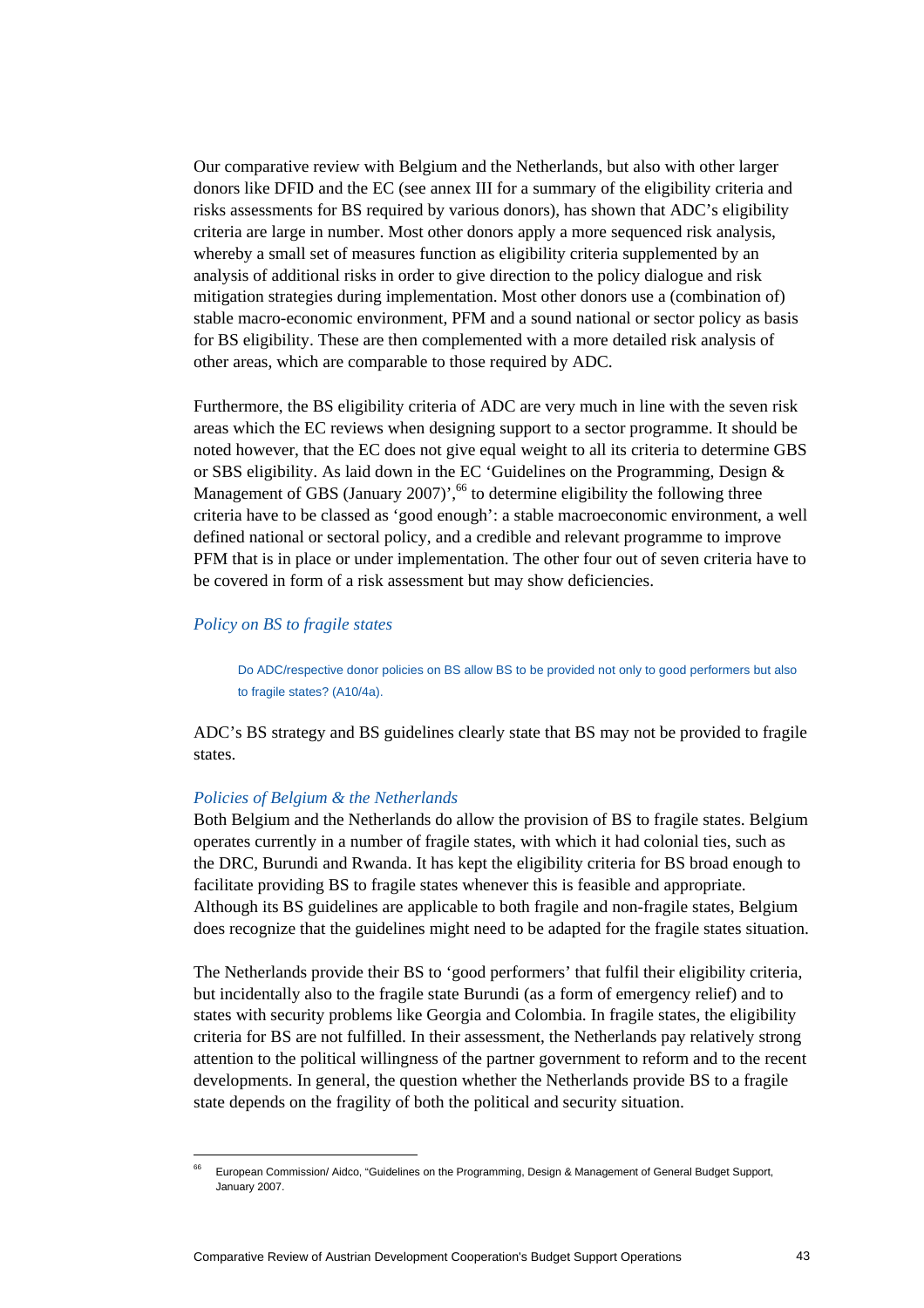## *Policy on risk management*

Do ADC/respective donor policies address the risks of BS and how to deal with them? What are these risks and how are they to be dealt with? (A11/4a).

ADC's BS strategy distinguishes, based on DFID's 2007 Thematic Briefing "How can risks of General Budget Support be managed", the following four categories of risks related to BS:

- Macroeconomic risks;
- Fiduciary risks;
- Corruption; and
- Political risks.

To address these risks, and especially the fiduciary risks and risks of corruption, the BS strategy describes a number of key processes related to risk management. First of all, when selecting priority countries and countries eligible for BS, it needs to be ensured that certain minimum conditions and criteria are fulfilled. BS is only to be provided to "good performers". The BS guidelines demand a country and risk analysis that should focus on the eligibility criteria as set out in the BS strategy, see question A9. Once a detailed country and risk analysis has been completed, all the information is compiled and conveyed to all relevant ADC staff. Based on this information a recommendation is written on whether or not to provide BS. This recommendation should weigh the anticipated benefits of BS against the risks associated with the BS provision, as identified by the country and risk analysis, and draw summarised conclusions.

Second, the strengthening of partner country's PFM is described as an effective instrument to reduce corruption and fiduciary risk. Third, the system of checks and balances needs to be strengthened, by supporting Parliament, Supreme Audit Institution (SAI) and Civil Society Organisations (CSOs). Fourth, the political dialogue with the partner country is also mentioned as an important process to manage risks. Fifth, joint assessments and control mechanisms are described as key risk management instruments. It is stated that the active participation in these joint assessments and control mechanisms forms the basis for ADC's participation in the provision of BS. Sixth, the availability of reliable information and good quality analyses is deemed essential for risk management. Adequate resources must, therefore, be provided to support this.

The BS strategy, subsequently, notes that it will be a major challenge for ADA to provide sufficient technical expertise to effectively participate in the processes described above (especially in the political dialogue and the joint assessment missions).

# *Policies of Belgium & the Netherlands*

Belgium manages the risks related to budget support, firstly by setting minimum conditions associated with the preparation and implementation of the budget support programmes (eligibility criteria). In addition, Belgium makes a more specific analysis of performance risks to decide whether or not to provide budget support or to suspend disbursement during implementation.

The specific analysis related to performance risk pays attention to: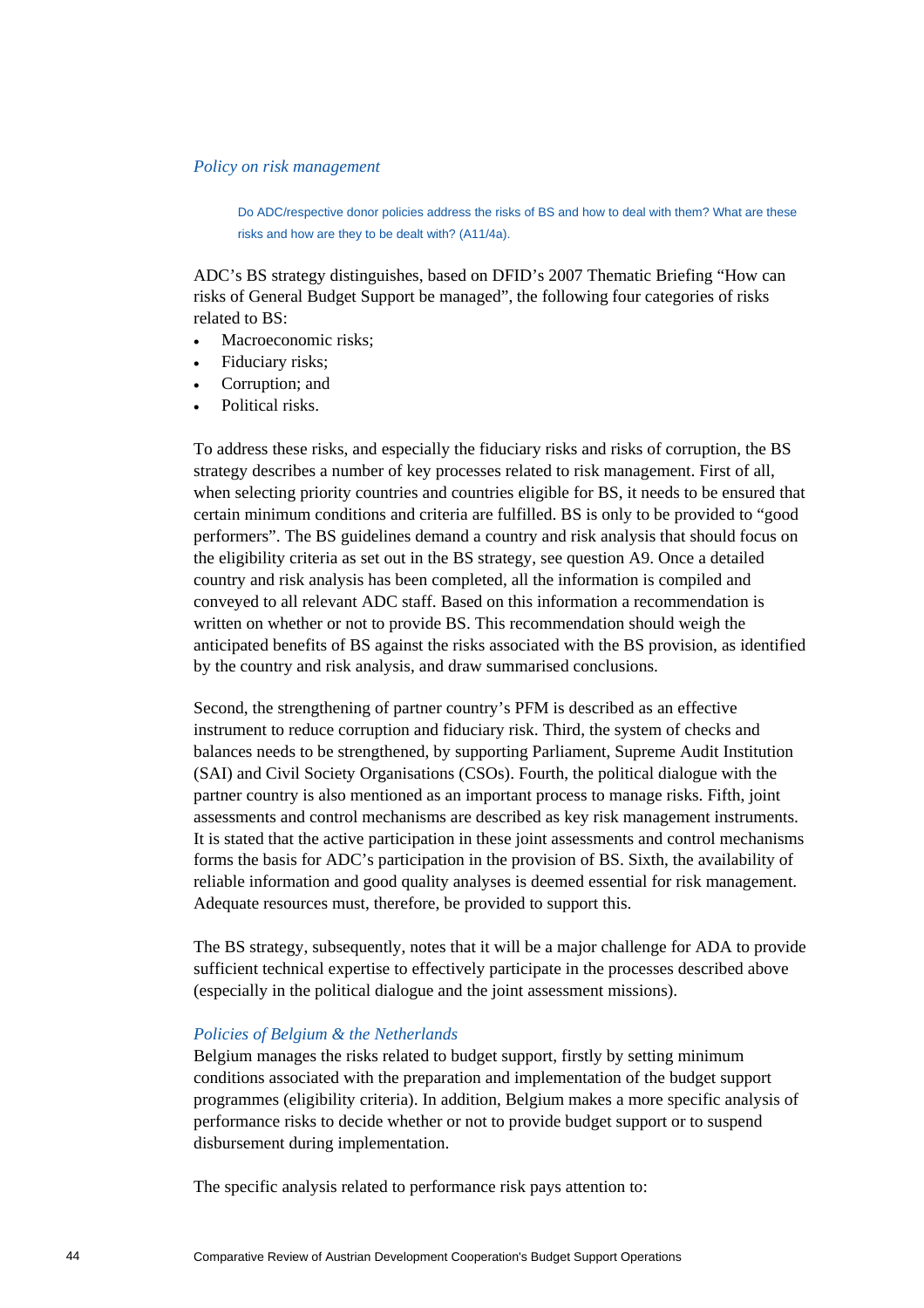- Quality of the sector (or national) reform programme;
- Extent of political willingness in the country to implement reforms;
- Availability of capacity in the country to implement reforms;
- Availability of capacity in the donor group to follow up the policy dialogue and the progress of reforms; and
- Existence and quality of policy dialogue in partner country.

Risk management involves also ongoing M&E (audits and other assessments whose results can be attached to the disbursement conditions). Other assessments include for example a fiduciary risk assessment for which Belgium relies on other available assessments such as PEFAs, PETS and PERs, etc.

Moreover, an ex-ante financial control is performed by the Inspectorate of Finance during programme and implementation, through its mandate to approve programme documents and annual disbursements of BS. The OECD/DAC Peer Review has criticised long programming and approval procedures, which tend to be heavily centralised and focus on ex-ante controls. This limits the predictability and results-orientation of Belgian BS. $67$ 

For the Netherlands, the Track Record system (see Question A9) provides a basis for systematic analysis and risk mitigation in each country. Where risks are identified (whether fiduciary or related to the policy dialogue) there are a set of steps that can be taken (see Question A12 below), but the ultimate decision is taken on a country-bycountry basis, with a heavy political involvement in the deliberations.

# *Policy on the criteria for an immediate discontinuation of BS disbursements*

Do ADC/respective donor policies define specific situations or criteria for an immediate discontinuation of BS disbursements to partner countries (e.g. human rights violations, corruption scandals etc.)? (A12/4a).

According to the BS guidelines, the infringement of the so-called "fundamental conditions" could potentially lead to an immediate halt of BS. Only in the most serious situations a within-year cut of BS can be considered. The guidelines do not provide a detailed description of these "fundamental conditions". Instead, it is stated that these conditions "are normally focussed on the respect for human rights and democratic principles, or also on the government's basic policy stance in regard to macroeconomic stability and poverty reduction".

The BS guidelines, furthermore, state that if BS conditions are not met, a graduate response should be chosen "that takes the aid relationship through a series of fully reversible steps in the direction of complete withdrawal over a period of time".<sup>68</sup> The choice for a graduate response was made in order to avoid detrimental stop-and-go cycles and all-or-nothing responses.

Belgium OECD DAC Peer Review 2005.

<sup>68</sup> Austrian Development Cooperation, Internal Guidelines for Budget Support, Draft September 2009.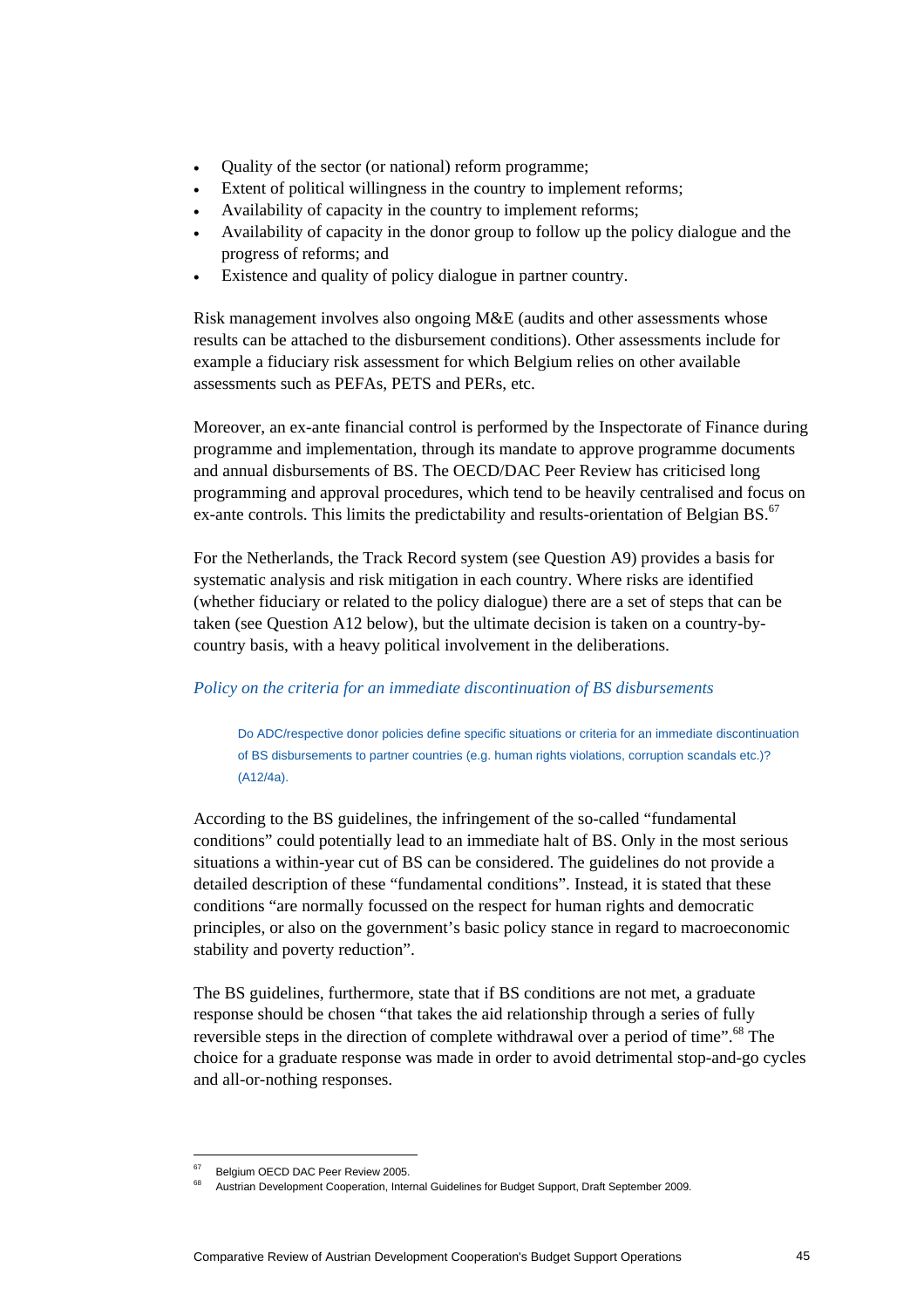#### *Policies of Belgium & the Netherlands*

Belgium has, similar to ADC, not spelled out a specific strategy on the situations that may trigger the immediate discontinuation of BS disbursements. The specific risk analysis helps Belgium to decide whether or not to provide budget support and to suspend disbursement during implementation. Belgium aims to formulate a response closely coordinated with other donors in case the underlying partnership principles (e.g. free and fair elections, maintenance of human rights, reduction in corruption), which trigger a discontinuation of disbursement of BS, are breached or in case too limited progress has been made. Belgium will then also consult its internal Working Group on BS at HQ. The synthesised advice from the Working Group will be forwarded for approval to the Minister, upon prior approval by the Inspectorate of Finance. Recently, it has included in its guidelines that in case of fraud in a BS operation, the partner government will be asked to pay back the BS funds. Belgium expects to develop an appropriate policy in this area after having reviewed more extensively international best practices and lessons learned from its partner countries.

The Netherlands does have an official strategy, which is laid down in the Sanctions Policy for BS. The decisions are, nevertheless, taken on a case-by-case basis with, since 2008, a greater involvement of the Minister for Development Cooperation in BS decision making (the ultimate decision rests with the Minister). In cases where the partner country makes political choices that are not in line with Dutch official stands and policies, then an re-assessment is made of the policy-, political-, and financial aspects that may lead to consequences for the provision of BS. If the Netherlands begins to have doubts about the partner country's commitments to the Underlying Principles in the MoU then it seeks an initial dialogue with the government. Irrespective of the response from the partner country, several options can be used – all within the framework of a policy dialogue whereby the Dutch seek to give clear signals of their dissatisfaction and expected remedial actions:

- (Temporary) suspension of BS;
- Shifting from GBS to SBS; and
- Implementation of extra controls (independent audits).

Wherever possible, the Netherlands seeks to act in concert with other donors.

# *Policy on fixed and variable tranches*

Do ADC/respective donor policies state whether to use "fixed" tranches only or a model of "fixed and variable" tranches? Concerning variable tranches, are minimum contribution volumes specified in order to make this instrument feasible? (A13/4a).

ADC will, according to the BS guidelines, not employ variable tranches as these are only effective when the level of BS disbursed is high enough. No specific minimum contribution volumes for variable tranches have been specified.

#### *Policies of Belgium & the Netherlands*

Similar to ADC, Belgium does not work with variable tranches. Reasons for this include the facts that graduated response mechanisms can only be effective if sufficient financial leverage can be generated and dialogue & responses around relevant performance criteria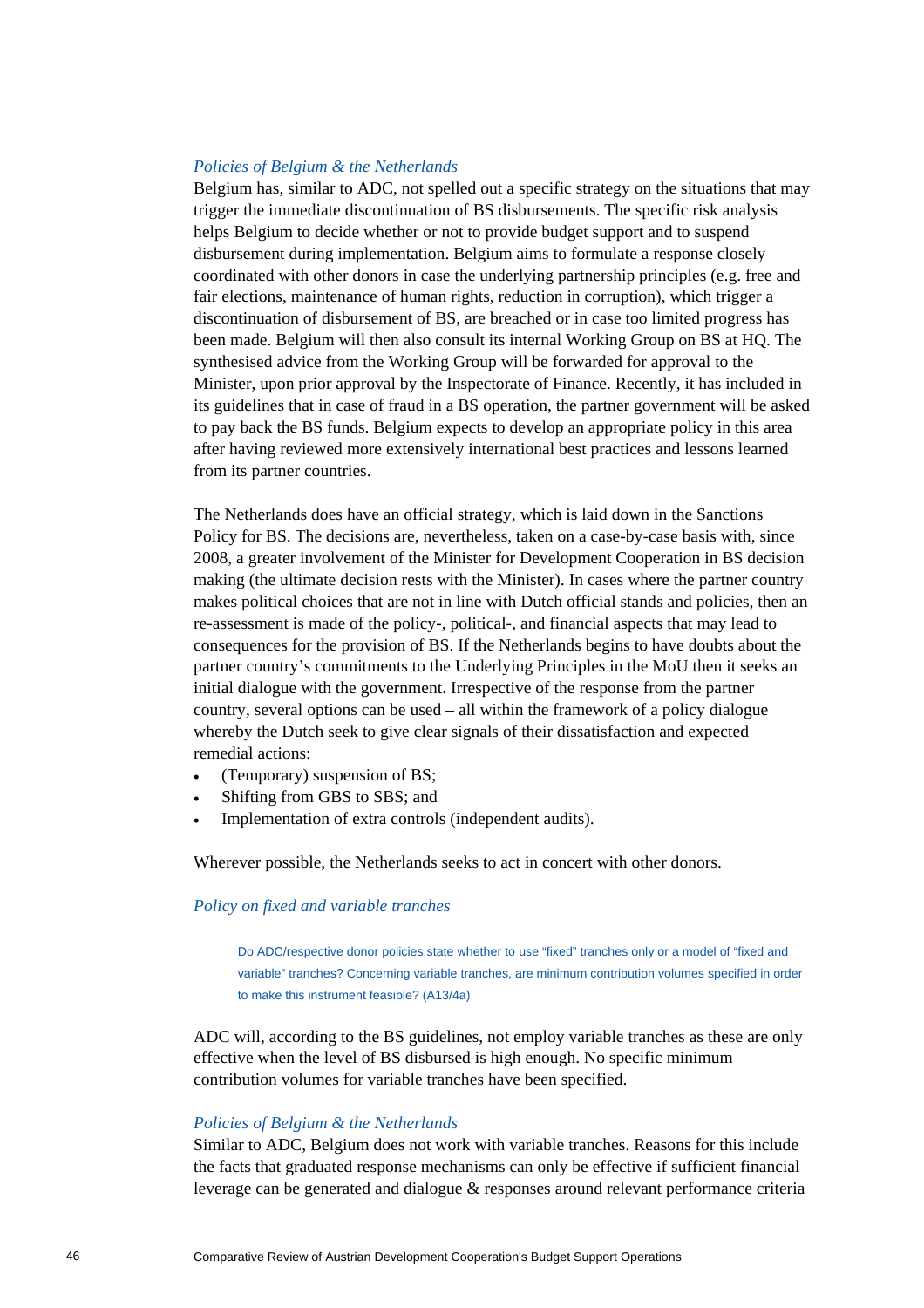are coordinated. Belgium is of the opinion that it cannot exert the necessary financial leverage given its relatively smaller size.

The Netherlands does make use of variable tranches. A system with 'incentive tranches' has been adopted, but only in partnership with other donors. The size of the incentive tranche is relatively small compared to the fixed tranche and its disbursement is linked to achieving the targets agreed in the PAF. The Dutch presents this tranche as a reward for additional efforts as opposed to a way of punishing poorly performing countries (a "carrot" as opposed to a "stick"). It is disbursed in full if a partner country has achieved at least 70 percent of its agreed targets. $69$  At management level in the MFA, some doubts have been expressed regarding the success of this system. Some see it as very paternalistic donor behaviour and doubt the effectiveness of small incentive tranches on behaviour of the partner country.

# *Policy on cross-cutting issues*

How are cross-cutting issues (particularly gender and environment) embedded in the respective ADC/donor policies on BS? (A14/4a).

When the country and risk analysis is undertaken it should be assessed, according to the BS strategy and the guidelines, if the national development/poverty reduction strategy and, in the case of SBS, sector strategy sufficiently address the cross-cutting themes that are of particular importance to ADC. Gender and the environment are mentioned to be of specific importance in this respect. A strategic environmental assessment may need to be undertaken depending on the environmental relevance of the BS programme envisaged and existing analytical work produced by other donors.

#### *Policies of Belgium & the Netherlands*

Belgium does not explicitly refer to cross-cutting issues like gender and environment in its BS strategy, although in practice these cross-cutting issues are often considered in the policy dialogue and integrated into the respective sector support programmes.

The Dutch aim to address cross-cutting issues primarily through the policy dialogue. Dutch representatives strive for the inclusion of these indicators on cross-cutting themes in the PAF. These PAF indicators form the starting point for the policy dialogue. In addition, the PRSP forms the basis for a wider dialogue and this generally covers also environmental and gender-based themes.

#### *Policy on supplementary measures*

 $\overline{a}$ 

Which supplementary measures are defined as part of BS operations in ADC/ respective donor policies (e.g. strengthening PFM and planning systems, support to line ministries, promoting accountability visà-vis parliaments and civil society)? Do such policies foresee financial resources to be provided for these objectives and modalities to coordinate such support with other donors involved? (A15/4a).

In fact the Dutch have adopted the system from the United Kingdom. This system deviates from the EC system in which tranches are disbursed proportionally linked to share of the target that has been achieved.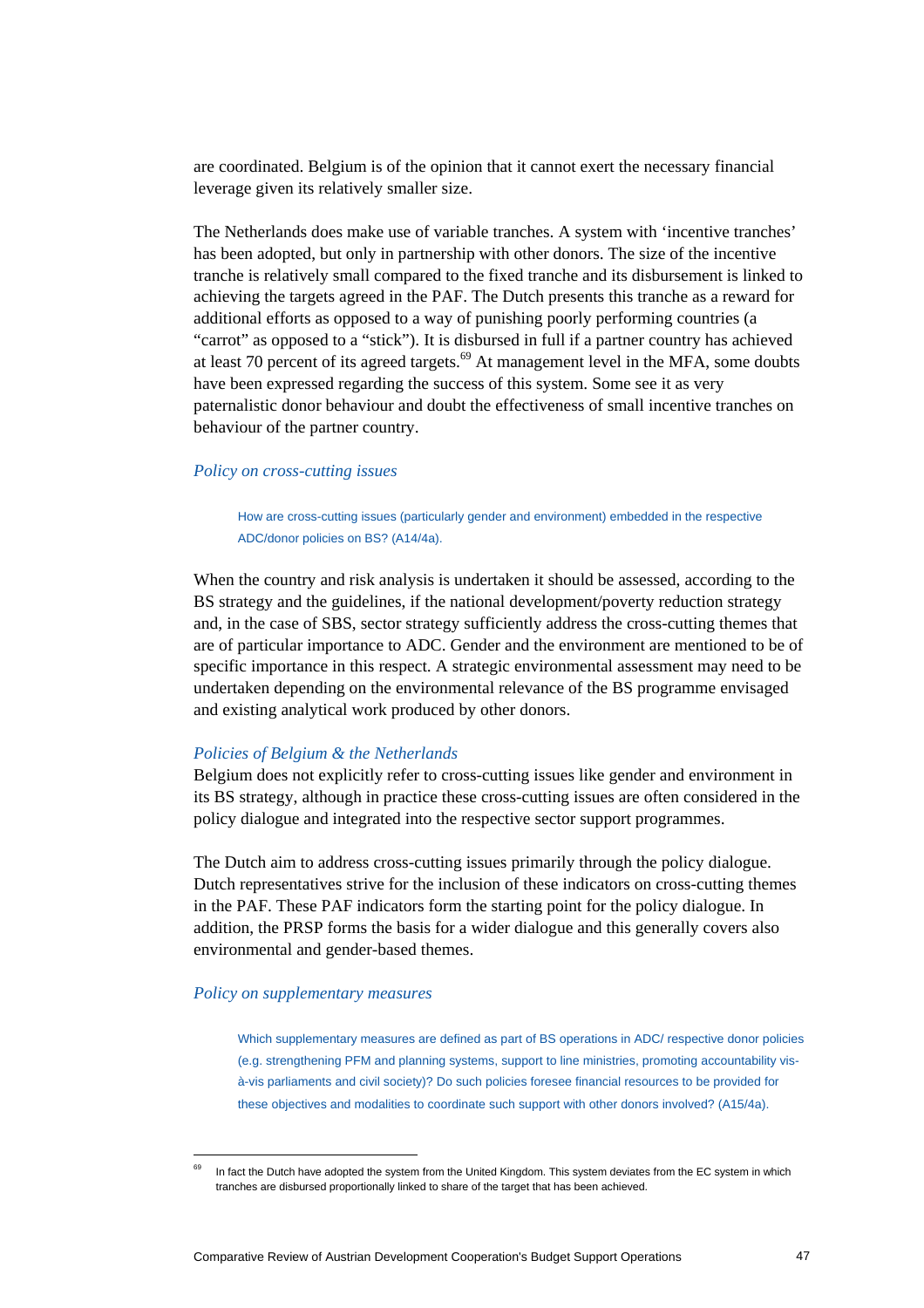ADC's BS guidelines state that based on the institutional assessment, which is part of the country and risk analysis, supplementary measures should be identified to counter potential weak points of partner country's institutions and processes. The supplementary measures should always be coordinated with other donors. An assessment of the status of supplementary measures, followed by a needs assessment, is considered to be necessary in order to support supplementary measures in a strategic and efficient manner. According to the guidelines, the supplementary measures should focus on:  $\frac{70}{2}$ 

- 1. "Technical capacity for implementing units, mainly located within the government;
- 2. Control function capacity for legislature, civil society, donors etc.; and
- 3. Enabling environment, such as information availability or adequate legal framework".

For its BS operations in Cape Verde, Mozambique, Nicaragua, and Uganda, ADA's policy inputs did not explicitly define supplementary measures directly linked to the preparation of its BS operations.

# *Policies of Belgium & the Netherlands*

Belgium has not spelled out a specific strategy on how to supplement BS operations, see Chapter 7, Question C5. It aims to underline the importance of strengthening PFM and good governance within sector programmes and focuses on public sector & human resource management, see Chapter 6, Question B2.

The Dutch consider it as being particularly important to support political participation and strengthened accountability alongside BS operations. They regard government capacity building in partner countries not as just being the business of the government but rather as a mutual responsibility in accordance with the Paris Declaration.

# *Policy on measures to support the future independence of partner countries from BS*

Do ADC/respective donor policies include measures to support the future independence of partner countries from BS ("exit strategies") (e.g. strengthening of the domestic tax system)? (A16/4a).

The future independence of partner countries from aid, including BS, is, according to the BS guidelines, the ideal scenario and should actively be supported. BS is perceived as an important instrument to support this future independence, by strengthening national institutions and ownership. In addition, supplementary measures that make governments less dependent on aid and increase domestic revenues (such as tax income, tariffs, royalties etc.) are deemed essential and should be actively supported. What exactly this active support entails and how it should be provided in practice is not spelled out in detail.

# *Policies of Belgium & the Netherlands*

Belgian policies do not include a specific strategy to support the future independence of partner countries from BS. Dutch policies increasingly include measures focused on the strengthening of tax systems. Taxation is deemed important as it can become, in the long-

<sup>70</sup> More detailed guidance on supplementary measures is provided in annex C of the guidelines where detailed examples of supplementary measures are provided.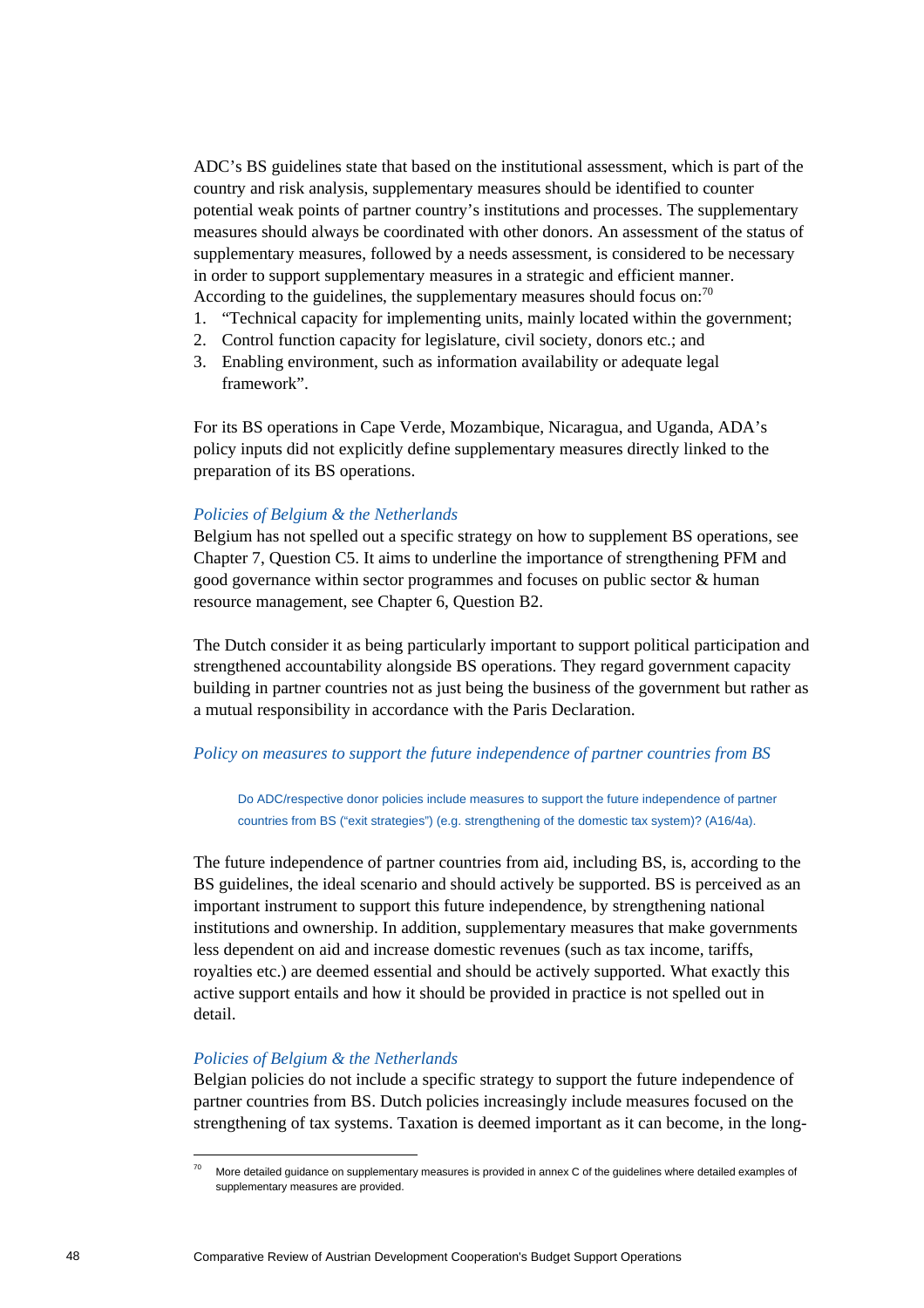term, partner country's most important source of independent financing and is perceived to contribute to domestic accountability. $71$ 

# *Policy on review and evaluation procedures for BS operations*

Do ADC/respective donor policies describe (joint) review and evaluation procedures for BS operations? (A17/4a).

ADC's policies do indeed describe (joint) review and evaluation procedures for BS operations. A detailed blueprint description of procedures is not provided as it is acknowledged that no simple recipe or standard formula can be applied to monitor BS successfully. According to the BS guidelines, the monitoring of BS operations will mainly take place at two levels:

- "Broad monitoring at the macro level, including monitoring of the political situation, macroeconomic development, PFM systems etc.;
- Specific monitoring of agreed performance targets (performance assessment framework) as the basis for the release of budget support tranches."

The Coordination Offices are, according to the BS guidelines, responsible for the monitoring of BS operations. The monitoring should be based on the:

- Review of reports and documents;
- Policy dialogue;

 $\overline{a}$ 

- Performance assessment framework;
- Joint review and monitoring missions; and
- Informal monitoring.

The BS guidelines, furthermore, provide some good practice principles for monitoring BS, which include the principle that "ADC should not implement any uncoordinated solitary monitoring processes". The guidelines, in addition, state that ADC should actively participate in joint review missions and their analytical work. Finally, joint evaluations in ADC's partner countries should be supported as feasible.

# *Policies of Belgium & the Netherlands*

Belgium also defines two levels at which the monitoring of BS operations takes place:

- Broader monitoring of progress in the area of PFM and with regard to implementation of the national and sector strategies in light of a policy dialogue with the partner government;
- Specific monitoring whether the eligibility criteria continue to be fulfilled to allow the disbursement of BS.

Belgium's M&E activities are based on a number of key principles, most of which are in line with the guidance provided in ADC's BS guidelines, like:

• The M&E systems should be based on the systems through which the partner government reports to its own parliament and should make use as much as possible of existing information;

Dutch Minister of Development Co-operation, Letter to the Second Chamber of the Dutch Parliament on BS ("Kamerbrief naar aanleiding van motie Ferrier over begrotingssteun"), 3<sup>rd</sup> July 2009.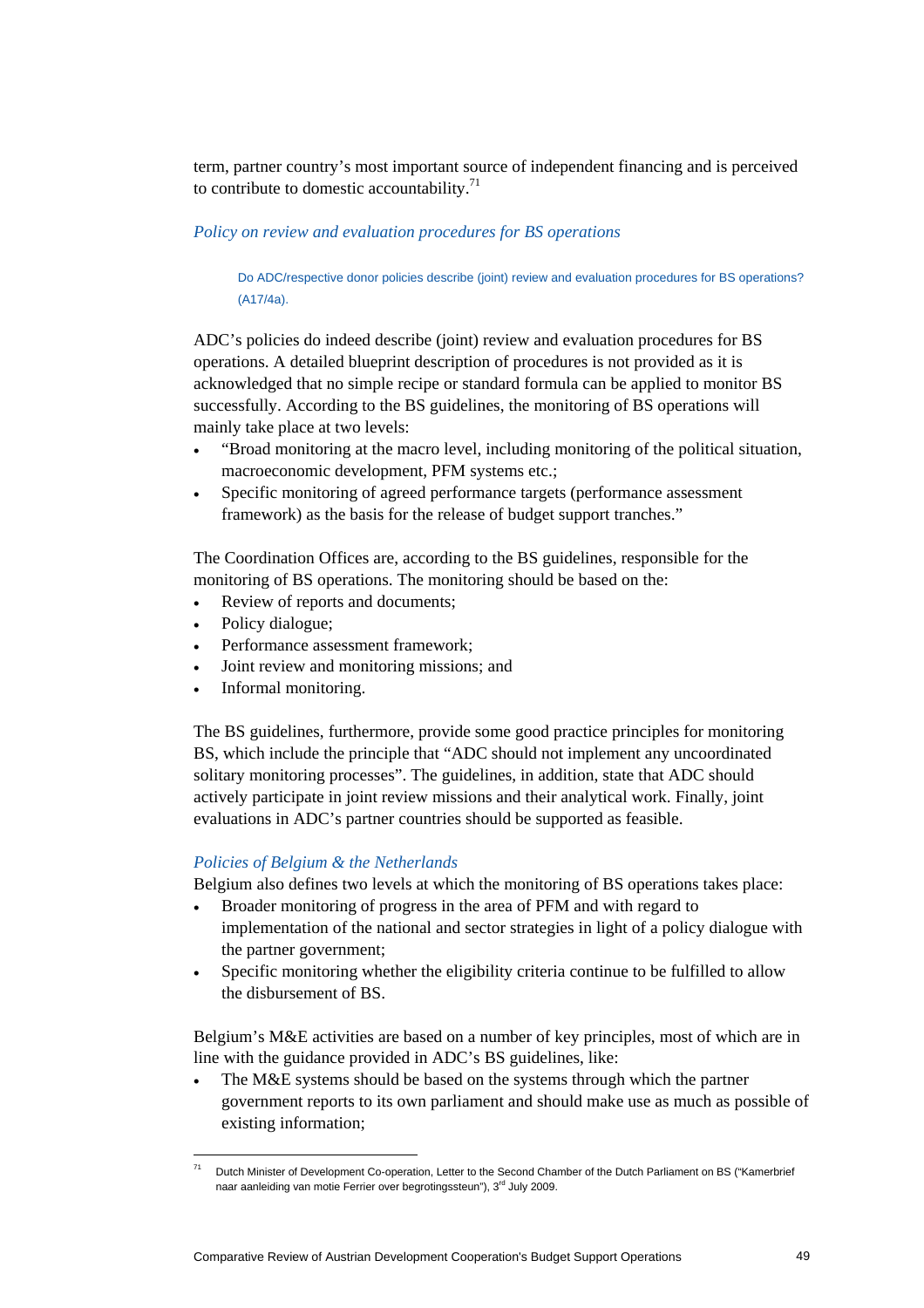- Belgium relies in M&E of BS on joint donor reviews and other relevant appraisals (e.g. PFM assessments) and actively participates in these missions;
- Belgium sticks to the agreements of M&E negotiated for BS at country level and promotes the predictability of funding in terms of volume and timing; and
- Belgium will not only monitor progress based on joint donor reviews of government PAFs but will also review other sources of information (e.g. from civil society, media, NGOs, etc).

Dutch policy also describes (joint) review and evaluation procedures for BS operations, albeit in general terms. The M&E procedures differ in most cases from country to country on the basis of the level of harmonisation and relations/agreements with the partner country.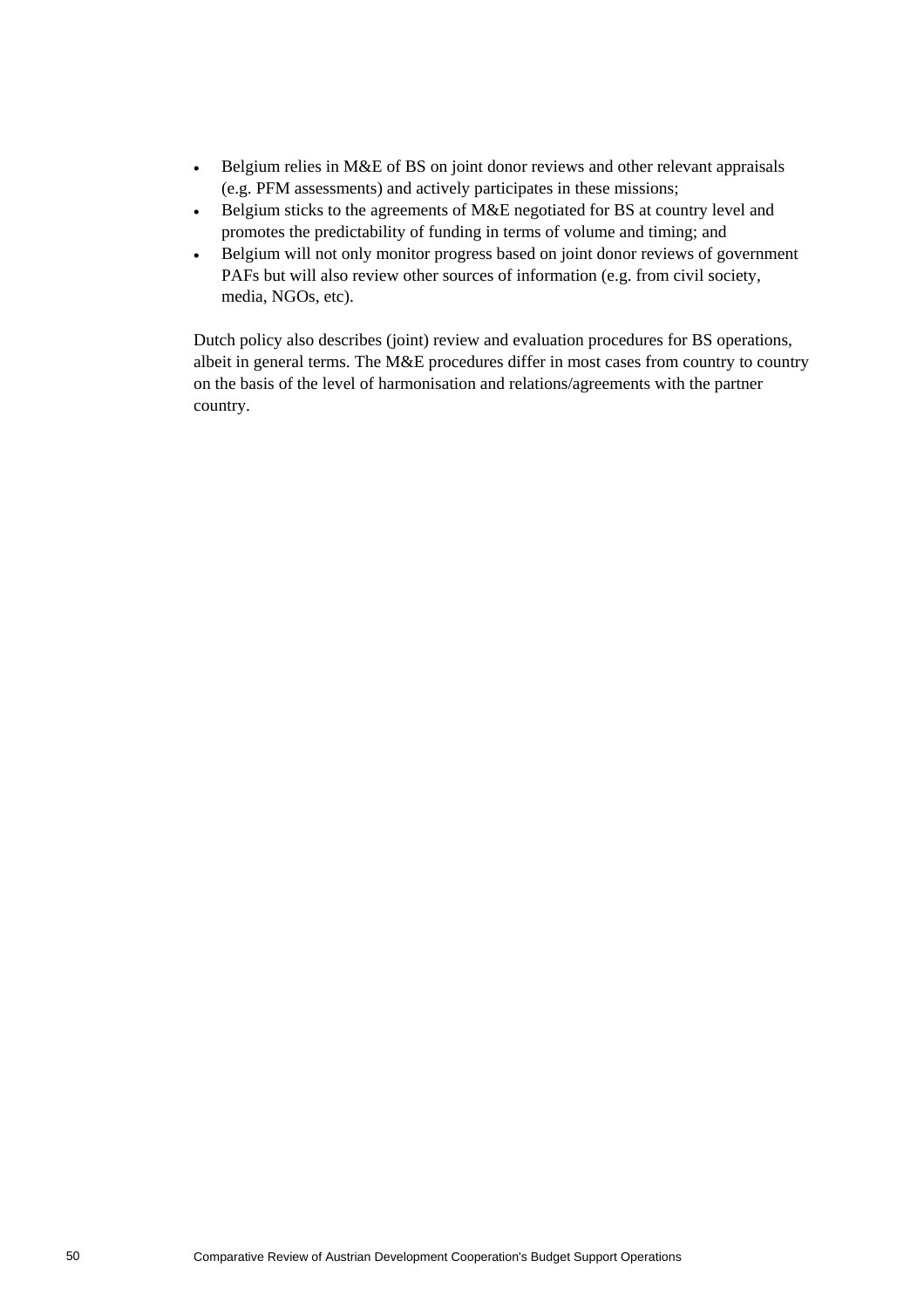# 5.3 Financial resources

The review question of the ToR **on inputs** related to **financial resources** is:

What is the level of financial resources ADC commits to BS? (A18/4c).

Up to late 2009, ADA has provided BS to 4 out of its 15 partner countries, being Uganda, Mozambique, Nicaragua and Cape Verde. The total level of financial resources committed<sup>72</sup> to BS between 2005 and 2009<sup>73</sup> was EUR 31.7 million. ADA committed, during this period, a total of EUR 5.8 million BS to Cape Verde, EUR 9.8 million BS to Mozambique, EUR 4.7 million BS to Nicaragua, and EUR 11.4 BS million to Uganda (see Table 5.1).

## Table 5.1 ADA's BS Commitments<sup>74</sup> (DAC, in EUR million)<sup>75</sup>

|              | 2005 | 2006                     | 2007 | 2008           | 200976     | <b>TOTAL</b> |
|--------------|------|--------------------------|------|----------------|------------|--------------|
| Cape Verde   |      | 1.8                      | $\,$ | $\blacksquare$ | 4.0        | 5.8          |
| Mozambique   | 1.0  | 1.0                      | $\,$ | 7.8            | ۰          | 9.8          |
| Nicaragua    | 2.5  | $\overline{\phantom{a}}$ | $\,$ | 1.0            | $1.2^{77}$ | 4.7          |
| Uganda       |      | 1.8                      | 3.5  | 2.6            | 3.5        | 11.4         |
| <b>TOTAL</b> | 3.5  | 4.6                      | 3.5  | 11.4           | 8.7        | 31.7         |

Source: based on ADA Statistics.

In all four countries, ADA committed relatively small amounts of BS. This seems mainly to be due to the relative small size of the total bilateral country programmes, instead of to the specific share of BS within their country programmes, see also Chapter 6, Question B2.

# 5.4 Human resources

The review questions of the ToR **on inputs** related to **human resources** are:

*Number of staff involved in BS operations* 

What number of ADC/comparable donors' staff, at headquarters and field level, is involved in deciding, planning and implementing BS in relation to the number of operations as well as the volume of funds disbursed? (A20/4c).

 $72$  The term "commitment" here is used in accordance with the DAC definition - meaning the total funding volume of a binding funding agreement entered into in a given reporting year. 73 Figures for 2009 are provisional.

 $74$  See comment footnote above.

 $75$  As part of this review it was found that the financial support to the Nicaraguan health sector programme (FONSALUD 1.2 million EUR) does not meet the definition of budget support as agreed by the DAC in 2008 through the new classification by type of aid. Therefore, Austria decided to no longer include this contribution in the budget support category from 2009 onwards and to re-classify it as "basket funds/pooled funding" type of aid. As a consequence, the total volume of budget support commitment from ADA in the period 2005-2009 reduces from EUR 31.7 million to EUR 30.5 million.<br><sup>76</sup> Figures for 2009 are provisional.

Austria has recently decided to re-classify this financial support, which was previously defined as budget support, as basket (or pooled) funding, starting from 2009.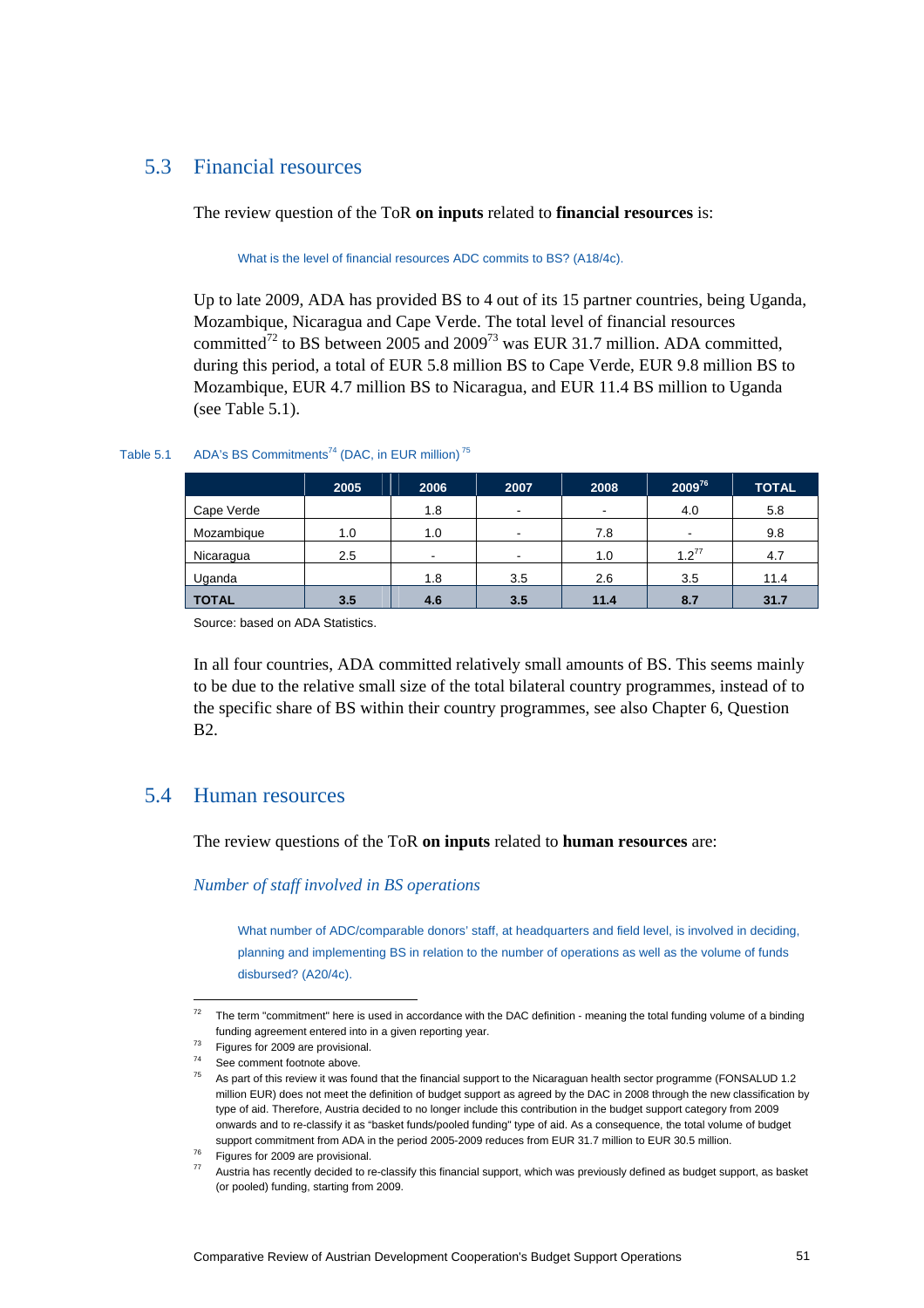Determining the exact number of staff involved in deciding, planning and implementing BS operations is difficult, as roles and responsibilities both at MFA and ADA are not delineated by aid modality but by functions, such as geographic, thematic or sector responsibilities, finance & audit, planning, communication and administration, etc. Most of the staff at MFA and ADA is in some way or another involved in the programming cycle of BS operations. The following persons play a particular role in this cycle:

- The HOC and POs in the Coordination Offices;
- The relevant country & thematic desks at ADA and MFA;
- The Director of Programmes and Projects at ADA; and
- The Director of Planning Department at MFA.

As specific roles and responsibilities within the programming cycle for BS operations are in the process of being finalized, by means of the Budget Support Guidelines, we base our comparison between Austria and the two benchmark donors on their respective total personnel figures of the MFAs and implementing organizations.

Within MFA, the department responsible for development cooperation is Division VII (see Chapter 3). This department has a total of 33 staff of which 21 permanent staff responsible for task management, 2 internships and 10 support staff. Of the total permanent staff, 11 have diplomatic status while 10 are non-diplomatic staff.<sup>78</sup>

|                                                    | 2004* | 2005* | 2006* | 2007* | 2008** | 2009*** |
|----------------------------------------------------|-------|-------|-------|-------|--------|---------|
| <b>Total ADA staff</b>                             | 128.6 | 140.6 | 150.1 | 154.6 | 145    | 150     |
| $O/W$ .<br>Staff at HQ<br>$\bullet$                | 48.8  | 62.6  | 70.1  | 75.6  | 74     | 76      |
| Staff in partner countries<br>$\bullet$<br>$O/W$ . | 79.8  | 78.0  | 80.0  | 79.0  | 71     | 74      |
| International                                      | 21.3  | 19.0  | 21.0  | 22.0  | 24     | 24      |
| Local                                              | 58.5  | 59.0  | 59.0  | 57.0  | 47     | 50      |

#### Table 5.2 ADA staff distribution between HQ and field, 2004-2009 (in FTE)

(\*) Figures provided by ADA Human Resource Management (HRM) Department and based on external audit figures.

(\*\*) Figures provided by ADA HRM Department and are as from December, 2008.

(\*\*\*) Figures provided by ADA HRM Department and are as from 27 October, 2009.

ADA staff numbers have steadily increased from 129 Full Time Equivalents (FTEs) in 2004 to 150 FTEs in 2009 with roughly equal distribution across Vienna HQ and partner countries. ADA recognizes that the number of staff at HQ is relatively high compared to the overall understaffed field offices. There is currently a cap on 158 FTEs.

Within Coordination Offices in the partner countries, about a third of ADA posts are filled by international staff and two-thirds by local staff. International staff numbers at

<sup>78</sup> Data provided by MFA.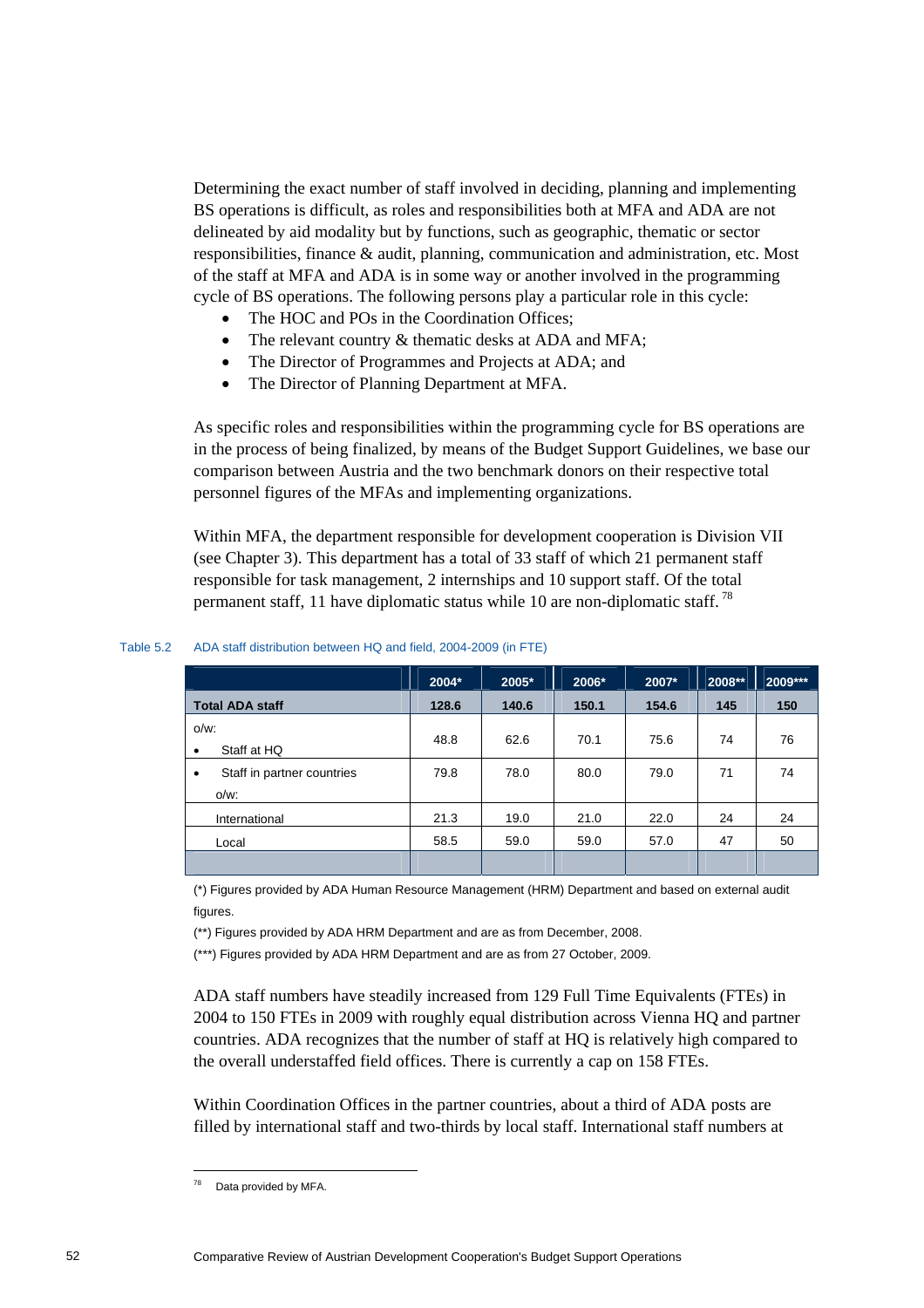field offices have increased somewhat since 2004 because of ADA's policy to attract more sector expertise, and local staff numbers have consequently decreased. Each Coordination Office has either a HOC or an acting HOC, totaling 18 in 2009. Furthermore, there were 13 sector experts and 10 programme managers at the Coordination Offices in Austria's priority countries, 7 were international and 16 were local (see Table 5.3).

# Table 5.3 ADA staff profile in partner countries in 2009

| <b>Total ADA staff</b> | 74 |
|------------------------|----|
| Sector Experts         | 13 |
| - International        | 5  |
| - Local                | 8  |
| Programme Managers     | 10 |
| - International        | 2  |
| - Local                | 8  |
| HOC / Acting HOC       | 18 |
| Other local staff      | 33 |
|                        |    |

Source: ADA HRM Department and as per 30 November, 2009.

Among ADA's four BS countries, the Cooperation Office in Nicaragua is the largest with 8 staff members and Cape Verde the smallest with 4 staff members (see Table 5.4).<sup>79</sup> All four offices have next to the HOC also POs, except for Cape Verde. While in Uganda and Cape Verde the technical staff is exclusively international staff, Mozambique and Nicaragua work also with nationally recruited technical staff. In Uganda and Mozambique, the POs in charge of the BS operations under review have both managed two BS operations, while in Nicaragua and Cape Verde, the responsible officers managed one BS operation.

The cap on total staff numbers might have impeded a systematic expansion of qualified personnel (both sector experts and programme managers) to support the BS operations. This has become a particular issue at the Coordination Offices, which are generally considered to have limited staffing. The envisaged reduction of partner countries is also not necessarily leading to a freeing up of human resources for other partner country operations, because many contracts with staff in the phase-out partner countries (Senegal, Cape Verde, Macedonia, Montenegro) are not being extended.

 $79$  This office in Cape Verde still existed during the field mission in February 2010, but it has been closed on 30 June 2010.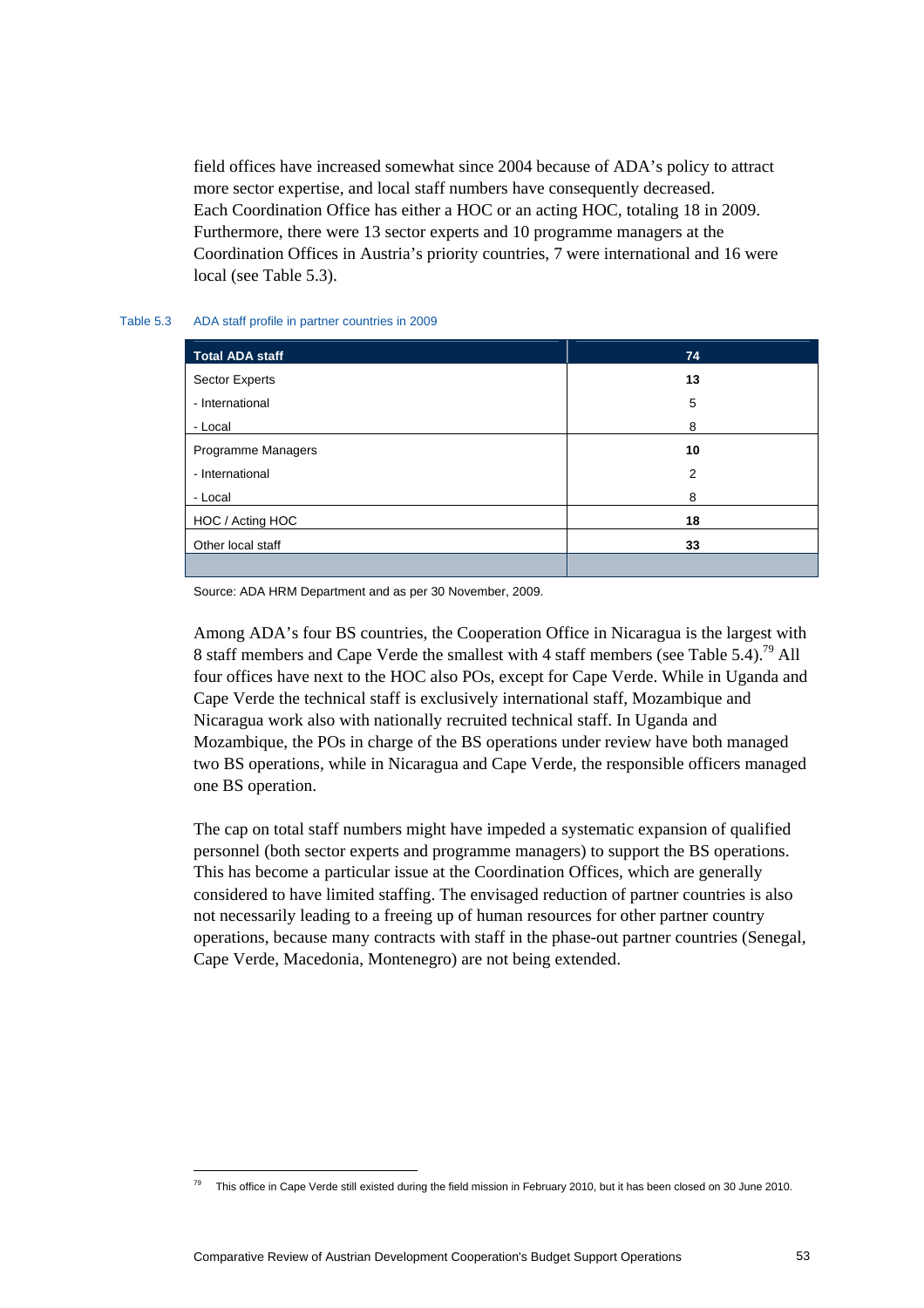#### Table 5.4 ADA staff in Coordination Offices in the four BS countries, as of end December 2009

|                                     | <b>Cape Verde</b> | <b>Mozambique</b> | Nicaragua           | <b>Uganda</b>  |
|-------------------------------------|-------------------|-------------------|---------------------|----------------|
| <b>Technical staff (Total)</b>      |                   | 3                 | 4                   | 3              |
| Head of Cooperation (HOC)           | 1                 | 1                 | 1                   | 1              |
| (all international)                 |                   |                   |                     |                |
| Programme Officers (POs)            |                   |                   |                     |                |
| - International                     |                   | 1                 |                     | 2              |
| - National                          |                   | 1                 | 3                   |                |
| <b>Administrative staff (Total)</b> | 3                 | 3                 | 4                   | 4              |
| <b>Head of Administration</b>       |                   |                   |                     |                |
| - International                     |                   |                   |                     |                |
| - National                          | 1                 | 1                 | 2                   | 1              |
| Other Support Staff (national)      | $\overline{2}$    | $\overline{2}$    | 2                   | 3              |
| <b>Total staff</b>                  | 4                 | $6\phantom{1}6$   | 8                   | $\overline{7}$ |
| Number of POs in charge of BS       | 1 HOC in charge   | 1 PO in           | 1 PO in charge      | 1 PO in charge |
| operations under review             | of Environment    | charge of         | of Health           | of JLOS &      |
|                                     |                   | GBS and           |                     | LGSIP          |
|                                     |                   | Proagri           |                     |                |
| Volume of BS commitments (DAC)      | EUR 5.8 Mio. per  | EUR 9.8 Mio.      | <b>EUR 4.7 Mio.</b> | EUR 11.4 Mio.  |
| per PO in charge of BS operations   | officer (HOC)     | per PO            | per PO              | per PO         |
| under review (period 2005-2009*)    |                   |                   |                     |                |
| Number of operations managed per    | 1 BS operation    | 2BS               | 1 BS operation      | 2BS            |
| PO in charge of BS operations       | managed by 1      | operations        | managed by 1        | operations     |
| under review                        | <b>HOC</b>        | managed by 1      | PO: 2               | managed by 1   |
|                                     |                   | PO                | operations in       | PO             |
|                                     |                   |                   | preparation         |                |
|                                     |                   |                   |                     |                |

Source: Authors' own calculations based on ADA statistics and other data provided by the Coordination Offices. (\*) Figures for 2009 are provisional.

# *Comparison of ADA staffing with that of Belgium & the Netherlands*

Comparing ADA staffing with the staffing of the benchmark donors is somewhat undermined due to sketchy data availability on total staff numbers over time and differences in staff's responsibilities. For example, while Division VII in the Austrian MFA is primarily responsible for bilateral development cooperation and the Ministry of Finance for multilateral cooperation, the Belgian MFA manages total Belgian development cooperation. However, it is possible to compare Austria and Belgium by assessing the volume of funds managed by the two implementing agencies (ADA and BTC) in relation to their staff numbers.

Bilateral development cooperation funds managed by ADA equaled EUR 102.8 million in 2008 which were managed by roughly 150 FTEs (2009 figures). Belgian bilateral development cooperation was EUR 269 million in 2008 which was managed roughly by 393 BTC staff. In other words, the volume of Belgian bilateral development cooperation managed by BTC was approximately 2.5 times higher than that managed by ADA. It is however difficult to compare staffing directly between BTC and ADA. But total staff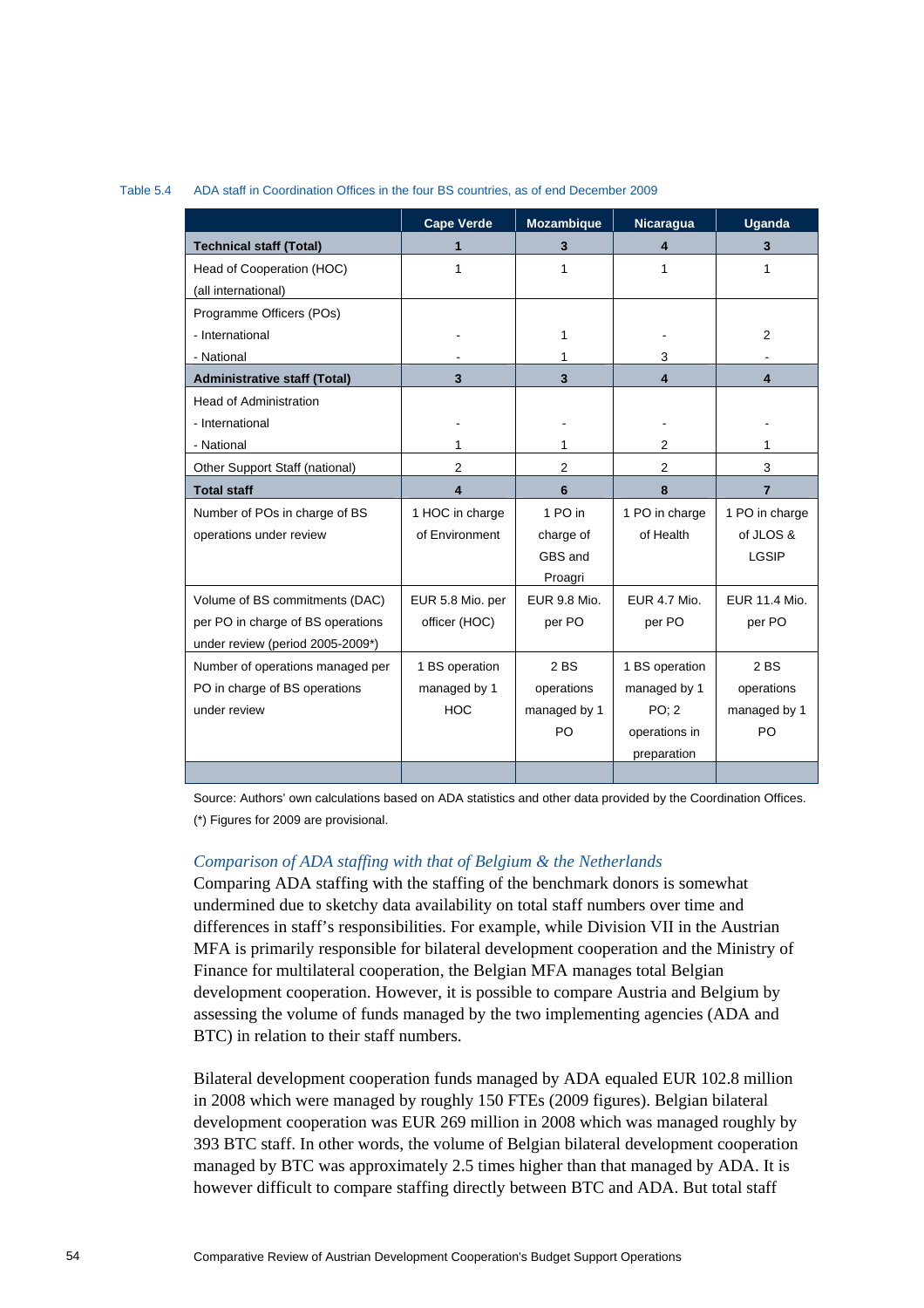numbers for ADA seem to be similar to that of BTC taking into account financial volumes.<sup>80</sup>

There are, however, a number of qualifications to be made to this comparison. First, in addition to the 393 BTC staff, in 2008 also 184 technical assistants worked in the projects worldwide for BTC together with about 73 development cooperation volunteers. In 2008, this amounted to a total of 650 staff at the disposal of BTC worldwide. Considering also technical assistants and volunteers, the total number of staff at BTC was 4.3 times higher than that of ADA. Second, BTC is currently in the process of recruiting a substantial number of additional experts, given its goal to achieve 0.7% of ODA/GDP by 2015 and its consistent shift towards BS and pooled funding arrangements. Third, Belgian development cooperation is in the field not only represented by BTC staff but also by MFA staff (which are usually an additional 2 international and 2 national staff per Belgian embassy). In the four ADC BS countries, there is no resident Austrian ambassador while diplomatic affairs are managed by an embassy in the respective region.

Furthermore, the small number of staff in the Coordination Offices and their responsibility for diplomatic tasks means that they have limited time available for aid management tasks, like project monitoring and, where relevant, the participation in the various sector and cross-cutting working groups.

Responsibilities for the Dutch development cooperation lie fully with the Ministry of Foreign Affairs, within which the Directorate General for International Cooperation (DGIS) is responsible for development cooperation. In 2005, the Ministry of Foreign Affairs (MFA) had 3,115 foreign service staff (53% men, 47% women) plus 2,067 local staff. While DGIS has a staff of 319 persons, it directly oversees 157 staff and shares management responsibility for an additional 162 staff with other director generals. The Dutch MFA estimates that approximately 1,000 of the foreign service staff work specifically on development co-operation, with about 50% of these based in The Hague and about 50% overseas. A very rough estimation is that approximately 150 staff members are involved in the programme based approaches at embassy level and at HQ level. Hence, larger size of funds spent by the Netherlands on development cooperation is also reflected by a substantial higher amount of staff. Especially compared to the Netherlands, ADC's field offices have serious diseconomies of scale.

Considering the staffing situation of other donors in ADC's four BS countries, most other donor agencies operate with a much higher level of staff than the coordination offices, involving generally one international and one national staff per sector of engagement.

#### *Staff's professional background*

What is the professional background of respective ADC's/comparable donors' staff at headquarters and field level (experience with BS as a modality vs. sector knowledge vs. country knowledge vs. macroeconomic knowledge)? Is there a specific thematic back-stopping capacity at ADC's/comparable donors' headquarters and/or in the field Coordination Offices? (A21/4c)

It is assumed here that FTEs are roughly equal to staff numbers.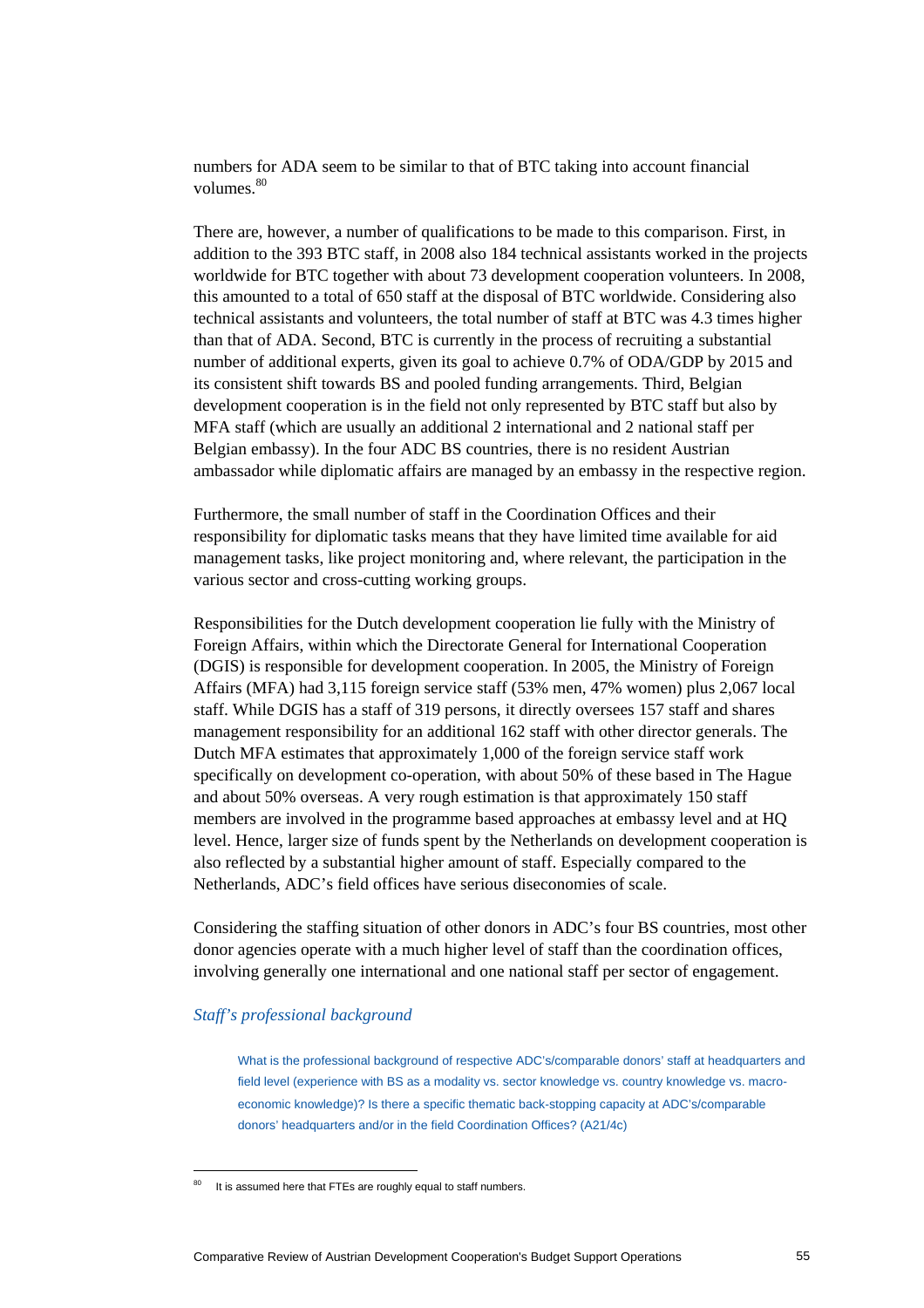The diplomatic staff of MFA does not have a specific geographic or thematic profile, but is supposed to have diplomatic skills and generalist management qualities in order to facilitate rotation between embassies and HQ. ADA staff at HQ tends to have a specific geographic and/or thematic expertise. ADA staff at coordination offices is recruited usually based on a several years contract with generalist profile for HOC and specialist expertise for POs. Human capabilities of ADA staff are determined by knowledge and expertise, motivation and (financial) incentives.

# *Knowledge & expertise*

An in-depth analysis of the expertise and skills of ADA staff, both at HQ and the Coordination Offices, is outside the scope of this Review. The perception, based on a quick assessment only, is that POs and HOC have built good knowledge of the sectors of engagement, the financing modalities, and the country specific context. Most of this experience has been gained on-the- job, rather than by training. Apart from Nicaragua, the availability of local advisory capacity is quite limited. This limits the understanding of the particular country context and political economic issues and jeopardizes the institutional memory built-up and continuity (see also Question C10).

Currently there is limited specialized expertise on BS within ADA. Only two staff members have extensive relevant BS knowledge: one PFM adviser at HQ and one PO in the Coordination Office in Mozambique. However, the HOCs and the POs in charge of BS operations in BS countries, too, have all built up relevant knowledge on BS. Again, this knowledge has been gained primarily through learning by doing rather than by systematic training opportunities.

The profile of the officers in charge of BS in the four partner countries is quite diverse, as is highlighted in the Table below. This diverse profile has not only to do with the particular roles and responsibilities of the respective officers but also with the type of sectors in which the BS operation takes place. For example, in Cape Verde the HOC is in charge of the BS operation. He has been the only technical staff member in the office and seems to have a more generalist background. He is a geographer by education with past experience in environmental issues, information systems, and in harmonization and alignment. In Mozambique, the PO in charge of BS to the agricultural sector and GBS has also a more generalist background.

| <b>Country</b> | <b>BS</b> sectors                          | <b>Officers in charge</b><br>of BS | <b>Position of officer</b><br>in charge of BS | <b>Type of expertise</b>         |
|----------------|--------------------------------------------|------------------------------------|-----------------------------------------------|----------------------------------|
| Cape Verde     | <b>Environment</b>                         | 1 international                    | <b>HOC</b>                                    | Generalist                       |
| Mozambique     | <b>GBS</b><br>Agriculture                  | 1 international                    | PO.                                           | Generalist, i.e. BS              |
| Nicaragua      | Health                                     | 1 national                         | PO.                                           | Specialist, Social<br>Sectors    |
| Uganda         | Justice, Law and Order<br>Decentralisation | 2 international                    | PO.                                           | Governance<br>Water & Sanitation |
|                |                                            |                                    |                                               |                                  |

#### Table 5.5 Available expertise relevant for BS in the four case study countries, as of December 2009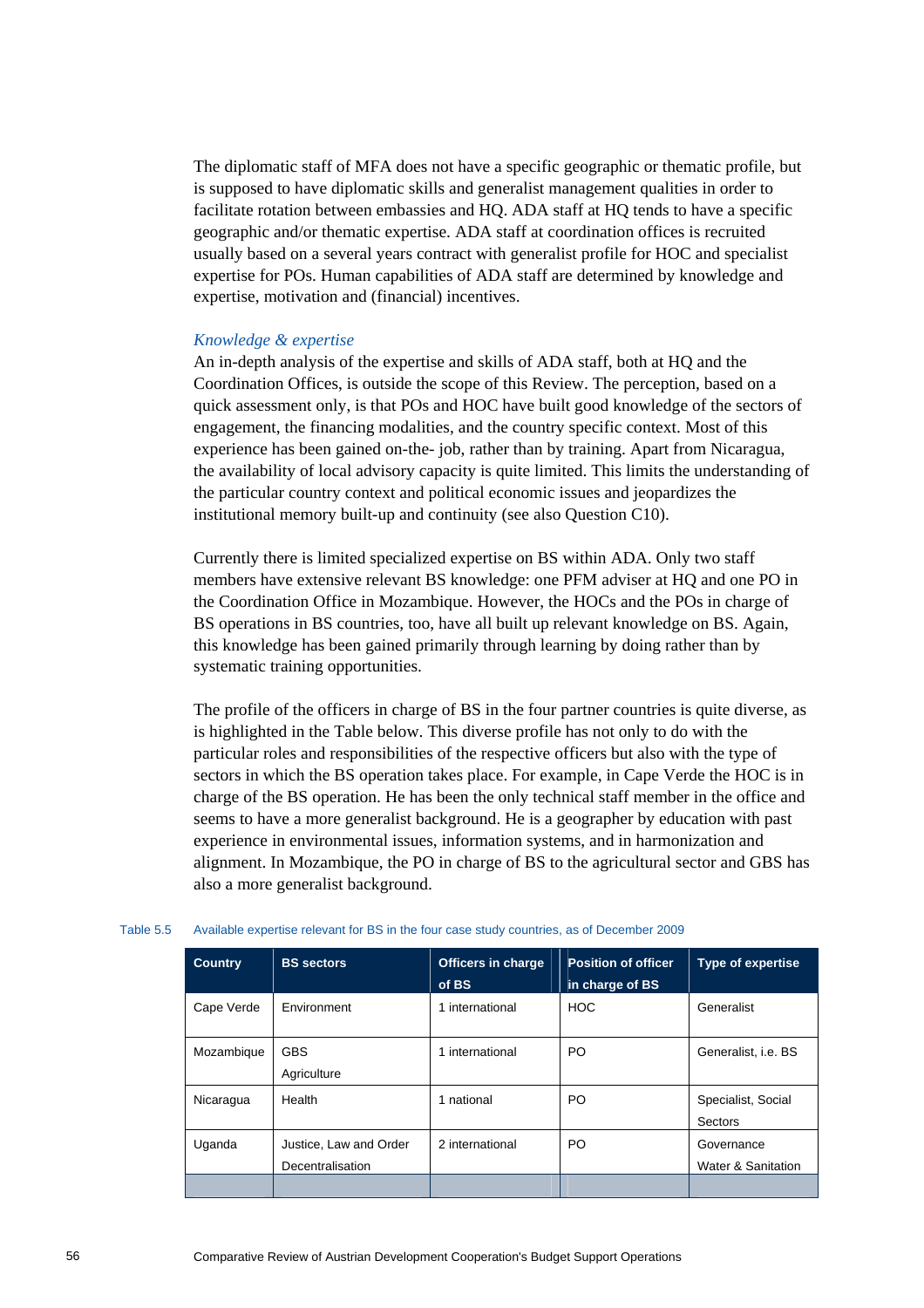The Coordination Offices have received technical backstopping support from ADA's regional and thematic desks. The recruitment of additional staff in Vienna on PFM related matters has helped to build knowledge of PFM.

In the framework of BS operations, the use of centers of excellence (e.g. academic research institutes) or consultancy advice for specific expertise has been limited, except for the water & sanitation sector in Uganda and for environment in Cape Verde.

## *Capacity development*

There is no explicit strategic targeting of the capacity development of ADA staff with an eye to support BS operations effectively. Some trainings on BS, PFM and gender budgeting have taken place but these have not been systematic across various ADA HQ departments and Coordination Offices. The opportunities for joint donor training or incountry training provided by other donors or specialized national training institutes have been limited, except in Mozambique. Overall training organized by ADA on sectorspecific issues, (macro-)economic skills, PFM, and aid modalities (e.g. BS) has been limited across HQ and coordination offices.

Moreover, there are limited opportunities to exchange experiences on BS between HQ and Coordination Offices and among the officers. There is an annual HOC event and recently a bi-annual event for POs has been launched. More sector-related exchange of experiences across staff from different Coordination Offices or with the thematic desks in HQ is rare.

#### *Belgian and Dutch staff's professional background*

Like Austria, the Belgian development cooperation recruits staff with generalist background for the MFA positions and staff with thematic or geographic specializations for the BTC posts. Although the Dutch MFA tends to hire generalist civil servants through open competitions, the strong competition for positions tends to lead to high quality staff that has a genuine interest in international relations and development cooperation. Staff enters with varied academic backgrounds, although there is a relatively high share of economists, political scientists, lawyers and public administration specialists. Both donors tend to work with local contract staff in their field offices to strengthen the institutional memory built up and continuity of staff over time, in light of rotating international staff.

A major building block of both donors' capacity development strategy has been the recruitment of experts with relevant knowledge around aid modalities, PFM, and macroeconomics, as well ass the building of in-house capacity in these areas at both HQ and field offices.

At BTC there are currently 15 BTC sector experts operating in its partner countries on BS. At BTC HQ, there are 3 experts primarily in charge of BS with another 2 planned (with expertise in governance, PFM, economics), besides sector expertise. Belgium has further undertaken efforts to promote capacity building around BS (but recognizes that a more comprehensive capacity building strategy will be needed both in the field offices as well as at HQ in the future to improve effectiveness in the policy dialogue):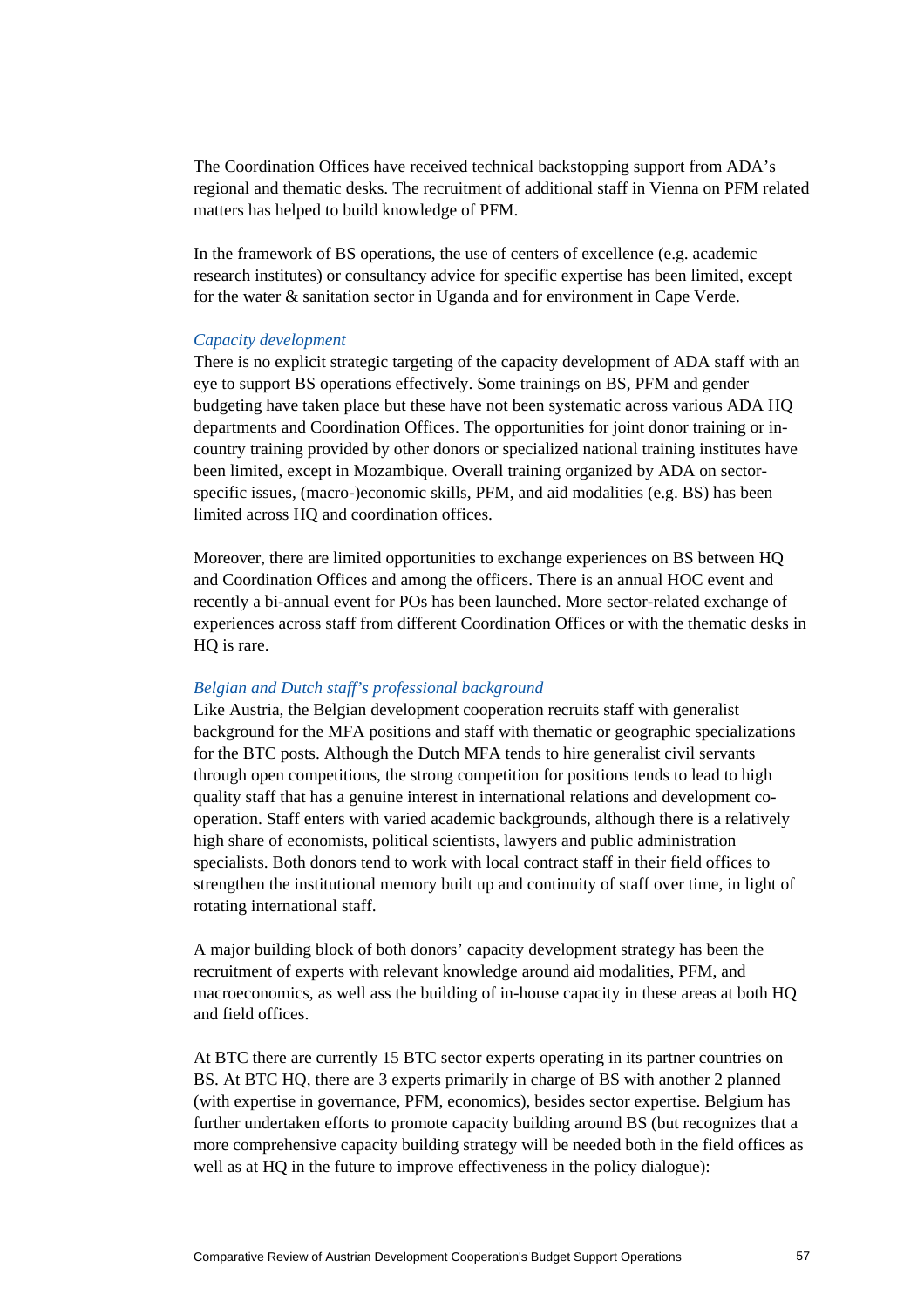- By the posting of additional sector expertise and PFM expertise (as BTC Technical Assistance (TA) was deemed necessary to support the policy dialogue around BS in the partner countries), and the successively building up of related expertise at HQ;
- By the development of a database that includes best practice principles as regards MoUs, Financing Agreements, and other issues related to the implementation of BS operations;
- Once a year, all attachés come together for the annual attaché event which can include discussions on lessons learned around BS;
- Likewise, there are regular trainings for BTC personnel on BS and related issues; and
- At HQ, the BS working group discusses monthly any issues arising from BS operations in the partner countries and reviews the relevance and appropriateness of Belgian BS strategy in this context.

At the Dutch MFA, through both dedicated training and on-the-job experience, staff quickly builds significant experience in both PFM and wider aid modalities – particularly after postings in countries receiving BS. The policy of rotating staff between HQ and field postings every 3-4 years may count against staff building significant country knowledge. In practice, however, many staff develops a strong affinity for a particular region (e.g. East Africa, South-East Asia, and Latin America) and build an extensive track record in that region – often rotating between countries in this region and postings at HQ related to that region over a period of many years.

The Dutch MFA is also aware that the capacities demanded of its staff will continue to evolve on a long-term basis. A strong focus is therefore on ensuring high-quality and innovative training for existing staff with a particular focus on building capacity for higher-level policy dialogue around GBS and political governance.

Since 2003, the Dutch MFA has operated its demand driven PFM Support Programme in 28 partner countries, covering all countries that receive Dutch BS. The programme primarily aimed at building PFM capacity of Dutch embassy staff. Within this programme, training events have been offered and on the job training takes place. The Dutch have also launched a Support Programme for Institutional and Capacity Development (SPICAD) to assist embassies with the move towards new aid modalities and the complexity of current programmes. This programme is flexible in its application and provides support across a wide-range of different topics, including working with drivers of change; capacity challenges in sectors; public sector and civil service reform; accountability and transparency; decentralization; inclusion and democratisation; and poverty analyses. Furthermore, the Dutch have developed a number of specialised and innovative courses on aspects of development co-operation such as PRSPs and SWAps together with other bilateral donors. For example, the "learning and developing" project allows the development co-operation sections at the embassies to work on the difficulties they encounter in implementing SWAps.

In recent years, it has been recognized that the shift in Dutch policy towards BS requires an expansion of capacity within embassies. In particular, a need is felt for more fiscal revenue experts, financial specialists and macroeconomists.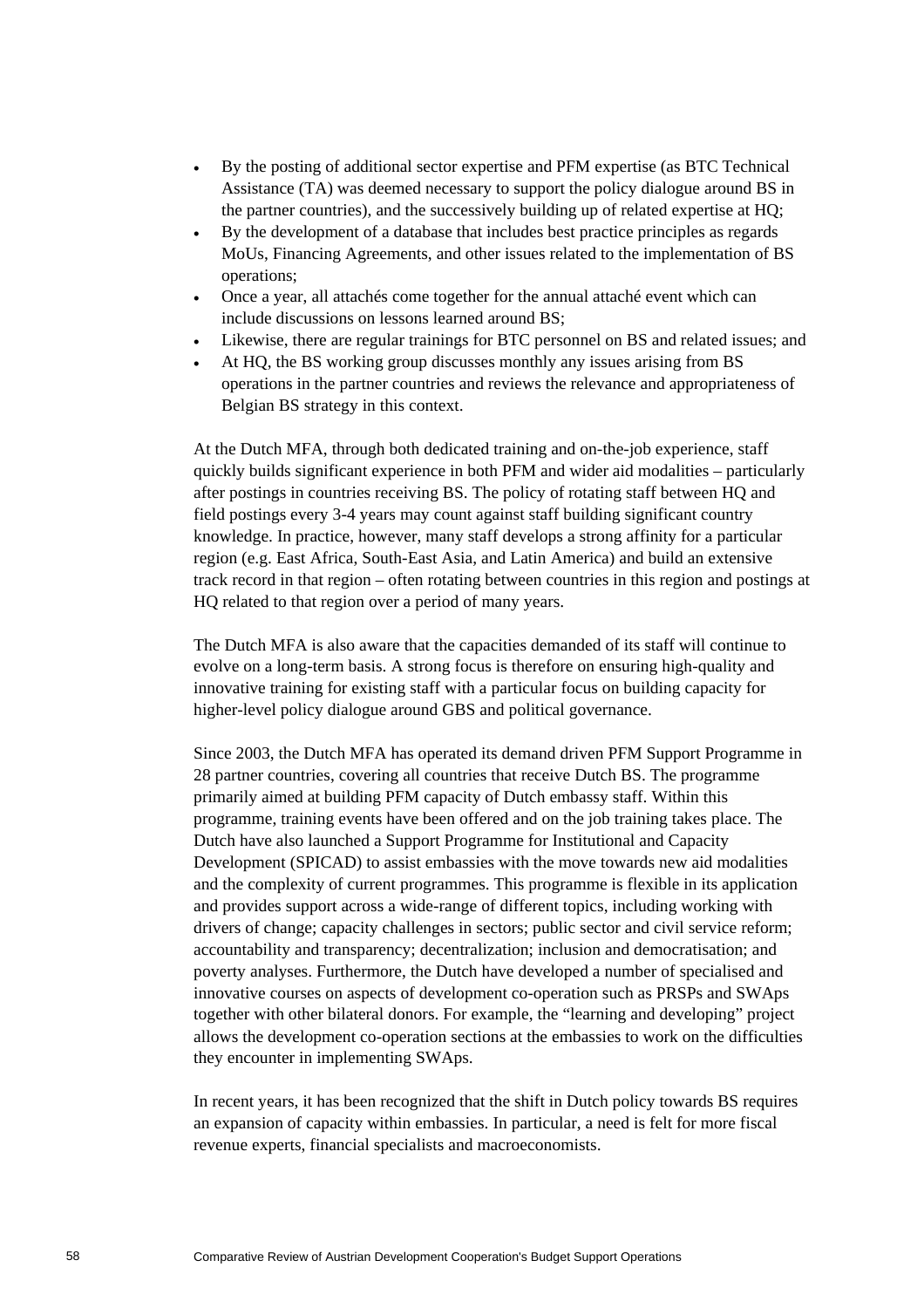# 5.5 Conclusions

# *Policies (strategic focus)*

Since ADC began providing BS in 2005, it has been gradually developing an associated policy framework. Yet formal strategic guidance to BS remains limited. The ADC BS Strategy was only formally approved in September 2009, while the draft BS Guidelines are still being finalized. Furthermore, the country strategies in the four BS countries (Cape Verde, Mozambique, Nicaragua and Uganda) were not regularly updated. These missing pieces have limited ADC's ability to explicitly formulate specific objectives. Add to this the fact that ADC is a relative newcomer in the BS arena, and the organisation finds itself in danger of engaging in *ad hoc* interventions with little integration into wider, country-strategy thinking.

# *Financial resources (size of BS contributions)*

Our study of experiences of small donors and our more in-depth analyses of Belgium and the Netherlands show that donors tend to play a more effective role in the policy dialogue if they provide a sufficiently large financial contribution. It gives them 'natural' weight, especially in highly aid-dependent partner countries with a large number of donors.

Furthermore, BS entails high transaction costs for all parties involved, irrespective of the size of BS. Therefore, donors need to provide BS that is (financially) interesting to the partner government and acceptable for their own cost-benefit considerations. The minimum amount should definitely be larger than one million euros per annum. The precise minimum will depend on a variety of factors, such as the type of BS, the number of donors, the overall size of the government budget in the partner country, and the size of the budget of the specific sector. This also explains why smaller donors are focussing more on SBS rather than GBS operations.

The current size of ADC's aid and BS in the four BS countries demonstrates that ADC is very small in financial terms. Its contributions are amongst the lowest of all BS donors. ADC's bilateral aid is low because Austria allocates few resources to bilateral cooperation, and especially to Austrian priority countries. The relatively high number of priority countries adds to this aid fragmentation. Yet, increasing either ADC's total aid or its resources allocated to BS is unlikely to happen in the coming years due to the current trend of tightening aid budgets. This, together with the fragmentation, underlines the need for a more targeted and consolidated approach. Achieving a sufficient level of BS per partner country may require a small donor to concentrate its efforts on fewer countries and sectors. In this regard, Austria can learn some lessons from Belgium on how to manage its fragmented bilateral aid budget. Belgium concluded that its aid was allocated in too small amounts to too many partner countries. In response, it considerably reduced its number of partner countries from 25 to 18 while increasing its overall aid budget.

#### *Human resources (staffing and staff capacities)*

How do ADC' staff capacities compare with the staff capacities of comparable donors? Are additional staff at headquarters or in the field offices required to ensure efficient and effective implementation of BS? Would additional staff help ADC to position itself as a small, yet active member of the donor community?" (A19/4c).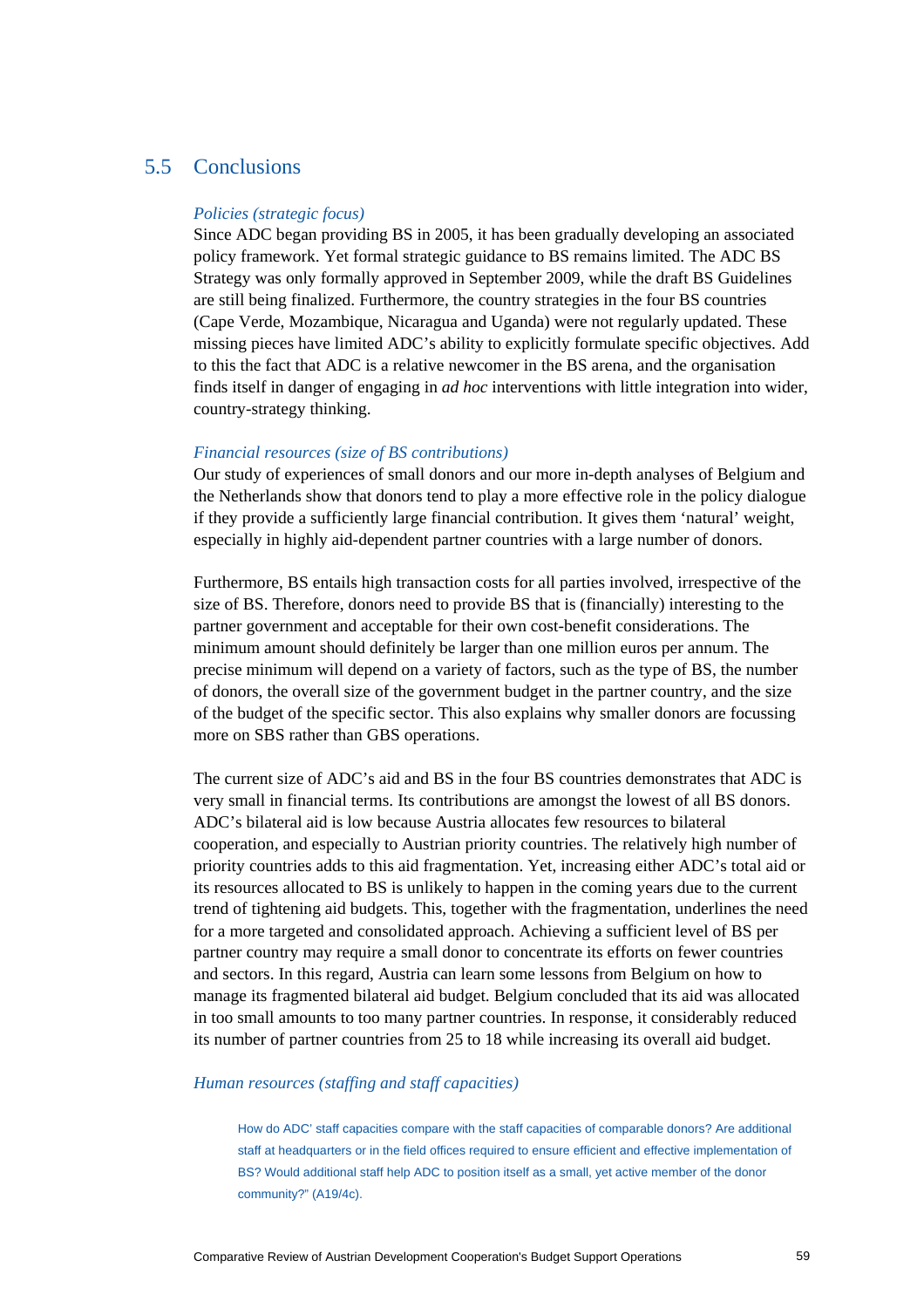ADC's Coordination Offices have limited staff given the nature and scope of their current tasks. Using more aligned modalities and participating in the policy dialogue have increased workloads for staff and changed requirements for skills and expertise. Comparing ADC with the Belgian and Dutch development cooperations show that the amount of aid per FTE has been more or less similar, but that Belgium and the Netherlands have more staff in the field offices because of their larger aid budgets. Furthermore, the staff in the Cooperation Offices must now manage diplomatic tasks, further limiting time available for aid management. Especially compared to the Netherlands, ADC's field offices have serious diseconomies of scale.

Training for ADC staff is not strategically targeted at BS operations. ADA has organized training on PFM, aid modalities and gender budgeting, but has not organized these systematically for all departments at the headquarters and Coordination Offices. The opportunities for joint donor training, in-country training by other donors, or specialized national training institutes have been limited, except in Mozambique. Belgium and the Netherlands have more systematically strengthened their operations via targeted, capacity-building initiatives.

Moreover, the headquarters and various Coordination Offices exchange little of their experiences. An annual Head of Cooperation event and a bi-annual event for Programme Officers have been launched; however, more sector-related exchanges between Coordination Offices or with the thematic desks in headquarters are rare.

# *Cross-cutting issues*

Engagement in BS and in the various working groups requires not only a good understanding of sector-specific issues but also of cross-cutting issues such as gender, environment, governance and PFM. The ADC BS Strategy and its draft guidelines explicitly refer to these issues. Within the preparation for BS, ADC carries out a country risk assessment. This assessment addresses whether the national development strategy (in the case of GBS) or the sector strategy (for SBS) sufficiently cover the cross-cutting issues. Cross-cutting issues are mainly covered in the policy dialogue related to BS and indicators for these cross-cutting issues are incorporated in the PAF. The Dutch development cooperation underlines the need to do this.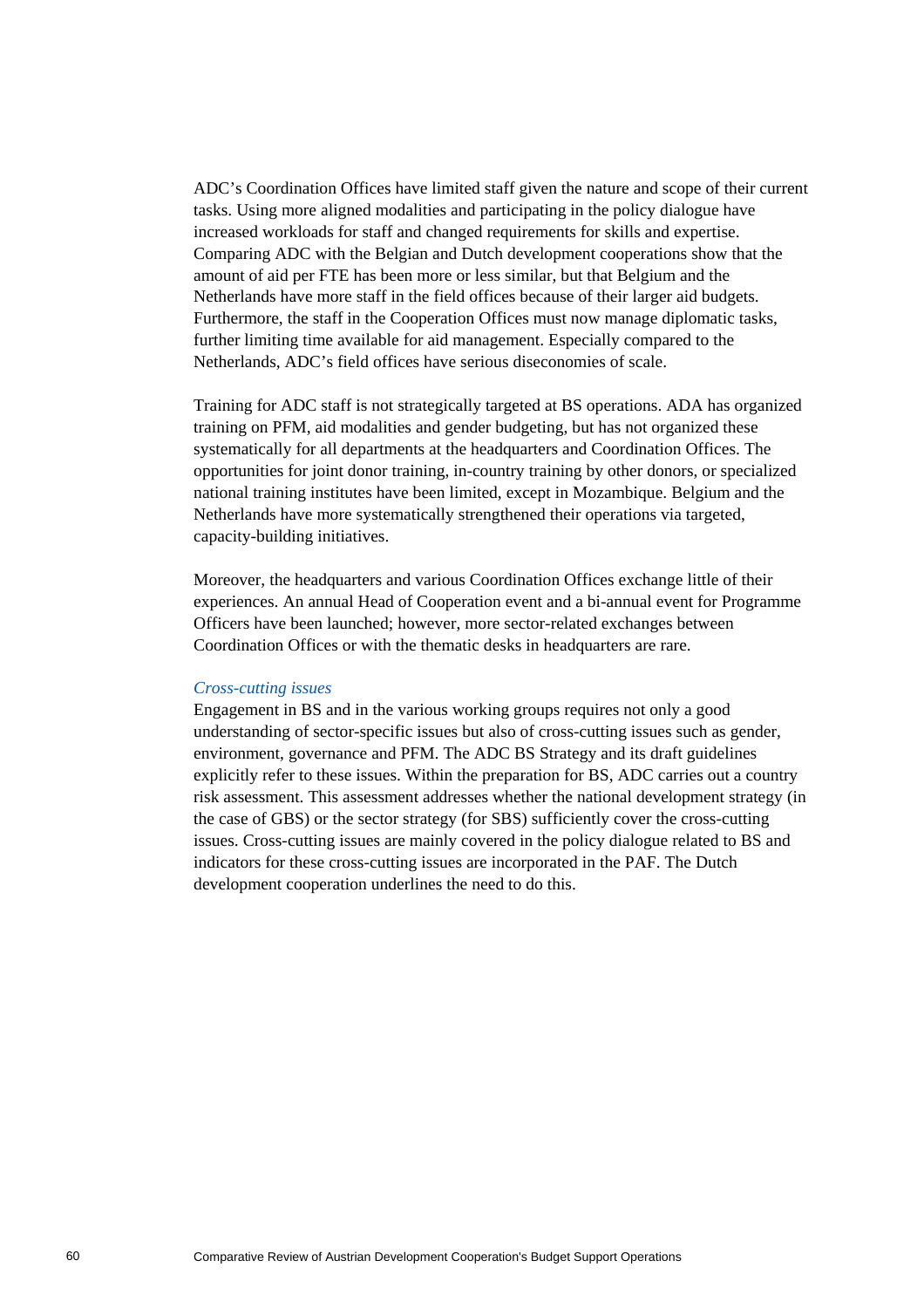# 6 Outputs

# 6.1 Introduction

In this chapter, we will focus on the outputs produced. As noted in Chapter 5, many of the policy inputs discussed could not have informed the BS operations in the period under review. Attention will, therefore, be paid to the question whether the limited availability of policy inputs had implications for the outputs of the BS operations.

The expected *outputs* of the system are:

- Expansion of resources available to the partner countries for agreed upon policies and strategies. This agreement takes the form of a policy dialogue with the partner government and is shaped and facilitated by a harmonized donor community. This also comprises agreements on monitoring of results through performance indicators and Performance Assessment Frameworks (PAF);
- An improved implementation capacity of the partner country; and
- A reduction in transaction costs for partner countries.

# 6.2 Review questions on outputs

The review questions of the ToR *on outputs* are:

# *Are BS operations in line with the policy inputs?*

Are BS operations currently funded by ADC in line with the policy provided by the a) Three-Year Programme on Austrian Development Policy, b) the policy documents on BS and c) the conditions defined in the respective country programme documents ("Landesprogramm") (see e.g. General Budget Support Mozambique)? B1/4d

## *a) The 'Three-Year Programme' (TYP)*

The strategic objectives of the TYP 2006-2008 were described in Chapter 5, Box 5.1. For the BS operations, the most relevant objectives of the TYP are the fourth and fifth:

- 4. A qualitative shift of how ODA funds are spent, promoting a shift towards 66% of the bilateral operational budget to be implemented in the form of PBAs by 2010;
- 5. Introduction of new modalities, i.e. SBS in order to promote the effectiveness and efficiency of aid. A phasing in scenario is envisaged whereby BS should account for 10-15% of total operative ADC budget by the end of 2008.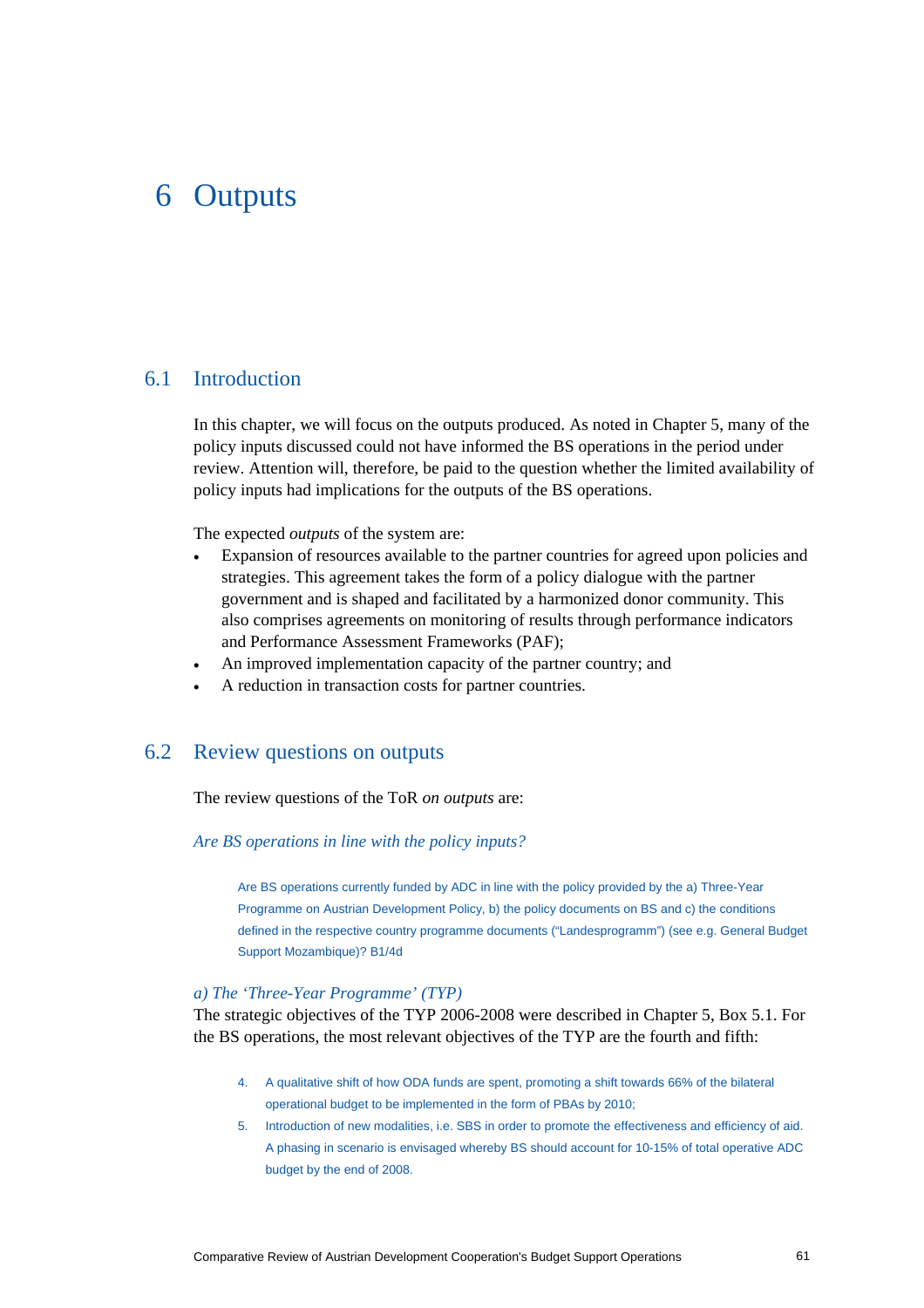With regard to objective 4, it is unlikely that Austria will achieve this 66% target by 2010. The OECD DAC Peer Review 2009 has highlighted that Austria has *reduced* its common arrangements through PBAs from 46% in six partner countries in 2005 to 31% in 10 partner countries in  $2007$ .<sup>81</sup>

Regarding objective 5, the shift towards BS relied on the assumption of a scaling up of aid with the intention that budget allocations to other aid modalities and channels (e.g. to NGOs) would not decline. A slow phasing in of BS was aimed for to generate commitment to this new aid modality while responding to sceptics within ADC and to anxieties about budget cuts from NGOs.

The general trend in scaling up of BS has been positive until 2009. The target of BS to account for 10-15% of the total operative ADA budget by the end of 2008 has been fulfilled as BS accounted for approximately 10% of ADA's total bilateral commitments in 2008.<sup>82</sup> BS has been provided in 4 out of the 15 priority partner countries - Uganda, Mozambique, Nicaragua and Cape Verde. All four countries received SBS, while Mozambique was the only country that also received GBS.

A further scaling up of ADC aid is not likely to happen in the next few years, in part fuelled by the budgetary repercussions of the financial crisis and budget cuts. As a result there is increasing reluctance at the political level to proceed with the implementation of ADC's BS strategy.

# *b) Policy documents on BS*

**The Strategy on Budget Support, 2009.** The BS strategy has guided ADC implementation of BS operations in the four BS countries since 2007, in spite of its long approval process and not being endorsed as official government policy.<sup>83</sup> The core issues of the four key pillars<sup>84</sup> of the BS strategy are to:  $85$ 

- Phase-in BS and achieve the target of 10-15% of ADC's annual operational budget provided in the form of BS, while maintaining an appropriate, complementary mix of modalities;
- Only provide BS to priority countries;
- Provide BS preferably to priority sectors; and
- Provide BS only in cooperation with other donors.

In line with the first two pillars, ADC has managed to rapidly phase BS into the bilateral country programmes of the four priority countries studied and has achieved the target of 10% as described above. With respect to the third and fourth pillar, in all countries but Nicaragua BS been provided to ADC priority sectors and, indeed, only in cooperation with other donors.

In summary, ADC has fulfilled the requirements of the BS strategy in all the four BS countries, except with regard to the sector choice in the case of Nicaragua (see Table 6.1).

<sup>81</sup> OECD, DAC Peer Review Austria 2009, Paris, 2009.

<sup>82</sup> Source: Authors own calculations based on ADA Statistics.

<sup>83</sup> Interviews with MFA and ADA.

<sup>&</sup>lt;sup>84</sup> See Box 5.2 above for a more detailed overview of the key pillars of the BS strategy.

Austrian Development Cooperation, Budget Support Strategy, Vienna, December 2009.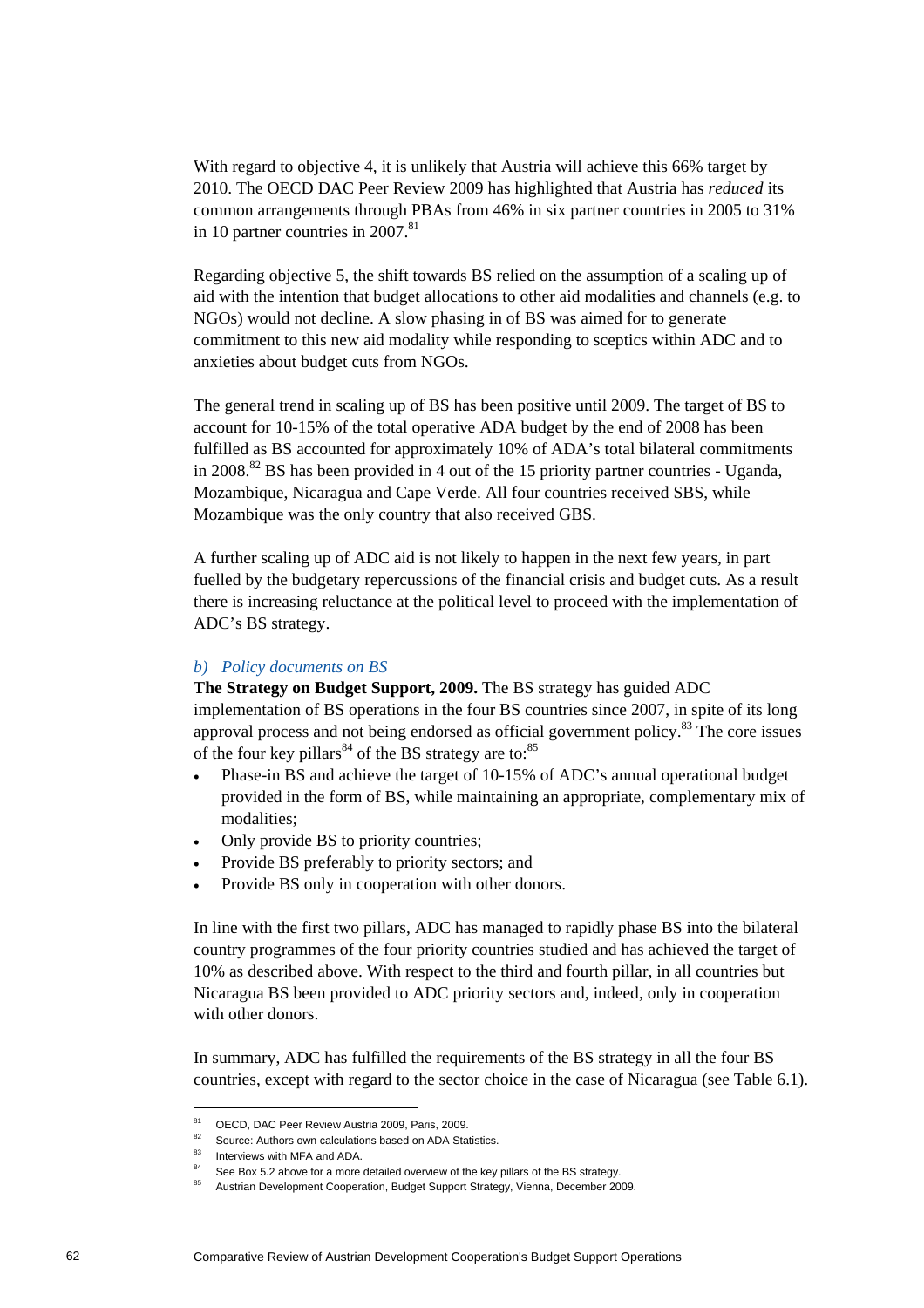| Main pillars of ADC's BS Strategy           | Implementation experiences with ADA Country Programme          |                   |                                              |                      |  |
|---------------------------------------------|----------------------------------------------------------------|-------------------|----------------------------------------------|----------------------|--|
|                                             | <b>Cape Verde</b>                                              | <b>Mozambique</b> | <b>Nicaragua</b>                             | Uganda               |  |
| BS only in priority partner<br>countries    | ✓                                                              | ✓                 | $\checkmark$                                 | ✓                    |  |
| SBS only in priority sectors<br>٠           | ✓                                                              | ✓                 | no                                           | ✓                    |  |
| (focal sector)                              | (rural devt. and<br>water &<br>sanitation)                     | (rural devt.)     | health (not a<br>general priority<br>sector) | (good<br>governance) |  |
| BS only in cooperation with<br>other donors | ✓<br>one other in the<br>sector and six<br>more in BS<br>Group | ✓<br>seven others | ✓<br>eight others                            | ✓<br>five others     |  |
|                                             |                                                                |                   |                                              |                      |  |

#### Table 6.1 Fulfilment of the pillars of ADC BS Strategy in the four countries

**The Guidelines for Budget Support, 2009.** The Guidelines for BS were formulated in 2009. Between 2005 and 2009, there were no official guidelines steering the programming cycle of the BS operations in the four partner countries. Nevertheless, the eligibility criteria applied and the risks assessments made in the four BS countries studied look very similar to those formulated in the guidelines.

# *c) The respective country strategy documents*

It is difficult to say whether the BS operations in the countries studied were in line with the conditions defined in the respective country strategies. This is due to the lack of approved country strategies during the period of BS operations and/or the lack of strategic and operational BS guidance in the (old) country strategies that were available. The absence of recent country strategies in combination with limited strategic and operational guidance on BS has resulted in the situation whereby objectives, value added and niche, the modality mix, and the supplementary measures of the BS operations in the BS countries have not been clearly defined (see Chapter 5). Therefore, it is not possible for the review team to assess to what extent ADC's experience with BS, and its decisions taken, have been in line with the country strategies.

Nevertheless, the lack of strategic and operational guidance has not seriously undermined ADC's successful engagement in BS operations because ADC joined existing BS operations. As a result, systems developed and tested by other donors guided ADC's BS operations and hence reduced ADC's risks involved (see Chapter 7, Question C2).

A brief outline of the relevant issues per case study is provided below.

**Cape Verde.** As mentioned in Chapter 5, Cape Verde's last approved country strategy covered the period 2006-2008 and was extended in 2009 by one year without revision. Due to a lack of operational guidance on BS in 2006 (i.e. a formal BS strategy did not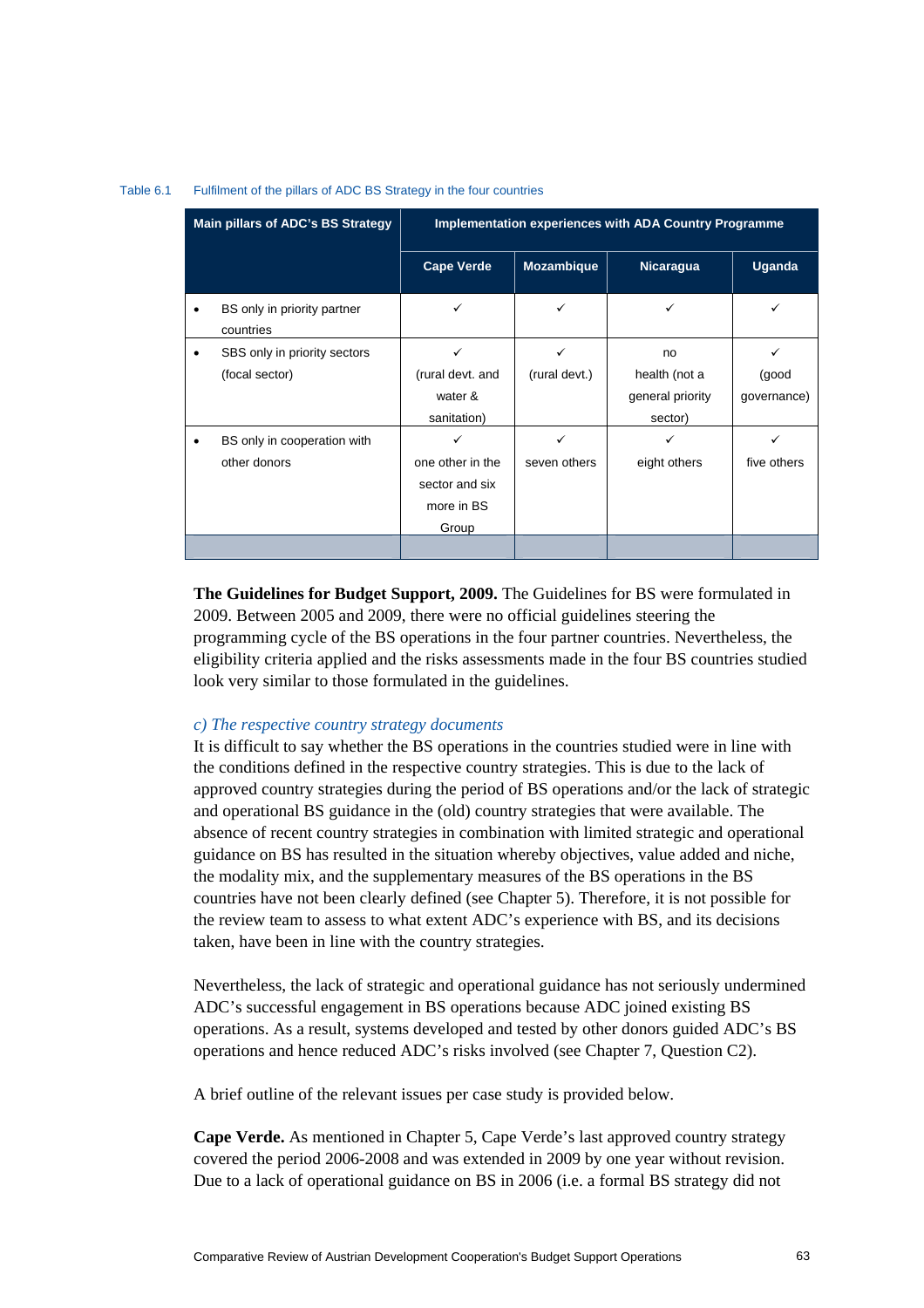exist yet) the objectives, the value added, the modality mix and the supplementary measures of BS were not clearly defined in this country strategy.

**Mozambique.** While there was no formal country strategy guiding the country activities since 2008 (see Chapter 5), the country programme built in practice on the earlier 2002- 2004 strategy (extended till 2007).<sup>86</sup> The lack of a formally approved country strategy since 2008 undermined strategic objective setting with regard to ADC's aims in Mozambique. An effective country strategy design process in 2007 could have been supportive in defining the overall strategic objectives for ADC in the period beyond 2007 and in determining the appropriate modality mix.

**Nicaragua.** As described in Chapter 5, the last country strategy for Nicaragua dates back to December 2002 and covers the period 2003-2006.<sup>87</sup> This country strategy remained officially unaltered till recently.88 The Coordination Office in Nicaragua has elaborated annual work plans that refer to ADC's broader policy documents, like the 'TYP' and the activities in the field of coordination and programme coherence for aid effectiveness.<sup>89</sup>

**Uganda.** As described in Chapter 5, there has been no formally approved update of the last country strategy (2003-2005). In practice, the current programme builds on the sector focus of the strategy 2003-2005 with a rationalisation of programme activities into fewer sectors and more aligned modalities. Over time, ADC has managed to increasingly consolidate and streamline its portfolio in order to fulfil its international commitments on aid effectiveness. Currently, ADC is active in 2 sectors: water & sanitation and governance and most of its funding has been allocated to these sectors.

# *ADC's role regarding financial contributions and supplementary measures*

What role does ADC play regarding both financial contributions and supplementary measures to BS operations in recipient countries compared to those of comparable donors? (B2/4d)

#### *a) ADC's role regarding financial contributions*

ADC has joined existing BS operations in all four BS countries by adding relatively small amounts of BS.

**Cape Verde.** In 2009, the eight members of the BS Group disbursed US\$ 73 million in the form of BS.  $90$  Roughly one third of this amount was received in the form of grants. Three European bilateral donors (Austria, EUR 1.0 Mio., the Netherlands, EUR 3.5 Mio. and Spain, 3.675 Mio.) provided SBS grants, the EC (EUR 8.5 Mio.) and Portugal (EUR 1.5 Mio.) gave GBS grants, while IDA (USD 15 Mio.) and the AfDB/AfDF (USD 32.8 Mio.) provided concessional loans.<sup>91</sup> Austria was the smallest donor in the BS Group with

<sup>&</sup>lt;sup>86</sup> Recently, a new country strategy has been concluded for 2010-2013 and sent to Mozambican partners for approval: Mosambik Country Strategy 2010-2013, 15 March 2010.<br>Österreichische Entwicklungszusammenarbeit. Landesprogramm Nicaragua 2003-2006. Dezember 2002.

<sup>88</sup> A design process has resulted in February 2010, in a new draft country strategy for the period 2010-2013.This new strategy helps to give some strategic focus and pays explicit attention to coherence and complementarity between aid modalities.

However, it does not provide clear strategic choices when it comes to the use of BS or other PBAs.<br>ADA. Planung des Arbeitsfeldprogramms 2010. Schwerpunktland Nicaragua. Version vom 19.01.2010.<br>After converting from Euro t

Source: Aide mémoires, BSG, 2008 and 2009.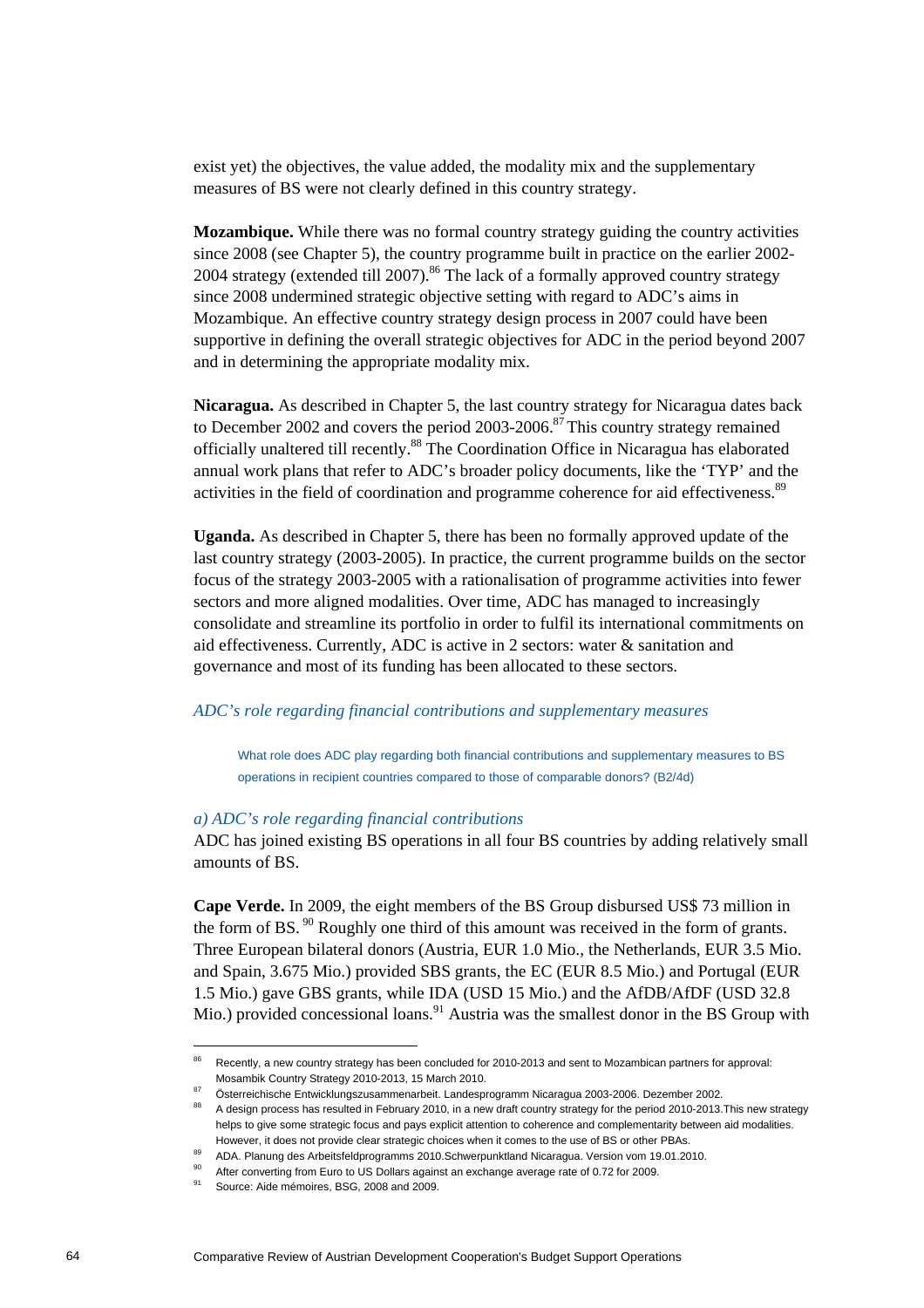a share of only 1.9% of the total BS disbursement in 2009. Yet, within the environmental sector, Austria is one of the two BS donors (with Spain). Therefore its share was much larger with 21%.

**Mozambique**. Compared to most other donors in the GBS group, G19, Austria is a relative newcomer. Based on information provided by the Programme Aid Partner (PAP), the total GBS commitments in 2008, 2009 and 2010 were respectively USD 386 Mio., USD 485 Mio. and USD 472 Mio. ADC's share in the total GBS commitments was 0.47% in 2008, 1.02% in 2009, and is expected to be 0.96% in 2010.<sup>92</sup> In terms of financial contributions, ADC was part of the four smallest G19 donors in all three years. During 2009 and 2010, Belgium, France and Portugal committed smaller amounts of GBS. The three largest G19 donors in 2010 were the World Bank (23%), DFID (15%) and the EC (14%).

External funds to Proagri through SBS accounted for USD 45 million in 2009, and were provided by eight donors (Austria, Denmark, EC, Finland, Sweden, IFAD, Ireland and Canada). 93 The EC was the largest donor, accounting for roughly 40%, and Austria was the smallest donor, providing approximately  $3\%$  of the SBS to Proagri.<sup>94</sup>

**Nicaragua**. The partners to FONSALUD, the Health Sector Fund in 2005, were Austria, Sweden, the Netherlands, Finland, the IDB, the World Bank, UNFPA and later Spain. In 2004, all partners made together a multi-year commitment of EUR90 Mio. for the period 2004-2009. Sweden committed USD 20 Mio.<sup>95</sup> over a five year period, the Netherlands USD 2 Mio. per year and Finland USD 6.9 Mio. over a four year period (only till 2008). The IDB approved a performance based UDS 30 Mio. loan, and the World Bank a loan of USD 11 Mio. Austria was the smallest bilateral donor. It committed EUR2.5 Mio., which is  $1.1\%$  of the total commitments.<sup>96</sup>

**Uganda.** Between 2006/7 and 2010/11, ADC committed a total of EUR7.5 million to support the JLOS Sector Investment Plan (SIP) II. Austrian contributions to the JLOS budget were 1.44% in 2008/9 and 1.52% in 2009/10 and roughly 10% of SBS contributions. Austria was the smallest donor of JLOS SBS while the Netherlands and Ireland were the biggest ones of the five donors, providing 33% and 25 % respectively of the JLOS SBS in  $2008/9.^{97}$ 

From 2006/7 onwards, ADC has supported the LGSIP by means of SBS. Between 2006/7 and 2008/9 ADC committed a total of EUR 3.9 million over three years to support the LGSIP, of which EUR 2.6 million was disbursed. As of July 2009, Austria has withdrawn from the LGSIP and the last tranche of EUR 1.3 million was withheld.<sup>98</sup> Austria was a medium-sized donor in the LGSIP. In 2007/8, for example, Austria's disbursements accounted for 17% of the total donor funding disbursed to LGSIP.<sup>99</sup>

<sup>92</sup> http://www.pap.org.mz/financial\_contributions.htm.<br>
93 As of 2010, Italy will also join with earmarked funding.

<sup>&</sup>lt;sup>94</sup> ProAgri Partners, Analysis of the State Budget Proposal for 2008, from Agricultural point of view, not dated.<br><sup>95</sup> Expressed in Swedish kroner. In 2009 this amount happened to equal EUR 23.7 million.

<sup>96</sup> Based on MoU and documents MINSA.

<sup>&</sup>lt;sup>97</sup> Austrian Embassy - Development Cooperation Uganda, Budgetberechnungen January 2010.<br><sup>98</sup> ADA Statistics.

<sup>99</sup> Austrian Embassy - Development Cooperation, August 08 Update – Disbursements to LGSIP Basket 2006-2009.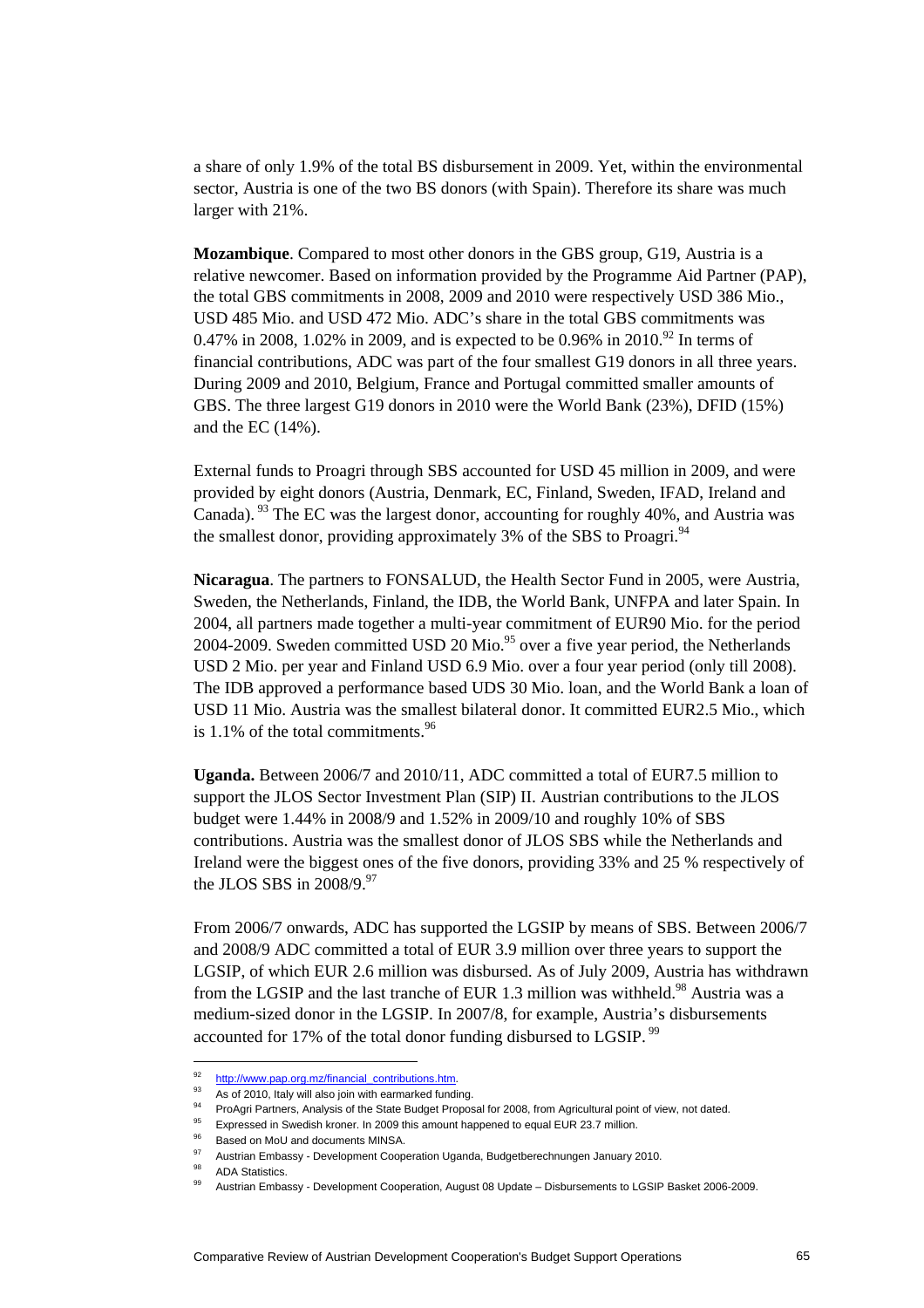In summary, ADC's share of total BS to a specific priority country or sector has, in general, been small. Its share of total SBS to the environmental sector in Cape Verde and to the LGSIP in Uganda, however, has been substantial. In most of the cases, ADC's BS contribution has also been relatively small compared to comparable donors' contributions. This low share seems mainly to be due to the relative small size of ADC's total bilateral country programmes and less to a low share of BS within their country programmes. The share of BS within the country programmes has often been higher than for comparable donors.

# *b) ADC's role regarding supplementary measures to BS operations*

BS provides a partner government with (additional) financial resources for implementing its strategies and rolling out its programmes. Supplementary measures should strengthen the capacity of partner government to implement its programme in the most efficient and effective manner.

ADC's BS guidelines state that supplementary measures should be identified to counter potential weak points of partner country's institutions and processes. As was stated in Chapter 5, Question A15, no supplementary measures linked to BS were explicitly identified or defined in the policy inputs for ADC's BS operations in Cape Verde, Mozambique, Nicaragua, and Uganda. Nevertheless, supplementary measures to BS operations have been taken in both Mozambique and Uganda. In addition, ADC has supported capacity building through complementary activities outside the BS operation and supported civil society, see Question B5 below.

**Cape Verde.** ADC did not link any supplementary measures to its BS operation, but has been involved in a number of capacity building initiatives, as part of the Indicative Programme of Cooperation, see Question B5.

A number of other BS donors have been offering supplementary measures, directly linked to their BS operation. For instance, the  $10<sup>th</sup>$  European Development Fund of the EC program includes a EUR 1.0 Mio. resource envelope for institutional support over the next 3 years.<sup>100</sup> It is planned to be used (i) to support the National system of Planning, (ii) to strengthen the capacity of the Court of Auditors in terms of inspection and control, (iii) to strengthen institutional capacity of IGF, and (iv) to launch a study on minimum salary. The AfDF has provided a grant of EUR 0.8 Mio. for the institutional support of the global/sectoral MTEF, including the M&E system. Spain is going to disburse EUR 1 million for capacity building to the General Directorate of Taxes.

**Mozambique**. In Mozambique, a part of the SBS to Proagri is used to finance capacity building of sub-national governments in the area of planning and budgeting. The new Joint Municipalities Programme is aiming to promote this, too. ADC further promotes transparency and accountability by supporting the Mozambican parliament through, among other things, the Association of European Parliamentarians for Africa (AWEPA) project.

Draft Aide Memoire, Joint Mission Budget Support Group, Cape Verde, November 26, 2009.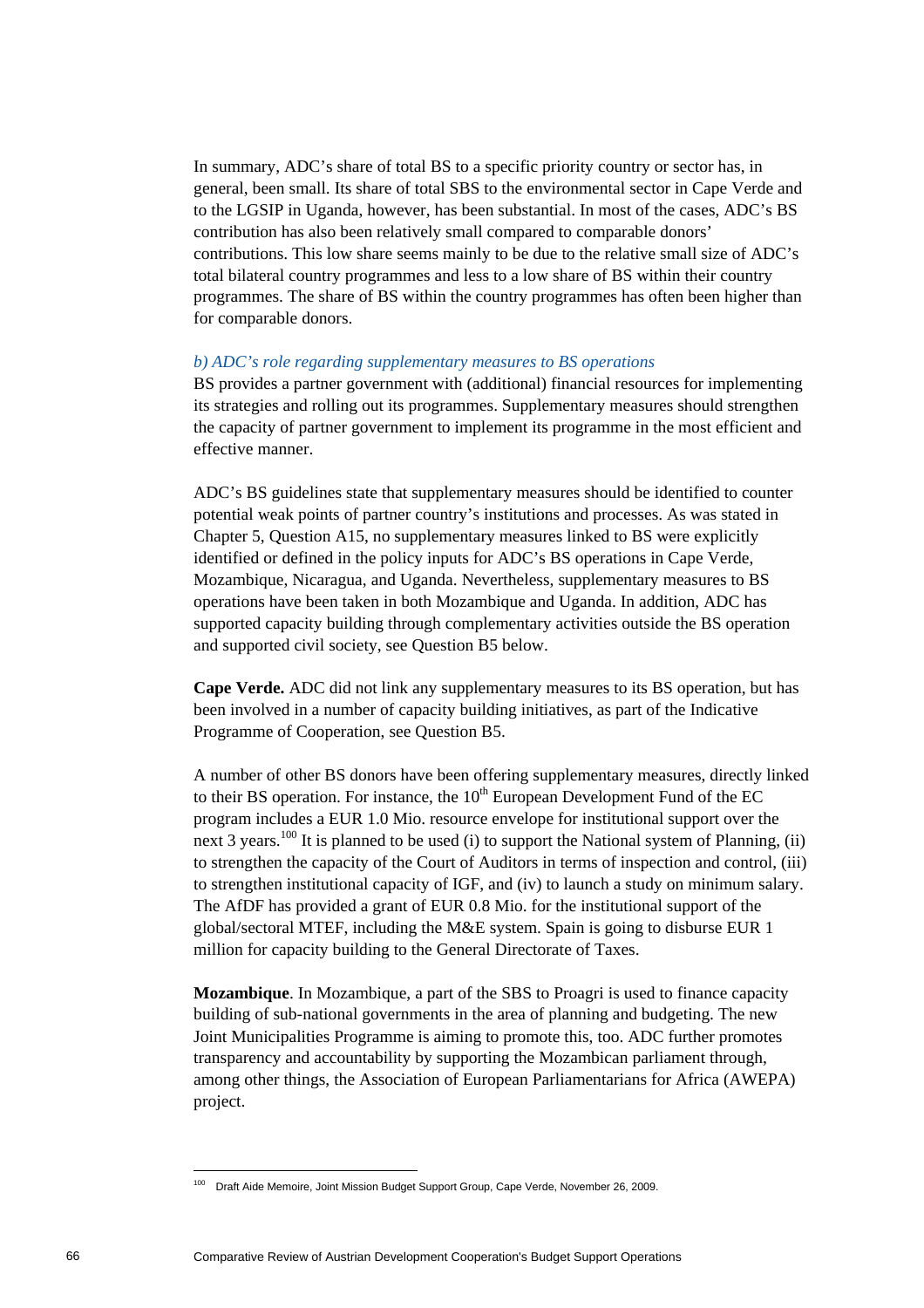**Nicaragua.** In the health sector in Nicaragua a special fund for TA has been established at the disposal of the Ministry of Health, but up to now, the ministry never made use of that fund. Development partners (esp. Sweden, the Netherlands and the World Bank $101$ ) provided supplementary services to the Ministry of Health for strengthening the government system as part of their mutual responsibility.<sup>102</sup> The Coordination Office (and ADC at large) has not provided supplementary support to FONSALUD.

**Uganda**. Both SBS operations (JLOS and LGSIP) comprised supplementary measures for capacity building and for increasing accountability for results, i.e. sub-national planning and budgeting. Austria's engagement in developing a sound M&E framework for the JLOS operation, its cooperation with non-state actors (e.g. Uganda Women's Network) and its involvement in the regular sector reviews, have contributed to increased accountability of the partner government.

# *Role of Belgium and the Netherlands regarding financial contributions and supplementary measures*

Although Belgium has emphasised institutional capacity building, it does not seem to have a particular comparative advantage for providing supplementary measures for capacity building. Belgium funds institutional capacity building programmes in support of its BS operations, recently with a more specialised focus on public sector & human resource management (e.g. trainings for health personnel in the area of management, logistics, finance, etc). In addition, Belgium aims to underline the importance of strengthening PFM and good governance within sector programmes (see Chapter 5, Question A15). Moreover, quite unique for a donor agency, the Belgian development cooperation has disposed the technical expertise of its BTC sector or PFM/ macroeconomic experts to the partner government and to support the attaché of the Belgian embassy and other donors.

As mentioned in Chapter 5, Question A15, the Dutch consider it as being particularly important to support political participation and strengthen accountability alongside BS operations. In many partner countries, the Dutch finance specific activities that contribute to the strengthening of PFM, like activities in support of the SAIs and the National Statistical Offices.

# *Austria's role in the political dialogue*

Concerning the political dialogue among the donor community and with the partner countries, which role does Austria play compared to other donors? How successful is Austria in contributing to the most visible and relevant level of policy dialogue with the government, specifically the Heads of Missions meetings? Which role does Austria play within the EU group in partner countries, and to what extent can

As support mechanism, Sweden contracted expertise in the registry of documentation for monitoring purposes and provided both short-term and long-term technical assistance to MINSA in the area of (results-based) budgeting and planning. The Netherlands provided PFM training to development partners and MINSA staff, while the World Bank brought in expertise in the area of international health sector standards. Recently Spain contracted the services of the Health Research and Education Centre (CIES) and National Autonomous University of Nicaragua (UNAN) to gain better insight in

the statistical evidence concerning maternal mortality.<br><sup>102</sup> Interviews at the Ministry of Health and with Director CIES/UNAN, February 2010.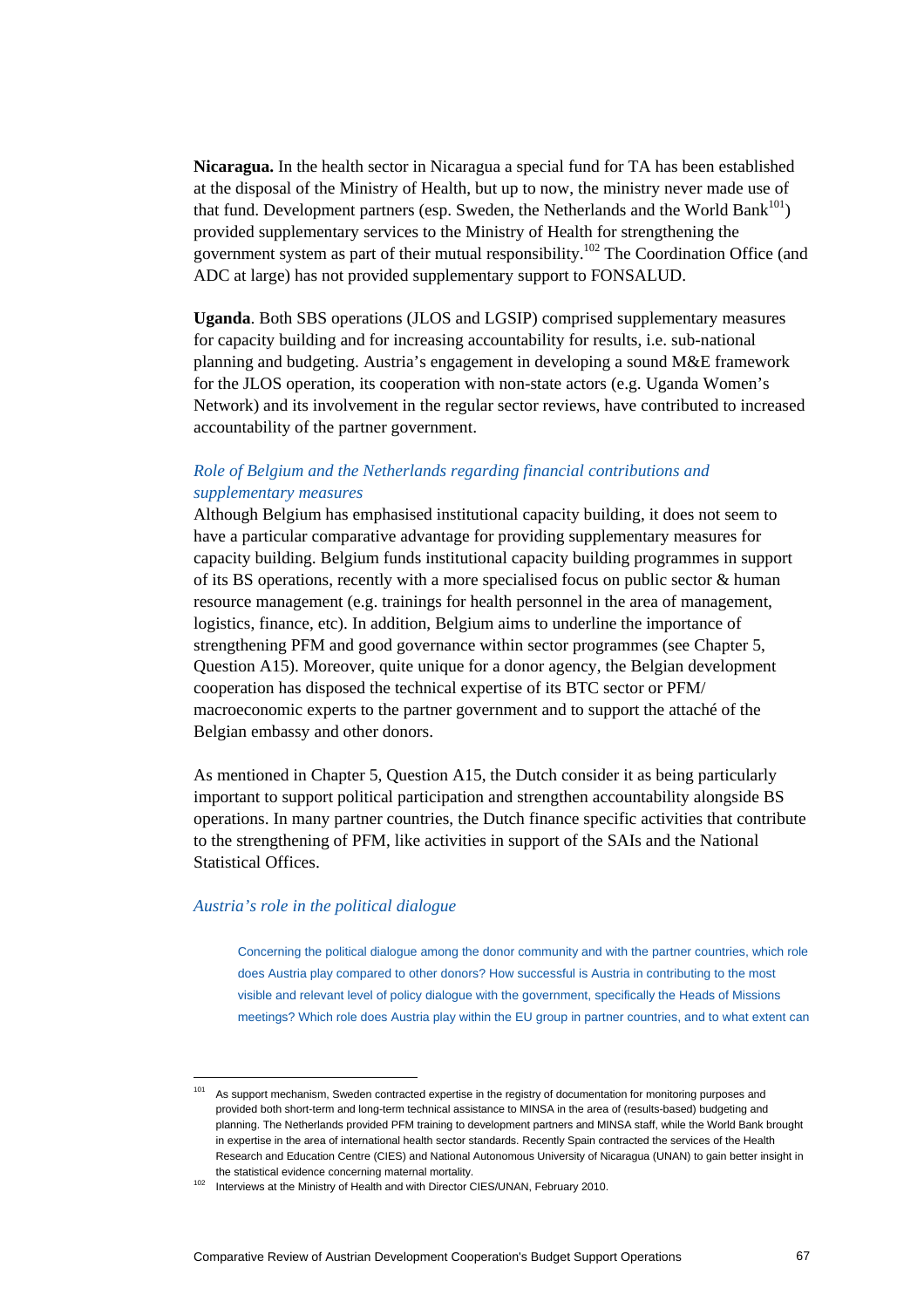it incorporate its positions into the policy dialogue (again particularly at the level of Heads of Mission)? (B3/4d).

ADC's contribution to the technical policy and political dialogue around budget support has been mixed across the four partner countries receiving BS.

ADC is generally considered, by both partner country governments and the development partners, as an active, vocal, and competent partner in the BS dialogue mechanisms, both at the technical policy level and the political level. It is seen as a partner with no hidden agendas and is valued for its commitment to the Paris agenda, the promotion of aid effectiveness and the European Code of Conduct. ADC is appreciated for living up to its promises on the division of labour by focusing its activities on a decreasing number of sectors and for trying to specialize within the policy dialogue.

Through its engagement in key dialogue mechanisms and relevant working groups, ADC has been able to build networks and gain access to crucial information, strategic discussions at policy and political dialogue tables and M&E information on implementation progress. The HOCs in the four BS countries regularly participate in the HOM and HOC meetings.

Nevertheless, for a number of reasons ADC's effectiveness in the dialogue mechanisms around BS in its four partner countries has been restricted. First, its relatively small financial volume has limited its "natural" weight or leverage in the policy dialogue. With the current size of ADC's country programmes in Cape Verde, Mozambique, Nicaragua and Uganda, Austria is a very small donor in financial terms.

Second, ADC's choice of sectors for the respective BS operations has differed greatly across the BS countries and has mostly not been focused on a particular comparative advantage (e.g. specific technical expertise) or on a particular niche. It is important to carefully focus the engagement in the key dialogue mechanisms and working groups on this advantage and on the value one could add to the dialogue. Especially considering the capacity constraints, which are all the more stringent for small donors.

Finally, the absence of a resident ambassador might have limited ADC's access to higher political levels of government (especially at Minister's level). The country visits, however, have not provided clear evidence that this absence has negatively impacted implementation of the BS operations so far.

# *Austria's role in budget formulation and other budget-relevant processes*

Does Austria participate, in a qualified manner, in processes related to formulating the budget (these are country specific, e.g. working groups on certain sectors of the budget, workshops on the budget as a whole, public expenditure reviews, discussions on the framework of the budget, discussions on the Medium-Term Expenditure Framework (MTEF), discussions on the relationship between budget and Poverty Reduction Strategy Papers (PRSP) and other budget-relevant processes (including macroeconomic, decentralization, Public Finance Management (PFM) and PRSP processes)? (B4/4d)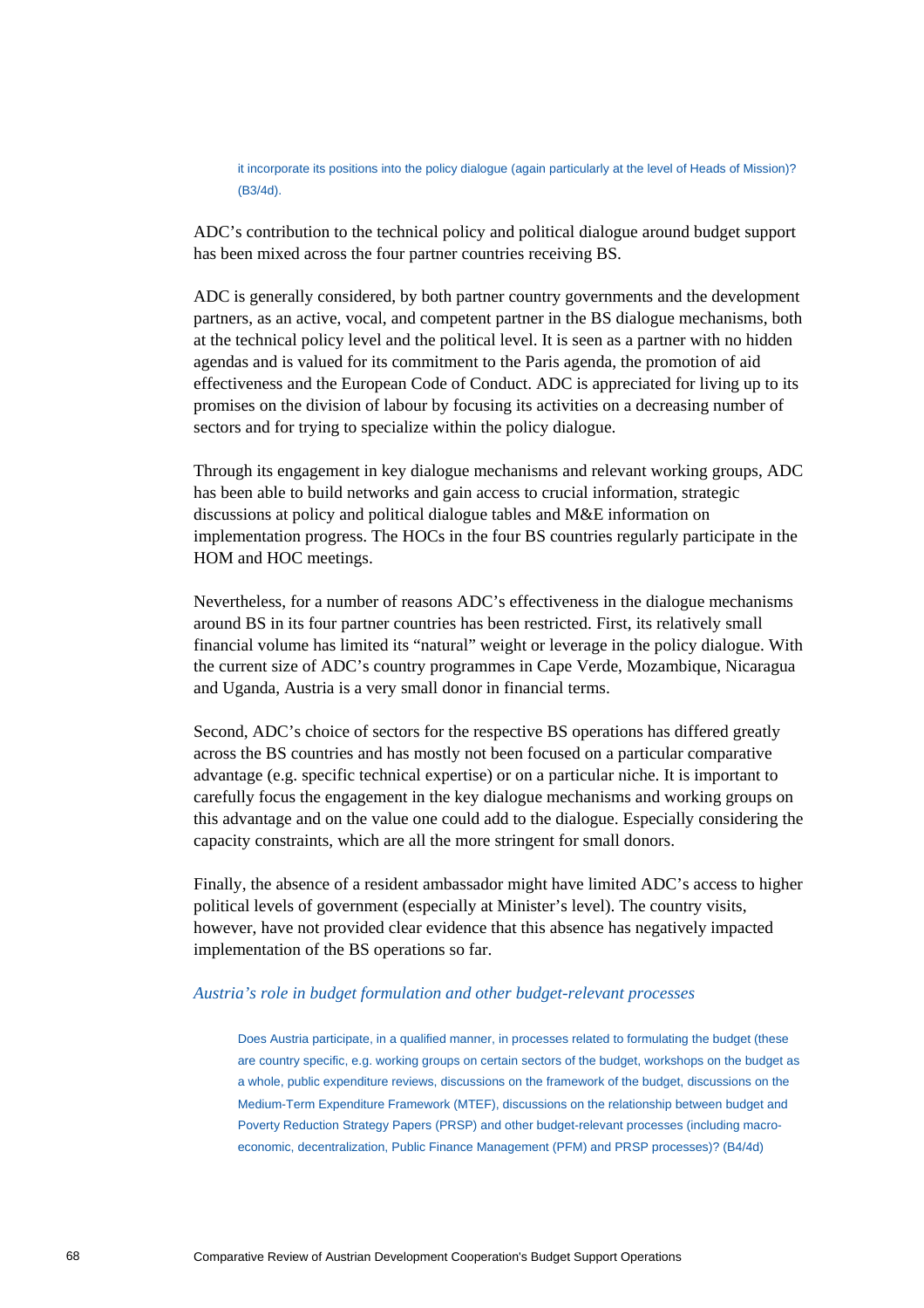The first years of ADC's involvement in BS are generally characterised by limited inhouse PFM knowledge and a modest role in PFM matters at partner country level. From 2008 onwards, the establishment of a PFM thematic desk at ADA HQ and the recruitment of specialised staff for this the strengthened the in-house capacity in a structured manner. At country level, some staff of the Coordination Offices joined courses delivered by other donors, like the World Bank, DFID, the Netherlands, Sweden and Train4Dev. Also, ADA HQ started to organise some trainings on PFM. Such courses have provided the opportunity for staff to acquire knowledge about the basic principles and issues around PFM and its importance in the context of the provision of BS. In addition, HOCs and POs' regular participation in discussions and joint review missions of BS operations has facilitated the access to and building up of country specific knowledge of the budgetary process.

Only in the case of Mozambique, ADA has chosen for a PO to be actively engaged in the area of PFM through the GBS sub-working group on PFM and the Proagri sub-working group on PFM. Other Coordination Offices have followed the main challenges of PFM capacity building in their respective countries at a general level.

# *Synergies between ADC's BS and other interventions*

Are there synergies between BS and other interventions of ADC, and how can these be supported/created? (B5/4d).

Synergies have been sought both within and outside the country programmes, albeit to varying degrees across the four BS countries. Engagement in projects (both with government and non-governmental) and at sub-national level has provided important reality checks and information from grassroot levels.

The nature of ADC's engagement with civil society has changed over time. While early support to civil society involved working with NGOs as organisations delivering public services, the focus now is much more on cooperating with civil society to promote a greater voice of the poor and vulnerable and to improve transparency and accountability. This is crucial in order to complement BS.

While in Nicaragua, support to civil society has been financed both within and outside the country programme, Uganda, Mozambique and Cape Verde have not financed separate NGO activities directly from their country programme funding. All four country programme activities are supplemented by activities financed by the NGO co-financing scheme, which is primarily managed by ADA HQ. Coordination offices have to varying degree been successful in linking their country programme activities with those of the NGO co-financing scheme. Strengthening those links is important for promoting a more effective dialogue around transparency  $\&$  accountability and to promote complementarity to BS operations. Moreover, involving civil society more intensively during the country strategy design processes and strengthening further links with civil society during country programme implementation or monitoring, could facilitate greater dialogue with and awareness of ADC in the four BS countries.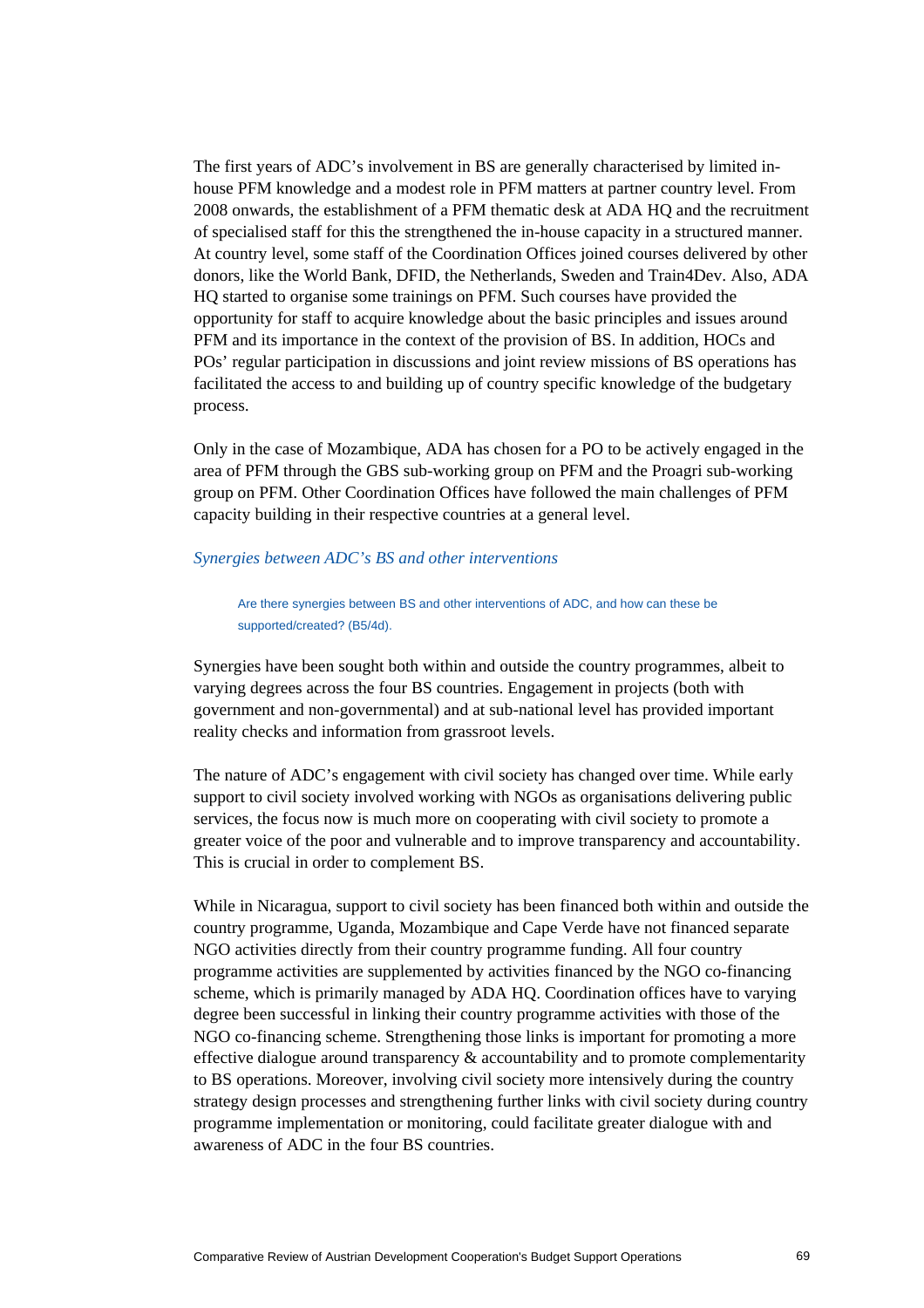Some comments on the synergies between BS and ADC's other interventions per case study are provided below.

**Cape Verde.** ADC's SBS and projects have been quite complementary and coherent in Cape Verde and have offered opportunities for cross fertilisation, see question B1 above. Several capacity building activities have been complementing ADC's BS operations in ADC's key areas, decentralization and environment, especially at the municipal and regional level. For instance, ADC supports the implementation of a Municipal Information System on the island of Santiago with a follow-up project providing on-job training and TA. Since 2007, ADC has also financed projects to elaborate municipal planning in the municipalities and at regional level in Santiago and to improve the harmonization of activities between the national, regional and municipal levels of government. Finally, it provided funds for TA and equipment to strengthen the Directorate General of Land Management's monitoring capacity in territorial planning.

**Mozambique.** In spite of the overall limited strategic guidance, ADC has tried to promote complementary actions to stimulate greater effectiveness of its budget support operations. ADC's support in the area of decentralization is seen as complementary to its engagement with GBS. The Coordination Office has also created synergies between its GBS and Proagri SBS operations by systematically cross-linking relevant experiences.<sup>103</sup>

**Nicaragua.** ADC contributes, next to FONSULAD, to the health sector in the autonomous regions RAAN and RAAS with its specific local knowledge through the activities of Austrian non-governmental organisations without providing any specific supplementary service.

**Uganda.** While the majority of the country programme is deployed in the form of BS, other cooperation takes place with the government (e.g. south western towns water  $\&$ sanitation, PRDP support to JLOS), international organizations (e.g. support to Juba peace process and the Northern Uganda Peace & Reconstruction process) and NGOs (e.g. legal aid, transitional justice, gender). The Coordination Office has been able to maintain good linkages between the different programme components and modalities, especially within the governance area. For example, the JLOS SBS operation is supplemented by project support to PRDP, legal aid, human rights and transitional justice.

# *Perception of local partners and other donors*

How is ADC`s participation in BS operations perceived by local partners, other donors? How are ADC's staff involved? What has the "added value" of ADC's involvement been to date in the BS operations? (B/4d).

**Cape Verde.** The Government of Cape Verde and the other development partners in the BS Group value ADC for living up to its promises and for trying to specialize within the policy dialogue while being a small donor. Most of these partners have highlighted that ADC has been able to play a vital role in the dialogue in the environmental sector. Spain, the only other SBS donor in the environmental sector, appreciates the contribution of

As defined by the document GBS Mosambik, Projektdokument Pilotprojekt.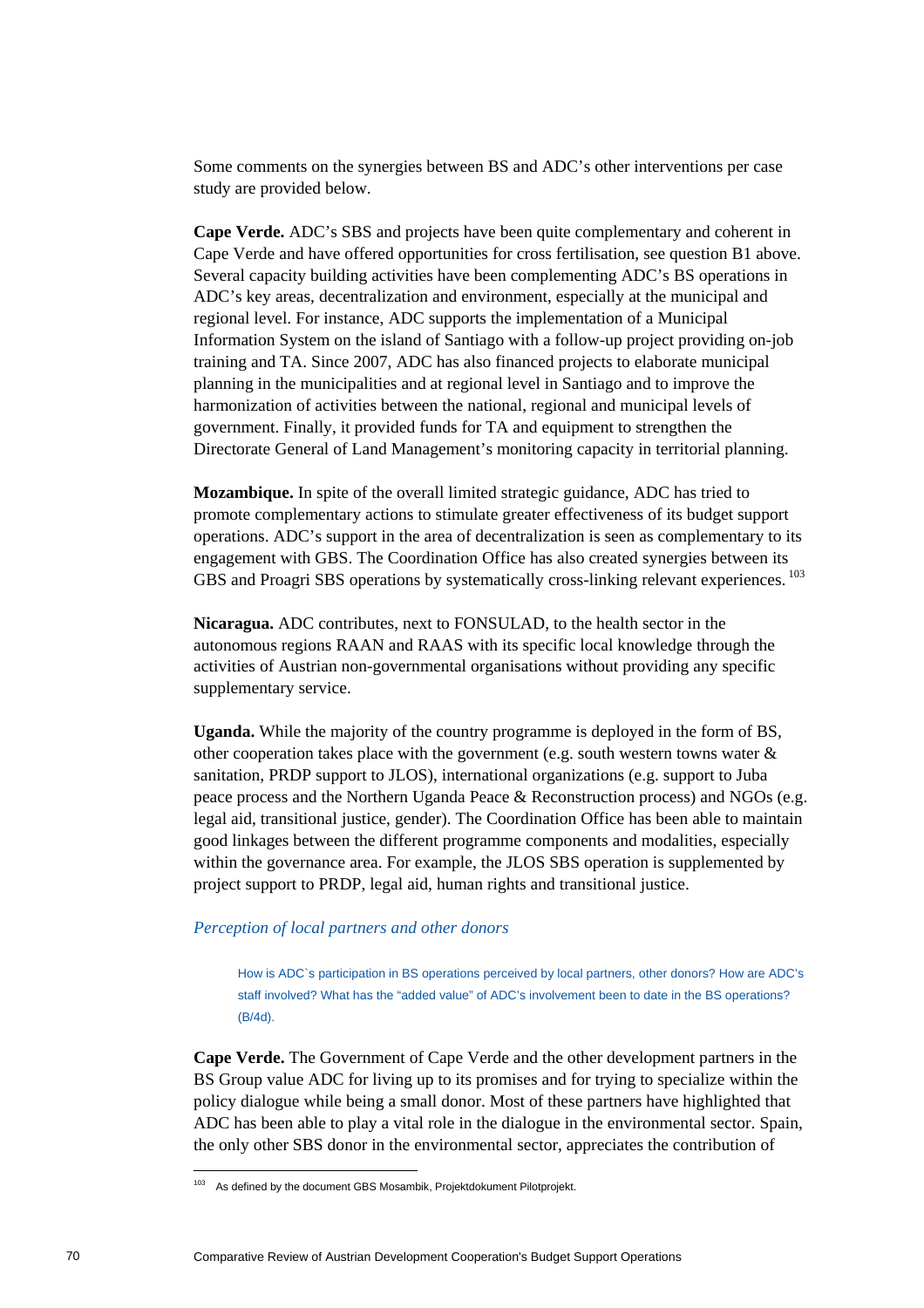Austria as equal partner in the sector dialogue. Furthermore, ADC is seen as an active partner with a good understanding of local circumstances.

**Mozambique.** The value added of ADC in the GBS and Proagri BS operations in Mozambique is mixed. ADC is generally considered by both, the Government of Mozambique and the development partners, as vocal and competent partner in the BS dialogue. ADC has largely followed national budget procedures and jointly agreed policies and standards. ADC is, furthermore, valued for its participation in joint reviews of GBS and Proagri and in the sub-working groups on PFM. This performance is also appreciated by the recent Independent Review of PAPs' Performance in Mozambique for  $2009$ <sup>104</sup> ADC is a very small donor to Mozambique in terms of volume and has limited capacity to play a strong role in the policy dialogue related to the two BS operations.

**Nicaragua**. ADC is not very well-known for its role in FONSALUD in Nicaragua, given its relatively small financial contribution and its limited role in the donor group. Among the FONSALUD partners, the Coordination Office has strived successfully for adherence to and expansion of the Paris Declaration principles.<sup>105</sup> It is active in various round tables and technical groups, but its role in most of these groups is limited due to capacity constraints. The FONSALUD partners, but also non-governmental organisations, identify Austria mainly by its projects in RAAN and RAAS, two relatively poor autonomous regions of the Atlantic Coast, key areas in the Health Plan, as well as by its involvement in sexual and reproductive health care.

**Uganda**. ADC is appreciated as an equal partner in the policy dialogue in Uganda. It is valued for eagerly pursuing its international aid effectiveness commitments and for bringing in cross-sectoral experience and experience from sub-national levels. It has largely followed national budget procedures and jointly agreed policies and standards in the MoU of the SBS operations. ADC has focused especially on sub-sectoral or crosscutting issues in the policy dialogue. It has been able to play this role better in JLOS than in LGSIP. Overall, ADC remains a very small donor in financial terms.

# 6.3 Conclusions

#### *Policy dialogue*

Other donors value ADC for its international aid effectiveness commitments. It shares information transparently and is perceived to have no hidden agendas. In the four BS countries, ADC is appreciated as a constructive but small partner. So far, it has never been lead BS donor in a specific sector, also due to its limited staff in the field.

In spite of their limited financial contributions, smaller donors can have important added value in the policy dialogue if they are willing and able to invest in staff and to specialize, preferably in a specific thematic niche or comparative advantage. Over the last decade, Belgium and the Netherlands have invested significantly in specialist expertise on aid

Austria's performance was qualified as "very good" in this independent review (for seven out of the 19 donors in total, the performance was judged to belong to the highest category: "very good").<br><sup>105</sup> With its interventions, ADC has influenced the current conditions of World Bank loans.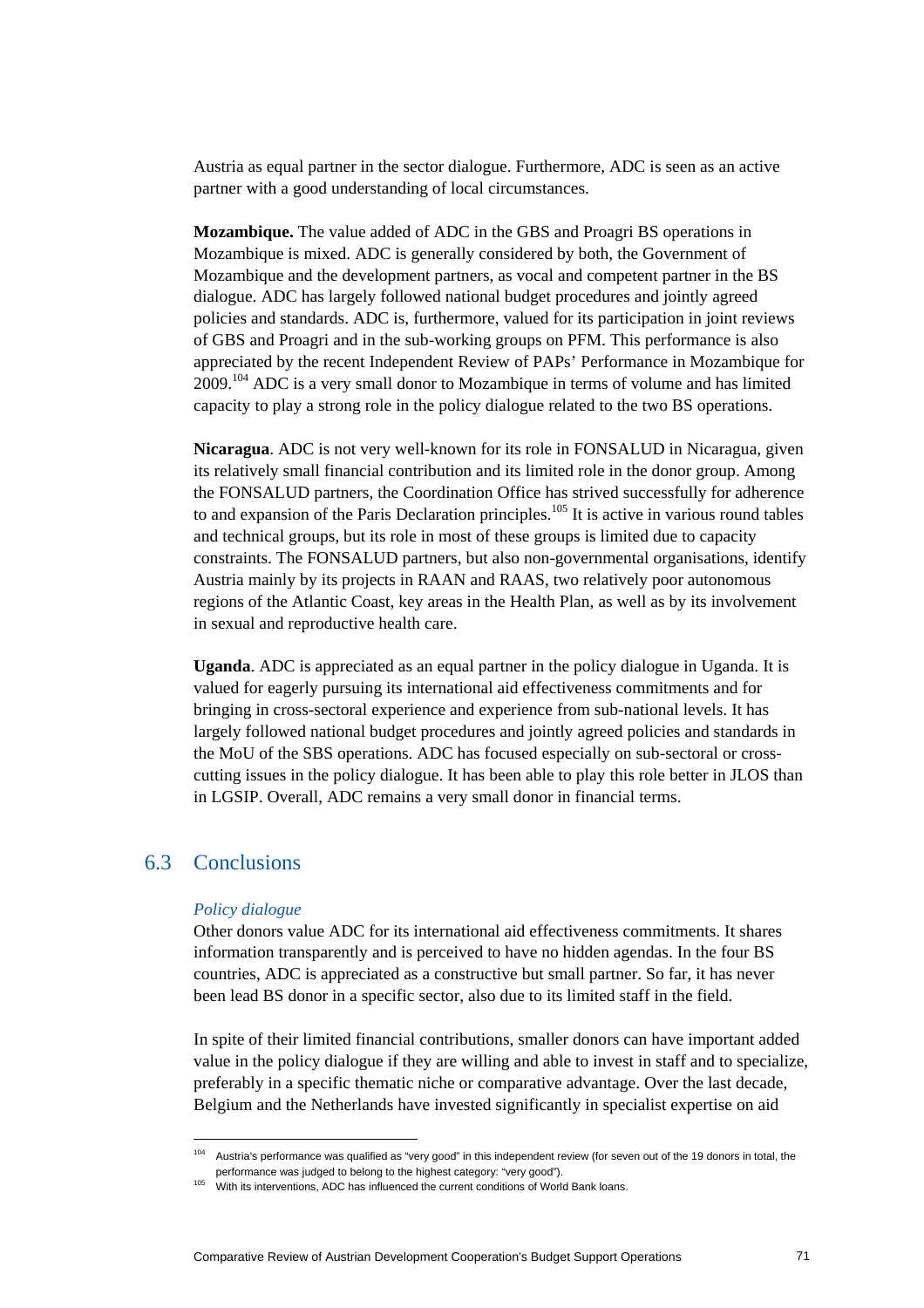modalities, PFM and macroeconomics as well as in diplomatic skills to undertake an effective policy dialogue.

ADC has built up a good understanding of local circumstances in the partner countries and has offered valuable technical contributions to respective sectors. All its SBS operations have been focused on one of its six priority sectors, except in the case of Nicaragua (health). Yet, ADC's choice of sectors has differed greatly across the BS countries. Its engagement can mostly be explained historically and has not been linked to a particular comparative advantage or niche.

#### *Supplementary measures and synergies with other ADC interventions*

ADC's draft BS guidelines state that it should identify supplementary measures in close coordination with the other BS donors to counter potential weak points of partner country's institutions and processes. ADC has taken supplementary measures in Mozambique and Uganda. These measures were not explicitly defined during the preparation for BS operations or in the country strategies. ADC has sought synergies within its country programmes between its BS operations and its other interventions in all four countries, for instance by supporting capacity building initiatives. In some BS countries it has also tried to link its interventions to NGO activities.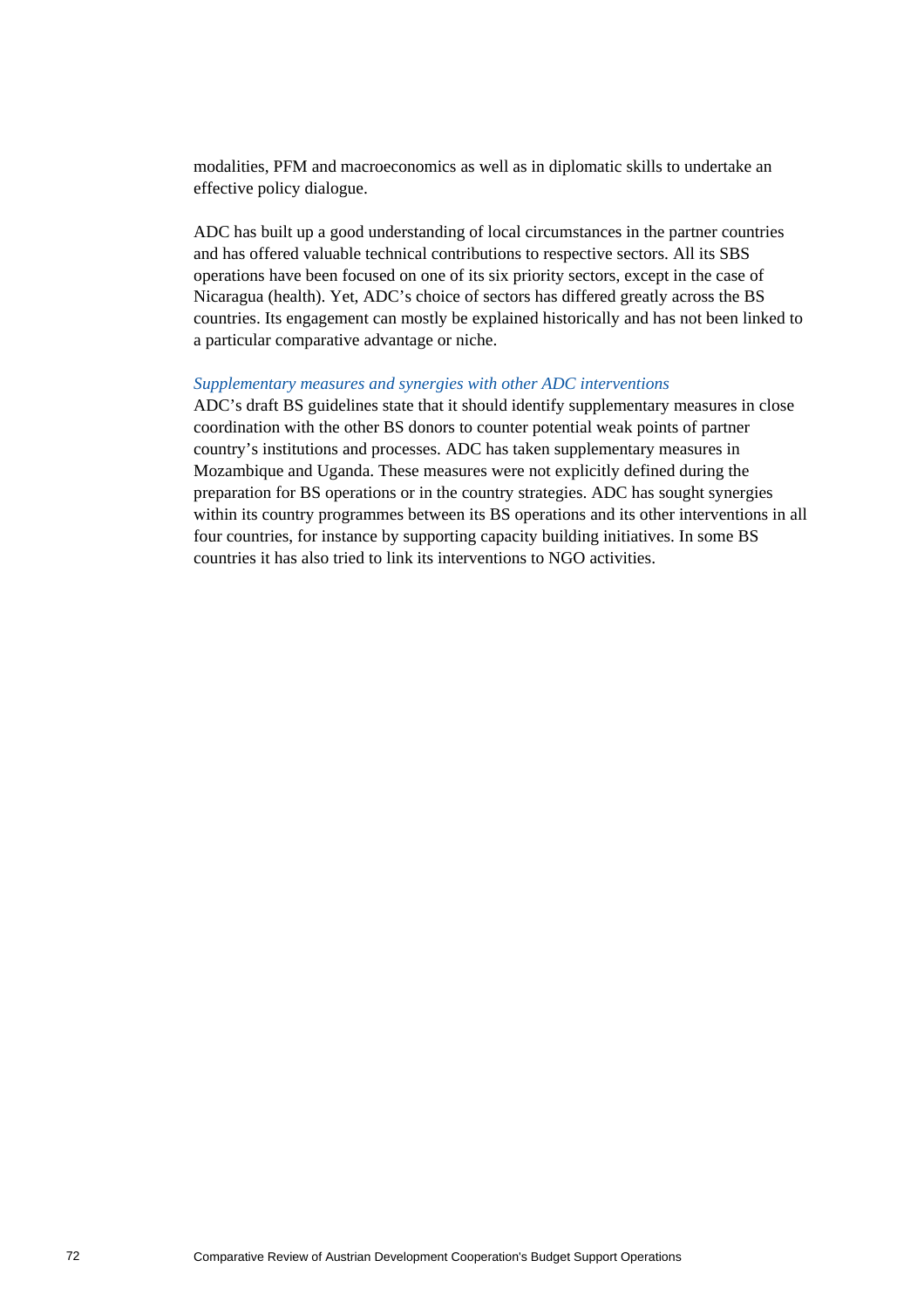# 7 Opening up the System: the Institutional set-up and Operational Procedures

# 7.1 Introduction

When a system is being 'opened', usually different 'internal' components can be identified, such as the structure and internal relations among stakeholders, leadership and the like. In the ToR these components are less explicitly mentioned but are implicit in the organisation structure and the operational procedures. These procedures determine and shape the Austrian involvement in BS operations. In this chapter, we will focus on the specific ToR questions related to the operational processes and institutional set-up.

# 7.2 Review questions on the Institutional set-up and Operational **Procedures**

The review questions of the ToR regarding **the institutional set-up and operational procedures are:** 

# *Operational guidelines on BS*

Do ADC and the comparable donors have a clear operational guideline or outline for all or most procedures regarding BS available? (C2/4b).

Between 2005 and 2009, there were no official guidelines steering the programming cycle of the BS operations in the four partner countries. Both MFA and ADA have pointed out that Austria only provided BS by joining existing BS operations.<sup>106</sup> As a result, ADC was guided by systems previously tested by other donors. In this way the risks for ADC engagement were reduced.

# *BS Guidelines Belgium and the Netherlands*

Belgium is struggling with a lack of strategic guidance as regards BS in general and does not spell out a specific strategy (see Chapter 5, Question A2) as to how -as a smaller donor- it aims to promote a comparative advantage. There is no overall BS strategy but there is an operational guideline -though not with formal status- that outlines the major building blocks of how Belgium aims to implement BS operations.<sup>107</sup> These guidelines outline the most important procedures with respect to programme preparation, formulation and contracting, as well as risk assessment  $\&$  management and M&E. These

 $\overline{a}$ 

Interviews with MFA and ADA.<br>Directorate of Development Cooperation, Vademecum Budget Support, 2008.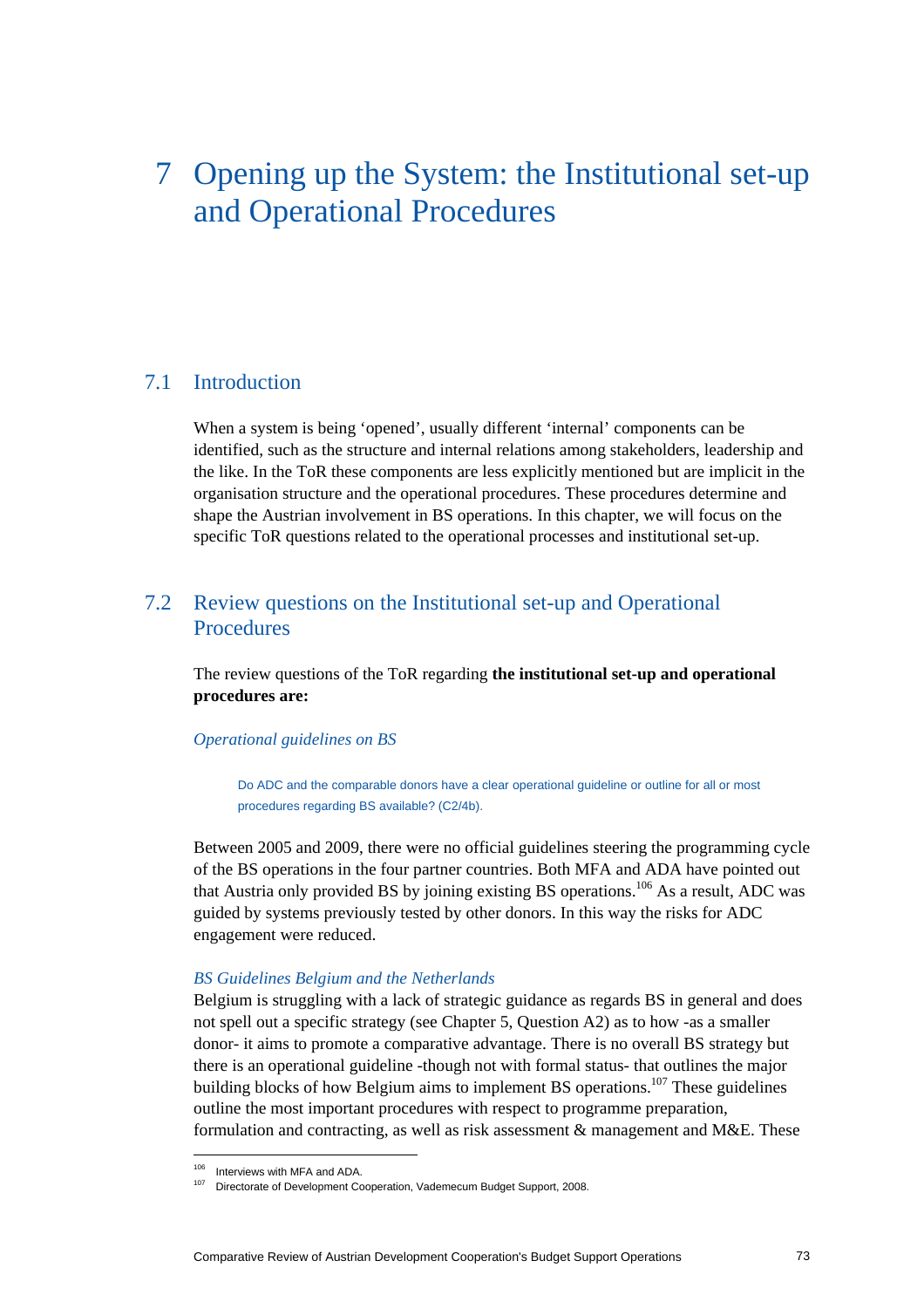guidelines have been revised in 2008 taking into account the lessons learned from Belgium's internal evaluation<sup>108</sup> of BS and the external Joint donor OECD/DAC evaluation of BS.

In the Netherlands since the mid-1990s guidelines on programme aid have been in circulation. Initially, these guidelines referred mainly to balance-of-payments support, such as food aid and fertiliser aid. Over time, these guidelines experienced an evolution that followed the conceptual development of programme aid. First, the focus was broadened to debt relief and after that a shift has been made towards BS.

#### *BS decision making process*

Who within ADC/the comparable donors is responsible for making the decision to provide BS to a partner country? Which criteria and processes are applied to arrive at this decision? (C3/4b).

The decision making processes regarding the BS operations were not guided by standardized procedures and/or formal guidelines. The country studies confirm that ADC has generally followed the harmonised procedures from the donor groups in the respective partner countries. Therefore, the actual decision making processes differed for the respective BS operations. In some cases, the informal document with best practices of guidelines and procedures from other donors was used.

**Cape Verde**. In Cape Verde, for example, the Coordination Office followed in 2006 the procedures as agreed in the MoU for BS. This MoU was signed between the Government of Cape Verde and the six BS donors.

**Mozambique**. In Mozambique the identification of the BS operations and country analysis were thoroughly done and the informal guidelines were used. The request for the provision of both GBS and Proagri II SBS was approved by MFA, in March 2007, and by the ADA Advisory Board, in May 2007.

**Nicaragua**. The process for joining FONSALUD in Nicaragua was assessed and discussed in the ADA Board prior to approval.<sup>109</sup>

**Uganda**. The request for programming related to Uganda's JLOS and LGIS SBS operations started in March 2006 when the Coordination Office send basic documentation to ADA HQ for consideration. An environmental assessment was undertaken for both proposed SBS operations, while evidence that a gender assessment was undertaken only exists with respect to the JLOS SBS. Both SBS operations were approved at the end of 2006.

#### *Belgian and Dutch BS decision making processes*

All traditional donor agencies involved in BS operations have elaborated their own BS guidelines at different moments in time. The DfID guidelines have been used by many donors as an example. Belgium and the Netherlands have elaborated their specific

 $\overline{a}$ 

<sup>&</sup>lt;sup>108</sup> ADE & HERA, Evaluation de la Contribution Belge aux Programmes d'Aide Budgétaire Pluriannuelle, August 2007.<br><sup>109</sup> Source: ADA comment on draft report 4<sup>th</sup> June 2010.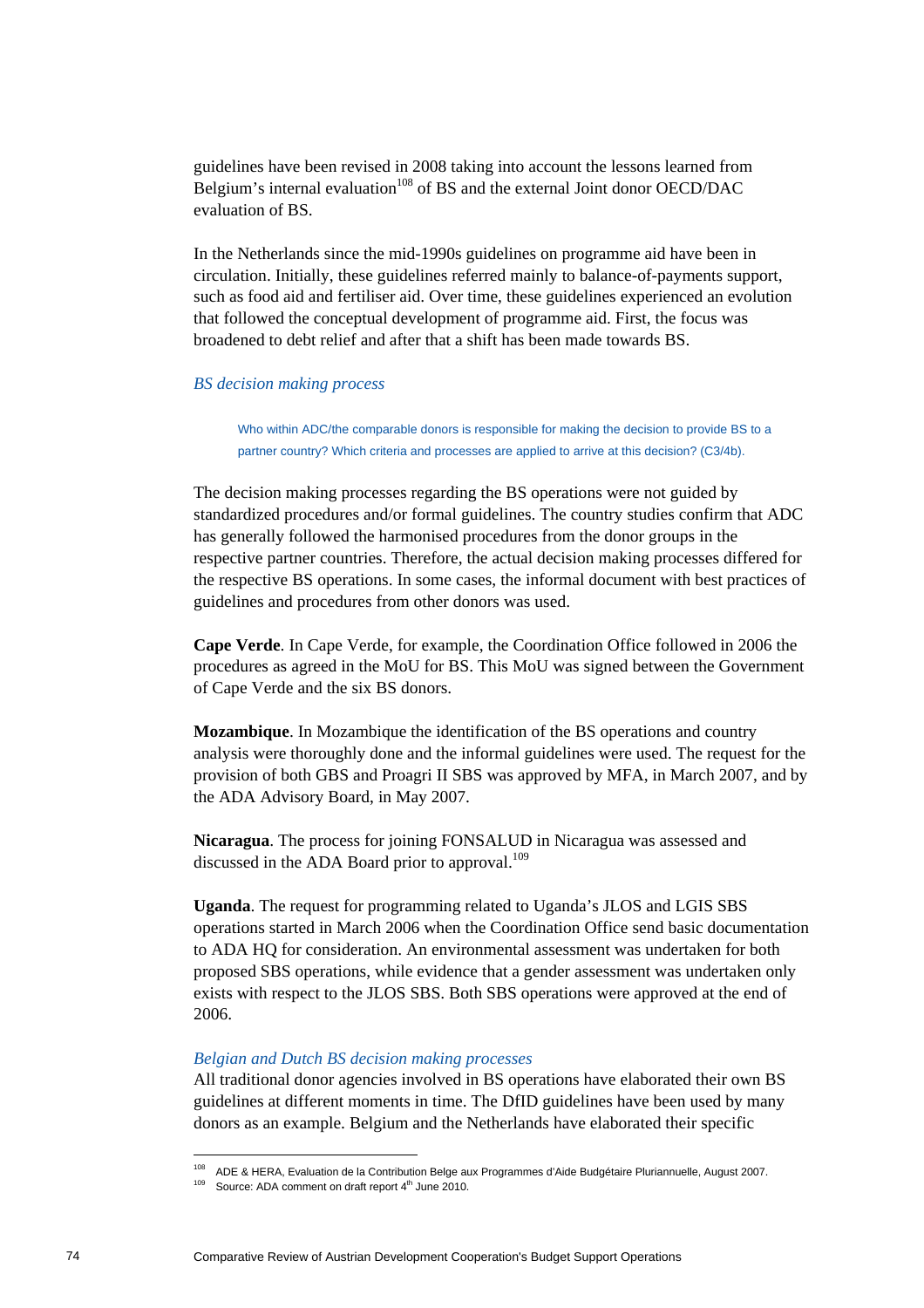guidelines describing the concepts, as well as the responsibilities of the various actors involved. In both countries, first a general analysis is prepared, based on which a principal political decision is taken for an aid modality. Subsequently a risk assessment needs to be prepared before a final decision can be taken. The implementation of BS operations is in both countries a joint effort of both HQ and field staff. There are, however, main differences in the level of delegation of responsibilities and authorities between HQ and field offices.

In Belgium, the Minister for Development Cooperation takes the final decision on whether or not BS is provided, based upon prior approval by the Inspectorate of Finance of the MoF. The procedure consists basically of 6 steps:

- 1. Assessment of feasibility;
- 2. Preparation of a 'Basic Note': (i) analysing the 4 minimum eligibility criteria; and, (ii) motivating the BS operation and explaining how it fits within Belgium's country assistance programme;
- 3. Approval of the Basic Note by the Minister;
- 4. Signing of the MoU;
- 5. Preparing a Technical Note with detailed risk assessment based upon the 4 minimum and 6 specific risk criteria and with recommendations on how Belgium aims to conduct the policy dialogue;
- 6. Final approval by Minister, after prior approval by the Inspectorate of Finance.

A shorter approval procedure can be followed in cases where Belgium joins an ongoing BS programme or if Belgium has previously been active in the sector. In this case, step 1- 4 are skipped, and the process starts with step 5 preparing the technical note.

Some challenges in the programming cycle for Belgium include:

- Programming and approval procedures tend to be long, heavily centralised and focus on ex-ante controls (e.g. significant role of the Inspectorate of Finance in approval process). This limits the predictability and results-orientation of Belgian BS;
- The Belgian budget is not multi-annually, which undermines predictability vis-à-vis multi-annual commitments of BS;
- Although the attaché is formally leading the policy dialogue, in practice it is sometimes the BTC expert who has more in-depth expertise.

In the Netherlands, the procedure is similar but budgetary responsibility for development cooperation has been delegated to the embassies. The Dutch embassies have to prepare or update a 'Track Record' on an annual basis. Its framework requires a clear analysis and offers an operational structure for decision making on the full modality mix (including GBS or SBS). The embassy sends its Track Record to HQ for approval, in particular by the Department for Effectiveness and Coherence (DEC), and subsequently by the Secretary General for International Cooperation. The ultimate decision on providing BS is a political one and is taken by the Minister of Development Cooperation.

Once a principle decision has been made for a certain aid modality, the embassy has to prepare an 'Appraisal Memorandum'. This provides a detailed step-by-step elaboration of relevant information and risks. Within the context of the Paris Declaration, the Dutch made an effort to harmonise the track record exercise with the EC's assessment for BS.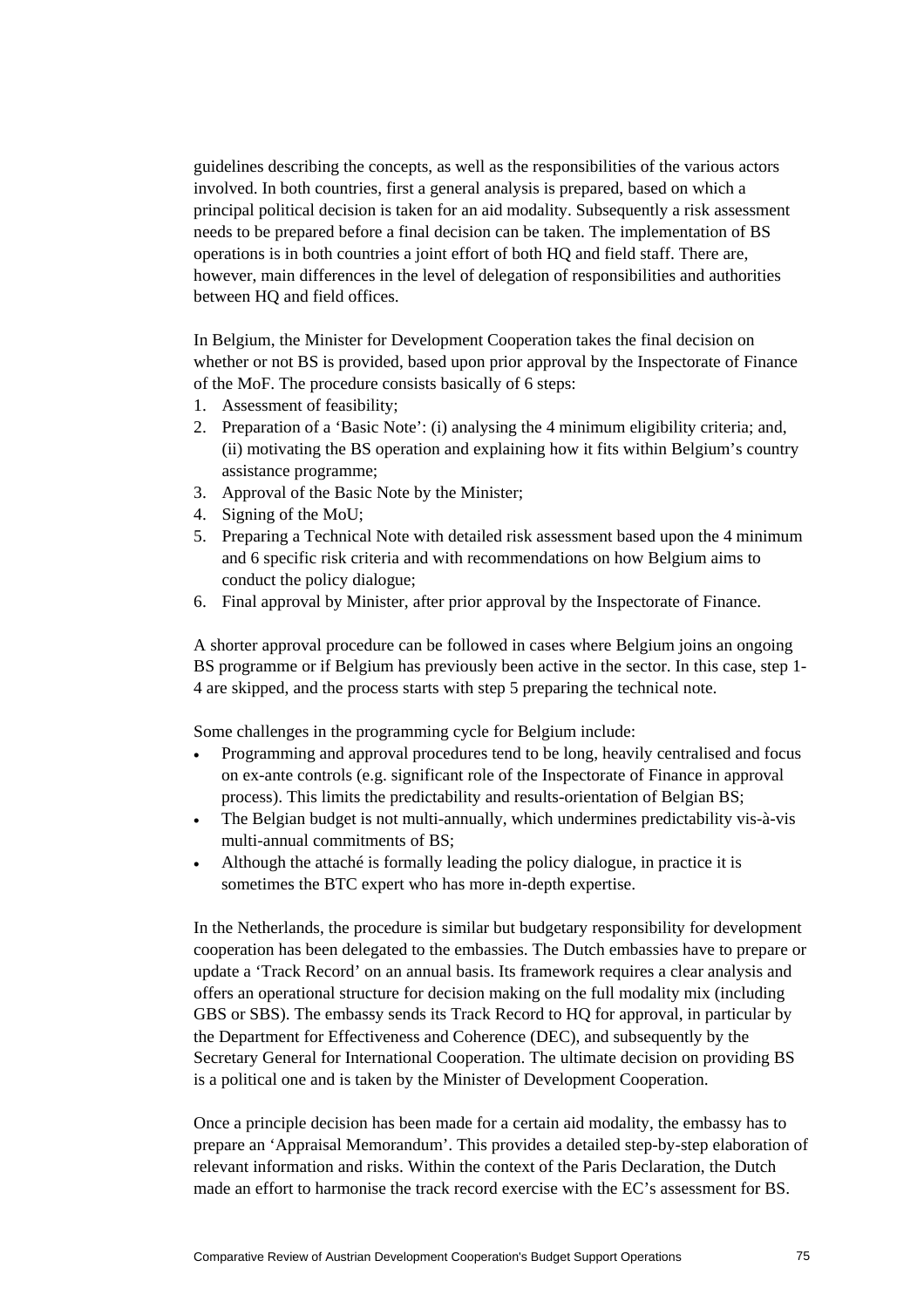But since the procedures were too much different, this effort was not successful and abandoned.

# *Preparation of BS operations*

How are the BS contributions being prepared by ADC/the comparable donors (defining the amount, negotiation authority etc.)? (C4/4b).

The sector programmes that qualify for BS have been identified by staff of the Coordination Offices in consultation with HQ. These programmes often include logical follow-up activities of former ADC projects. So far, Austria never took the initiative to start a BS operation, but it has always followed the trend in a particular sector. In its decision to shift to BS, the priority sectors identified by MFA in the TYP 2006-2008 were guiding the sector choice (see Chapter 5), but were not always strictly adhered to. The latter is evidenced by the SBS provided to the health sector in Nicaragua (see Chapter 6, Question B1 on the BS strategy).

BS commitments are negotiated and agreed between the corresponding line ministry and the Ministry of Finance of the partner country on the one hand, and a group of donors that are willing to support the sector programme on the other. In none of the four BS countries, the shift from the project aid to programme aid modality led to a 'wild swing' in the size of the Austrian contribution to the sector. ADC determined the size of its BS commitments mainly on its available budgets. Only to some extent, the needs of the partner government and its costing plans have influenced the size of the ADC commitments.

#### *Belgian and Dutch preparation of BS operations*

In Belgium, the overall resource envelope is determined by the country allocations. After the approval by the Minister, MFA gives the mandate to the embassy to start negotiations with relevant authorities in the partner country. The embassy is responsible for this phase and is supported by the Working Group on BS and BTC.

In the Netherlands, the overall resource envelope is determined by the tentative country allocations, as defined in the multi-annual planning exercise. In principle, the embassy has a mandate allocating resources among the sectors within the overall frame of this allocation. In practice however, also in the Netherlands, the resource envelop per sector is already defined in the multi-annual planning exercise.

#### *Planning of supplementary measures to BS*

How are measures supplementary to BS (e.g. strengthening Public Finance Management systems etc, promoting civil society involvement in the budget planning, execution and monitoring process) planned and decided on by ADC/the comparable donors? (C5/4b).

Supplementary measures can either be requested by the partner government or suggested and made available by the donors. They manifest the mutually responsibility of both the government and the development partners in the context of the Paris Declaration. In the four BS countries studied, ADC has taken measures in Mozambique and Uganda to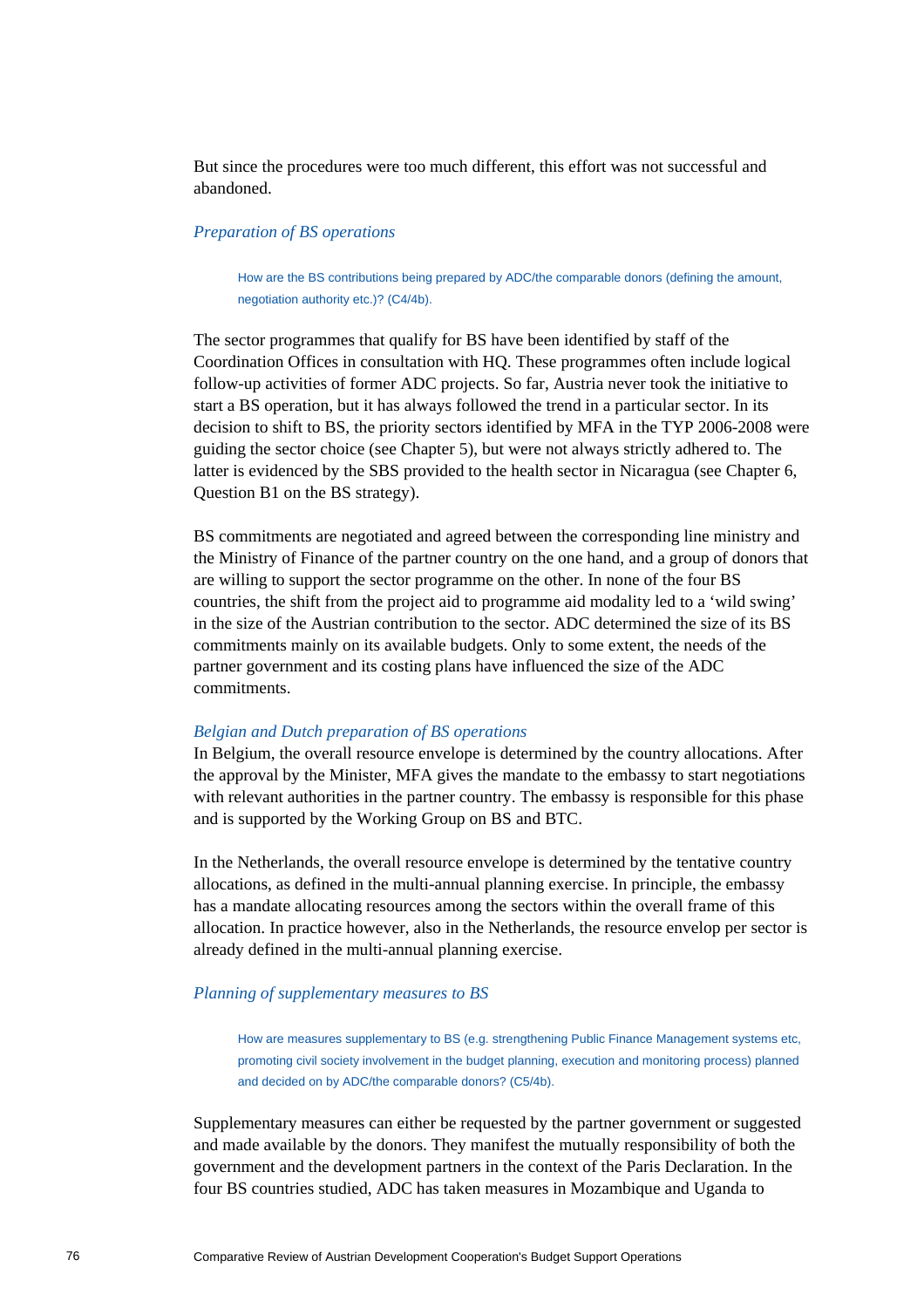supplement the BS operations. In Nicaragua, ADC has not provided supplementary support while other development partners (esp. Sweden, the Netherlands and the World Bank) provided support to the Ministry of Health for strengthening the government system as part of their mutual responsibility.<sup>110</sup> The Coordination Office considers these supplementary services as 'joint initiatives' by the FONSALUD partners. The role of ADC regarding supplementary measures in partner countries has been discussed in Chapter 6, Question B2.

#### *Belgian and Dutch planning of supplementary measures to BS*

Belgium has no specific guidelines, criteria or procedures as far as it concerns supplementary services to BS.

In the Netherlands, the supplementary services are -as much as possible- planned within the framework of the programming of country strategy, the so-called Multi-Annual Strategic Plan (MASP). Nowadays, the need for supplementary services is determined by the ongoing policy dialogue with the partner government. The embassies may destine part of the bilateral resources to that end. If and when required, the Netherlands strengthen the capacities of the expertise available in the embassies to be better equipped to support the partner country. This is the case, for example, in Nicaragua.

#### *Monitoring and evaluation (M&E)*

What are the accompanying and monitoring measures ADC/the comparable donors applies/apply along with BS operations (tracking of and reporting on compliance with Performance Assessment Frameworks, involvement in policy dialogue, reporting to Headquarters, participation in monitoring measures such as joint missions etc)? (C6/4b).

In all BS operations the performance reporting on progress is based on pre-established indicators (usually of both kinds: process and results) elaborated by and presented by the partner government (usually the line ministry, and in case of general BS the Ministry of Finance). The frequency of the reporting is agreed upon in the MoU, and is usually on an annual basis. The monitoring of these reports is a joint task of the donors supporting the sector programme. That does not imply that monitoring (and the use of PAFs) is homogeneous over the countries and sectors. See for more information about the policy on M&E Chapter 5, Question A17.

**Cape Verde**. The Coordination Office has consistently participated in the annual review process of BS (i.e. both SBS and GBS), in Cape Verde. The government and BS Group have developed a joint, streamlined matrix that highlights the main policy and result indicators. This matrix is used as a basis for discussions and disbursement in the donors' respective BS operations. During these reviews, ADC and Spain have decided together whether they will continue their SBS disbursement to the environment sector. They base this decision on the fulfilment of three sine qua non indicators of a General Matrix and on satisfactory progress in the environmental sector measured by specific sector indicators. The sector dialogue of Austria and Spain with the Ministry of Environment has mainly been light and narrow and therefore less effective. First, it has been restricted in time to

<sup>110</sup> Interviews at the Ministry of Health and with Director CIES/UNAN, February 2010.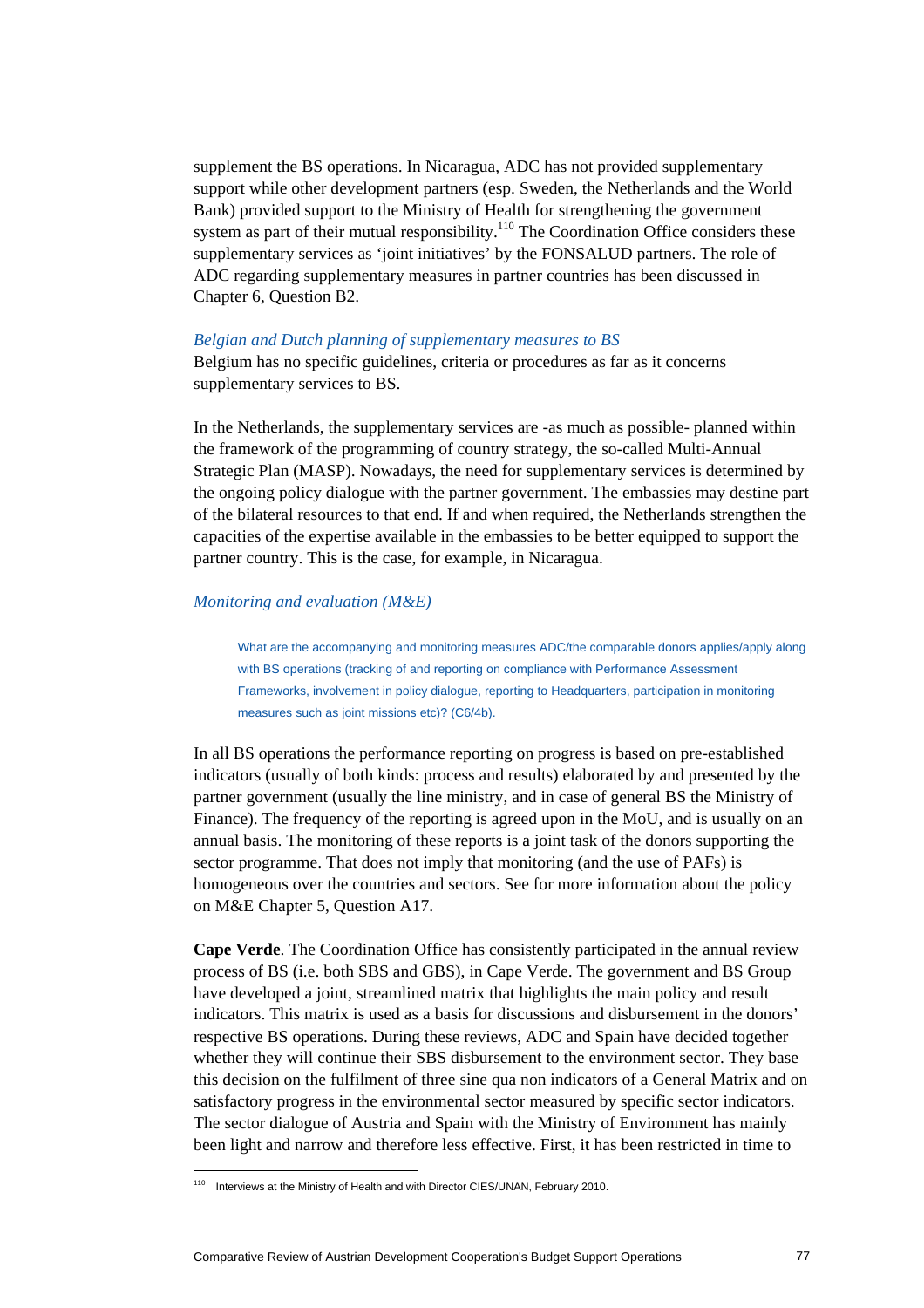only the bi-annual review missions, while seldom any dialogue has taken place outside these review periods. Second, the dialogue has mainly been focused on output and outcome indicators and baselines, but not on real policies or financial and other inputs.

**Mozambique.** ADC's policy to commit<sup>111</sup> GBS funds is tied to the satisfactory achievement of the indicators defined in the Performance Assessment Framework (PAF) and the underlying principles defined in the MoU. The assessment of the PAF indicators takes place during regular annual Joint Reviews in which both government and development partners representatives jointly participate. Regular monitoring of the implementation of GBS takes place through the Joint Reviews, as agreed upon in the MoU. Joint and mid-term reviews in Mozambique have generally taken place on time and have shown satisfactory results. The progress reports are not necessarily presented together with the audit reports, although the *draft* conclusions of the audit reports used to be available during the Joint Reviews.

ADC's disbursement policy for Proagri is that funding is triggered by a satisfactory achievement of the indicators defined in the Proagri MoU Matrix, and of the three PAF indicators for agriculture. There are different tools to monitor the performance of Proagri, including the MINAG Annual Report, the agriculture sector assessment of the Joint Review, the MINAG Financial Management Report, the Audit Report and the Audit Action Plan. The Financial Audits for Proagri were consistently provided late between 2005 and 2008. Donors have raised the issue and there are efforts to improve PFM and MINAG is responding to the findings of the audit by an Audit Action Plan.

**Nicaragua**. The performance of FONSALUD is monitored against a PAF. Progress is discussed officially on an annual base in a joint review. In this review, the budget is being studied in detail, while the data underpinning the performance of the sector are being analysed and reviewed. During its early years (2005 and 2006) the joint review had some influence on the policy formulation, but since 2008 this influence has reduced. Currently, the pragmatic informal meetings between the Ministry of Health and the FONSALUD lead partners ('troika'<sup>112</sup>) are more influential. These meetings take place more frequently throughout the year. Austria's main contribution to the policy dialogue takes place at the FONSALUD round table.<sup>113</sup> Its inputs partly focused on the characteristics of the health provision to the (indigenous) populations of the Atlantic Coast regions.

**Uganda.** ADC's policy to disburse JLOS and LGSIP funds has been tied to a satisfactory assessment of the respective sector performance undertaken in the framework of the regular sector reviews. The JFA for LGSIP also linked disbursements to the receipt of satisfactory accountability, notably the annual report of the Auditor General. Performance assessment takes the form of a review of general achievements and challenges rather than being anchored in a distinct set of performance indicators. With the help of ADC, the

 $111$  'Commit' refers in this context to making a commitment regarding the amounts scheduled for disbursement in a respective

year.<br><sup>112</sup> The troika is a committee of three development partners that represents the group of development partners in its relation with the Ministry of Health (and the Government of Nicaragua in general). The role each partner fulfils in this group is not related to the magnitude of financial resources made available, but to sector-specific knowledge and management

capabilities.<br><sup>113</sup> See Question B3 for more general information about Austria's role in the policy dialogue.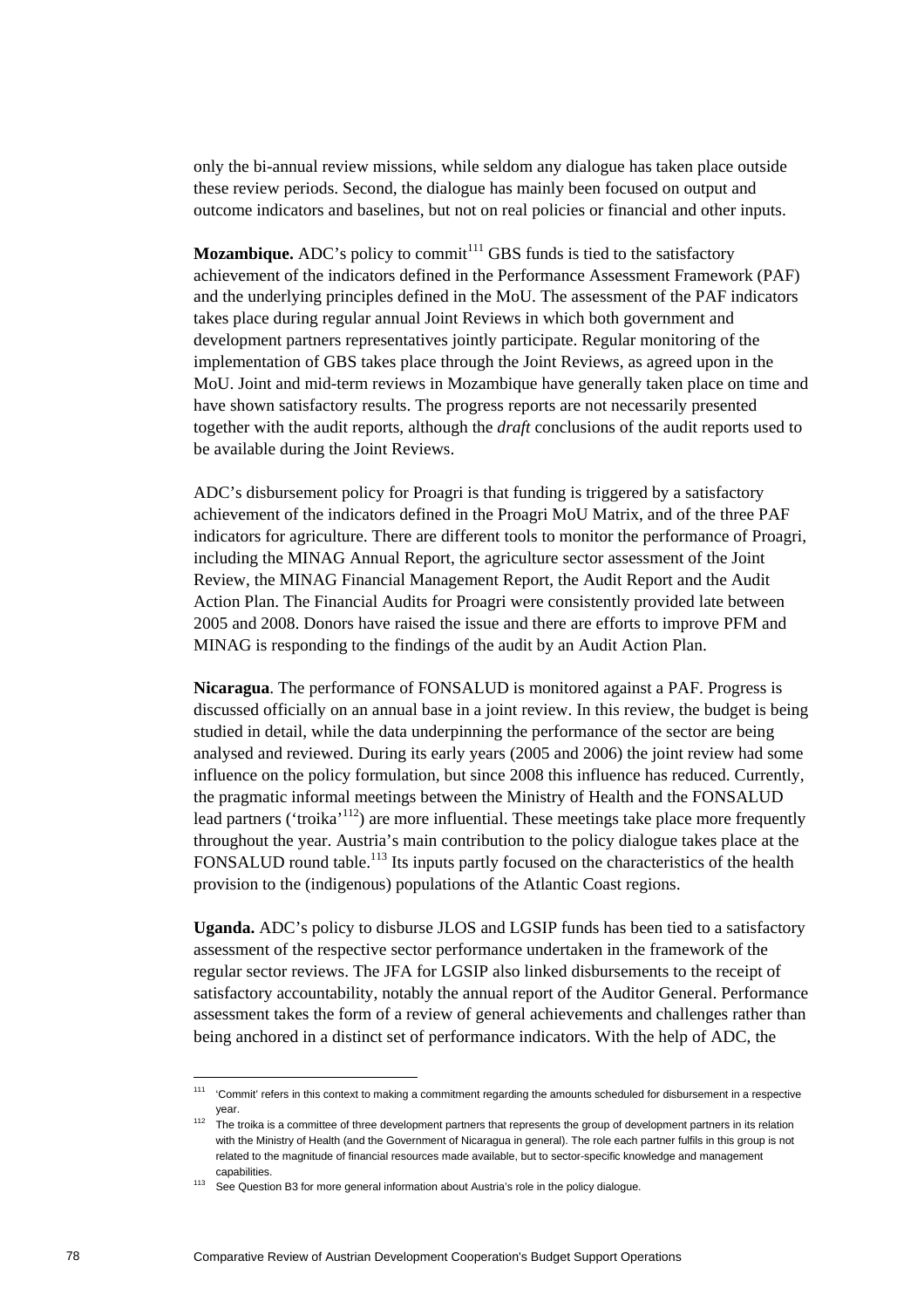JLOS is currently in the process of defining such a performance assessment framework. The assessments have taken place during regular annual sector reviews in December in which both government and development partners representatives jointly participate. Regular monitoring of the implementation of JLOS takes place through annual progress reporting in the framework of Joint Reviews between GOU and development partners as agreed in the MoU.

The Coordination Offices in all four BS countries reports on a quarterly basis to ADA HQ on relevant developments and information as regards their involvement in the sector.

Project and programme evaluations are managed either by the implementing organisation, by ADA's country/thematic desks or by the Coordination Offices depending on the volume of the projects/programmes.<sup>114</sup> Strategic evaluations (e.g. country strategies, sectors, cross-cutting issues) are programmed and agreed upon by MFA and ADA within the framework of a two year work programme. For each strategic evaluations ADA contracts independent evaluators and manages them. MFA and ADA set up a reference group, jointly develop ToRs and jointly engage in the quality control process. There is no M&E capacity in MFA.

## *Belgian and Dutch M&E*

The process of monitoring progress in sector support programmes is basically the same for all donors. As much as possible, monitoring forms part of the harmonised joint donors' activities.

Belgium is applying or is making use of the following tools for M&E:

- M&E of eligibility and of risk assessment;
- Use of partner country systems and joint donor procedures;
- Reliance on joint donor reviews;
- Using non-state information (CSOs, media, etc);
- Partner country audit reports (required for BS disbursements).

In the Netherlands, all available monitoring mechanisms are used – usually within a joint donor setting - through joint donor reviews and joint donor evaluations. See for more information on M&E policies Chapter 5, Question A17.

#### *Predictability and processes of disbursements*

Are instalments by ADC/the comparable donors disbursed in a timely manner? How are prerequisites verified by ADC/the comparable donors? How do they induce the disbursement of instalments? (C7/4b).

A key element of the AAA is predictability of aid, i.e. donors providing a longer-term commitment over a period of 3 to 5 years. It also implies that this commitment counts as an input to the Medium Term Expenditure Framework (MTEF) of the partner country, and hence should be communicated in advance to the Ministry of Finance of this country. The timeliness of disbursements according to pre-established moments in time is very important to the partner country, since it may influence the cash flows and hence the

<sup>&</sup>lt;sup>114</sup> See also guidelines on the ADA homepage.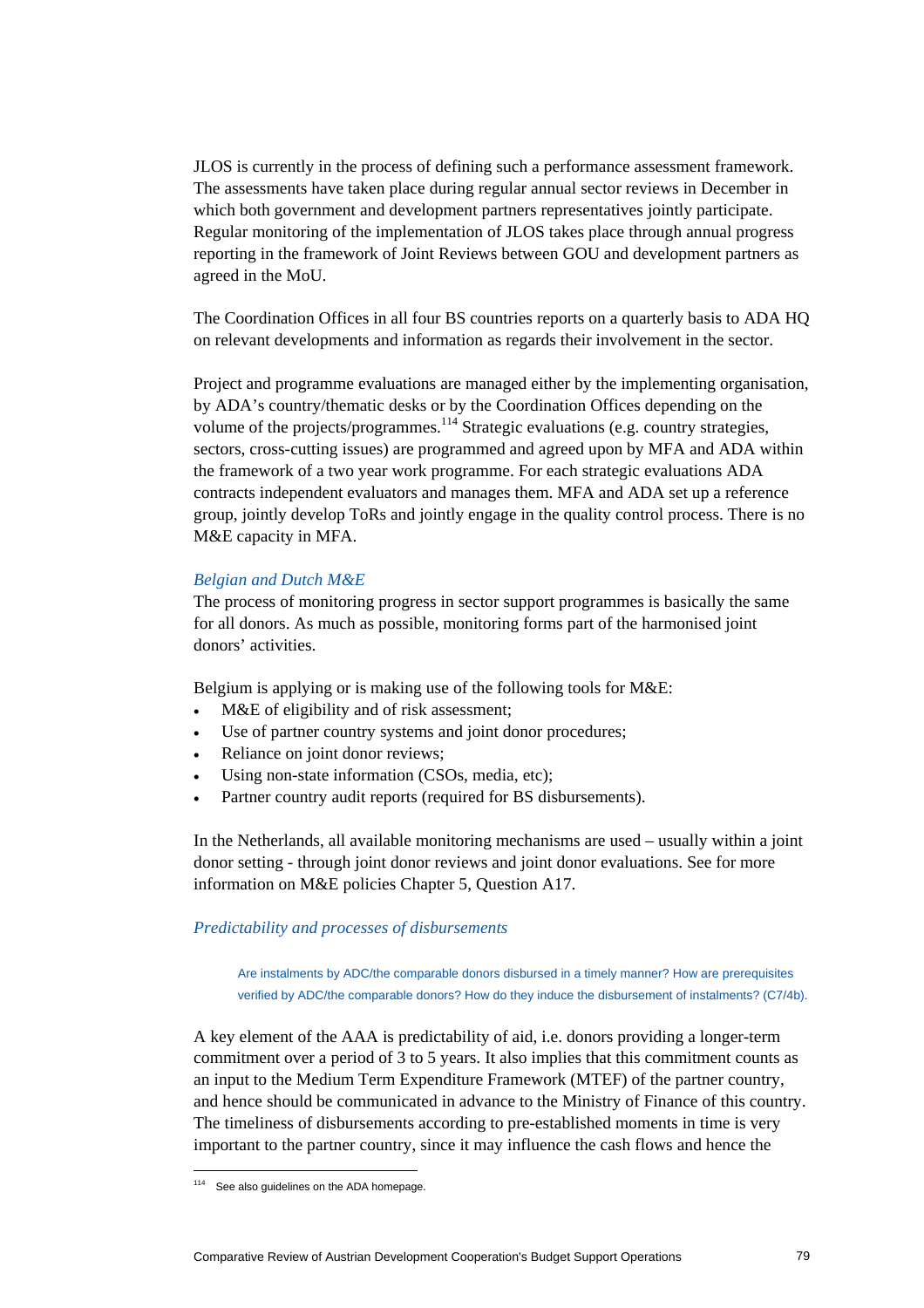financing requirements. If the payment of instalments is postponed, the partner government might have to pre-finance.

Like for all Austrian government departments not covered by a legal act, there is the constraint of the so-called "Vorbelastungsgrenze". The ADA Company Act (§2, Art. 3) allows for 60% of the first year's funding to be committed for the second year, and 40% for the following years. While this approach to financial management is not unusual among OECD countries, it poses a problem to Austria since it lacks multi-annual aid targets or a multi-annual budget framework against which the MFA, ADA and the Coordination Offices can commit funds.<sup>115</sup> This restriction applies to all ADC's aid modalities, including BS.

This restriction on ADC's budget commitments for future years ('future liabilities') has not only undermined Austria's predictability but has also increased the transaction costs for all parties involved.<sup>116</sup> A multi-annual budgeting system could solve this and hence allow financial commitments over a longer period of time.

In all four BS countries the disbursement scheme of ADC has been primarily based on the Austrian flow of resources and is hardly aligned to the budget cycle of the partner country. In practice however, this has only been a problem in Uganda and hardly in the other three BS countries.

**Cape Verde.** ADC provides BS to the environmental sector in Cape Verde since 2006<sup>117</sup>. The Joint Annual Reviews certified a positive assessment based on the pre-established targets and indicators in the environmental sector. ADC disbursed the full amounts envisaged for BS in each year. In the review of 2009, however, some discussion took place prior to the donors' positive assessment, since the partner government initially made too limited progress in some areas subject to assessment.

ADC's restrictions to make medium-term financial commitments have played a role in the first years of SBS provision (2006-08), but less in the last two years. ADC did neither apply flexible tranches nor within-year tranches for its SBS disbursements to Cape Verde. Spain, the only other SBS donor in the environment sector, is providing a part of its SBS by means of a variable tranche. $^{118}$ 

**Mozambique**. In Mozambique ADC's commitments<sup>119</sup> are dependent upon the satisfactory achievement of the targets defined in the PAF and the underlying principles defined in the MoU in the case of GBS. Since 2005/6 the Joint Reviews and the Proagri Technical Reviews have certified a positive assessment of the progress by the GOM with respect to GBS and Proagri, triggering full disbursement of ADC's committed funds until today.120,121 ADC has also been able to disburse budget support funds in line with the

 $\overline{a}$ 

<sup>&</sup>lt;sup>115</sup> OECD/DAC, Peer Review Austria, 2008.<br><sup>116</sup> The use of within-year tranches would even further reduce predictability and increase transaction cost.<br><sup>117</sup> Initially (2004-07), the Netherlands was also providing BS to t on Cape Verde sector performance in 2009 Spain decided early 2010 to disburse only a small part (EUR 75,000) of this

variable tranche.<br><sup>119</sup> Commitments denote in this context the amounts notified to the partner government as scheduled for disbursement.<br><sup>120</sup> Government of Mozambique, Joint Review 2009, June 2009.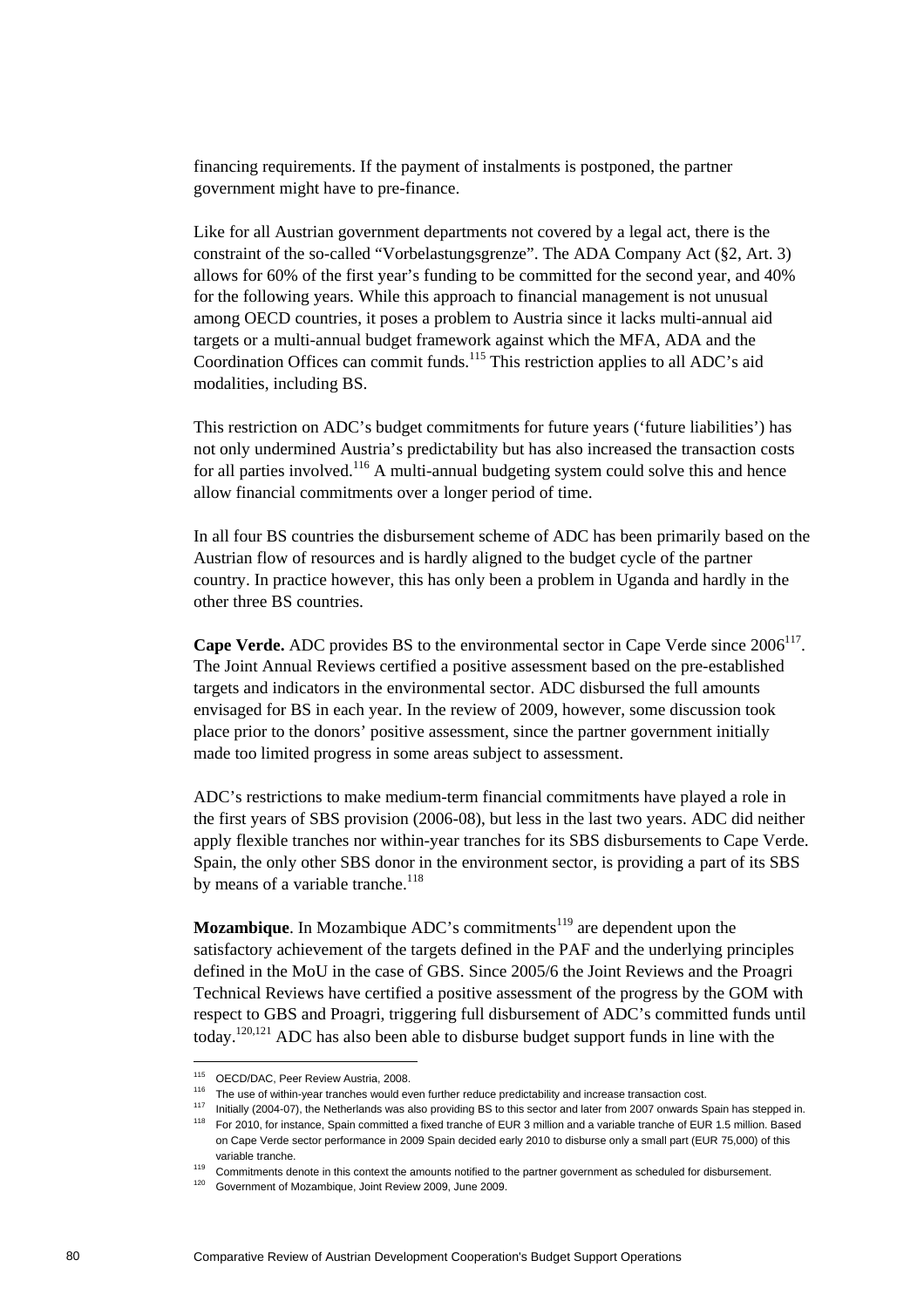disbursement schedules agreed between the GOM and other development partners, improving predictability (i.e. of Proagri SBS funds) (see also Question C6 above).

**Nicaragua**. Austria has been a predictable partner to the government of Nicaragua and has always paid in due time. ADC has always disbursed its contribution to FONSALUD during the month of July.<sup>122</sup> This timing is related to the resource flow management of the Austrian government and not to the budget cycle of the Ministry of Health in Nicaragua. The Ministry of Health knows in advance (and out of experience over the last years) when Austria will disburse and hence submits its disbursement request in a timely manner. The Coordination Office has not encountered difficulties to commit multiannually and to deal with the 'Vorbelastungsgrenze'. None of the FONSALUD partners applies variable tranches. This has contributed to a relatively smooth financial planning.

In 2006, the Ministry of Health started - as one of three pilot ministries- to elaborate a MTEF (*marco presupuestario de mediano plazo*- MPMP). 123 In 2008, the progress in achieving more ownership, alignment and harmonization as a result of the Paris Declaration on Aid Effectiveness in the health sector was evaluated.<sup>124</sup> The report concluded that although progress was made, a lot remains to be done. In response, the government decided to institutionalise the MPMP in 2011. This means that the entire budgeting system will be changed towards a results-based MTEF on a three-year rolling base. As a consequence, the FONSALUD procedures have to be revised too.

**Uganda.** Since 2005/6 the Joint Sector Reviews in the sectors JLOS and LGSIP have certified a positive assessment of the progress by the Government of Uganda in both sectors, although less so for the LGSIP in the fiscal year 2008/9 due to weak sector performance. As a result, ADC fully disbursed all JLOS funds committed for the period between 2006 and 2009, while it did not pay the last tranche of EUR 1.3 million for the LGSIP SBS disbursements. ADC has also been able to disburse its BS funds in line with the general agreements made between the Government of Uganda and other development partners.

#### *Belgian and Dutch disbursement processes*

Belgium makes its financial commitments for a period of 4 years, but its annual disbursements require a prior approval by the Inspectorate of Finance. Disbursements are based on the continued validity of the eligibility criteria (see Chapter 5, Question A9), on the agreed disbursement schedule and on the conditions formulated in the MoU. Due to programming and approval procedures which tend to be long, heavily centralised and focus on ex-ante controls, Belgian BS has often been disbursed unpredictably.

The Netherlands prefer making multi annual commitments for BS, especially in partner countries where they have a fruitful policy dialogue and team up with other BS donors. The Netherlands strongly underline the timely provision of BS. They elaborate a

<sup>&</sup>lt;sup>121</sup> ADC, Agricultural Sector Performance 2008, 22 April 2009.<br><sup>122</sup> ADC intended to disburse EUR 1 million per year in the period 2006-2009. A difference in actual disbursement 2007 and

<sup>2008</sup> is due to a delay caused by a transfer problem with an intermediary bank in 2007.<br><sup>123</sup> S.Sjolander, W.J.Cornelissen. The development of the SWAp in the health sector in Nicaragua. Managua. June 2006.<br><sup>124</sup> Evaluación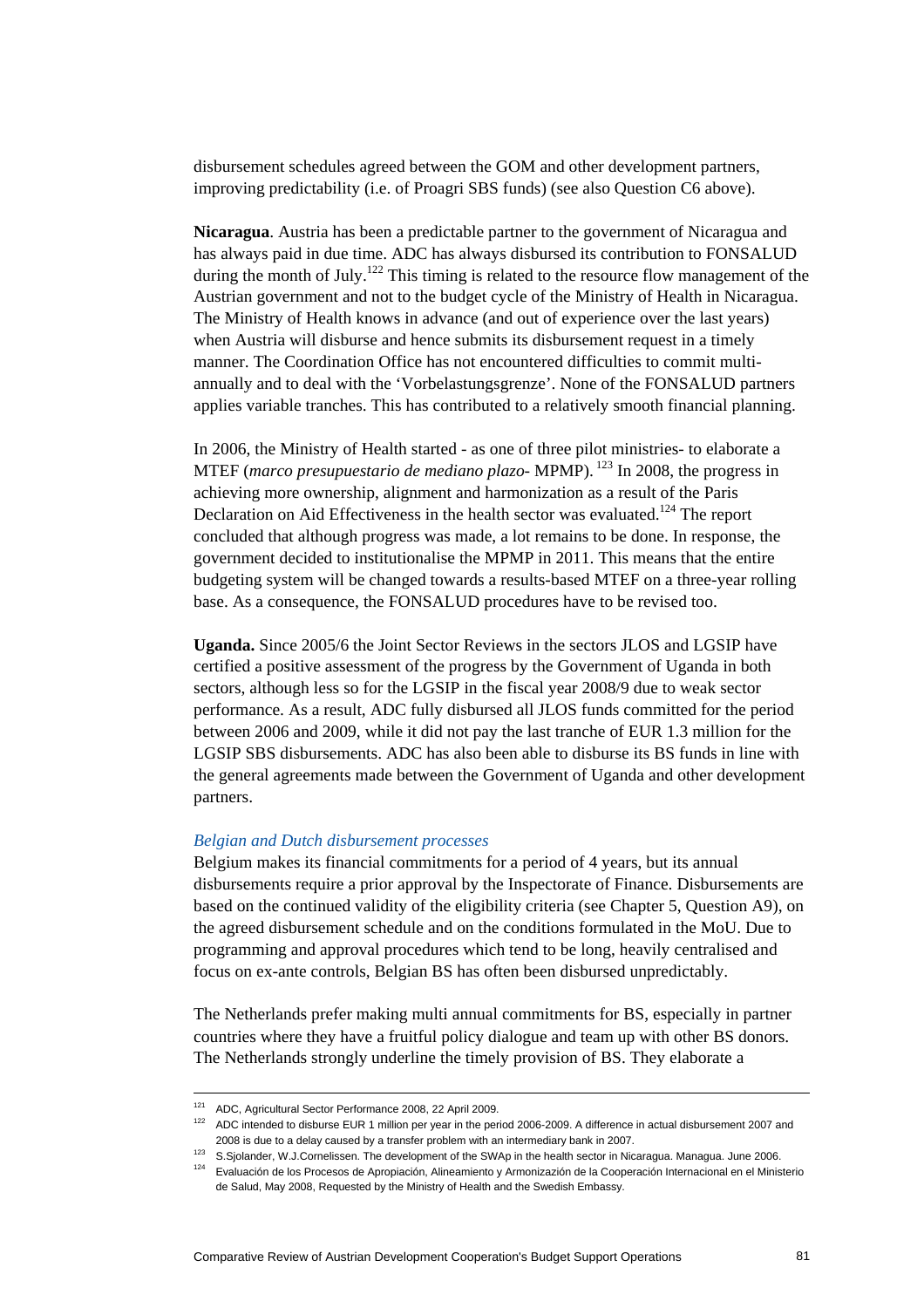disbursement schedule in their multi-annual planning exercise and make an effort aligning this schedule to the budget cycle of the partner country, enabling the partner country to spend the money in the same budget year.  $125$  Apart from anomalies, the Netherlands strictly adhere to their disbursement schedule.<sup>126</sup>

## *Financial control*

How are financial controls in the area of BS operations applied by ADC/the comparable donors? (C8/4b).

It is hardly possible to execute ex ante controls on financial inputs from non-earmarked BS. After the money has been transferred to the Central Bank of a recipient country, the ex ante control only implies that the Central Bank provides evidence of its change into national currency and subsequent deposit on the Treasury Account. In the case of basket funding (like FONSALUD) separate escrow accounts<sup>127</sup> are kept at the Central Bank and there could be some control over tranche disbursements.

As a standard procedure in BS operations, new disbursements of BS can only be made after a satisfactory external audit over the use of the funds has been made available. This audit is often an important input into the joint annual review.

**Cape Verde**. In Cape Verde, external controls on SBS are in general carried out in a satisfactory manner by the SAI (Tribunal de Contas). Yet, the BS Group is currently concerned about lack of progress in the parliamentary approval of the new legislation relating to the court of auditors.

**Mozambique.** An increasing share of aid has come under the scrutiny of the budget process, and hence under the control of the Mozambican SAI. The financial audits on BS, provided by this SAI, have been satisfactory but are not always provided in-time, also due to capacity constraints.<sup>128</sup>

**Nicaragua.** In Nicaragua the financial control is vested in the external audit. Since FONSALUD is a basket fund with separate accounts, the audit is not only carried out by the SAI of Nicaragua)<sup>129</sup> but also partly by different private auditing companies. The audit system is neither aligned, nor harmonised. The World Bank and the IDB hire a firm to conduct their own external audit, while the bilateral partners and UNFPA have a separate external audit. All external audits, except the one from the SAI cover only a part of all spending made by the Ministry of Health.

<sup>&</sup>lt;sup>125</sup> For partner countries with the same budget year as the Netherland (January-December), the BS should be transferred in the first quarter of the year and for countries with a different budget year, the BS should be provided in the first quarter of

this year. See the Dutch 'Handleiding Algemene Begrotingssteun', 2008.<br><sup>126</sup> Among the four BS countries of ADC, such an anomaly took place in Nicaragua, where the Netherlands has frozen its

disbursements for GBS, but continued its disbursements for the FONSALUD, based on satisfactory sector performance.<br><sup>127</sup> An escrow account is an account within the control of a third party, into which money can be paid by

being received by the other party until a certain date, or until certain conditions have been met.<br><sup>128</sup> ITAD, DFID Country Programme Evaluation Mozambique 2006-2009, 2010.<br><sup>129</sup> All development partners have considered th of approximately 1.5 years. Source: Coordination Office, Managua, March 2010.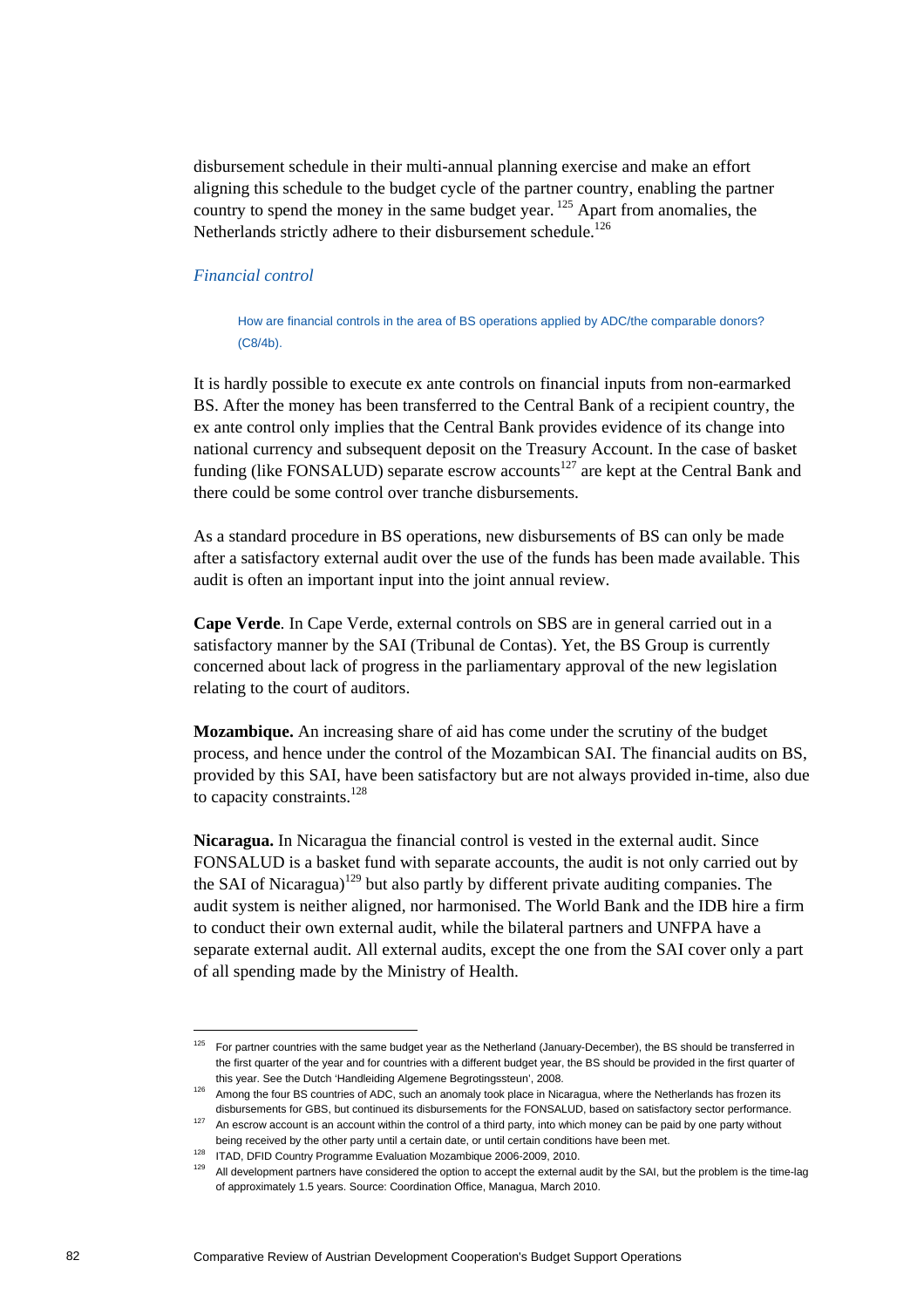**Uganda.** The SAI in Uganda carries out the financial audits on the full government budget including the BS funds. Financial audits were late for the years 2005/6-2006/7. In 2007/08, these Audit Reports provided were on time but not the Special Audit Reports of the JLOS SWAp fund. The audits identified unqualified and qualified opinions across the JLOS institutions, though not material enough for the BS donors to postpone disbursements<sup>130</sup>

With regard to the reporting to HO, the Coordination Offices have kept HO regularly up to date about the developments on BS, by means of quarterly, event-based, and financial reporting.

# *Financial controls applied by Belgium and the Netherlands*

The Belgian development co-operation applies financial controls through:

- Ex-ante controls performed by the Inspectorate of Finance during programme and implementation through its mandate to approve programme documents and annual disbursements;
- Ex-post annual audit reports of the BS operation in the partner country, either undertaken by the national SAI on or an external audit firm;
- various internal financial controls undertaken by BTC during implementation of a BS operation; and
- Internal and external control and audit of the Belgian development cooperation led by Belgian Inspectorate of Finance and the Belgian SAI.

Most of these measures have also been also applied in Austria.

In recent years, Belgium has become stricter in ensuring accountability for BS by:

- Introducing the need for the partner government to repay funds in case of fraud;
- More strongly promoting good governance & PFM at sector level; and
- Enforcing more strictly the underlying partnership principles (e.g. free and fair elections, maintenance of human rights, and reduction in corruption).

In the Netherlands, the financial control over BS is -in theory- not different from the one applied to project financing. However, increasingly is being relied on the audit report by the SAI in the partner countries as part of the effort to come to full alignment.

# *Internal division of labour*

 $\overline{a}$ 

What is the division of labour among the different actors involved in BS operations within ADC/the comparable donor agencies? (C9/4c).

Please see the Questions C3, C4, and C6, for more information about the division of labour regarding the BS decision making processes, the preparation of BS operations, and M&E.

<sup>&</sup>lt;sup>130</sup> Currently, various donors have decided to withdraw from the sector, partly because of concerns around transparency and accountability.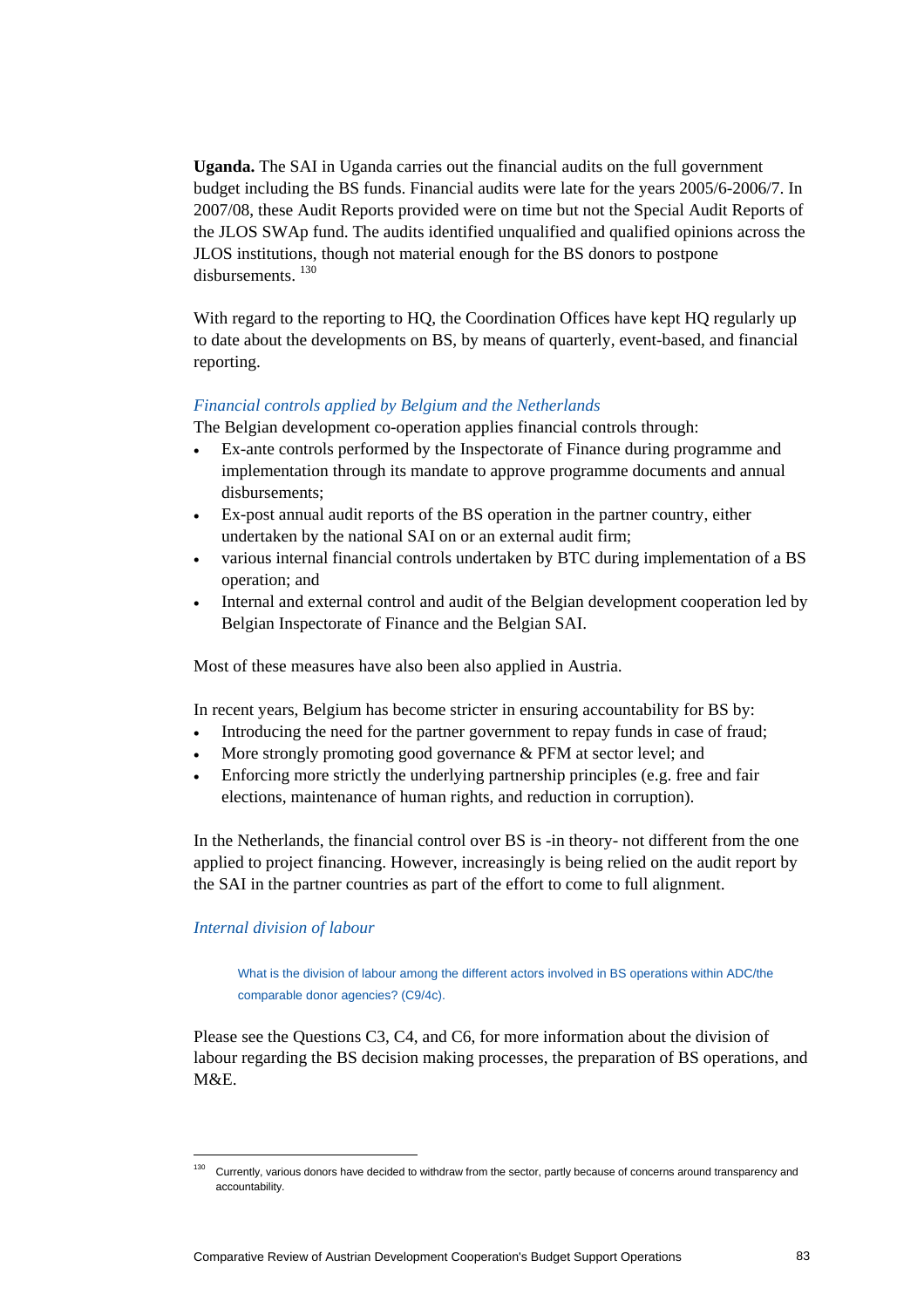Austria's international commitment to the Paris Declaration and its participation in BS operations has implied extended involvement in donor coordination and political and technical policy dialogue both at national, sector and sub-national level. Compared to other BS donors, ADC currently operates in a centralised manner, with limited financial delegation and authorisation to its Coordination Offices. Its participation in BS might require more decentralised structures and authorities. The ADA Work Programme 2009 has recognised this need.<sup>131</sup>

In all four offices, the HOC is responsible for the political dialogue and often for general aid effectiveness issues. In three of the four BS countries, the POs deal with the technical dialogue and the day-to-day management of BS. Only in Cape Verde, this role is taken up by the HOC given the overall small size of the office and the country programme.

With the shift towards BS, the tasks of the POs have changed significantly. Managing BS operations requires different skills and expertise. Staff no longer only manages contracts and monitors project activities but also has to act as a competent partner in the policy dialogue around BS with the partner government. Due to BS involvement, the time required for policy dialogue and sector-wide monitoring has grown considerably while traditional contract management and project monitoring are still requiring substantial time inputs. The POs responsible for BS have often still a number of additional responsibilities for other sectors and themes.<sup>132</sup>

#### *Internal division of labour for Belgium and the Netherlands*

In most donor agencies, including the two benchmark donors, the responsibilities of the various actors involved in a BS operation are described in detail in their guidelines for BS.

Generally speaking, the programming cycle of a BS operation is a joint effort of both HQ and field staff, but depending on the degree of delegated cooperation, field offices tend to have more or less financial and technical authority and responsibility over the programming cycle. In other donor agencies in the partner countries, involvement in managing BS operations has also changed the nature of tasks for field staff and increased demands on staff expertise.

In the Belgian system, MFA is generally responsible for policy formulation and evaluation, whereas BTC is responsible for programme implementation and monitoring. The Belgian embassies lead the policy dialogue on BS in the partner countries, while BTC is in a technical supporting role. However, quite some duplication of expertise and processes exit between MFA and BTC at HQ and field level (e.g. regional/country/sector desks at MFA and BTC, separate offices for embassy/diplomatic representation and BTC office in country) adding to transaction costs.

In the Netherlands, reforms introduced since 1996 have resulted in delegation of management responsibility to the field (read embassies). This has also implied a shift in

 $^{131}$  The OECD DAC Peer Review, 2009, also indicated the room within ADA for further decentralisation to the field.<br> $^{132}$  In some cases, this officer is also responsible for activities outside the partner country in t programmes, as is the case in Nicaragua.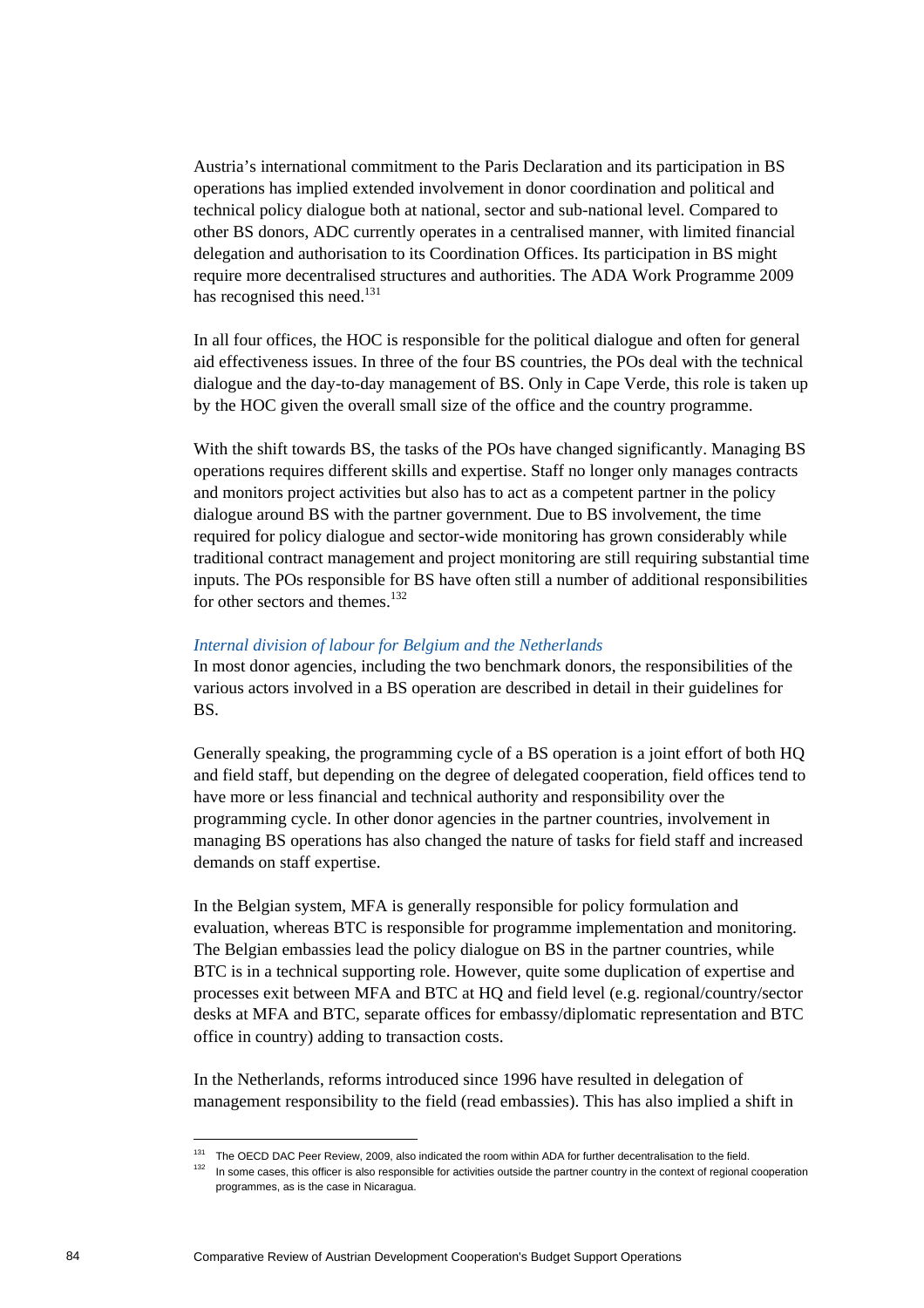staff from the ministry HQ to the embassies. Embassies are responsible for the elaboration of the country support programmes, for the implementation thereof and for the financial management. This encompasses the responsibility for policy dialogue with partner country governments and other donors.

#### *Division of staffs' capacities between HQ and field offices*

How are ADC's/comparable donors' staffs' capacities divided between headquarters and field offices? (C10/4c)

Information on the number of staff involved in BS operations at HQ and field offices, their professional background, and the total staff capacity has been provided in Chapter 5, Questions A19, 20, 21.

The involvement in BS has brought a change in roles and responsibilities and hence requires staff with different skills. Engagement in the various working groups requires not only a good understanding of sector-specific issues, and cross-cutting themes (such as PFM, governance and gender), but also a broader insight in the public sector and its policies.

Currently, HOCs in the four BS countries have a parallel function as HOM, fulfilling diplomatic and representative functions in absence of a resident Ambassador. Therefore, they need to have more general than specialized qualifications and this makes them, in general, less qualified to contribute to the technical dialogue.

In terms of staffing, a good balance is also required between local and international experts. Local experts have a different 'image and weight' than international experts, in particular if it comes to high level policy discussions. Since local experts do not rotate across ADA HQ and field offices, it is harder to expose them to international experiences. They have therefore limited accumulation of lessons learned from elsewhere that they can use in the national context. At the same time, specific local knowledge is required to understand the local political relations. Local advisory staff increases a donor's understanding of the country context and political economy issues and provide the institutional memory built-up & continuity.

**Cape Verde**. The Coordination Office operated most of the period under review with one HOC, one Financial Administrator, one secretary and a driver. All staff except the HOC is national staff. The HOC joins the monthly meetings of the development counsellors and the HOMs, but he is physically not able to attend all meetings of the working groups.

**Mozambique.** The Coordination Office in Maputo has one HOC and one PO for BS, while one PO for rural development is based in the Beira sub-office, next to a Head of Administration, a secretary and a driver. As a result of the office's involvement in BS, the PO for BS, who simultaneously was part-time Head of Administration, has become a fulltime PO for BS in 2009. Another team member (previous administrative assistant) took over the job of Head of Administration. Feedback from government and development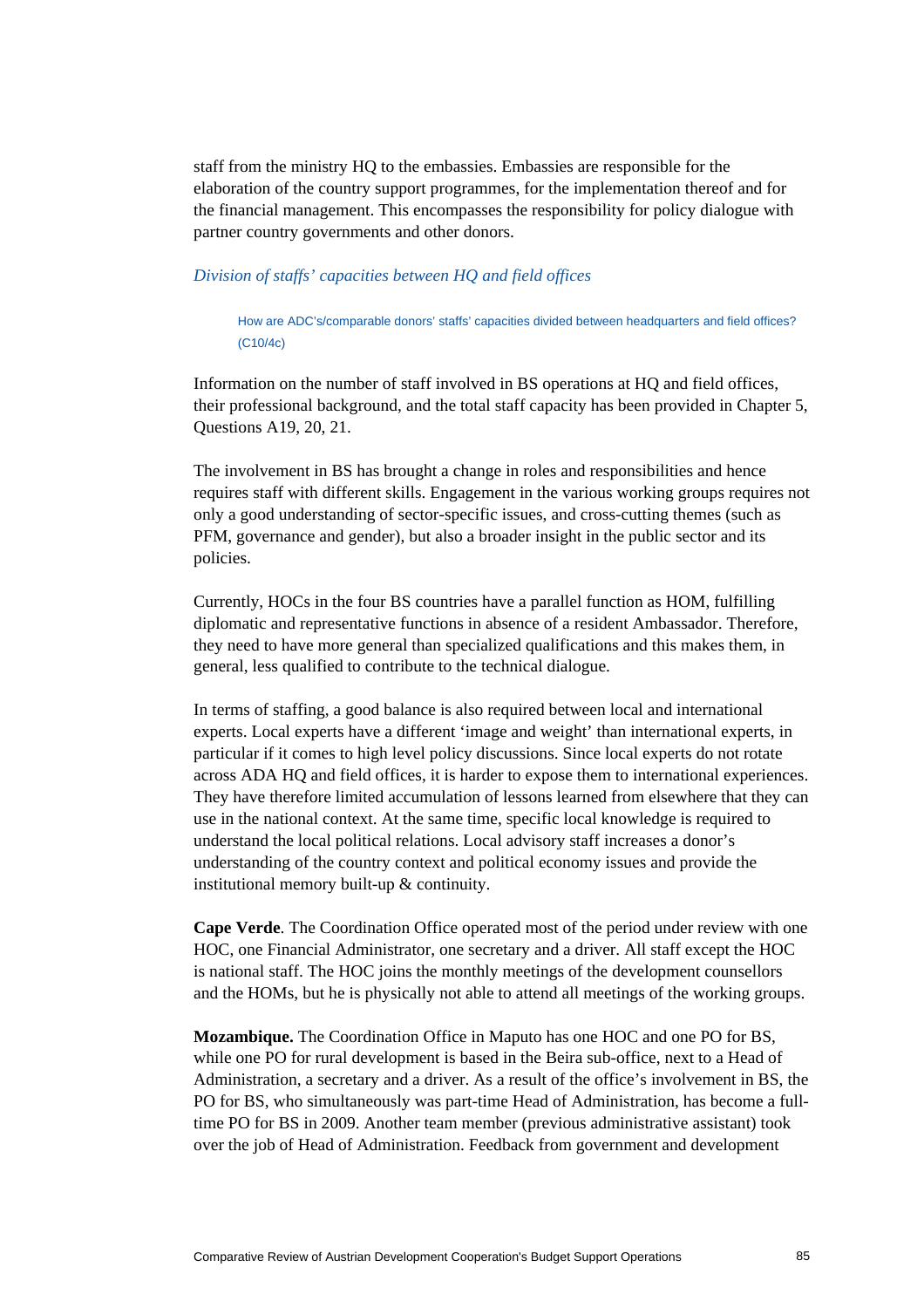partners in Mozambique recognise that Austria was sometimes too stretched across various working groups and other dialogue mechanisms.<sup>133</sup>

**Nicaragua.** The Coordination Office in Nicaragua counts with a HOC and three sector experts, one responsible for each sector. Each sector specialist is responsible for both the programme in Nicaragua and the Central-American programme. Next to the thematic staff members, there are a general administrator and support staff.

**Uganda**. The Uganda Coordination Office operates with one HOC, one PO Governance and one PO for Water & Sanitation, who are supported by a Head of Administration, two secretaries and a driver. For the period under review, all HOCs and POs (except for private sector development) were international staff. The current HOC was until 2007 the former PO for Governance and hence brings long-standing experiences with the ADC country programme in Uganda. The current POs for Governance and Water & Sanitation were both previously posted at ADA HQ in Vienna.

#### *Belgium's and the Dutch division of staffs' capacities*

In Belgium, the attaché in the partner country leads the policy dialogue together with staff at DGDC in Brussels. This attaché is also responsible for policy identification, formulation and evaluation. The representation of BTC and the relevant sector experts in the field together with the BTC office in Brussels are responsible for implementation, monitoring and reporting on BS operations. They support the policy dialogue and the planning processes led by the attaché and DGDC.

The capacities at HQ in Belgium have been gradually strengthened at sector level, as well as in the area of PFM, governance and macroeconomics. The same applies to the field level, where each SBS operation is supported by additionally recruited sector experts (and in the case of GBS by a PFM/macro economics expert). Yet, Belgium recognizes the need to further improve knowledge management and capacity development around BS.

In the Netherlands, the ambassador has the overall leadership at the partner country level and is supported by a Head of Development Cooperation. The Netherlands makes a relatively extensive use of locally hired staff that performs various policy and programme management functions. They also represent the Netherlands in local consultative groups and may act as co-ordinators when the Netherlands holds such a responsibility. They are, however, not hired with long-term career perspectives and tend to move after a few years of service.

If and when the Netherlands assume leading roles in donor coordination (for example in the FONSALUD in Nicaragua), they make additional manpower available. Since the development co-operation forms an integrated task of the Dutch embassy activities, the political dimension of the policy dialogue is supported directly by the political and diplomatic staff of the embassy.

Including, for example, the HOM and HOC meetings, and the BS working groups on PROAGRI, the economist working group, the GBS sub-working group on PFM and the Proagri sub-working group on PFM and the decentralisation working group.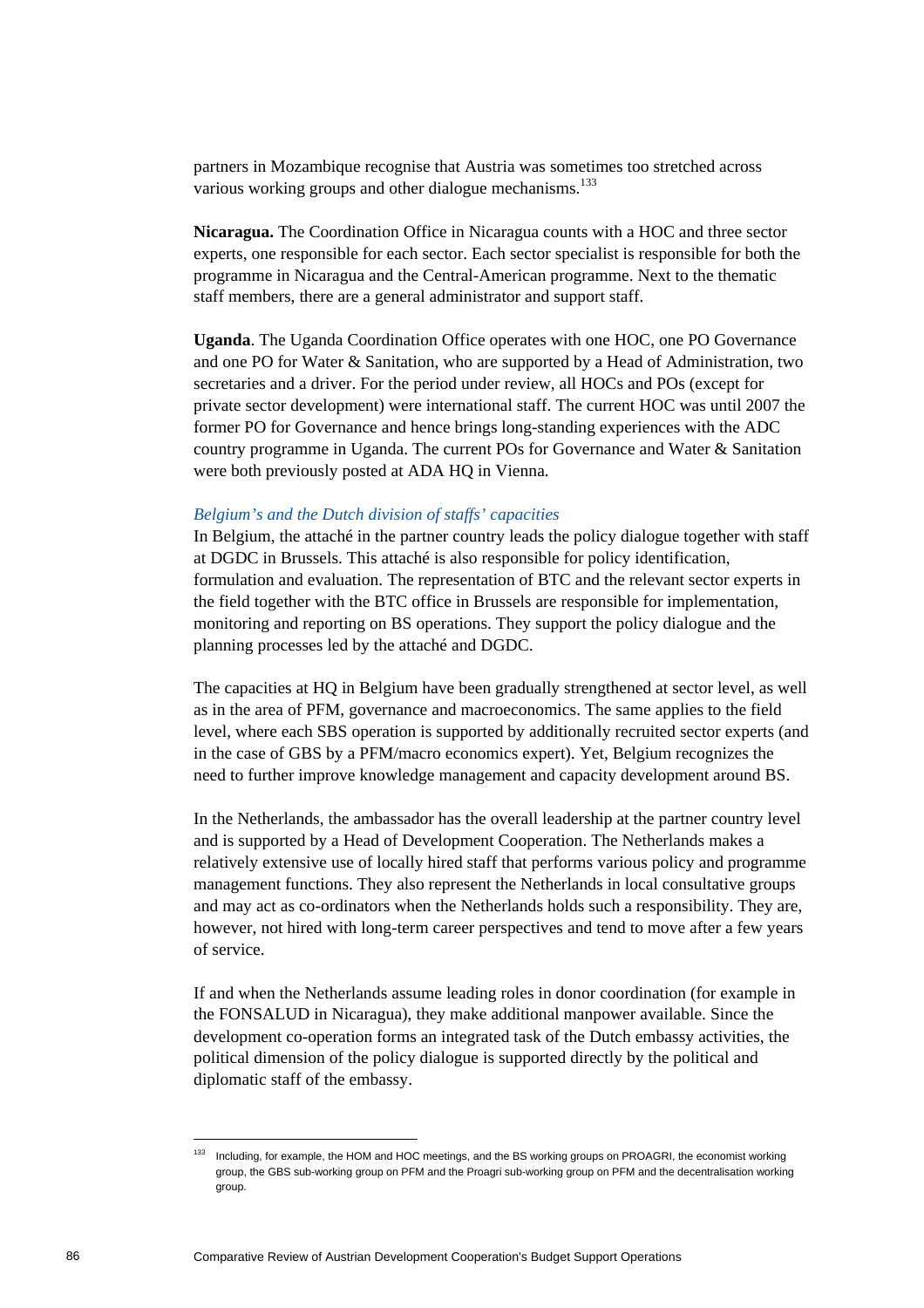# 7.3 Conclusions

# *Implementation procedures*

How do ADC implementation procedures for BS compare with those of comparable donors and/or international best practice? Which shape should a standardised ADC process take in order to prepare, approve, implement and monitor BS operations? (C1/4c).

The limited formal strategic guidance to BS has not seriously undermined ADC's participation in BS operations because ADC joined existing BS operations. The country studies confirm that ADC has generally followed the harmonised procedures from the donor groups in the respective partner country. This allowed ADC to use systems previously tested by other donors, hence reducing risks. Best practices of other donors' procedures were also shared internally in an informal document.

Nevertheless, as ADC's experience with BS grows, it will be increasingly confronted with strategic issues that require more strategic and operational guidance at country level. Yet, two factors hinder the formulation and regular update of these country strategies: (1) continued deliberation within ADC on their purpose, content and monitoring; and (2) limited capacity within MFA to lead their design.

# *Division of labour and responsibilities for BS*

In recent years, significant international debate has taken place in the donor community on how to make aid more effective and to reduce the often considerable burden that donor countries place on partner countries. Donors have concluded that they should harmonise their activities (with other donors) and better align them with the policies of the partner countries. These developments have had important implications for BS. BS comprises not only a financial transfer but also a package of complementary inputs: dialogue and conditionality; harmonisation and alignment; and technical assistance and capacity building.

In all four BS countries, donor approaches have been harmonised and structured around Joint Assistance Strategies. The pressure on donors to adhere to harmonised frameworks is immense, largely because they represent the only access point for policy dialogues with the partner-country government and other donors.

BS requires more decentralised aid management in order to be more responsive in an environment that demands greater donor coordination, harmonisation, alignment, and stronger engagement in the policy dialogue.

ADC is currently a relatively small but centralised donor agency that delegates few management and financial responsibilities to field offices. This feature is not exclusive to ADC and can also be observed in Belgium. The Netherlands, in contrast, has delegated much management and financial responsibility to the embassies and has relatively more staff in the field and less at the headquarters.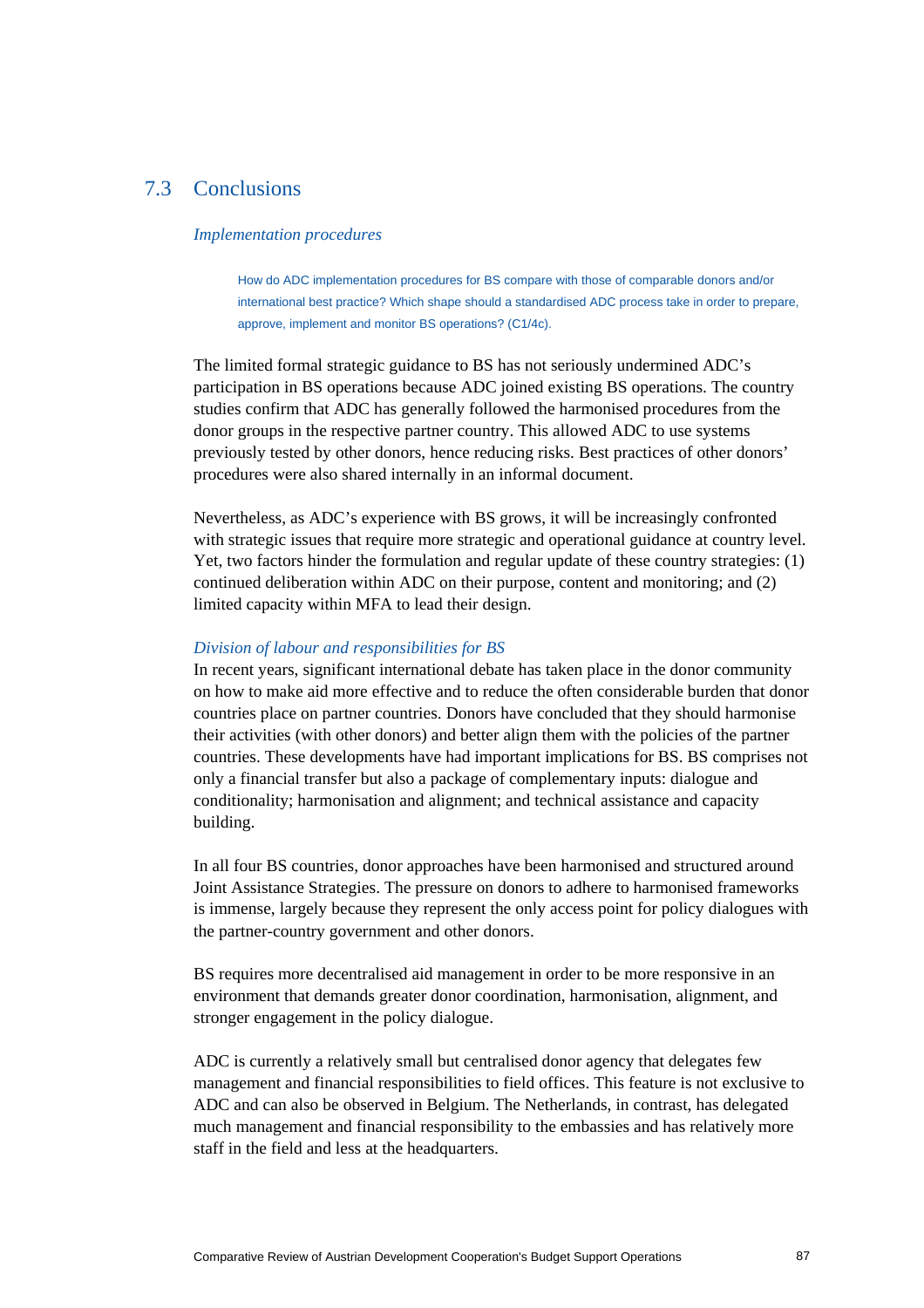The Coordination Offices are formally incorporated into Austria's diplomatic mission structure. In the four BS countries, the diplomacy has not been involved in BS operations because ADC does not have a resident ambassador in these countries. As a consequence, these offices become responsible for both the political and technical policy dialogue with regard to BS.

Belgium organises BS in a similar way, with a separate implementing agency (BTC). In all its partner countries, Belgium has diplomatic representation and a BTC office. Formally, the diplomatic staff leads the policy dialogue with the partner government, while BTC, with its sector experts, is responsible for the technical dialogue at a sectoral level. This division of responsibilities has resulted in various coordination problems in the field.

ADC has not faced similar problems due to the absence of a resident ambassador. The Coordination Offices indicate that so far this absence has a limited negative impact on BS operations.

In recent years, international experience has shown that BS is subject to increased politicization due to increased attention from donors to political and governance issues. If this trend continues, the need for involving an ambassador in BS operations might arise, to get greater access to higher political levels of government (especially at a ministerial level).

#### *Supplementary measures and synergies with other ADC interventions*

Just like Belgium and the Netherlands, Austria, does not have specific guidelines, criteria or procedures as far as supplementary measures to BS. Yet, the Netherlands plans its supplementary measures for each of its partner countries—as much as possible—within the framework of its country strategies. As a general approach, they stress that capacity building in partner countries is not just the business of the partner government but also a mutual responsibility of all development partners in accordance with the Paris Declaration.

# *Predictability of disbursement*

Making multi-annual commitments and ensuring predictable disbursements are essential for effective implementation of BS, no matter the size. The restrictions to commit resources to country programmes beyond one year are a major weakness in the Austrian system. While this approach to financial management is not unusual among OECD countries, it poses problems for ADC since it lacks multi-annual aid targets or a multiannual budget framework against which it can commit funds, thus reducing its predictability. This weakness applies to all aid modalities, including BS.

In Belgium and the Netherlands, predictable commitment and disbursement is not restricted by short-term budget horizons. Belgium makes financial commitments for a period of four years, while its annual disbursements require prior approval. The Netherlands elaborates a disbursement schedule in its multi-annual planning exercise. Overall, and apart from anomalies, the Netherlands adheres to its disbursement schedule and makes large efforts to align it with the budget cycle of the partner country.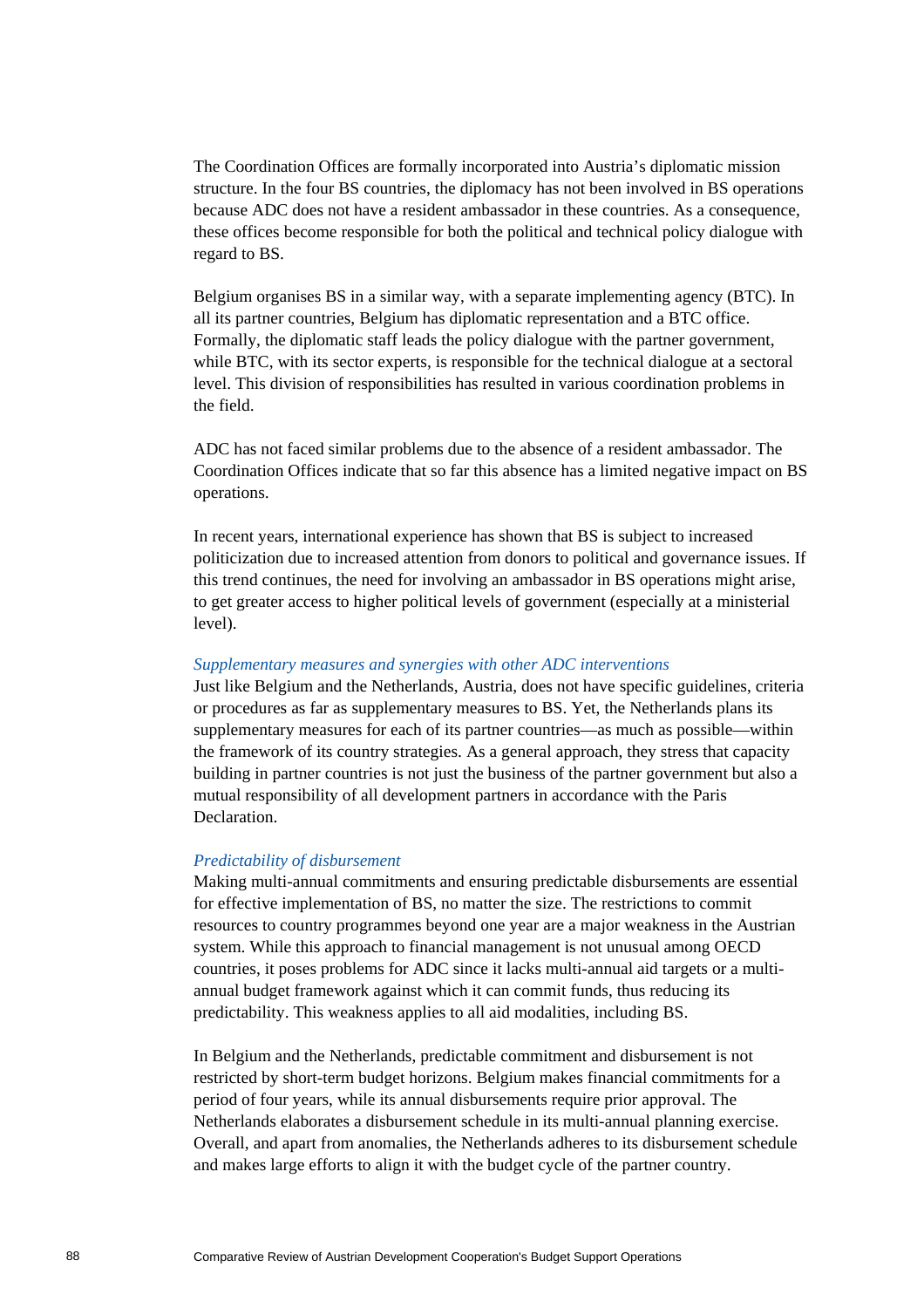# 8 Main Conclusions, Recommendations and Lessons Learned

# *Strategic focus*

- 1. Since ADC began providing BS in 2005, it has been gradually developing an associated policy framework. Yet formal strategic guidance to BS remains limited. The ADC BS Strategy was only formally approved in September 2009, while the draft BS Guidelines are still being finalized. Furthermore, the country strategies in the four BS countries (Cape Verde, Mozambique, Nicaragua and Uganda) were not regularly updated. These missing pieces have limited ADC's ability to explicitly formulate specific objectives. Add to this the fact that ADC is a relative newcomer in the BS arena, and the organisation finds itself in danger of engaging in *ad hoc* interventions with little integration into wider, countrystrategy thinking.
- 2. This limited strategic guidance has not seriously undermined ADC's participation in BS operations because it could join existing BS operations. The country studies confirm that ADC has generally followed the harmonised procedures from the donor groups in the respective partner country. This allowed ADC to use systems previously tested by other donors, hence reducing risks. Best practices of other donors' procedures were also shared internally in an informal document.
- 3. Nevertheless, as ADC's experience with BS grows, it will be increasingly confronted with strategic issues that require more strategic and operational guidance at country level. Yet, two factors hinder the formulation and regular update of these country strategies: (1) continued deliberation within ADC on their purpose, content and monitoring; and (2) limited capacity within MFA to lead their design.

#### **Recommendations:**

ADC should clearly determine the strategic use of BS in its entire portfolio at a global, country, and regional level. While the current BS Strategy and the draft Internal Guidelines for BS provide general strategic and operational background for BS operations, the country strategies should further elaborate the strategic choices that need to be made. The choices include some of the following issues:

- Specific aims of the BS to be achieved;
- The appropriate mix of aid modalities;
- The nature and approach to supplementary measures; and
- Whether a specific niche strategy is to be employed.

These country strategies should build on and align with the national poverty strategies of the partner countries. At the same time, a national poverty strategy cannot replace ADC's country strategy, but the country strategy should complement the national poverty strategy.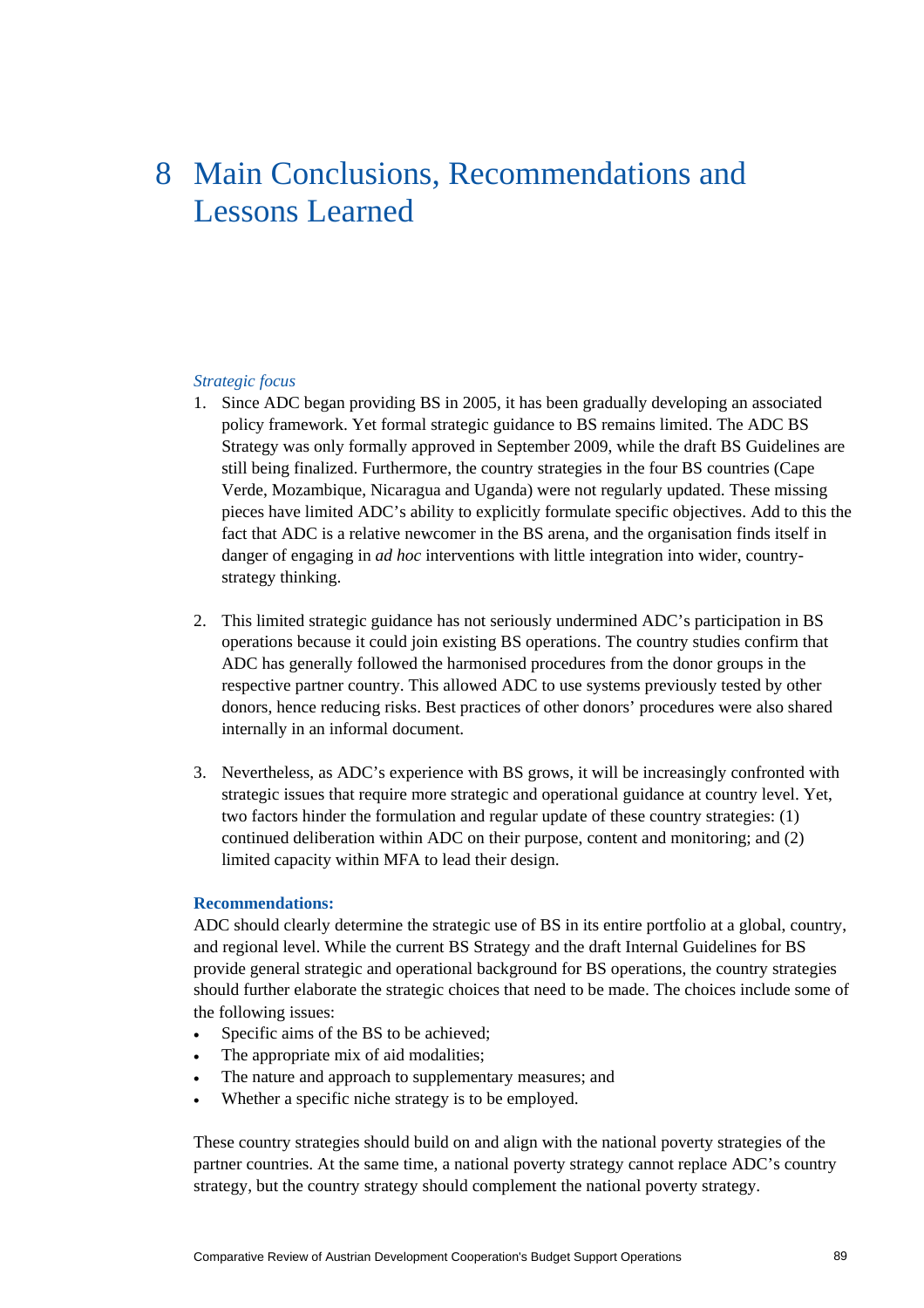The strategies should be prepared and updated in a timely manner after consulting all the relevant stakeholders. The MFA should lead the formulation of country strategies, while different stakeholders within ADA and local NGOs should participate. External consultants could also be involved.

#### *Size of BS contributions*

- 4. Our study of experiences of small donors and our more in-depth analyses of Belgium and the Netherlands show that donors tend to play a more effective role in the policy dialogue if they provide a sufficiently large financial contribution. It gives them 'natural' weight, especially in highly aid-dependent partner countries with a large number of donors.
- 5. Furthermore, BS entails high transaction costs for all parties involved, irrespective of the size of BS. Therefore, donors need to provide BS that is (financially) interesting to the partner government and acceptable for their own cost-benefit considerations. The minimum amount should definitely be larger than one million euros per annum. The precise minimum will depend on a variety of factors, such as the type of BS, the number of donors, the overall size of the government budget in the partner country, and the size of the budget of the specific sector. This also explains why smaller donors are focussing more on SBS rather than GBS operations.
- 6. The current size of ADC's aid and BS in the four BS countries demonstrates that ADC is very small in financial terms. Its contributions are amongst the lowest of all BS donors. ADC's bilateral aid is low because Austria allocates few resources to bilateral cooperation, and especially to Austrian priority countries. The relatively high number of priority countries adds to this aid fragmentation. Yet, increasing either ADC's total aid or its resources allocated to BS is unlikely to happen in the coming years due to the current trend of tightening aid budgets. This, together with the fragmentation, underlines the need for a more targeted and consolidated approach. Achieving a sufficient level of BS per partner country may require a small donor to concentrate its efforts on fewer countries and sectors. In this regard, Austria can learn some lessons from Belgium on how to manage its fragmented bilateral aid budget. Belgium concluded that its aid was allocated in too small amounts to too many partner countries. In response, it considerably reduced its number of partner countries from 25 to 18 while increasing its overall aid budget.

#### **Recommendation:**

ADC should consider increasing its bilateral aid budget for some countries by prioritising fewer of them and/or reducing the money allocated to horizontal programmes. This should free resources to increase BS and ADC's impact in the policy dialogue. The recent decision within ADC to reduce the number of priority countries from 15 to 12 in 2010 has been a useful step. Yet, this latter reduction might not result in larger bilateral aid budgets, due to the pressure on ADC's overall aid budget.

#### *Policy dialogue*

7. Other donors value ADC for its international aid effectiveness commitments. It shares information transparently and is perceived to have no hidden agendas. In the four BS countries, ADC is appreciated as a constructive but small partner. So far, it has never been lead BS donor in a specific sector, also due to its limited staff in the field.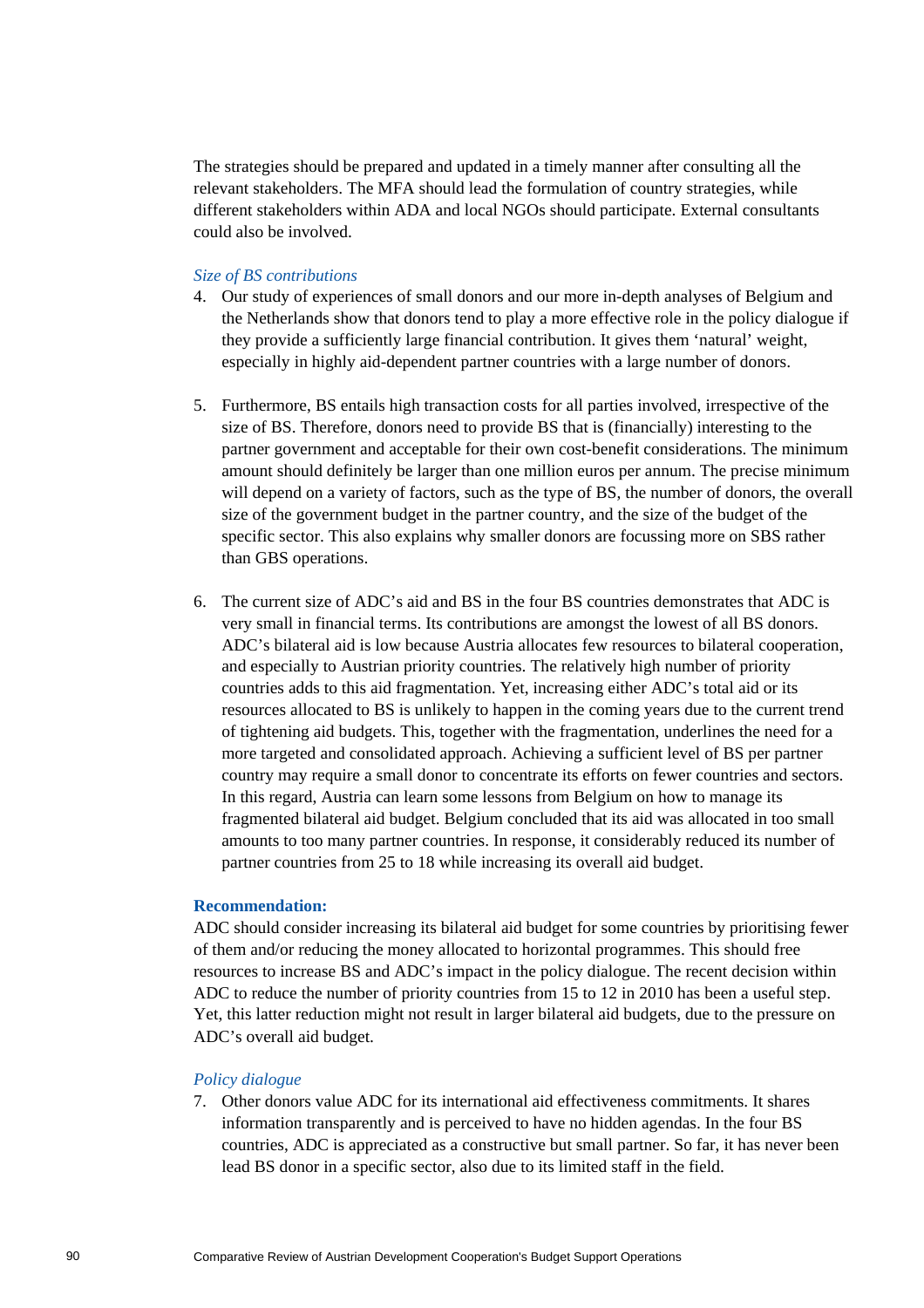- 8. In spite of their limited financial contributions, smaller donors can have important added value in the policy dialogue if they are willing and able to invest in staff and to specialize, preferably in a specific thematic niche or comparative advantage. Over the last decade, Belgium and the Netherlands have invested significantly in specialist expertise on aid modalities, PFM and macroeconomics as well as in diplomatic skills to undertake an effective policy dialogue.
- 9. ADC has built up a good understanding of local circumstances in the partner countries and has offered valuable technical contributions to respective sectors. All its SBS operations have been focused on one of its six priority sectors, except in the case of Nicaragua (health). Yet, ADC's choice of sectors has differed greatly across the BS countries. Its engagement can mostly be explained historically and has not been linked to a particular comparative advantage or niche.

# **Recommendation:**

Given the limited role ADC can play as a small donor, it should further specialise, building further expertise in a few thematic niches with a more focused engagement. In this way, ADC's impact in the policy dialogue might increase.

Choosing the comparative advantages on which to build are outside the scope of this review. It could be a specific sector or a cross-cutting issue like governance, gender or climate change. It could also be linked to global development trends. The comparative advantage should guide the preparation of the country strategies and should be used to brand the activities that Austria will carry out in its partner countries. For instance, if governance would be selected as ADC's key thematic area, ADC should not only provide BS targeted to this area, but should also set up other aid modalities and supplementary measures to strengthen this area. Providing technical support to the Supreme Audit Institution would, for instance, fit into this strategy. Other smaller donors, such as Norway and Denmark, are following similar processes to strengthen their thematic focus.

#### *Staffing and staff capacities*

- 10. ADC's Coordination Offices have limited staff given the nature and scope of their current tasks. Using more aligned modalities and participating in the policy dialogue have increased workloads for staff and changed requirements for skills and expertise. Comparing ADC with the Belgian and Dutch development cooperations show that the amount of aid per FTE has been more or less similar, but that Belgium and the Netherlands have more staff in the field offices because of their larger aid budgets. Furthermore, the staff in the Cooperation Offices must now manage diplomatic tasks, further limiting time available for aid management. Especially compared to the Netherlands, ADC's field offices have serious diseconomies of scale.
- 11. Training for ADC staff is not strategically targeted at BS operations. ADA has organized training on PFM, aid modalities and gender budgeting, but has not organized these systematically for all departments at the headquarters and Coordination Offices. The opportunities for joint donor training, in-country training by other donors, or specialized national training institutes have been limited, except in Mozambique. Belgium and the Netherlands have more systematically strengthened their operations via targeted, capacitybuilding initiatives.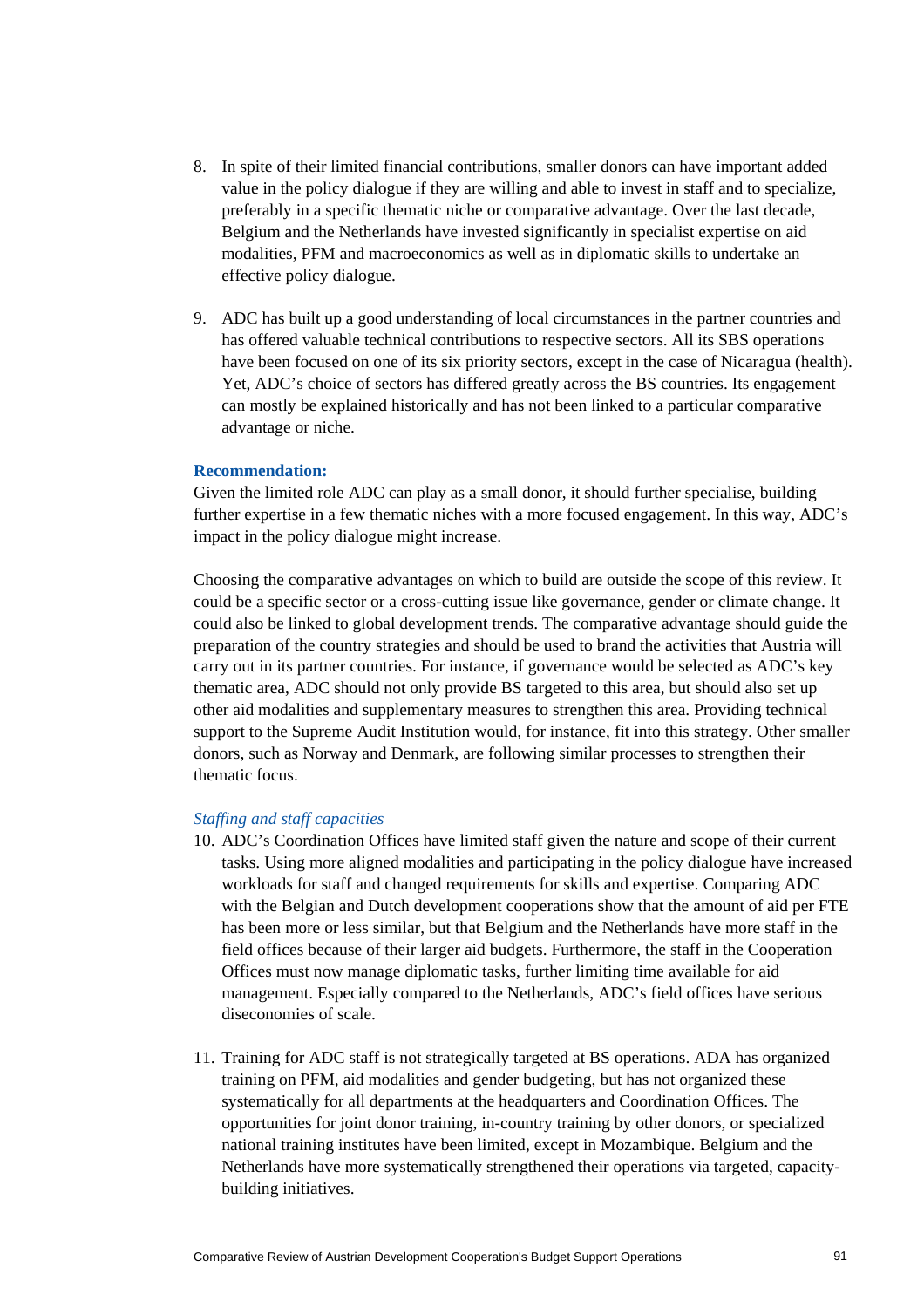12. Moreover, the headquarters and various Coordination Offices exchange little of their experiences. An annual Head of Cooperation event and a bi-annual event for Programme Officers have been launched; however, more sector-related exchanges between Coordination Offices or with the thematic desks in headquarters are rare.

### **Recommendations:**

ADC should consider taking and implementing policy measures to become a more effective development partner in the policy dialogue within its BS partner countries. Several measures can be taken to achieve this:

- Increase the number of staff in the field offices;
- Invest more heavily in strengthening the capacities of these offices through systematic capacity building efforts; in particular, in areas such as PFM, aid approaches & modalities, and specific sector expertise;
- Organize more regular events to exchange experiences between staff. ADC staff from both the headquarters and field offices should share experience on different BS operations, promote joint understanding and generate wide lessons learned to inform policy making; and
- Seek more specific technical expertise and support from outside, for example through strategic alliances with centres of excellence (research institutes, consultancy services, etc.).

# *Division of labour and responsibilities for BS*

- 13. In recent years, significant international debate has taken place in the donor community on how to make aid more effective and to reduce the often considerable burden that donor countries place on partner countries. Donors have concluded that they should harmonise their activities (with other donors) and better align them with the policies of the partner countries. These developments have had important implications for BS. BS comprises not only a financial transfer but also a package of complementary inputs: dialogue and conditionality; harmonisation and alignment; and technical assistance and capacity building.
- 14. In all four BS countries, donor approaches have been harmonised, generally structured around Joint Assistance Strategies. The pressure on donors to adhere to harmonised frameworks is immense, largely because they represent the only access point for policy dialogues with the partner-country government and other donors.
- 15. BS requires more decentralised aid management in order to be more responsive in an environment that demands greater donor coordination, harmonisation, alignment, and stronger engagement in the policy dialogue.
- 16. ADC is currently a relatively small but centralised donor agency that delegates few management and financial responsibilities to field offices. This feature is not exclusive to ADC and can also be observed in Belgium. The Netherlands, in contrast, has delegated much management and financial responsibility to the embassies and has relatively more staff in the field and less at the headquarters.
- 17. The Coordination Offices are formally incorporated into Austria's diplomatic mission structure. In the four BS countries, the diplomacy has not been involved in BS operations because ADC does not have a resident ambassador in these countries. As a consequence,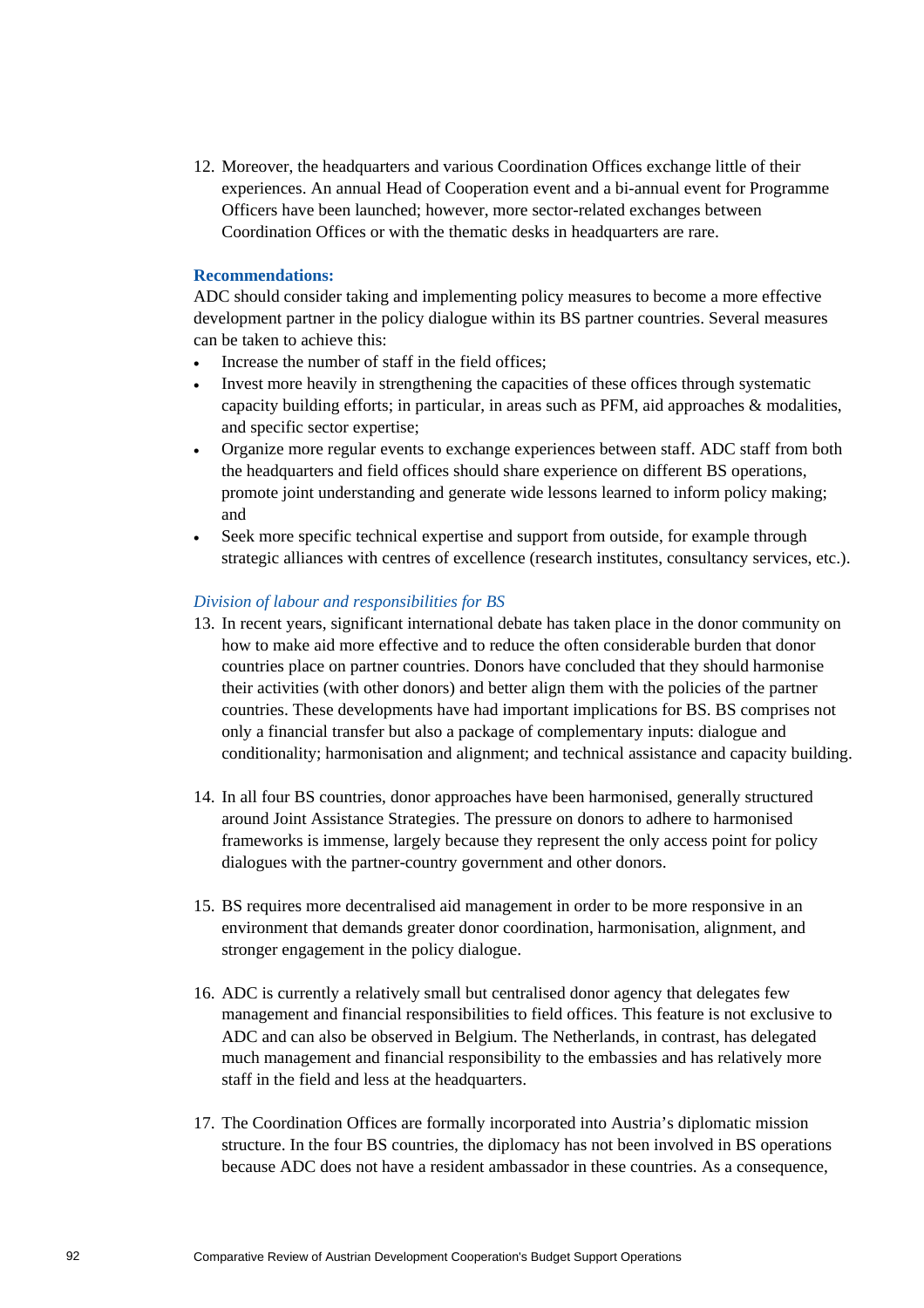these offices become responsible for both the political and technical policy dialogue with regard to BS.

- 18. Belgium organises BS in a similar way, with a separate implementing agency (BTC). In all its partner countries, Belgium has diplomatic representation and a BTC office. Formally, the diplomatic staff leads the policy dialogue with the partner government, while BTC, with its sector experts, is responsible for the technical dialogue at a sectoral level. This division of responsibilities has resulted in various coordination problems in the field.
- 19. ADC has not faced similar problems due to the absence of a resident ambassador. The Coordination Offices indicate that so far this absence has a limited negative impact on BS operations.
- 20. In recent years, international experience has shown that BS is subject to increased politicization due to increased attention from donors to political and governance issues. If this trend continues, the need for involving an ambassador in BS operations might arise, to get greater access to higher political levels of government (especially at a ministerial level).

#### **Recommendations:**

ADC's participation in BS has required its field offices to join the policy dialogue at a field level. ADC's current centralized organisation structure, where most decisions are taken at the headquarters, is not the most appropriate one. Delegating more management and financial responsibility to the field offices would make it easier to play a stronger role in the policy dialogue.

The increased politicization of BS might require greater diplomatic support. The MFA and embassies should be further involved in implementing BS. Currently, the Austrian diplomatic staff is not involved in the policy dialogue. The MFA should consider how it can organize itself differently to participate in these issues, especially in times of political crisis in the partner country.

# *Supplementary measures and synergies with other ADC interventions*

- 21. ADC's draft BS guidelines state that it should identify supplementary measures in close coordination with the other BS donors to counter potential weak points of partner country's institutions and processes. ADC has taken supplementary measures in Mozambique and Uganda. These measures were not explicitly defined during the preparation for BS operations or in the country strategies. ADC has sought synergies within its country programmes between its BS operations and its other interventions in all four countries, for instance by supporting capacity building initiatives. In some BS countries it has also tried to link its interventions to NGO activities.
- 22. Just like Belgium and the Netherlands, Austria, does not have specific guidelines, criteria or procedures as far as supplementary measures to BS. Yet, the Netherlands plans its supplementary measures for each of its partner countries—as much as possible—within the framework of its country strategies. As a general approach, they stress that capacity building in partner countries is not just the business of the partner government but also a mutual responsibility of all development partners in accordance with the Paris Declaration.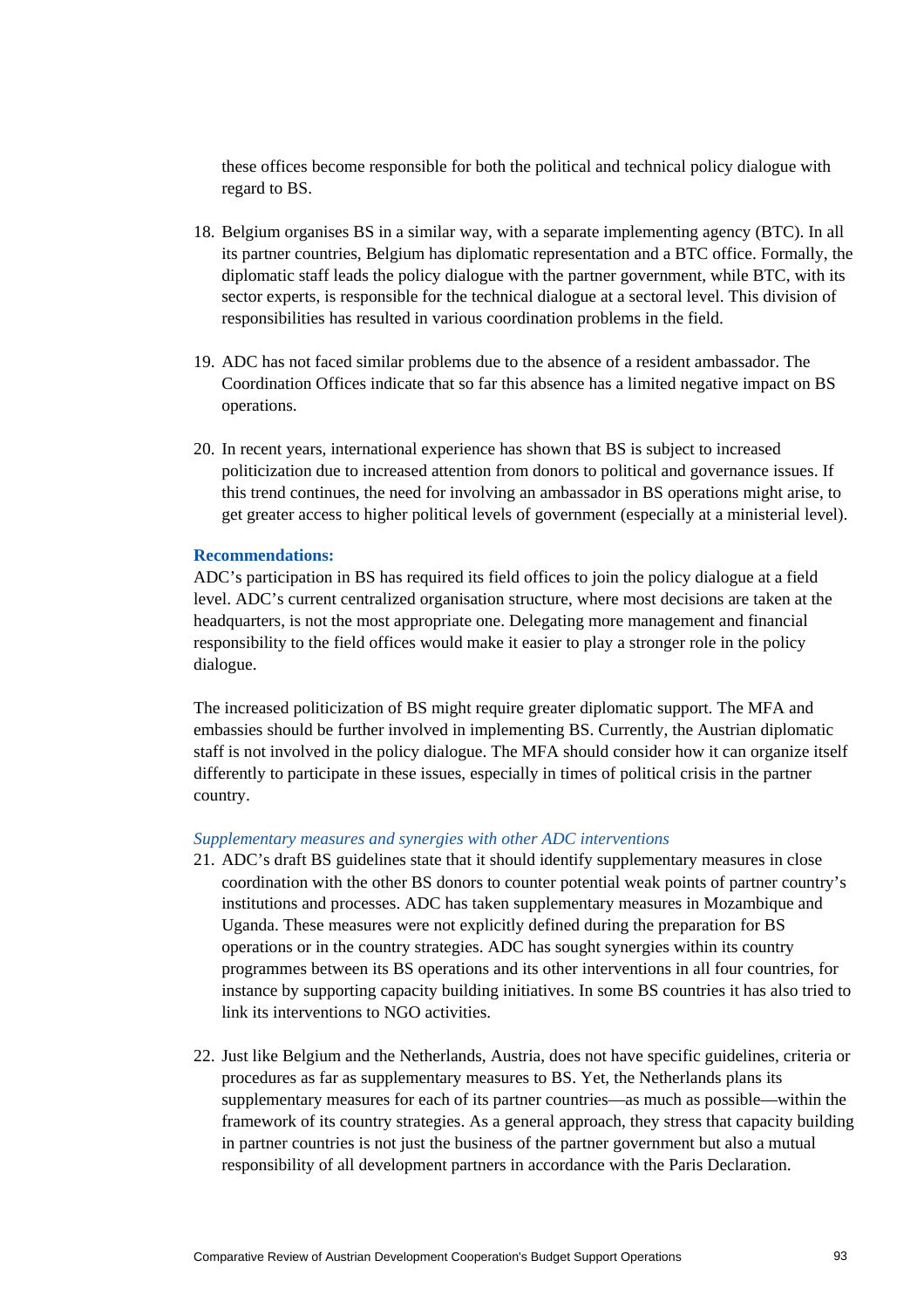#### **Recommendation:**

ADC's BS operations might provide more added value if they are part of an integrated aid modality mix supported by targeted supplementary measures.

#### *Cross-cutting issues*

23. Engagement in BS and in the various working groups requires not only a good understanding of sector-specific issues but also of cross-cutting issues such as gender, environment, governance and PFM. The ADC BS Strategy and its draft guidelines explicitly refer to these issues. Within the preparation for BS, ADC carries out a country risk assessment. This assessment addresses whether the national development strategy (in the case of GBS) or the sector strategy (for SBS) sufficiently cover the cross-cutting issues. Cross-cutting issues are mainly covered in the policy dialogue related to BS and indicators for these cross-cutting issues are incorporated in the PAF. The Dutch development cooperation underlines the need to do this.

# *Predictability of disbursement*

- 24. Making multi-annual commitments and ensuring predictable disbursements are essential for effective implementation of BS, no matter the size. The restrictions to commit resources to country programmes beyond one year are a major weakness in the Austrian system. While this approach to financial management is not unusual among OECD countries, it poses problems for ADC since it lacks multi-annual aid targets or a multi-annual budget framework against which it can commit funds, thus reducing its predictability. This weakness applies to all aid modalities, including BS.
- 25. In Belgium and the Netherlands, predictable commitment and disbursement is not restricted by short-term budget horizons. Belgium makes financial commitments for a period of four years, while its annual disbursements require prior approval. The Netherlands elaborates a disbursement schedule in its multi-annual planning exercise. Overall, and apart from anomalies, the Netherlands adheres to its disbursement schedule and makes large efforts to align it with the budget cycle of the partner country.

#### **Recommendation:**

Austria should take measures to increase its predictability as a donor. It could introduce a multiannual budgeting system to allow ADC to make financial commitments over a longer period.

#### *Re-classification of BS*

26. The financial support from ADA to the Nicaraguan health sector programme (FONSALUD 1.2 million EUR in 2009) does not meet the definition of BS as agreed by the DAC in 2008 through the new classification by type of aid.

#### **Recommendation:**

This financial contribution should no longer be included in the BS category from 2009 onwards and should be re-classified as basket funds/pooled funding. ADA has already accepted this recommendation and has implemented it.